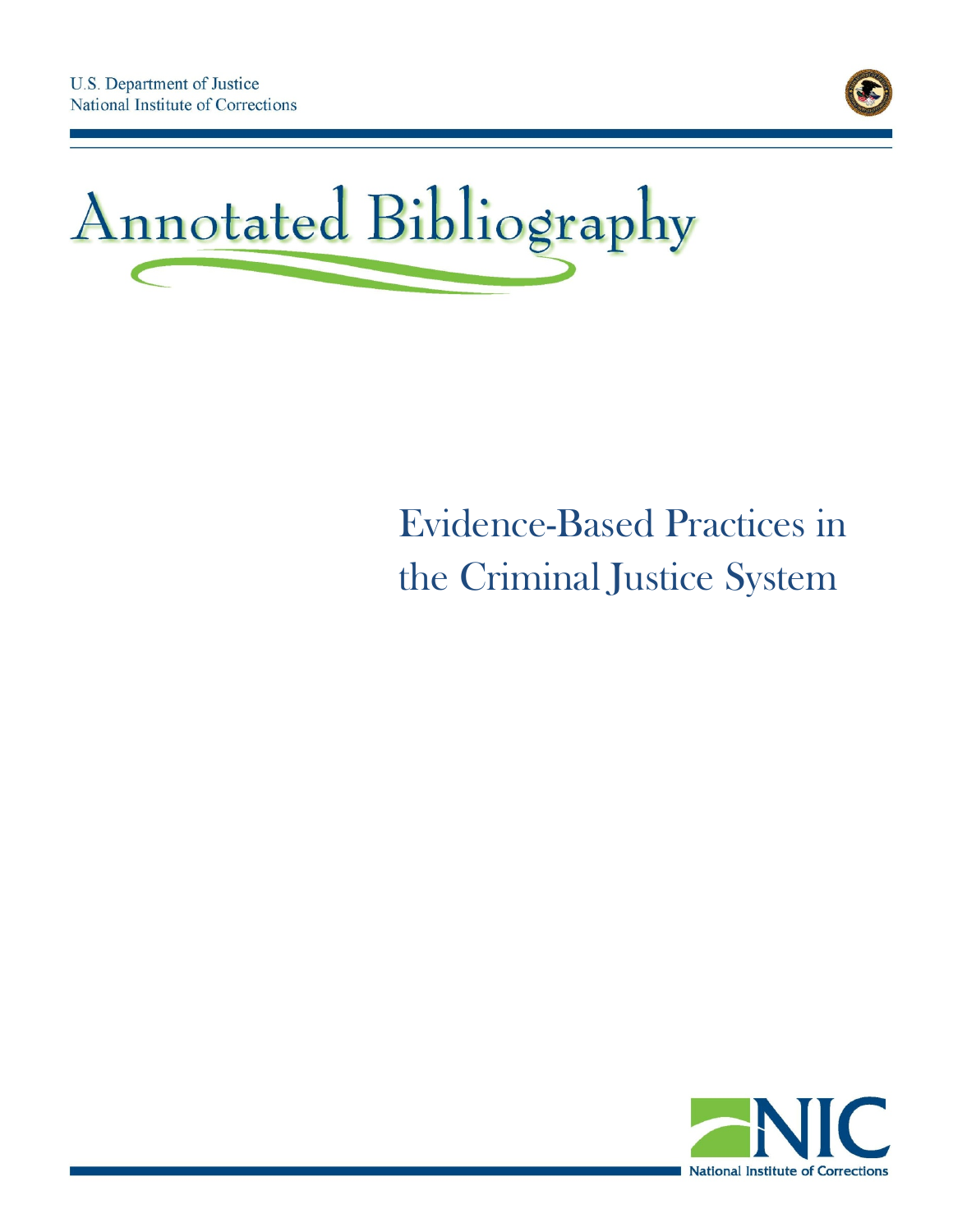# **Contents**

| Principles 1 & 3. Assess Risk and Needs AND Target Interventions: Risk, Need, Responsivity (RNR), |  |
|---------------------------------------------------------------------------------------------------|--|
|                                                                                                   |  |
|                                                                                                   |  |
|                                                                                                   |  |
|                                                                                                   |  |
|                                                                                                   |  |
| Principles 7 & 8. Measure Relevant Processes & Practices AND Measurement Feedback 32              |  |
|                                                                                                   |  |
|                                                                                                   |  |
|                                                                                                   |  |
|                                                                                                   |  |
|                                                                                                   |  |
|                                                                                                   |  |
|                                                                                                   |  |
|                                                                                                   |  |
|                                                                                                   |  |
|                                                                                                   |  |
|                                                                                                   |  |
|                                                                                                   |  |
|                                                                                                   |  |
|                                                                                                   |  |
|                                                                                                   |  |

An electronic copy of this document can be found at: www.nicic.gov/Library/026917 (updated March 2013)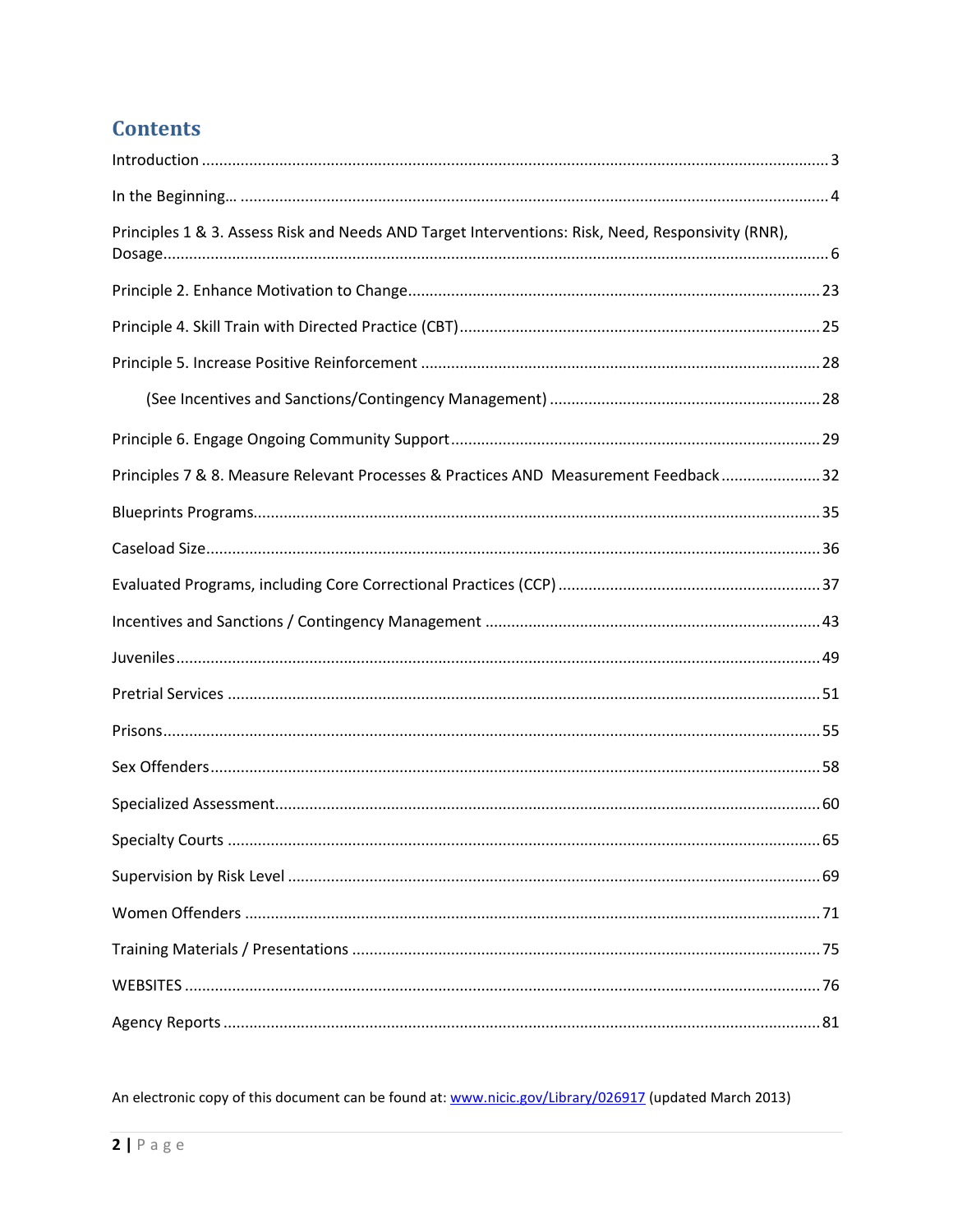#### <span id="page-2-0"></span>**Introduction**

What Is the Evidence? Evidence-based policy and practice is focused on reducing offender risk, which in turn reduces new crime and improves public safety. Of the many available approaches to corrections, a few core principles stand out as proven risk reduction strategies. Though not all of the principles are supported by the same weight of evidence, each has been proven to influence positive behavior change. To organize the research, these core principles have been compiled… into the 8 Principles of evidence-based practice in corrections (Clawson & Guevara, 2010).

This bibliography is not a complete list of "EBP" citations, but a mere selection based on questions we receive at the Information Center. For instance, a mental health section will be added soon. In the meantime, please feel free and even inclined to contact us with additions to this bibliography, as we plan to continuously update it: [info@nicic.gov](mailto:info@nicic.gov)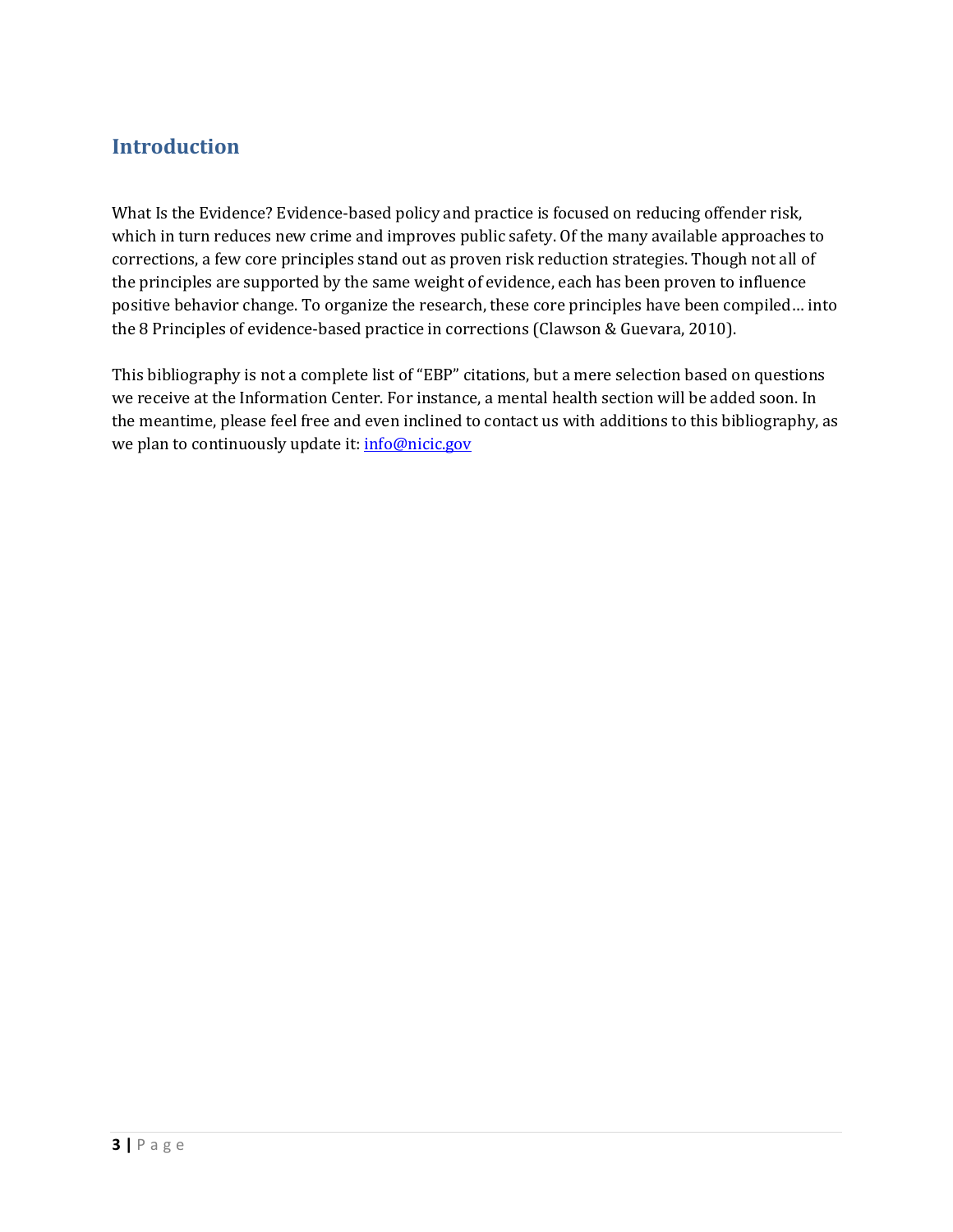# <span id="page-3-0"></span>**In the Beginning…**

Martinson, Robert. "What Works? Questions and Answers about Prison Reform." *The Public Interest*  35 (1974): 22-54.

The findings of a 3-year project, Effectiveness of Correctional Treatment, which reviewed the effectiveness of 231 offender rehabilitation programs that had been evaluated during the prior 30 years are presented. Based on his analysis of what was the most extensive offender treatment database that existed at that time, Martinson concluded that "With few and isolated exceptions, the rehabilitative efforts that have been reported so far have had no appreciable effect on recidivism. Studies that have been done since our survey was completed do not present any major grounds for altering that original conclusion". [http://www.nationalaffairs.com/public\\_interest/detail/what-worksquestions-and](http://www.nationalaffairs.com/public_interest/detail/what-worksquestions-and-answers-about-prison-reform)[answers-about-prison-reform](http://www.nationalaffairs.com/public_interest/detail/what-worksquestions-and-answers-about-prison-reform) 

Martinson, Robert. "New Findings, New Views: A Note of Caution Regarding Sentencing Reform." *Hofstra Law Review* 7, no. 2 (1979): 243-258.

The current system of sentencing in the United States must be reformed. Not only are individual offenders treated disparately, but classes of offenders are treated disparately as well. Yet any reform must be approached with caution. The reprocessing rate is low and while some programs are beneficial under certain conditions, others can be distinctly harmful. In fact, some recent reforms show evidence of increasing the reprocessing rate, rather than decreasing it. Thus great care must be taken when introducing alternatives to our standard procedures--probation, imprisonment, and parole supervision. Those treatments that are helpful must be carefully discerned and increased; those that are harmful or impotent eliminated. [From Conclusion]

Palmer, Ted. *Journal of Research in Crime & Delinquency* 12, no. 2 (1975): 133-152.

This paper presents the author's opinion on the article "What Works?--Questions and Answers About Prison Reform" by Robert Martinson. As part of his review, Martinson thus concurred with several findings regarding the beneficial effects of intensive supervision and individual psychotherapy for at least some types of offenders. In accounting for these positive results he suggested such possible variables as level of therapist skill and, to a lesser extent, nature of the treatment setting. In part, the answer is that Martinson was not especially concerned with the subject of individual variables in the first place and with the specific tendencies with which they were associated, for instance, within the area of individual counseling for male offenders in residence, Martinson reported three instances of positive or partially positive outcome and six instances of no experimental/control (E/C) difference; and within the area of group counseling for males and females in residence, he noted four instances of positive outcome and four of no E/C difference. These data suggest that as with methods of treatment themselves, most change agents are not likely to be either successful or unsuccessful on an across-the-board basis. It seems, instead, as if we are dealing with yet another interaction.

Palmer, Ted, Patricia Van Voorhis, Faye Taxman, and Doris Mackenzie. Insights from Ted Palmer: Experimental Criminology in a Different Era." *Journal of Experimental Criminology* 8, no. 2 (2012): 103-115.

Ted Palmer discussed the favorable and productive research climate at the California Youth Authority and the California Department of Corrections during the 1960s and 1970s. Research departments in both agencies had strong backing from the Governor and the state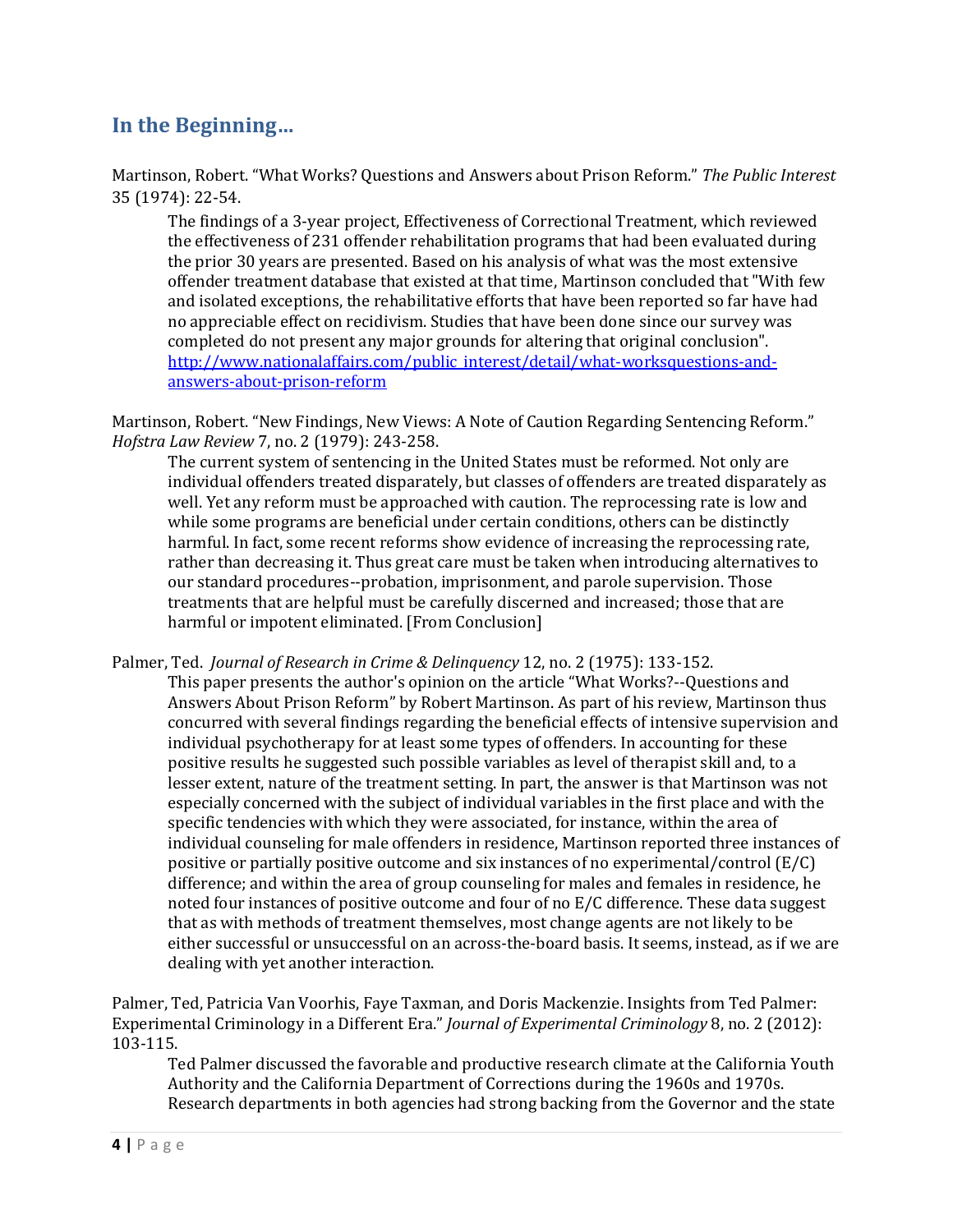legislature. The research divisions were staffed by renowned social scientists who were able to work independently and free from political influence mostly because the state was growing rapidly and needed evidence to support the increasing number of state investments. Robert Martinson's 1974 study asserting that "nothing worked" in correctional treatment effectively dismantled treatment programming in California. Ted Palmer's response to Martinson involved an independent review of the same studies. The Palmer review reached the conclusion that programs meeting certain characteristics did in fact reduce recidivism. Ted experienced a number of attacks from Martinson and explained that it was essential to just keep to the science of the work, avoiding personal attacks. Palmer later expanded this inquiry into a book. Ted Palmer gave special credit to recent researchers, Canadian scholars especially, for meta-analyses and other studies that effectively showed that some types of correctional rehabilitation programs effectively reduced recidivism. Palmer recounted that he believed the most valuable findings of the classic experimental study, the Community Treatment Project, concerned the guidance for differential approaches and relationship styles for youth. He noted the importance of treating three conditions: internal conflicts, deficits in social skills, and external pressures. Palmer observed that contemporary treatment approaches tend to ignore internal, psychological problems and conflicts. He offered several recommendations regarding future research priorities. The field needs larger studies with longer follow-up periods that allow for a more thorough examination of optimal program conditions.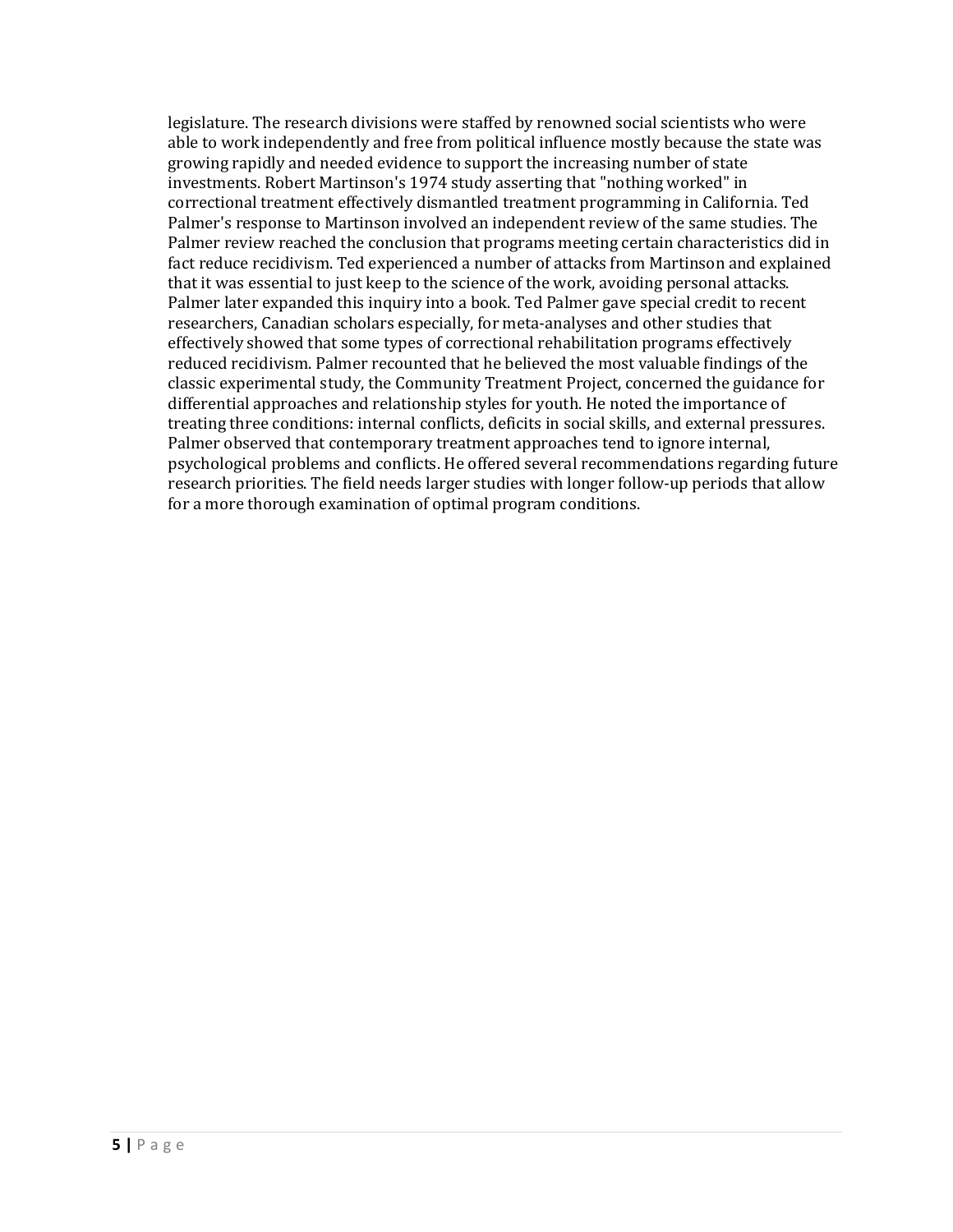# <span id="page-5-0"></span>**Principles 1 & 3. Assess Risk and Needs AND Target Interventions: Risk, Need, Responsivity (RNR), Dosage**

Ameen, Christine A., Jennifer Loeffler-Cobia, and Meghan Guevara. *Evidence-Based Practice Skills Assessment for Criminal Justice Organizations, Version 1.0*. Washington, DC: National Institute of Corrections, 2010.

The Evidence-Based Practice Skills Assessment (EBPSA) is a self-report measurement tool designed to gauge the extent to which correctional staff demonstrate the skills necessary to successfully implement Evidence-based Practices (EBP)" (p. 5). Sections of this document include: introduction; reliability; EBPSA administration and scoring; indented utilization and scoring; and future development. This can be used in conjunction with the "Supervisors Leadership Academy: Cultivating an Evidence-Based Organization" curriculum guide and lesson plans and participant workbook.

<http://nicic.gov/Downloads/PDF/Library/024397.pdf>

Andrews, Don A., and James Bonta. *The Psychology of Criminal Conduct* (5th ed.). Cincinnati, OH: Anderson Publishing Company. New Providence, NJ: Matthew Bender & Company, Inc., 2010.

The authors bring the "person" back into criminology by focusing on understanding individual differences in criminal conduct and recognizing the importance of personal, interpersonal, and community factors. What results is a truly interdisciplinary general personality and social psychology of criminal behavior that is open to a wide variety of factors that relate to individual differences - a perspective with both theoretical and practical significance in North America and Great Britain. The book is now organized into four parts: (1) The Theoretical Context and Knowledge Base to the Psychology of Criminal Conduct, (2) The Major Risk/Need Factors of Criminal Conduct, (3) Applications, and (4) Summary and Conclusions. Chapters include helpful Resource Notes that explain important concepts. A selection of technical notes, separated from the general text, allows the advanced student to explore complex research without distracting readers from the main points. [Publication Abstract]

Andrews, Don A., James Bonta, and Steven Wormith. "The Recent Past and Near Future of Risk and/or Need Assessment." *Crime and Delinquency* 52, no. 1 (2006): 7-27.

The history of risk assessment in criminal justice has been written on several occasions. In this article, the authors assess progress since Andrews, Bonta, and Hoge's statement of the human service principles of risk-need-responsivity (RNR) and professional discretion. The review is conducted in the context of the advent of the fourth generation (4G) of offender assessment. To begin, the authors note that theoretical, empirical, and applied progress within the psychology of criminal conduct (PCC) has been nothing less than revolutionary. Second, this article takes a brief look at clinical judgment (1G) with a nod to structured clinical judgment, notes a new energy in 2G actuarial instruments, and a renewed appreciation of the assessment of change (3G). Third, the challenge faced by forensic mental health approaches from general correctional instruments, even within mental health samples, is reviewed. Fourth, the widely known principles of effective service for offenders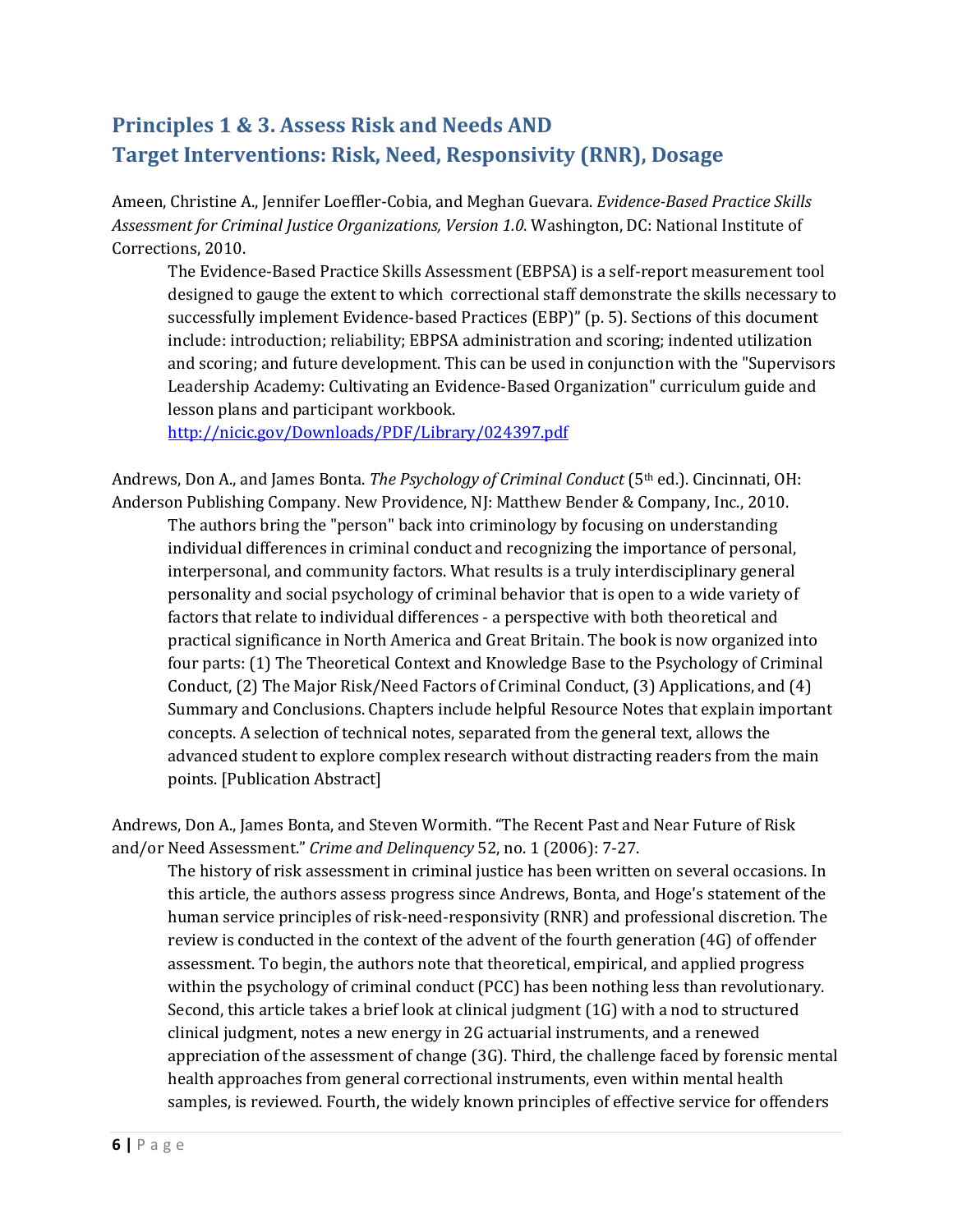are supplemented by additional principles derived from meta-analytic evidence. Finally, this article closes with a discussion of some negative evaluations of RNR and the challenges that feminist, critical criminological perspectives, and humanistic perspectives present to the future of risk and/or need assessment.

[http://www.pretrial.org/Setting%20Bail%20Documents/The%20Recent%20Past%20and](http://www.pretrial.org/Setting%20Bail%20Documents/The%20Recent%20Past%20and%09%20Near%20Future%20of%20Risk%20andor%20Need%20Assessment%202006.pdf) [%20Near%20Future%20of%20Risk%20andor%20Need%20Assessment%202006.pdf](http://www.pretrial.org/Setting%20Bail%20Documents/The%20Recent%20Past%20and%09%20Near%20Future%20of%20Risk%20andor%20Need%20Assessment%202006.pdf)

Andrews, Don A., James Bonta, and Stephen J. Wormith. "The Risk-Need-Responsivity (RNR) Model: Does Adding the Good Lives Model Contribute to Effective Crime Prevention?" *Criminal Justice and Behavior* 36, no. 7 (2011):735-755.

Recently, the good lives model (GLM) has been promoted as an alternative and enhancement to RNR [risk-need-responsivity]. GLM sets itself apart from RNR by its positive, strengths-based, and restorative model of rehabilitation. In addition, GLM hypothesizes that enhancing personal fulfillment will lead naturally to reductions in criminogenic needs, whereas RNR posits the reverse direction. In this article the authors respond to GLM's criticisms of RNR and conclude that little substance is added by GLM that is not already included in RNR, although proponents of RNR may learn from the popular appeal that GLM, with its positive, strength-based focus, has garnered from clinicians over the past decade" (p. 735). Sections of this article include: summarizing and contrasting the RNR and GLM models; the expanded RNR model; a summary of the major statements of GLM; pathways to reducing criminal behavior; what RNR really says; motivating offenders by concentrating on modifying dynamic risk factors; RNR and the role of "narrative identity" and agency in the change process; RNR's view of human nature; therapeutic alliance and the role of non-criminogenic needs; RNR as a psychometric model; respect of individual differences; RNR as an integrated theory; why the appeal of the Good Lives model; and summary and conclusions.

<http://nicic.gov/Library/026244>

Andrews, Don A., Ian Zinger, Robert D. Hoge, James Bonta, Paul Gendreau, and Terry Cullen. "Does Correctional Treatment Work: A Clinically Relevant and Psychologically Informed Meta-Analysis." *Criminology* 28, no. 3 (1990): 369-404.

Careful reading of the literature on the psychology of criminal conduct and of prior reviews of studies of treatment effects suggests that neither criminal sanctioning without provision of rehabilitative service nor servicing without reference to clinical principles of rehabilitation will succeed in reducing recidivism. What works, in our view, is the delivery of appropriate correctional service, and appropriate service reflects three psychological principles: (1) delivery of service to higher risk cases, (2) targeting of criminogenic needs, and (3) use of styles and modes of treatment (e.g., cognitive and behavioral) that are matched with client need and learning styles. These principles were applied to studies of juvenile and adult correctional treatment, which yielded 154 phi coefficients that summarized the magnitude and direction of the impact of treatment on recidivism. The effect of appropriate correctional service (mean phi = .30) was significantly ( $p$  <.05) greater than that of unspecified correctional service (.13), and both were more effective than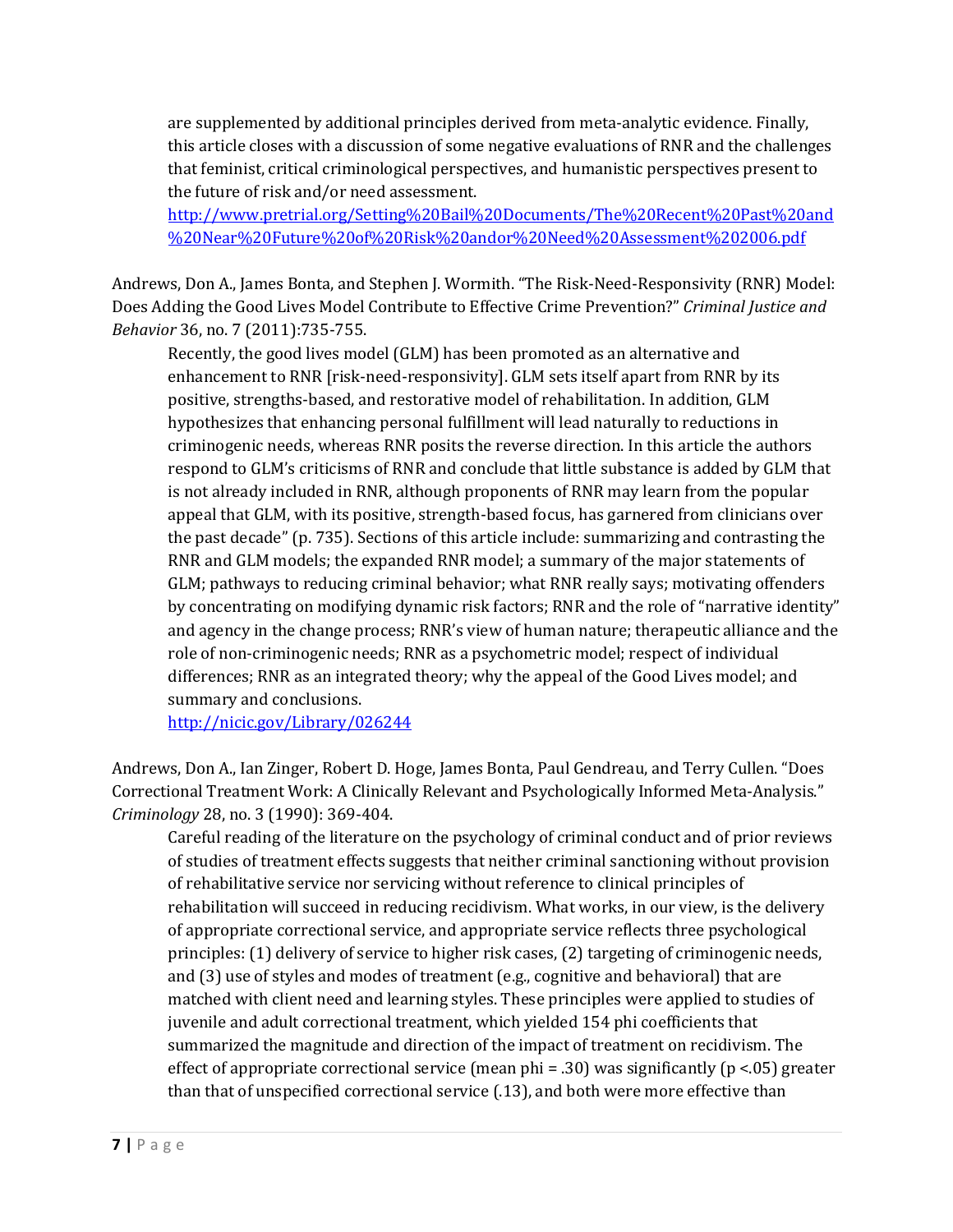inappropriate service (-.06) and non- service criminal sanctioning (-. 07). Service was effective within juvenile and adult corrections, in studies published before and after 1980, in randomized and non-randomized designs, and in diversionary, community, and residential programs (albeit, attenuated in residential settings). Clinical sensitivity and a psychologically informed perspective on crime may assist in the renewed service, research, and conceptual efforts that are strongly indicated by our review. [Abstract from Author]

Aos, Steve, Stephanie Lee, Elizabeth Drake, Annie Pennucci, Tali Klima, Marna Miller, Laurie Anderson, Jim Mayfield, and Mason Burley. *Return on Investment: Evidence-Based Options to Improve Statewide Outcomes—July 2011 Update*. Olympia: Washington State Institute for Public Policy, 2011.

An overview is presented of findings regarding "a comprehensive list of programs and policies that improve … outcomes for children and adults in Washington and result in more cost-efficient use of public resources" (p. 1). Sections comprising this report are: summary; background; the four-step research approach that assesses what works, calculates costs and benefits and ranks options, measures the risks associated with the analysis, and estimates the impact of various option combinations on statewide outcomes. Also included are two Technical Appendixes that provide in-depth results. <http://nicic.gov/Library/025475>

Aos, Steve, Marna Miller, and Elizabeth Drake. *Evidence-based Adult Corrections Programs: What Works and What Does Not*. Olympia: Washington State Institute for Public Policy, 2006.

A "systematic review of the evidence on what works (and what does not) to reduce crime" is presented (p.1) Sections comprising this report are: summary; Washington's Offender Accountability Act; the evidence-based review -- the basic question; research methods; findings; estimated percentage change in recidivism rates and the number of studies on which the estimate is based; and findings by type of program (e.g., drug-involved offenders, jail diversion for offenders with mental illness and co-occurring disorders, general offender population treatment, domestic-violence offenders, sex offenders, intermediate sanctions, work and education programs for general offenders, and programs requiring further study). The top three programs which resulted in the most reduction in recidivism rates are cognitive-behavioral treatment for sex offenders in the community (-31.2%), intensive supervision treatment-oriented intermediate sanctions (-21.9%), and cognitive-behavioral treatment for sex offenders in prison (-14.9%).

<http://www.wsipp.wa.gov/rptfiles/06-01-1201.pdf>

Aos, Steve, Marna Miller, and Elizabeth Drake*. "Evidence-based Public Policy Options to Reduce Future Prison Construction, Criminal Justice Costs, and Crime Rates."* Olympia: Washington State Institute for Public Policy, 2006.

Under current long-term forecasts, Washington State faces the need to construct several new prisons in the next two decades. Since new prisons are costly, the 2005 Washington Legislature directed the Washington State Institute for Public Policy to project whether there are "evidence-based" options that can (a) reduce the future need for prison beds, (b)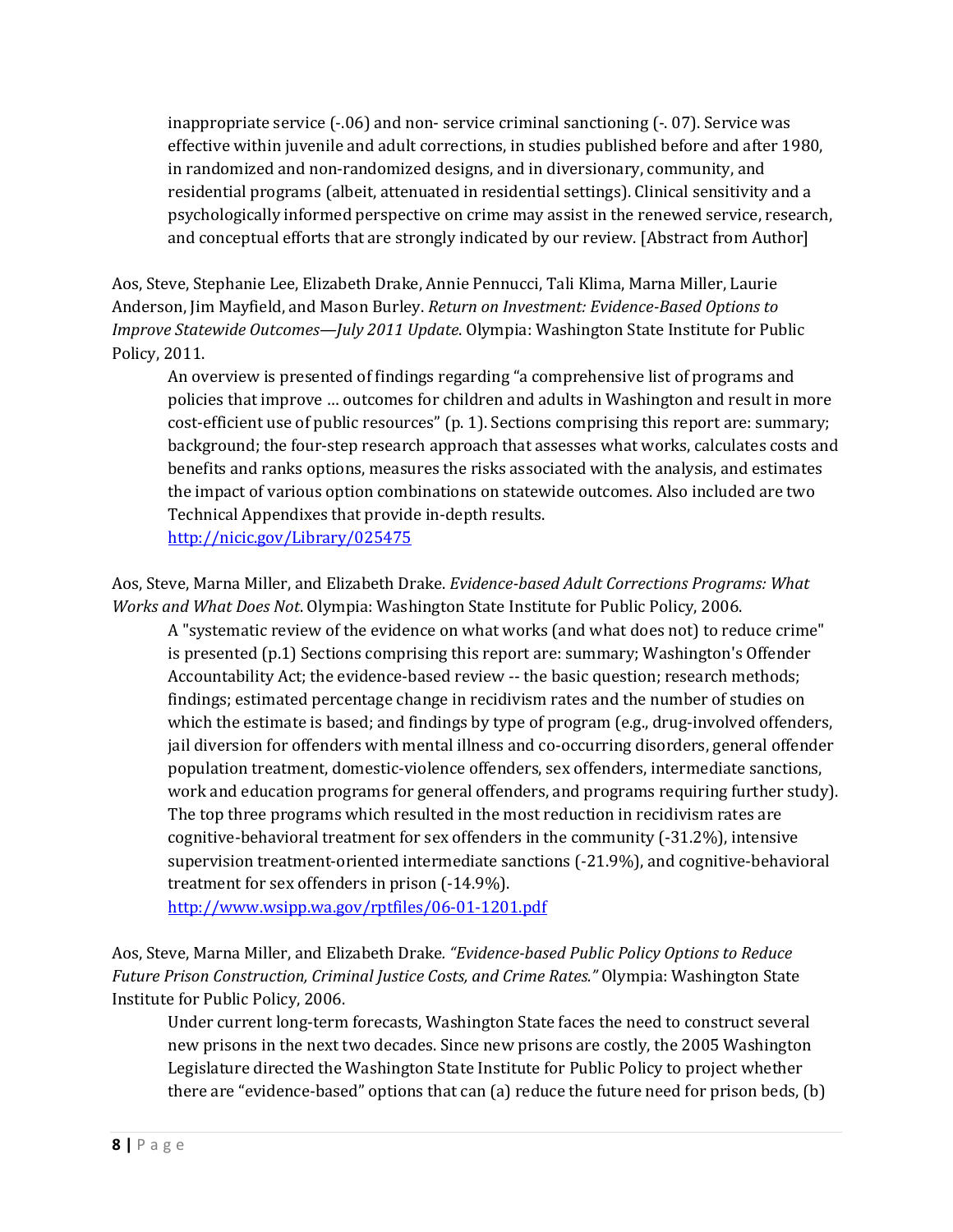save money for state and local taxpayers, and (c) contribute to lower crime rates. This report describes our findings and discusses how we conducted the analysis. We review evidence-based adult corrections, juvenile corrections, and prevention options and analyze the effects of alternative portfolios of these investments. <http://www.wsipp.wa.gov/pub.asp?docid=06-10-1201>

Blandford, Alex M., and Fred C. Osher. *A Checklist for Implementing Evidence-Based Practices and Programs (EBPs) for Justice-Involved Adults with Behavioral Health Disorders.* Delmar, NY: SAMSHA's GAINS Center for Behavioral Health and Justice Transformation, 2012.

The prevalence of serious mental illness (SMI) among persons in the criminal justice system is between three and six times the rate for individuals with SMI in the general U.S. population. A recent study of over 20,000 adults in five local jails found that 14.5 percent of male inmates and 31 percent of female inmates met criteria for a SMI. If these same estimates are applied to the almost 13 million jail admissions reported in 2010, the study findings suggest that more than two million bookings of a person with SMI occur annually. Studies suggest that the co-occurrence of mental health and substance use disorders (COD) is common. In jails, of the approximately 17 percent with SMI, an estimated 72 percent had a co-occurring substance use disorder.

[http://gainscenter.samhsa.gov/cms-assets/documents/73659-](http://gainscenter.samhsa.gov/cms-assets/documents/73659-994452.ebpchecklistfinal.pdf) [994452.ebpchecklistfinal.pdf](http://gainscenter.samhsa.gov/cms-assets/documents/73659-994452.ebpchecklistfinal.pdf)

Bogue, Bradford M., *et al*. *Implementing Evidence-Based Practice in Community Corrections: The Principles of Effective Intervention*. Washington, DC: National Institute of Corrections, 2004.

Principles of effective evidence-based intervention are presented. Topics discussed include: evidence-based practice (EBP); term clarification; eight principles for effective interventions -- assess actuarial risk/needs, enhance intrinsic motivation, target interventions, skill train with directed practice, increase positive reinforcement, engage ongoing support in natural communities, measure relevant processes/practices, and provide measurement feedback; components of correctional interventions; implementing EBP principles; applying the principles at the case, agency, and system levels; seven recommended strategies for implementing effective interventions; and levels of research evidence.

<http://nicic.gov/Library/019342>

Bonta, James, Guy Bourgon, Tanya Rugge, Terri-Lynne Scott, Annie K. Yessine, Leticia Gutierrez, and Jobina Li. *The Strategic Training Initiative in Community Supervision: Risk-Need-Responsivity in the Real World*. Ottawa: Public Safety Canada, 2010.

The application of the risk-need-responsivity (RNR) model of offender rehabilitation to oneon-one supervision of offenders placed under probation is examined. This RNR-based training program is called the Strategic Training Initiative in Community Supervision (STICS). Sections of this report include: abstract; the RNR model of offender rehabilitation; the present study; method; results for the success of random assignment, length and content of session discussions, quality of probation officers' skills and intervention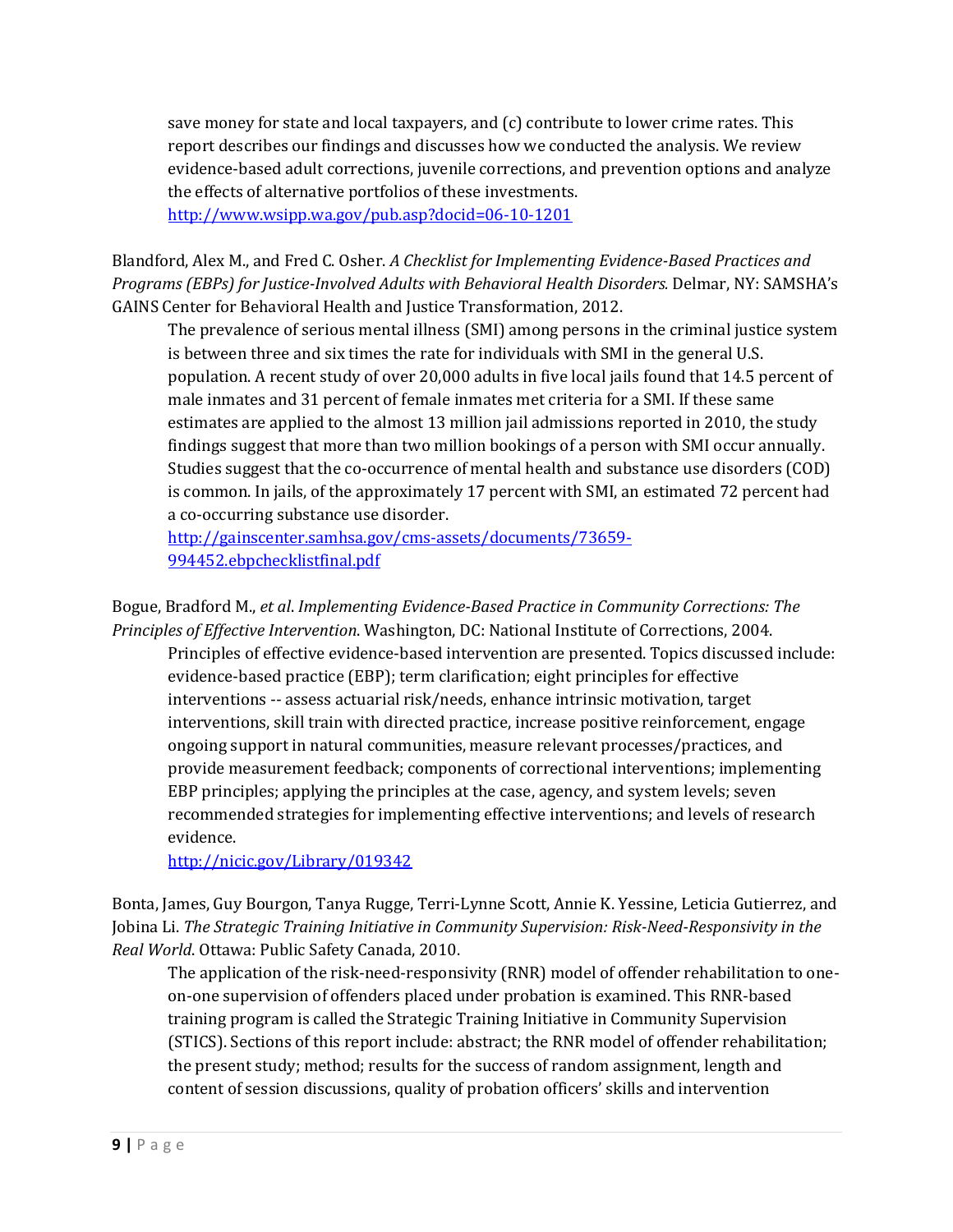techniques, recidivism, and clinical support; and discussion. "The results showed that the trained probation officers evidenced more of the RNR-based skills and that their clients had a lower recidivism rate" (p. ii).

<http://nicic.gov/Library/025079>

Bonta, James, and Tanya Rugge. *Case Management in Manitoba Probation.* Ottawa: Public Safety and Emergency Preparedness Canada, 2004.

The majority of offenders in Canada are supervised in the community by probation services. The research literature suggests that supervision is most effective when offender needs are appropriately identified and addressed. Although much has been written on the effectiveness of offender rehabilitation programs, there is relatively little research on how probation officers can influence change in their clients.

In this study, probation officers from the province of Manitoba agreed to audiotape supervision sessions with their probationers. In addition, data was collected from files, interviews, and research questionnaires. Analyses of the data focused on how intake offender assessments were related to case management plans and how these plans were implemented in community supervision.

The results showed that the development of intervention plans was based more on what the court mandated then what the offender assessment indicated. As a result, addressing the offender's needs in supervision was not as common as we expected. Probation officers did engage in behaviours that have been associated with positive behavioural change but more could be expected.

In general, the study provides a snapshot of present practices in community supervision and points to areas of improvement. With training and support, probation officers can become more effective agents of change.

[http://www.publicsafety.gc.ca/res/cor/rep/2004-01-cse-mana-eng.aspx#cn\\_summ](http://www.publicsafety.gc.ca/res/cor/rep/2004-01-cse-mana-eng.aspx#cn_summ)

Bonta, James, Tanya Rugge, Terri-Lynne Scott, Guy Bourgon, and Annie K. Yessine. "Exploring the Black Box of Community Supervision." *Journal of Offender Rehabilitation* 47, no. 3 (2008): 248-270.

The utilization of the principles of Risk, Need, and Responsivity (RNR) in community supervision is examined. Sections include probation in the U.S. and Canada; its effectiveness and what is known about reducing offender recidivism; method, findings regarding case management and the risk principle, formulating a case management plan, addressing criminogenic needs during supervision, and influencing offenders in interpersonal relationships; discussion; and conclusion. "For the most part, probation officers spent too much time on the enforcement aspect of supervision (i.e., complying with the conditions of probation) and not enough time on the service delivery role of supervision" (p. 248). Overall, community supervision does not seem to reduce recidivism. [http://cms.oregon.egov.com/doc/omr/cc/docs/pdf/black\\_box.pdf](http://cms.oregon.egov.com/doc/omr/cc/docs/pdf/black_box.pdf)

Bourgon, Guy, James Bonta, Tanya Rugge, Scott Terri-Lynne, Annie K. Yessine. "The Role of Program Design, Implementation, and Evaluation in Evidence-Based "Real World" Community Supervision." *Federal Probation* 74, no. 1 (2010).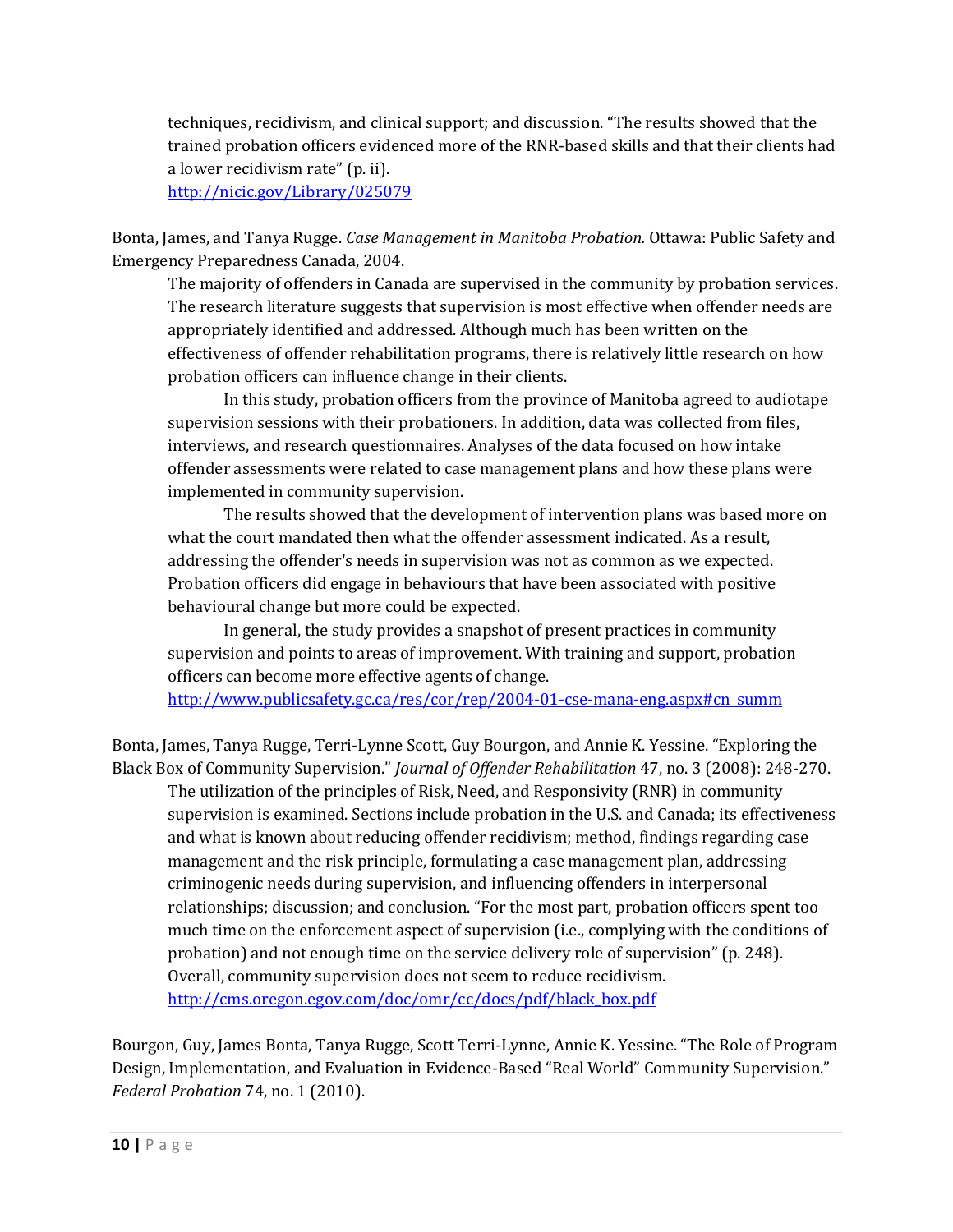The use of Strategy in Training Initiative in Community Supervision (STICS), a comprehensive model for community supervision, is discussed. Those individuals involved with community corrections and its increased effectiveness should read this article. It will explain how to transfer evidence-based practice into "real world" community supervision. Topics covered include: the emergence of the Risk-Need-Responsivity (RNR) model; the Strategic Training Initiative in Community Supervision—program design, implementation, and evaluation issues; and steps to bringing "what works" to the real world. <http://nicic.gov/Library/025686>

Bourgon, Guy, Leticia Gutierrez, and Jennifer Ashton. *From Case Management to Change Agent: The Evolution Of 'What Works' Community Supervision.* [This article was originally published in the *Irish Probation Journal*, October 8 (2011): 28-48.] Ottawa: Public Safety Canada, 2011.

Traditionally, the role of a community supervision officer has in large-part been that of a case manager. However, knowledge in the area of "What Works" in offender rehabilitation has stimulated efforts to revolutionize what it means to supervise clients in the community; that is, moving from a case-management approach to what we call a "change-agent" approach. In this article, we define what cognitive-behaviourism looks like in a criminal justice context and how it can be used to maximize the impact of community supervision. Through the amalgamation of cognitive-behavioural techniques and risk/need information, we propose the use of a theoretically and empirically-based framework (i.e., the STICS Action Plan) to assist community supervision officers in planning, prioritizing and effectively achieving change with their clients.

<http://www.publicsafety.gc.ca/res/cor/rep/2012-01-cmca-eng.aspx>

Burrell, D. William. *Community Corrections Management: Issues and Strategies.* Kingston, NJ: Civic Research Institute, Inc., 2012.

Partial Table of Contents. *Part 4: "What Works" and Evidence-Based Practices* includes eight chapters on EBP: *Why* What Works *Isn't Working in Community Corrections; Implementing Evidence-Based Practices in Community Corrections—Helpful Lessons; Implementation—the Achilles Heel of Evidence-Based Practices; "What Works" for the Line Probation/Parole Officer; Cognitive Behavioral Tactics—The Next Phase for Evidence-Based Practices; Lessons from Drug Courts; Risk and Community Corrections; Managing Caseloads: The Challenge of Low-Risk Offenders.* 

Carey, Mark. *EBP Step-By-Step Planning Guide: Six Phases toward Implementation of Evidence-Based Practices for Risk Reduction*. White Bear Lake, MN: The Carey Group, 2011.

The implementation of evidence-base practice (EBP) in community corrections is clearly explained. These six phases are: prepare for implementation; build a foundation for risk reduction; begin stakeholder collaboration; master the core correctional competencies; implement continuous quality improvement processes; and develop infrastructural supports for sustainability.

<http://nicic.gov/Library/025563>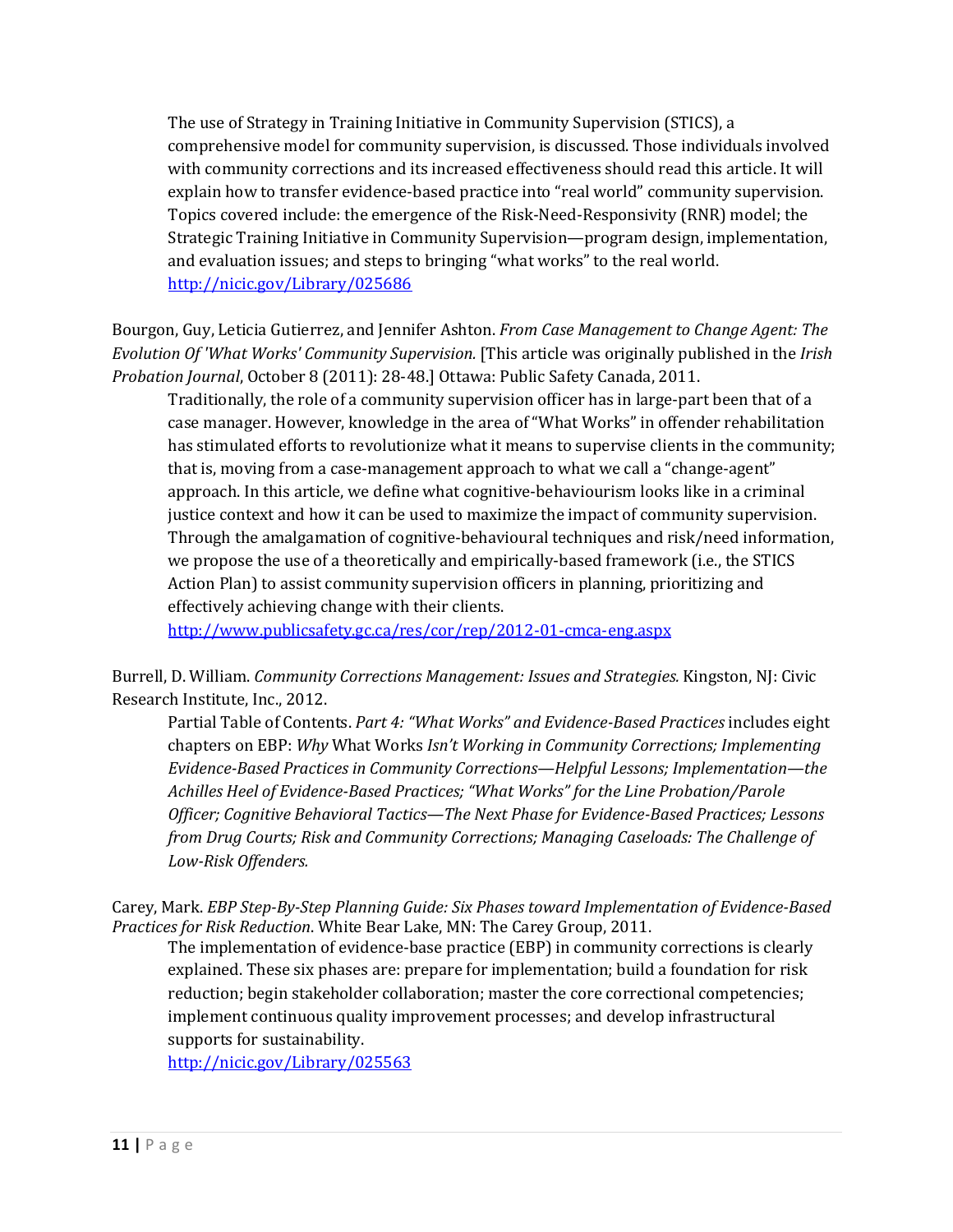Carey Group. *Checklist: Building and Sustaining an EBP Organization.* White Bear Lake, MN: The Carey Group, 2011.

A checklist for evaluating the ability of an organization to incorporate evidence-based practice (EBP) into its operations is provided. Sections of this document are: instructions; cultural alignment and readiness; assessments; effective staff-offender interactions; continuum of programming; quality assurance/performance data; organizational supports; and prioritizing action planning.

<http://nicic.gov/Library/025564>

Center for Effective Public Policy. *A Framework for Evidence-Based Decision Making in Local Criminal Justice Systems. 3rd ed.* Washington, DC: National Institute of Corrections, 2010.

This report is essential reading for individuals wanting to achieve "measurable reductions of pretrial misconduct and post-conviction reoffending" (p.6). Eight sections follow an introduction (a new paradigm for the justice system): underlying premises; the key decision points, decision makers, and stakeholders in the criminal justice system; examining justice system decision making through the lens of harm reduction; the principles underlying the framework; applying evidence-based principles to practice; key challenges to implementing this framework; collaboration—a key ingredient of an evidence-based system; and building evidence-based agencies.

<http://nicic.gov/Library/024372>

Center for Effective Public Policy. *Coaching Packet 2010.* Silver Spring, MD: Center for Effective Public Policy; Washington, DC: Urban Institute; White Bear Lake, MN: The Carey Group.

"Each of these Coaching Packets provides an overview of a key topic related to successful offender reentry, concrete strategies and key steps for enhancing practice in this area, and a self-assessment tool" that jurisdictions can use to evaluate their strengths and challenges in the particular topic area discussed. Coaching Packet Series 1: Creating a Blueprint for an Effective Offender Reentry System includes "A Framework for Offender Reentry," "Establishing a Rational Planning Process," and "Engaging in Collaborative Partnerships to Support Reentry." Coaching Packet Series 2: Delivering Evidence-Based Services has "Implementing Evidence-Based Practices," "Effective Case Management," "Shaping Offender Behavior," "Engaging Offenders' Families in Reentry," "Building Offenders' Community Assets Through Mentoring," and "Reentry Considerations for Women Offenders." Coaching Packet Series 3: Ensuring Meaningful Outcomes contains "Measuring the Impact of Reentry Efforts" and Continuous Quality Improvement."

<http://cepp.com/documents/Center-for-Effective-Public-Policy-Coaching-Packets.pdf>

Clawson, Elyse, and Meghan Guevara. *Putting the Pieces Together: Practical Strategies for Implementing Evidence-Based Practices.* Boston, MA: Crime and Justice Institute; Washington, DC: National Institute of Corrections, 2010.

Those new to the implementation of evidence-based practices (EBPs) will find this publication to be a great guide to the process. This manual is designed to be used "both as a checklist of key management concepts and as a reminder of important organizational issues that need to be addressed to achieve positive public safety outcomes in an evidence-based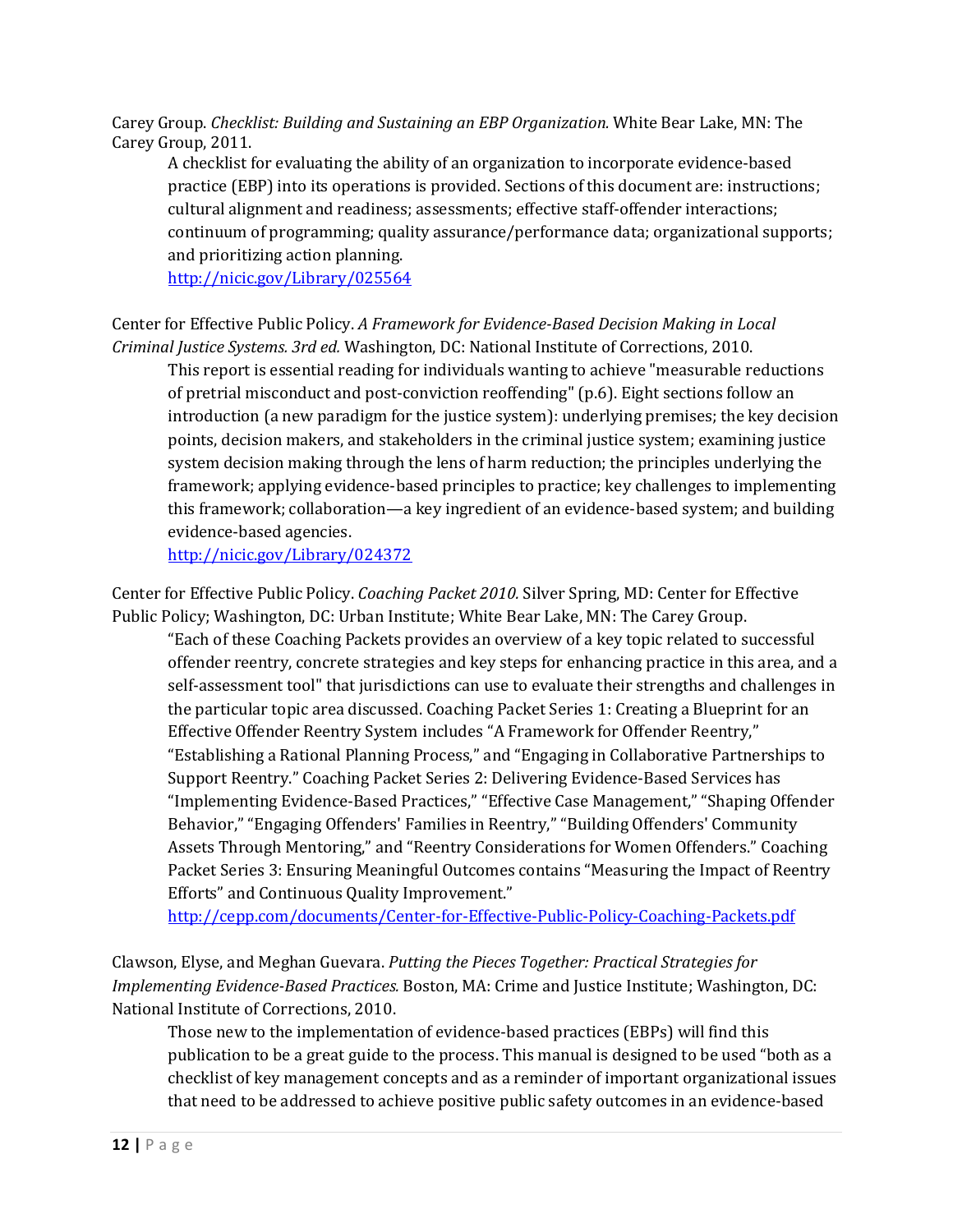environment" (p. vii). There are six chapters contained in this publication: creating evidence-based community corrections systems; getting started; organizational assessment—to know where you are going, you need to know where you are; strategic planning—choosing your destination; mapping the route—developing a workplan; and ongoing quality improvement.

<http://nicic.gov/Library/024394>

Cullen, Francis T., Paula Smith, Christopher T. Lowenkamp, and Edward J. Latessa. "Nothing Works Revisited: Deconstructing Farabee's Rethinking Rehabilitation." *Victims and Offenders* 4 (2009):101–123.

In *Rethinking Rehabilitation*, Farabee claims that offender treatment is a failed enterprise and instead proposes a correctional approach that emphasizes deterrence through intensive supervision, electronic monitoring, and indeterminate parole sentences. We argue that this neo-Martinson attack on rehabilitation, which has the potential to shape public policy discourse, needs to be deconstructed. Although Farabee's critique has merits—especially about the limited effectiveness of many current prison programs—his analysis ignores research both favorable to offender treatment and unfavorable to his proposed policy agenda. In this context, his advice to choose a correctional future that is punitive and devoid of rehabilitation would be a mistake. [Publication Abstract]

[http://www.uc.edu/content/dam/uc/ccjr/docs/articles/nothing\\_works\\_revisted.pdf](http://www.uc.edu/content/dam/uc/ccjr/docs/articles/nothing_works_revisted.pdf)

Dowden, Craig, and Don A. Andrews. "The Importance of Staff Practice in Delivering Effective Correctional Treatment: A Meta-Analytic Review of Core Correctional Practice." *International Journal of Offender Therapy and Comparative Criminology* 48, no. 2 (2004): 203–214.

'The purpose of this investigation is to conduct a meta-analytic review of the correctional treatment literature to examine whether adherence to these CCPs [core correctional practices] is associated with enhanced [rehabilitation] program effectiveness as evidenced by reduced recidivism' (p. 206). Core correctional practices involve the effective use of authority, appropriate modeling and reinforcement, teaching concrete problem-solving, effective use of community resources, and quality of interpersonal relationships. Programs utilizing CCPs had significant levels of reduced recidivism versus programs that did not.

Domurad, Frank. *Getting Corrections Professionals to Take Their EBP Medicine.* White Bear Lake, MN: The Carey Group, 2010.

The need to observe evidence-based practice (EBP) and ways to implement it into operations are explained. Topics discussed include: medical cost of not taking medicine; taking medicine and patient attitude; patient attitude and intervention; danger of attitudes; a model of cognitive performance; habits of thought; stress; the error of our ways 'the individual, the system, root causes, inside the black box, washing hands, and the jerk manager; and correcting the error of our ways; and a five-step plan—off the jerk manager, reinvent tasks, rebuild learning, exploit hypocrisy, and get the dumb stuff out of the way.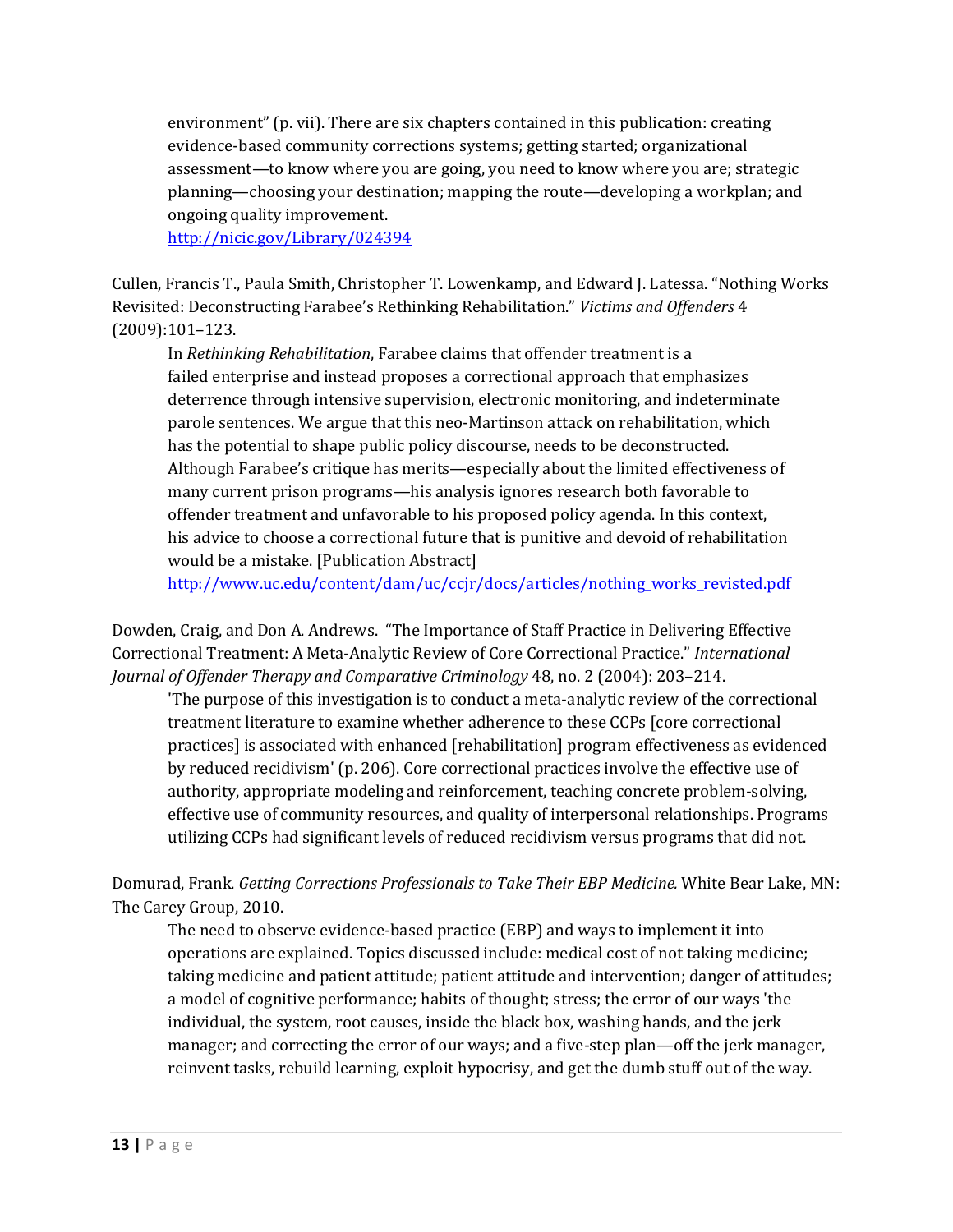English, Kim, Diane Pasini-Hill, and David Bonaiuto. *Evidence-Based Practices Implementation for Capacity (EPIC).* Denver: Colorado Department of Public Safety, Office of Research and Statistics, 2012.

This is a great article regarding the statewide implementation of evidence-based correctional practice. The Evidence-Based Practices Implementation for Capacity (EPIC) is a collaborative effort of five agencies in Colorado that "seeks to change the way correctional agencies conduct daily business by changing the ways that correctional staff interact with offenders" (p. 2). Mental Health First Aid training is one EPIC intervention aimed at detecting and helping people with mental health problems. Motivational Interviewing (MI) is another EPIC intervention and is described quite well. This article covers MI and corrections in the 21st century, the MI training and coaching process, stages of change, and the identification and addressing of criminogenic needs. Sections of this resource include: implementation science; selected interventions; and EPIC accomplishments so far—1900 professionals trained for Mental Health First Aid and nearly 300 for MI, and an increase in offender "change talk" with declines in the use of multiple sequential questions (questions which lead to offender defensiveness).

<http://nicic.gov/Library/026000>

Fahey, Jennifer A. *Using Research to Promote Public Safety: A Prosecutor's Primer on Evidence-Based Practice.* Washington, DC: National Institute of Corrections; Boston: Crime and Justice Institute, 2008.

This paper "focus[es] primarily on those [evidence-based] intervention principles most likely to be encountered by the prosecution" (p.2). Sections following an executive summary are: introduction; prosecutorial duty; innovative research; evidence-based principles in prosecutorial practice and leadership; the need for systemic change; and conclusion. <http://nicic.gov/Library/023361>

Gendreau, Paul, Tracy Little, and Claire Goggin. "A Meta-Analysis of Adult Offender Recidivism: What Works!" *Criminology* 34, no. 4 (1996): 575–607.

Criteria for including the studies included collection of offender data prior to the recording of the criterion measures, a minimum follow-up period of 6 months, the recording of the outcome measure when the offender was 18 years old or older, and other factors. The predictors were grouped into eight predictor domains. The studies generated 1,141 correlations with recidivism. The strongest predictor domains were criminogenic needs, criminal history/history of antisocial behavior, social achievement, age/gender/race, and family factors. Weaker predictors included intellectual functioning, personal distress factors, and socioeconomic status in the family of origin. Dynamic predictor domains such as antisocial personality and drug abuse performed at least as well as the static domains such as age and criminal history. The most useful actuarial measure was the Level of Service Inventory (LSI-R) from Andrews and Bonta in 1995. Findings clarified which predictor domains and actuarial measures of risk will be the most useful to practitioners and policymakers.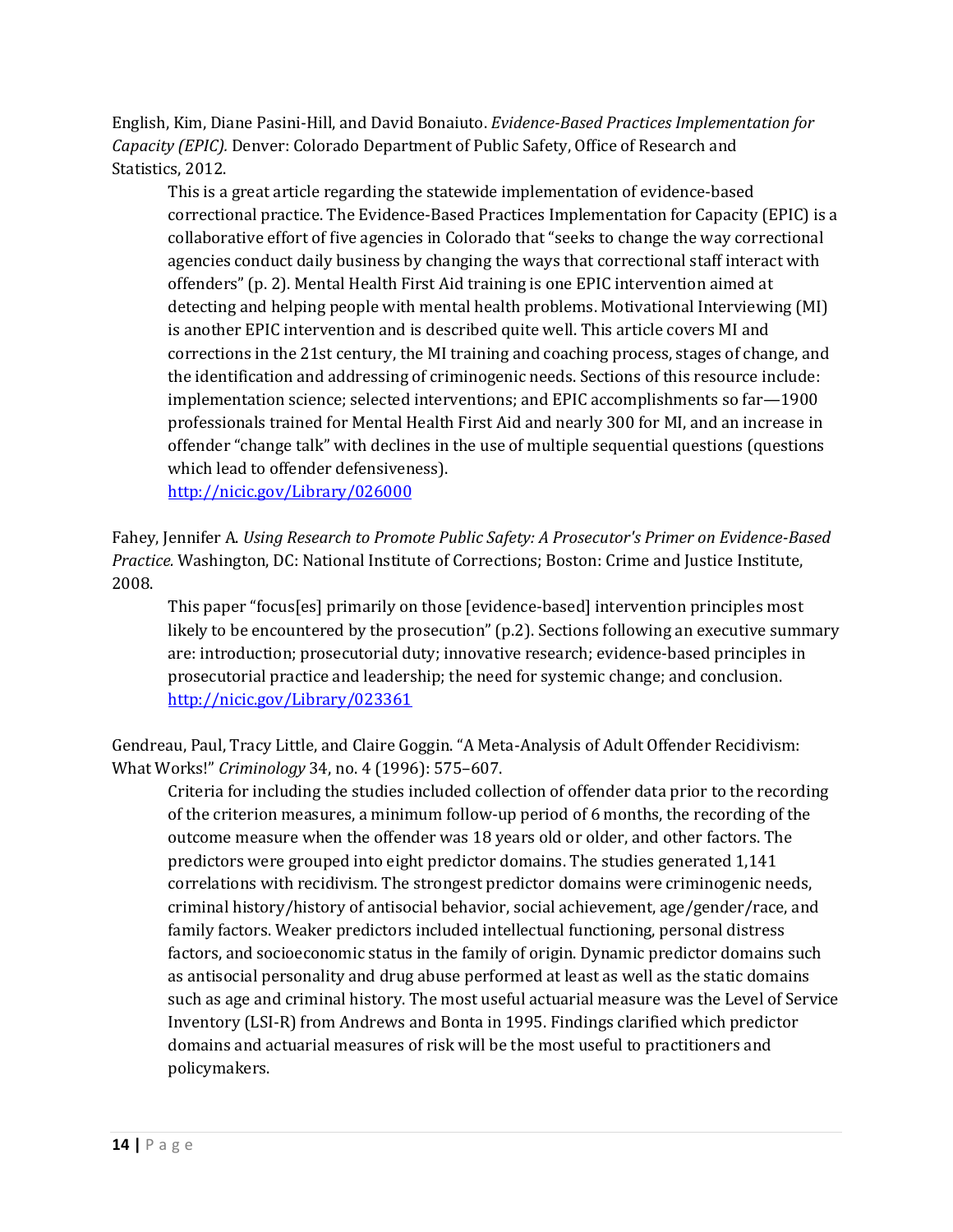Guevara, Meghan, and Solomon Enver. *Implementing Evidence-Based Policy and Practice in Community Corrections* 2nd ed. Washington, DC: National Institute of Corrections; Boston, MA: Crime Justice Institute. 2009.

A "guide for [community corrections] agencies to transform themselves into evidence-based organizations" is provided (p.xv). Six chapters follow an executive summary: what evidence-based practice is; the integrated model; the principles of effective intervention; implementing evidence-based principles; leading organizational change and development; and collaboration for systemic change. The appendixes include: research support gradient; the search conference; and key concepts in organizational development. <http://nicic.gov/Library/024107>

Harris, Patricia M. "What Community Supervision Officers Need to Know about Actuarial Risk Assessment and Clinical Judgment." *Federal Probation* 70, no. 2 (2006).

Three factors are identified as interfering with the greater use of standardized actuarial risk assessment instruments by community supervision officers: (1) a lack of training about how actuarial assessment tools function; (2) shortcomings in risk communication and understanding; and (3) a failure to affirm the importance of coupling actuarial risk assessments with clinical judgment. The author reviews research on clinical judgments versus actuarial predictions of offender risk, which reveals that unstructured clinical judgments are often inferior to predictions made by actuarial assessments while structured clinical judgments can fare just as well as some actuarial tools. However, the author points out that even the most trained and experienced professionals make predictions that perform no better than chance when they fail to use empirically derived actuarial assessment tools. The author contends that the best approach to offender risk assessment is to combine clinical judgment and skill with standardized actuarial risk assessment tools Research is also presented that illustrates that how risk is reported by actuarial tools influences the user's understanding and acceptance of the assessment results. For example, when risk scores are presented as a frequency rather than as a probability, users tended to view offender risk as higher. Future research should focus on identifying the factors that most influence an officers' likelihood of accepting and acting on risk assessment results. [http://www.uscourts.gov/fedprob/September\\_2006/assessment.html](http://www.uscourts.gov/fedprob/September_2006/assessment.html)

Lawrence, Alison, and Lyons Donna. *Principles of Effective State Sentencing and Corrections Policy*. National Conference of State Legislatures. Denver, CO: Sentencing and Corrections Work Group, 2011.

Seven principles and related points regarding sentencing and corrections policymaking are presented. The intent of these principles "is to provide broad, balanced guidance to state lawmakers as they review and enact policies and make budgetary decisions that will affect community safety, management of criminal offenders, and allocation of corrections resources" (p. 1). The report also shows the principles at work in determining criminal sentences, managing offenders in the community, treating drug offenders, using data and evidences, and preventing crime and reducing recidivism. <http://nicic.gov/Library/025237>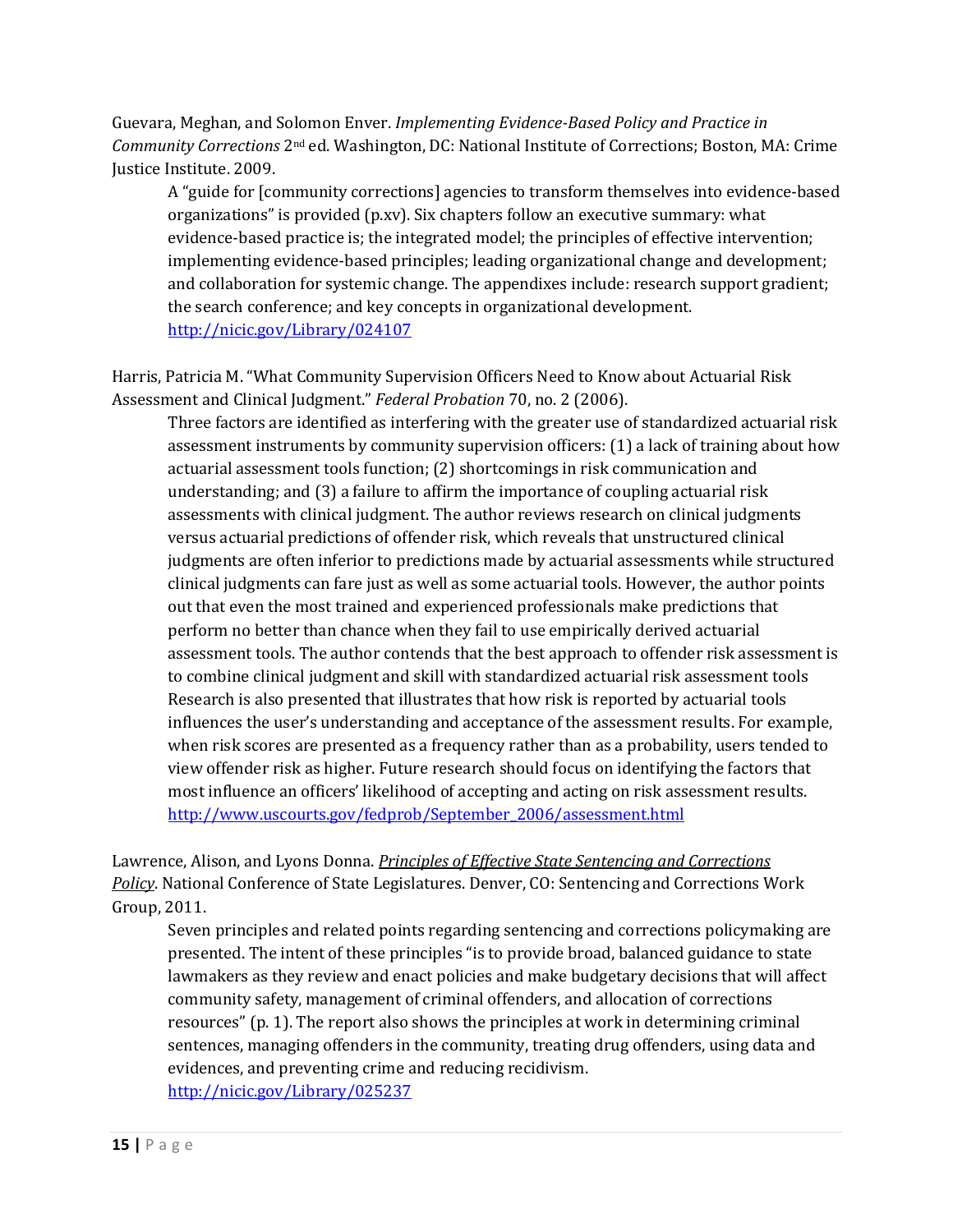Lerch, Jennifer, Jill Viglione, Ernest Eley, Susan James-Andrews, and Faye S. Taxman. "Organizational Readiness in Corrections." *Federal Probation* 75, no. 1 (2011).

"This article examines the impact of a continuous on-site training model to advance the implementation of evidence-based practices in correctional settings" (p. 5). Information from this article can be used in the development and implementation of your own agency's efforts to utilize evidence-based practices. Sections include: organizational readiness for change; resistance to change in corrections; implementing change; the Prison-Based Work Release Center (PWRC) experience with adopting evidence-based practices; findings; and conclusions.

<http://nicic.gov/Library/025600> [http://www.uscourts.gov/uscourts/FederalCourts/PPS/Fedprob/2011-](http://www.uscourts.gov/uscourts/FederalCourts/PPS/Fedprob/2011-%0906/02_organizational.html) [06/02\\_organizational.html](http://www.uscourts.gov/uscourts/FederalCourts/PPS/Fedprob/2011-%0906/02_organizational.html) 

Lowenkamp, Christopher T., Jennifer Pealer, Paula Smith, and Edward J. Latessa. "Adhering to the Risk and Need Principles: Does it Matter for Supervision-Based Programs?" *Federal Probation* 70, no. 3 (2007): 3-8.

The study found evidence of a link between program characteristics and its effectiveness in reducing recidivism. All of the programs were supervision-based and adhered to some degree to the principles of matching program features to the risk and need characteristics of the offender. These intensive supervision programs were more successful for the higher risk offenders. When at least 75 percent of the population supervised was classified as high risk, there was a 5-percent decrease in recidivism. This compared with a slight increase in recidivism for programs that served more low-risk offenders. Programs that required higher risk offenders to be in the programs for a longer period had a 4-percent reduction in recidivism. Those programs that had a "one-size-fits-all" approach had no effect on recidivism. Programs that had more referrals for higher risk offenders reduced recidivism by 7 percent. Programs that did not have more referrals for this population had a marginal reduction in recidivism. Programs in which 75 percent or more of the referrals were for treatment programming had an 11-percent reduction in returns to prison. Programs in which more than 25 percent of their referrals were nontreatment increased recidivism by 3 percent. Based on these findings, it is evident that programs tailored to prominent risks and needs of offenders achieved significant reductions in recidivism. The study examined 66 community-based jail and prison diversion programs in Ohio. Offenders served by these programs were compared to offenders who were processed as usual in jail, municipal probation, or prisons. A total of 5,781 prison diversion cases were compared to an equal number of parolees. A total of 707 comparison cases were used as a matched sample for the jail diversion programs.

[http://www.uscourts.gov/fedprob/December\\_2006/adhering.html](http://www.uscourts.gov/fedprob/December_2006/adhering.html)

Motiuk, Laurence, L., and Ralph C. Serin (Eds.), *Compendium 2000 on Effective Correctional Programming.* Ottawa: Correctional Service Canada, 2007.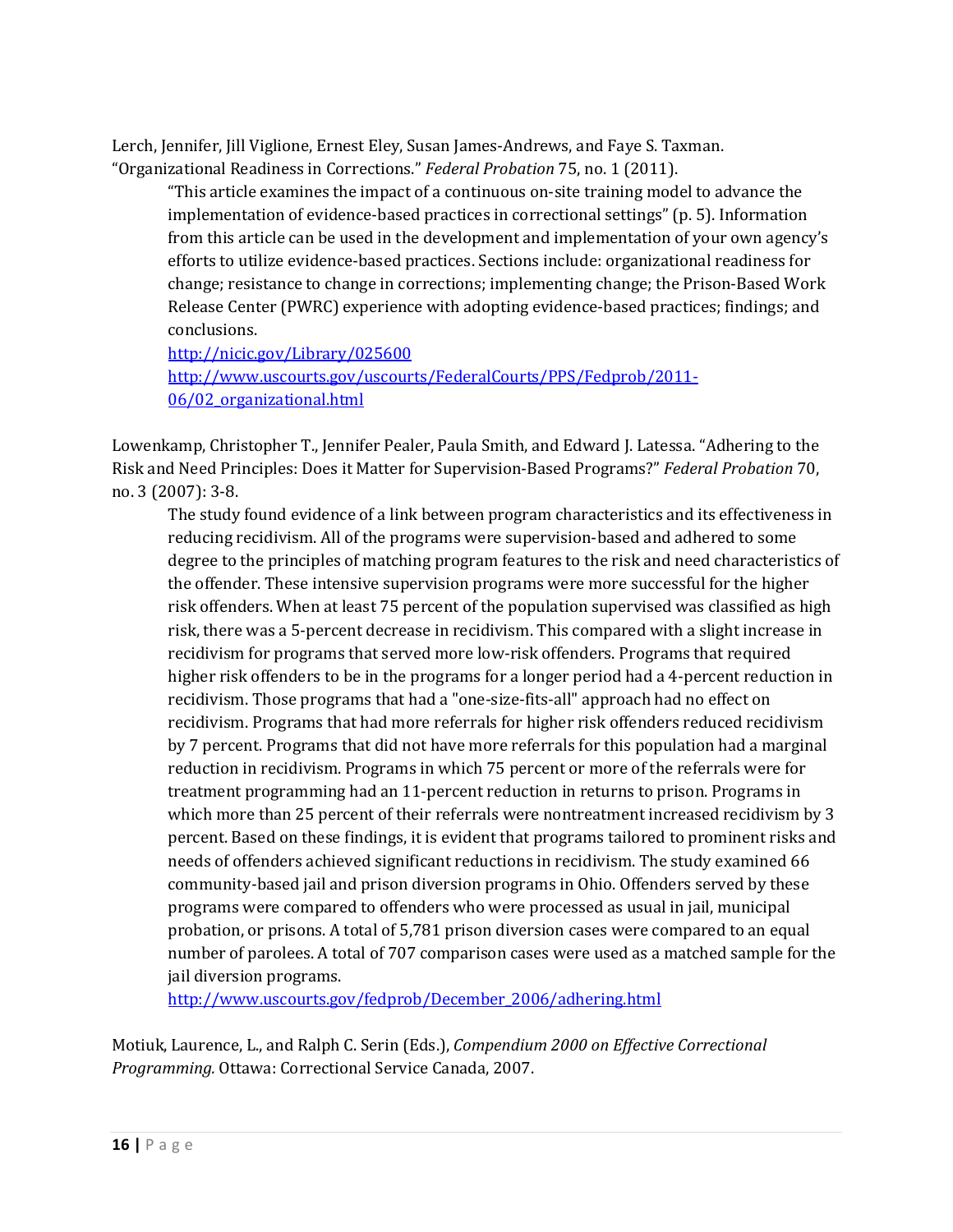Compendium 2000 on Effective Correctional Programming provides a comprehensive and critical appraisal of the empirical literature in the field of corrections and behaviour change. More importantly, it provides new knowledge on program effectiveness, an overview of existing programs in Canadian correctional jurisdictions, and guidelines for evaluating operations and policy in the area of correctional programs.

<http://www.csc-scc.gc.ca/text/rsrch/compendium/2000/index-eng.shtml>

Mullins, Tracy G., and Christine Toner. *Implementing the Family Support Approach for Community Supervision*. Lexington, KY: American Probation and Parole Association; New York: Family Justice, 2008.

Implementation of the Family Support Approach for Community Supervision is explained. This publication includes the following sections: introduction and overview; guiding principles for putting this system into practice; tools and techniques for putting this approach into practice; practical application of guiding principles; administrative support; and "The Oklahoma Family Justice Project: Improving Community Supervision Outcomes One Family at a Time" by Justin Jones and Carol Shapiro. <http://nicic.gov/Library/023511>

National Institute of Corrections. *A Framework for Evidence-Based Decision Making in Local Criminal Justice Systems.* Philadelphia: Center for Effective Public Policy; Washington, DC: Pretrial Justice Institute; Denver, CO: Justice Management Institute; Silver Springs, MD: The Carey Group, 2010.

This report is essential reading for individuals wanting to achieve "measurable reductions of pretrial misconduct and post-conviction reoffending" (p.6). Eight sections follow an introduction (a new paradigm for the justice system): underlying premises; the key decision points, decision makers, and stakeholders in the criminal justice system; examining justice system decision making through the lens of harm reduction; the principles underlying the framework; applying evidence-based principles to practice; key challenges to implementing this framework; collaboration—a key ingredient of an evidence-based system; and building evidence-based agencies.

<http://nicic.gov/Library/024372>

National Institute of Corrections. *Topics in Community Corrections: Applying Evidence-Based Practices in Pretrial Services*. Washington DC: National Institute of Corrections, 2008.

Foreword by Ken Rose; "A Framework for Implementing Evidence-Based Practices in Pretrial Services" by John Clark; "Advancing Evidence-Based Practices in the Pretrial Field" by Katie Green, Pat Smith, and Kristina Bryant; "Improving Pretrial Assessment and Supervision in Colorado" by Michael R. Jones and Sue Ferrere; "Pretrial Defendants: Are They Getting Too Much of a Good Thing?" by Barbara M. Hankey; "Charge Specialty and Revictimization of Defendants Charged with Domestic Violence Offenses" by Spurgeon Kennedy; and "Pretrial Rearrests Among Domestic Violence Defendants in New York City" by Richard R. Peterson.

<http://nicic.gov/Library/022904>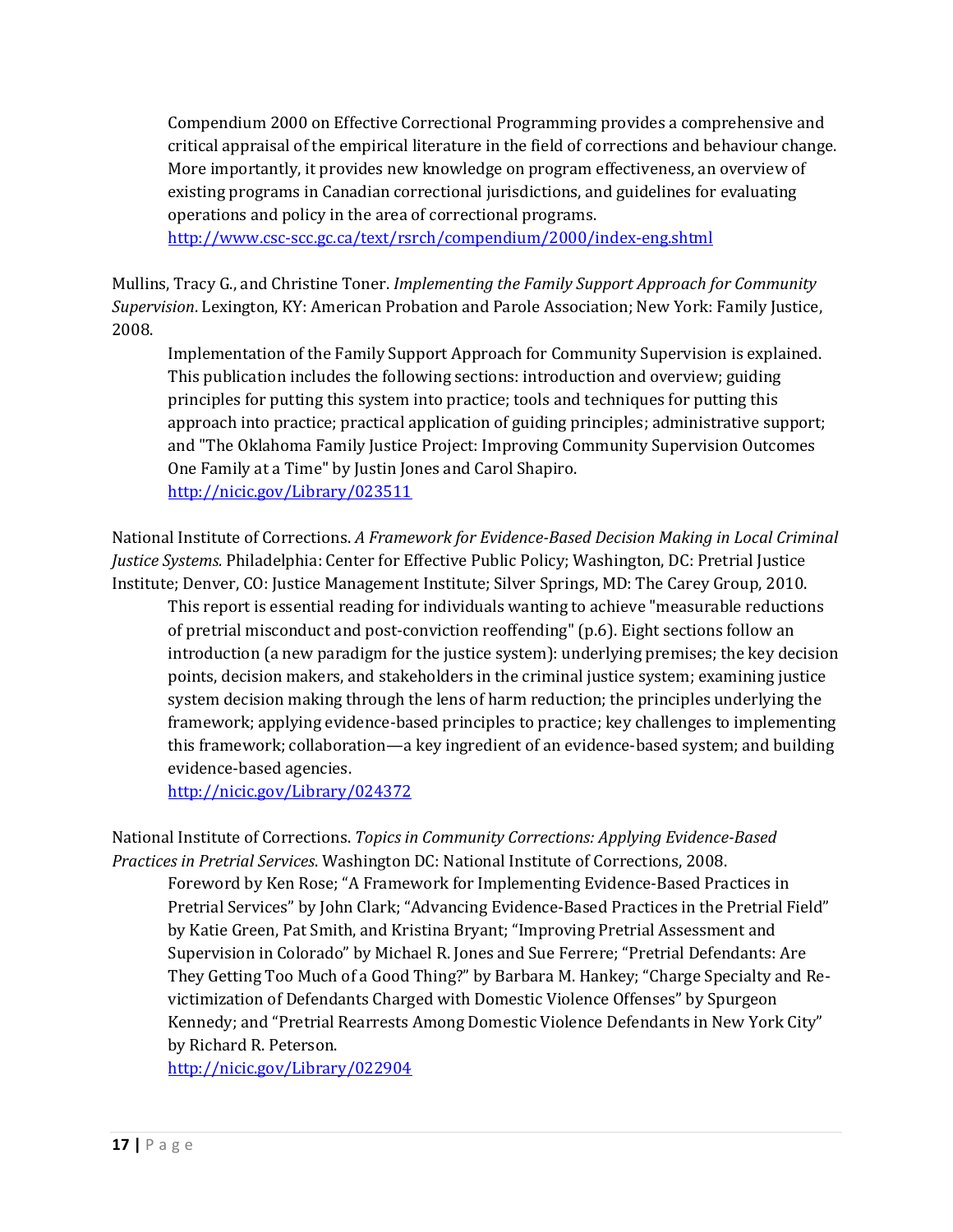National Institute of Corrections. *Topics in Community Corrections: Promising Strategies in Transition from Prison*. Washington DC: National Institute of Corrections, 2007.

Issue contents: "Foreword" by Kermit Humphries; "An Overview of NIC's Transition from Prison to the Community Initiative" by Peggy B. Burke; "Rising to the Challenge of Applying Evidence-Based Practices Across the Spectrum of a State Parole Board" by Sherry Tate and Catherine C. McVey; "Collaboration and Partnership in the Community: Advancing the Michigan Prisoner ReEntry Initiative" by Le'Ann Duran; "Providing Tools for Risk Reduction Case Management in Parole and Community Corrections" by Keven Pellant and Margie Phelps; "Improving Parole Outcomes with Performance Leadership and Data: Doing What Works" by Danny Hunter, George Braucht, and John Prevost; "Working Together to Improve Reentry: Bridging Budgets and Programs, Public and Private, Prison and the Community" by Ginger Martin; "Ensuring Successful Offender Reentry: Umatilla/Morrow County "Reach-In" Services" by Mark Royal; "Creating Better Transitions at Indiana's Plainfield Reentry Educational Facility" by Michael Lloyd; "Gender-Responsive Reentry in Rhode Island: A Long and Winding Road" by Bree Derrick; and "Missouri Makes Its Move Toward a New Reentry Philosophy" by Julie Boehm.

<http://static.nicic.gov/Library/022777.pdf>

Nink, Carl, and Steve MacDonald. *Programs that Help Offenders Stay Out of Prison*. Centerville, UT: MTC Institute, 2009.

This report is required reading for any agency seeking to develop effective education and/or substance abuse programming. Sections of this publication include: introduction; current conditions—the prison population is growing despite decrease in crime; effective correctional programming; education provides opportunities; education impacts recidivism; effective educational program principles; substance abuse programs save tax dollars; effective substance abuse treatment program principles; evidence-based substance abuse treatment practices; cost to benefit; and conclusion. <http://nicic.gov/Library/024304>

Petersilia, Joan. *"*Community Corrections: Probation, Parole, and Prisoner Reentry*."* In *Crime and Public Policy*, edited by James Q. Wilson and Joan Petersilia: 499-531. New York: Oxford University Press, 2011.

Crime in the United States has fluctuated considerably over the past thirty years, as have the policy approaches to deal with it. During this time criminologists and other scholars have helped to shed light on the role of incarceration, prevention, drugs, guns, policing, and numerous other aspects to crime control. Yet the latest research is rarely heard in public discussions and is often missing from the desks of policymakers. This book accessibly summarizes the latest scientific information on the causes of crime and evidence about what does and does not work to control it.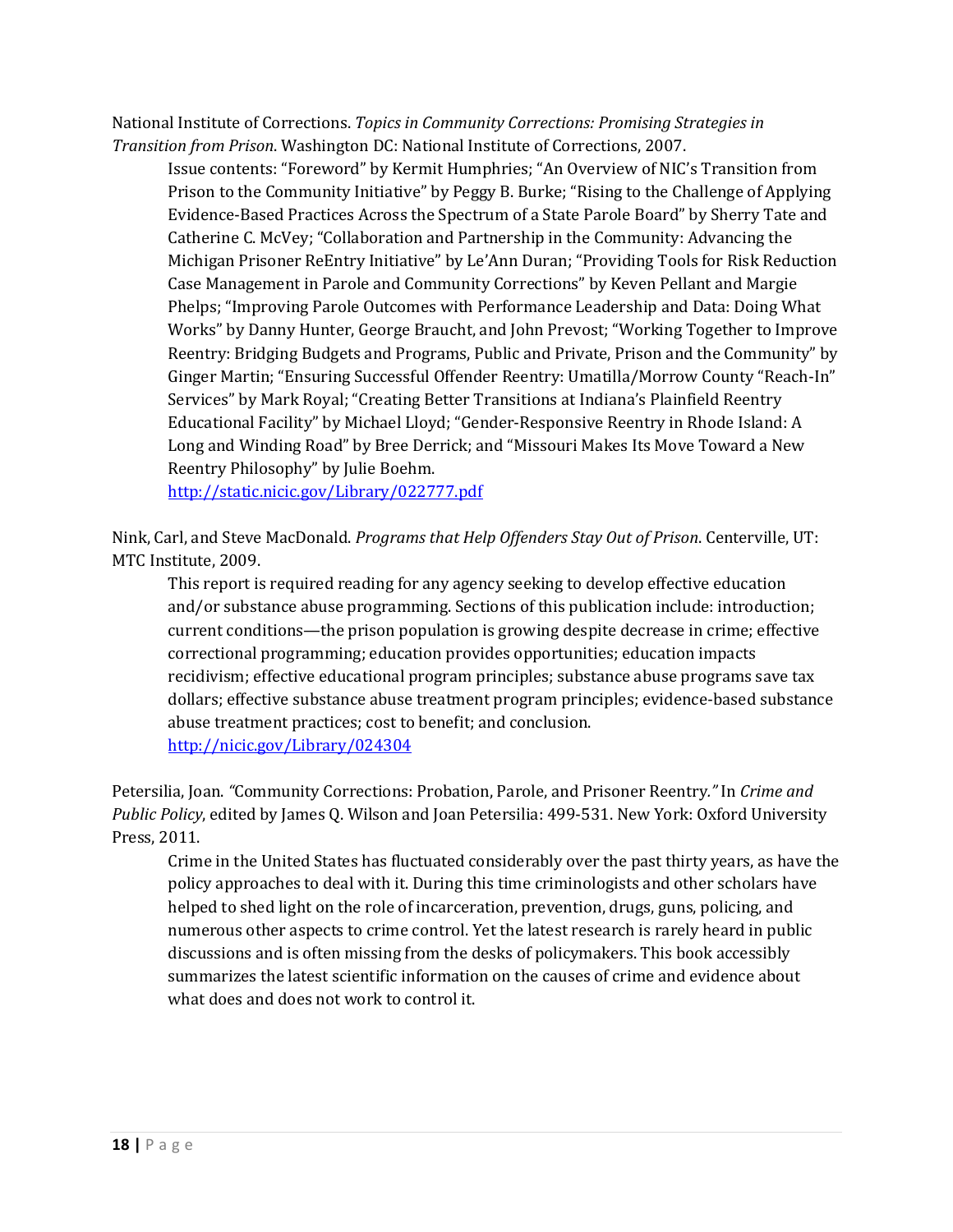Pettway, Coretta. *Best Practices Tool-Kit: Community Corrections and Evidence-Based Practices.*  London, OH: Ohio Department of Rehabilitation and Correction, Institute on Correctional Best Practices; Institute for Excellence in Justice; Ohio State University, Criminal Justice Research Center, 2008.

The utilization of evidence-based practice (EBP) in community corrections is explained. This document is comprised of these sections: definition of EBP; background on community corrections; principles of effective intervention; implementing EBP; and promising programs. An annotated selection of suggested readings is also provided. <http://nicic.gov/Library/022973>

Pew Charitable Trusts. S*tate of Recidivism: The Revolving Door of America's Prisons.* Washington, DC: Pew Center on the States, Public Safety Performance Project, 2011.

Anyone concerned with keeping ex-offenders out of prison or jail, be they correctional professionals or concerned community members, should read this publication. "This report seeks to elevate the public discussion about recidivism, prompting policy makers and the public to dig more deeply into the factors that impact rates of return to prison, and into effective strategies for reducing them" (p. 1). Sections following an executive summary are: introduction—recidivism as a performance measure, overview of the study, and what a recidivism rate is; a closer look at recidivism rates—new figures show steady national recidivism rate, states vary widely, and how recidivism rates have changed; unpacking the numbers—how sentencing impacts recidivism rate, how community corrections policy impacts recidivism rate, and examples of how three states dealt with recidivism; and improving public safety and cutting correctional costs—strategies for successfully reducing recidivism, resources for developing effective reentry and supervision strategies, and a promising start.

[http://nicic.gov/Library/024981.](http://nicic.gov/Library/024981)

Przybylski, Roger. *What Works: Effective Recidivism Reduction and Risk-Focused Prevention Programs, A Compendium of Evidence-Based Options for Preventing New and Persistent Criminal Behavior.* Lakewood, CO: RKC Group, 2008.

This report, prepared for Colorado Division of Criminal Justice, identifies and describes interventions that are effective in reducing recidivism and preventing crime. The primary audience is the Colorado Commission on Criminal and Juvenile Justice, and the primary goal of this compendium is to assist the Commission in carrying out its mission and statutory duties. These duties include investigating evidence-based recidivism reduction initiatives and cost effective crime prevention programs. <http://nicic.gov/Library/022943>

Rengifo, Andres F., and Christine S. Scott-Hayward. *Assessing the Effectiveness of Intermediate Sanctions in Multnomah County, Oregon.* New York: Vera Institute of Justice, 2008.

In the 1990s the Department of Community Justice (DCJ) in Multnomah County, Oregon, initiated a series of evidence-based reforms intended to shift resources and change its supervision approach. This study by the Vera Institute of Justice is one of a number of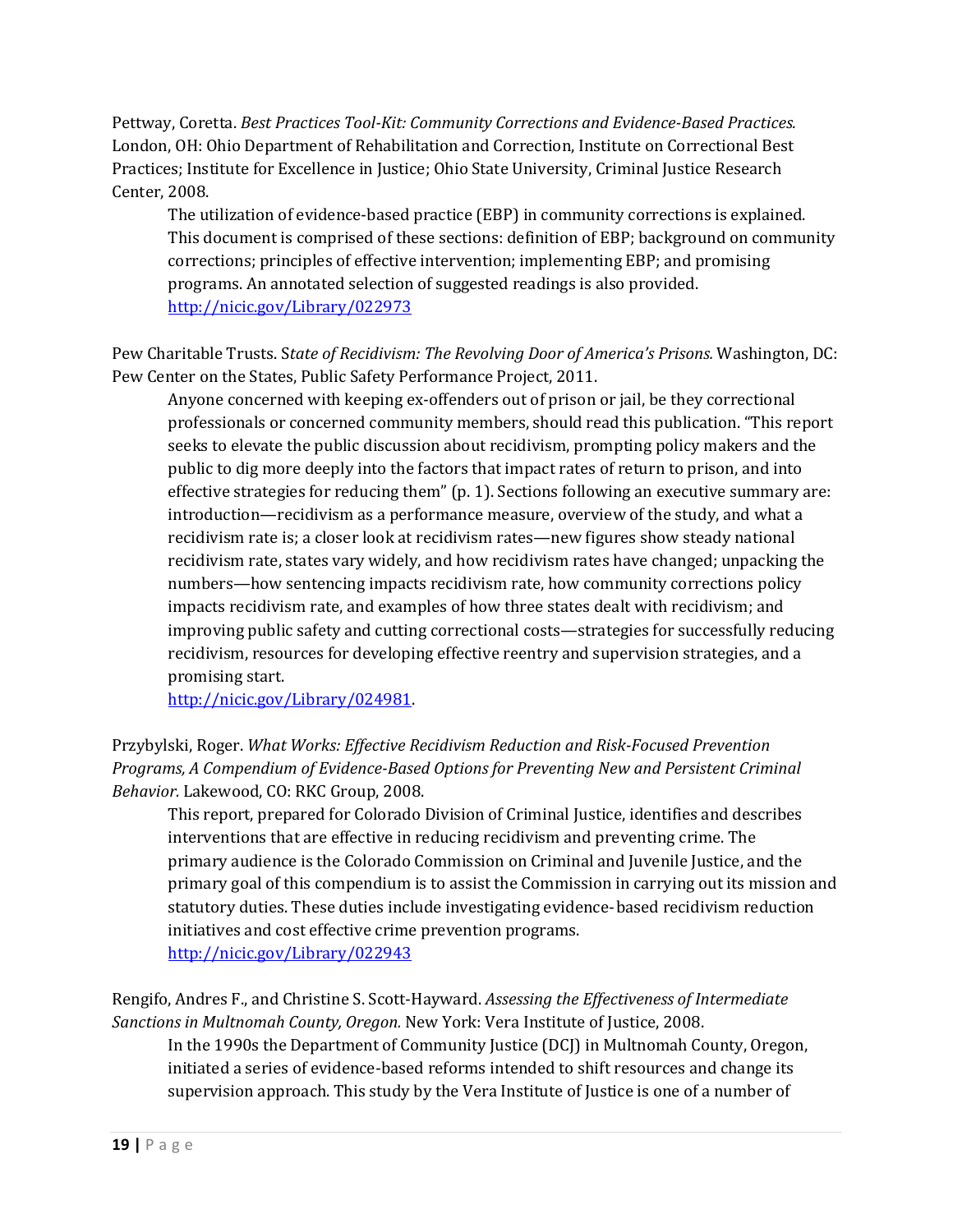studies the DCJ has solicited to look at particular questions about its system. It provides an overview of the patterns and practices of adult probation and post-prison supervision, based on Vera's quantitative and qualitative analysis of the use of intermediate sanctions in response to violations of probation conditions.

<http://www.vera.org/download?file=1790/Final%2BMultnomah%2BReport.pdf>

Rubin, Mark, William Ethridge, and Michael Rocque. *Implementing Evidence-Based Principles in Community Corrections: A Case Study of Successes and Challenges in Maine.* Washington, DC: National Institute of Corrections; Portland, ME: University of Southern Maine. Muskie School of Public Service, 2011.

The integration of evidence-based principles, organizational development, and collaboration is investigated. Sections of this report are: introduction; background; literature review; methodology; document review; key informant interviews; interviews with probation officers (observations of current climate); quantitative analysis of intermediate measures; and findings. "The research on evidence-based principles in Maine … suggests that this concurrent model may not be a realistic strategy given its insistence on an integrated focus on evidence-based principles, organizational development, and collaboration" (p. 30).

<http://nicic.gov/Library/025242>

Serin, Ralph, Renee Gobeil, Laura J. Hanby, and Caleb D. Lloyd. "Evidence-Based Practice in Corrections: Entry Points for Improvement in Case-Based Decisions." *Corrections Today* 74 (2012), 81-83: 86.

Since 2003, the Criminal Justice Decision-Making Laboratory at Carleton University has pursued a program of research intended to inform decisions regarding individual offenders. Existing evidence shows the DRAOR holds promise as a new dynamic risk scale that can inform case planning and improve case-based decisions. [...] this research highlights the importance of considering more proximal and protective factors in the management of risk of community supervised offenders. [Publication Abstract]

Smith, Paula, Paul Gendreau, and Kirstin Swartz. "Validating the Principles of Effective Intervention: A Systematic Review of the Contributions of Meta-Analysis in the Field of Corrections." *Victims and Offenders* 4, no. 2 (2009): 148–169.

Responding to the "nothing works" movement in corrections, researchers in the field of corrections have employed meta-analytic techniques since the mid-1980s to cumulate knowledge on the effectiveness of offender rehabilitation programs. The purpose of this article is to summarize the contributions of these quantitative reviews in the field of corrections with special emphasis on the validation of the principles of effective intervention in particular. Meta-analysis has facilitated the identification of "what works" within correctional treatment, including the specific criteria for optimizing effectiveness along clinically and psychologically relevant dimensions. [Publication Abstract]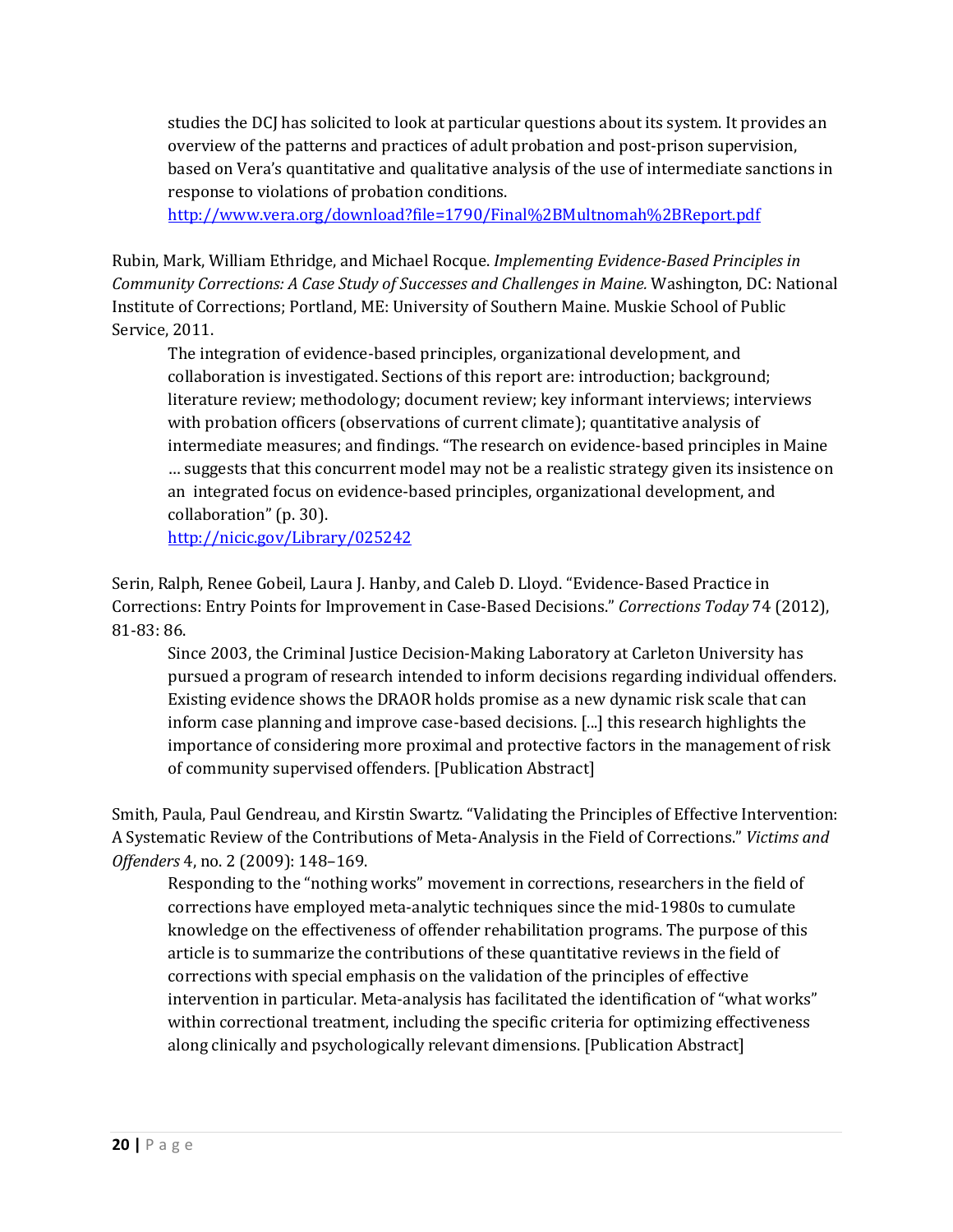Taxman, Faye S., Eric S. Shepardson, and James M. Byrne. *Tools of the Trade: A Guide to Incorporating Science into Practice.* Washington, DC: National Institute of Corrections, and Maryland Department of Public Safety, 2004.

The community supervision field is a key component to public safety in the United States, and worldwide, albeit it is typically undervalued and underfunded. Over the last decade, research has contributed to building knowledge about effective practice in supervision. The American Probation and Parole Association (APPA) is committed to advancing the field of supervision. We have been working within the association and with individual agencies to learn more about how to apply research-based findings into practices. The Tools of the Trade presents the research literature to the field in a way that translates research into practice. As a strategy, it is an on-site training tool. Each chapter is devoted to helping line staff understand core concepts with key exercises devoted to applying the core concepts. The manual is designed to allow supervisors, mid-level managers, and field staff be a key to the change process by providing the key information and a guided tool to thinking about operations. The manual assists supervision agencies to embrace new concepts by providing the framework to help staff and managers apply a series of guiding principles to create a formula for advancing supervision. It is an important addition to the field. [Note from APPA, Carl Wicklund, Executive Director]

<http://www.gmuace.org/documents/tools/tools-of-the-trade.pdf>

Trotter, Chris. "The Impact of Different Supervision Practices in Community Corrections." *Australian and New Zealand Journal of Criminology* 29 (1996): 1-18.

Can community corrections programs or probation reduce the incidence of recidivism among offenders under supervision? This question continues to be controversial. Some of the more recent research indicates however, that recidivism is likely to be reduced by as much as fifty percent if certain supervision practices are adopted. This research has found, among other things, that supervision characterised by a pro-social approach, the use of problem solving and the use of empathy is related to lower recidivism. This study looks at these factors in community based corrections in Victoria. It finds that where supervisors make use of these supervision principles, client recidivism rates, as measured by breach rates and re-offending rates one year and four years after the start of supervision, are twenty five to fifty percent lower. The study also finds that the pro-social approach seems to have more impact than the use of problem solving or empathy.

Trotter, Chris. *Working with Involuntary Clients* 2nd ed. Crow's Nest, New South Wales: Allen & Unwin, 2006.

Many social workers are employed in positions where they deal with involuntary clients. These positions are demanding, and require a specific set of skills. The new edition of this successful book provides an accessible and practical guide for managing difficult and sensitive relationships and communicating with reluctant clients.

The author directly links theory to real-life by adopting a jargon-free and accessible guide to working in partnership with involuntary clients. Written in a lively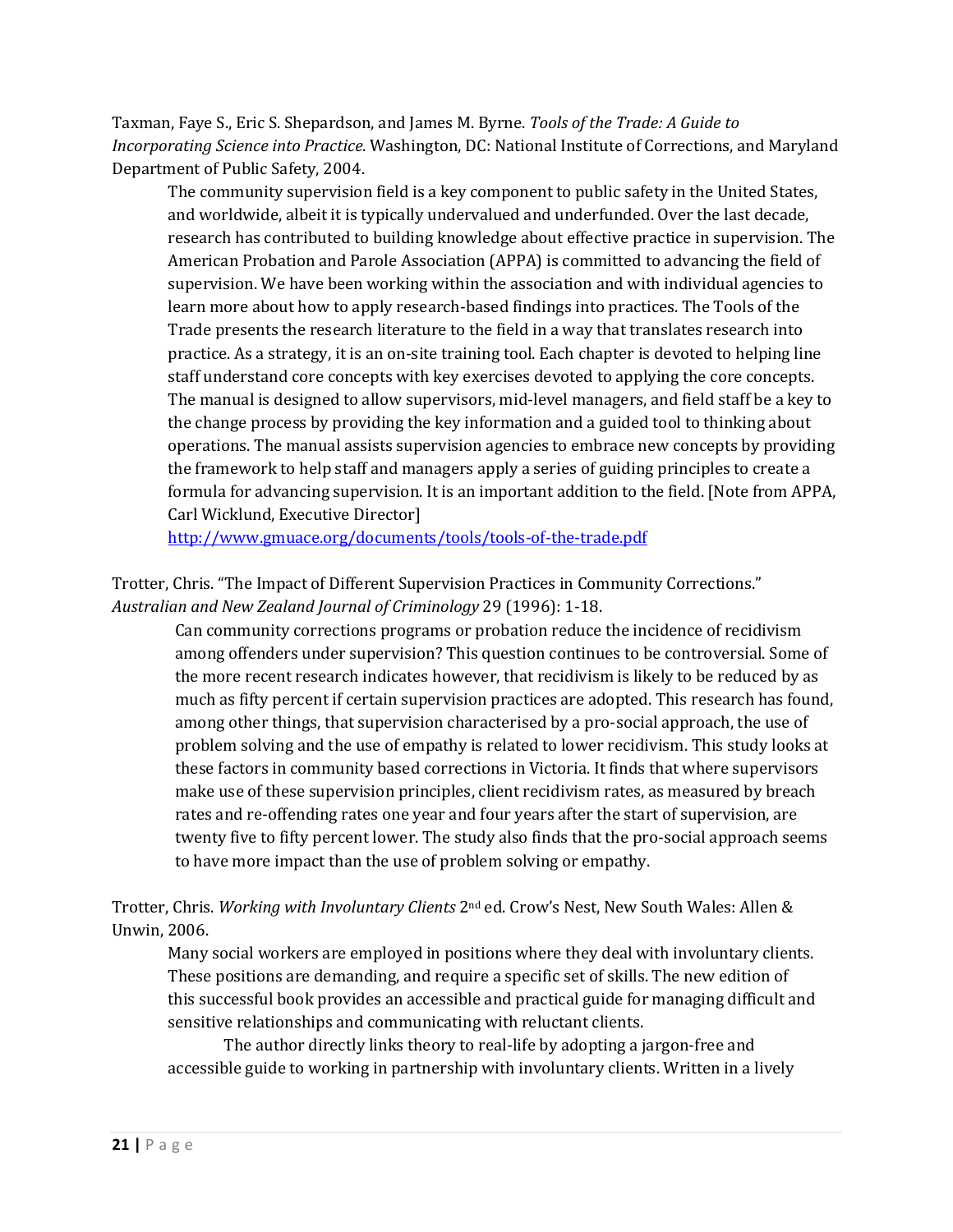and engaging style, the book is richly illustrated with case examples drawn from a variety of service-user groups, thus ensuring its relevance across the whole curriculum.

The author's integrated and systematic approach promotes prosocial values; emphasizes clarifying roles; and deals with issues of authority and goal-setting. Fully revised and updated throughout, the book also includes discussions of key themes such as evidence-based practice, risk assessment, legislation and multidisciplinary working. These changes bring the text up-to-date with current issues in social work education and practice.

Welsh, Brandon C., and David P. Farrington (Eds.). *Preventing Crime: What Works for Children, Offenders, Victims, and Places.* New York: Springer Science, 2007.

The main aim of this book is to advance knowledge on what works to prevent crime. Two chapters look at what works in intervening in the lives of children who are at risk for delinquency and later criminal offending. Five chapters examine what works in preventing offenders from committing further offenses in the community; three chapters address what works for victims of crime. Three chapters describe what works in preventing crime in high-risk areas for crime.

Winterfield, Laura, Mark Coggeshall, and Adele V. Harrell. *Development of an Empirically-Based Risk Assessment Instrument*. Washington, DC: The Urban Institute, 2003.

The development of an assessment instrument for assisting in the recommendation of pretrial release conditions is explained. Five chapters comprise this report: overview; research questions and methods; instrument construction; instrument performance; and summary and recommendations. <http://www.urban.org/publications/410892.html>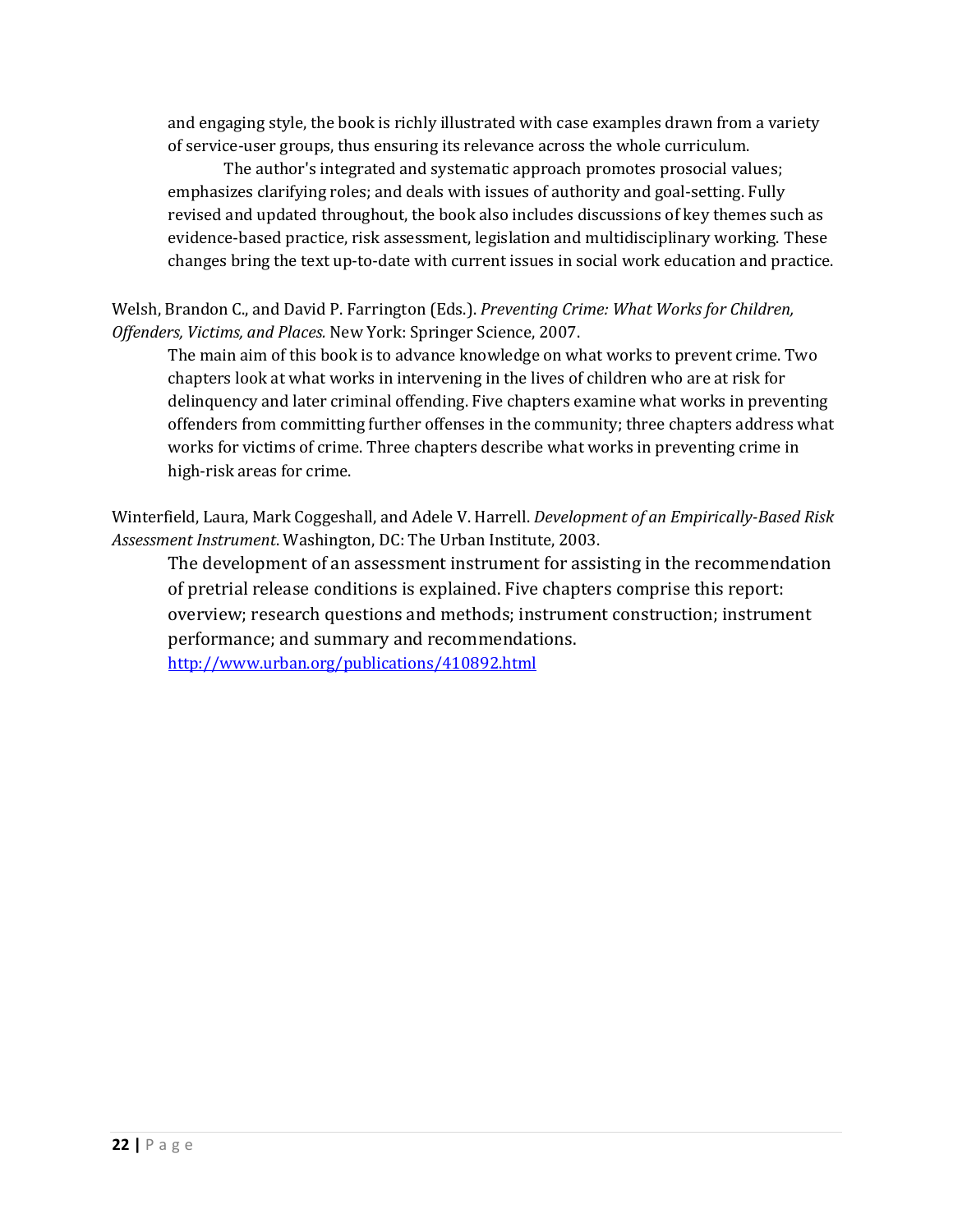### <span id="page-22-0"></span>**Principle 2. Enhance Motivation to Change**

Bartholemes, Norma G., Donald F. Dansereau, and D. Dwayne Simpson. *Getting Motivated to Change: A Collection of Materials for Leading Motivation Groups with Substance Abuse Clients in Criminal Justice Settings.* Fort Worth: Texas Christian University, Institute of Behavioral Research, 2006.

This manual includes a series of "topic-focused modular applications" designed particularly for counselors and group facilitators working in substance abuse treatment programs. The collection of applications contains focused, easily accessible, and brief adaptive strategies for engaging clients in discussions and activities on motivation. <http://www.ibr.tcu.edu/pubs/trtmanual/GettingMotivated.html>

Doran, Neal, Melinda Hohman, and Igor Koutsenok. "Linking Basic and Advanced Motivational Interviewing Training Outcomes for Juvenile Correctional Staff in California." *Journal of Psychoactive Drugs* 43, no. S1 (2011): 19-26.

Motivational interviewing (MI) is an evidence-based communication method that can be effective in engaging incarcerated juveniles in substance abuse programming and other treatment services. However, MI can be difficult to learn and often requires several training exposures for skill change. Few studies have examined MI training outcomes over time. This study reports outcomes for 222 juvenile corrections workers trained in MI in a three-day introductory and two-day advanced training. MI skills were measured via videoadministered pre- and post-tests and with a written questionnaire. Combined results from a linear mixed model found that overall MI skills were positively associated with staff education level, and negatively associated with age and time between trainings. Those who attended their second training within nine months of the first training were more likely to score in the proficiency range. Motivation to use MI, belief in its efficacy with youth, job classification, and sex were not related to skill attainment.

*Motivational Interviewing with a Criminal Justice Focus: An Annotated Bibliography.* Aurora, CO: National Institute of Corrections Information Center, 2013.

This annotated bibliography contains the written resources pertaining specifically to the criminal justice field. In addition, certain documents considered seminal to the training, implementation, evaluation, coaching, and quality assurance of MI skills are included. <http://static.nicic.gov/Library/025355.pdf>

Miller, William R. and Stephen Rollnick. *Motivational Interviewing, Third Edition: Helping People Change.* New York: The Guilford Press, 2013.

This bestselling work for professionals and students is the authoritative presentation of motivational interviewing (MI), the powerful approach to facilitating change. The book elucidates the four processes of MI--engaging, focusing, evoking, and planning--and vividly demonstrates what they look like in action. A wealth of vignettes and interview examples illustrate the "dos and don'ts" of successful implementation in diverse contexts. Highly accessible, the book is infused with respect and compassion for clients. The companion Web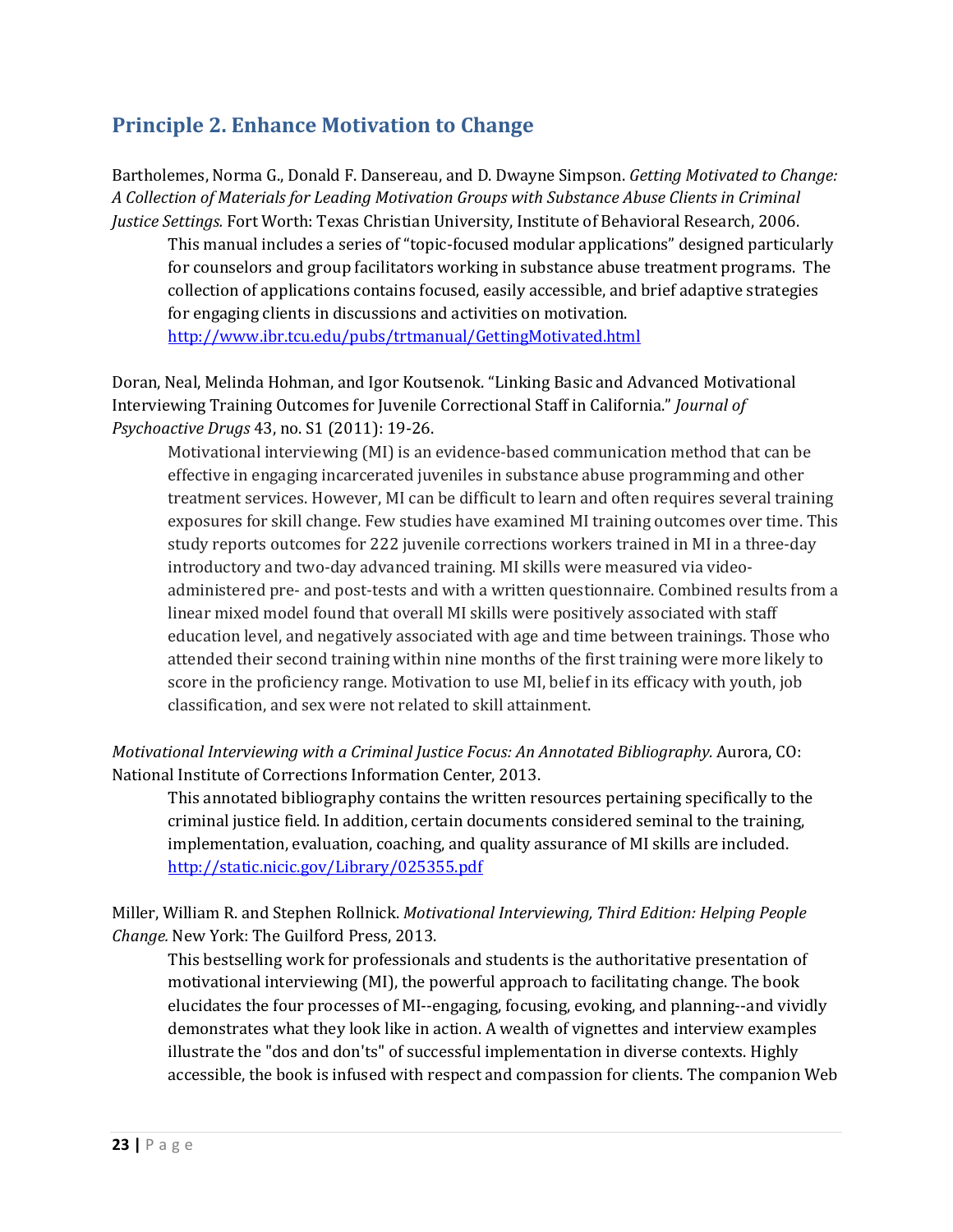page provides additional helpful resources, including reflection questions, an extended bibliography, and annotated case material. New to This Edition:

- \* Reflects major advances in understanding and teaching MI.
- \* Fully restructured around the new four-process model.
- \* Additional case examples and counseling situations.
- \* Reviews the growing evidence base and covers ways to assess MI fidelity. [From Amazon]

#### *Program Profile: Prize-Based Incentive Contingency Management for Substance Abusers*. CrimeSolutions.gov, 2012.

"Prize-based Incentives Contingency Management for Substance Abusers is a version of contingency management (CM) that provides adult substance abusers in community-based treatment with an opportunity to win prizes if they remain drug free … CM interventions attempt to increase positive behavior in substance abusers by offering vouchers that are redeemable for retail goods and services but are contingent on behavior change. Prizebased CM reinforces positive abstinent behavior in substance-abusing clients in treatment by providing them an opportunity to win various prizes when they provide negative urine and breath samples or complete treatment-related activities" (p. 1). This profile reviews the evaluation outcomes from two studies regarding the efficacy of this program. Both studies showed that the time individuals abstained from drug use was greatly increased by participation in the CM program. The program is therefore deemed effective due to the evidence.

<http://nicic.gov/Library/025808>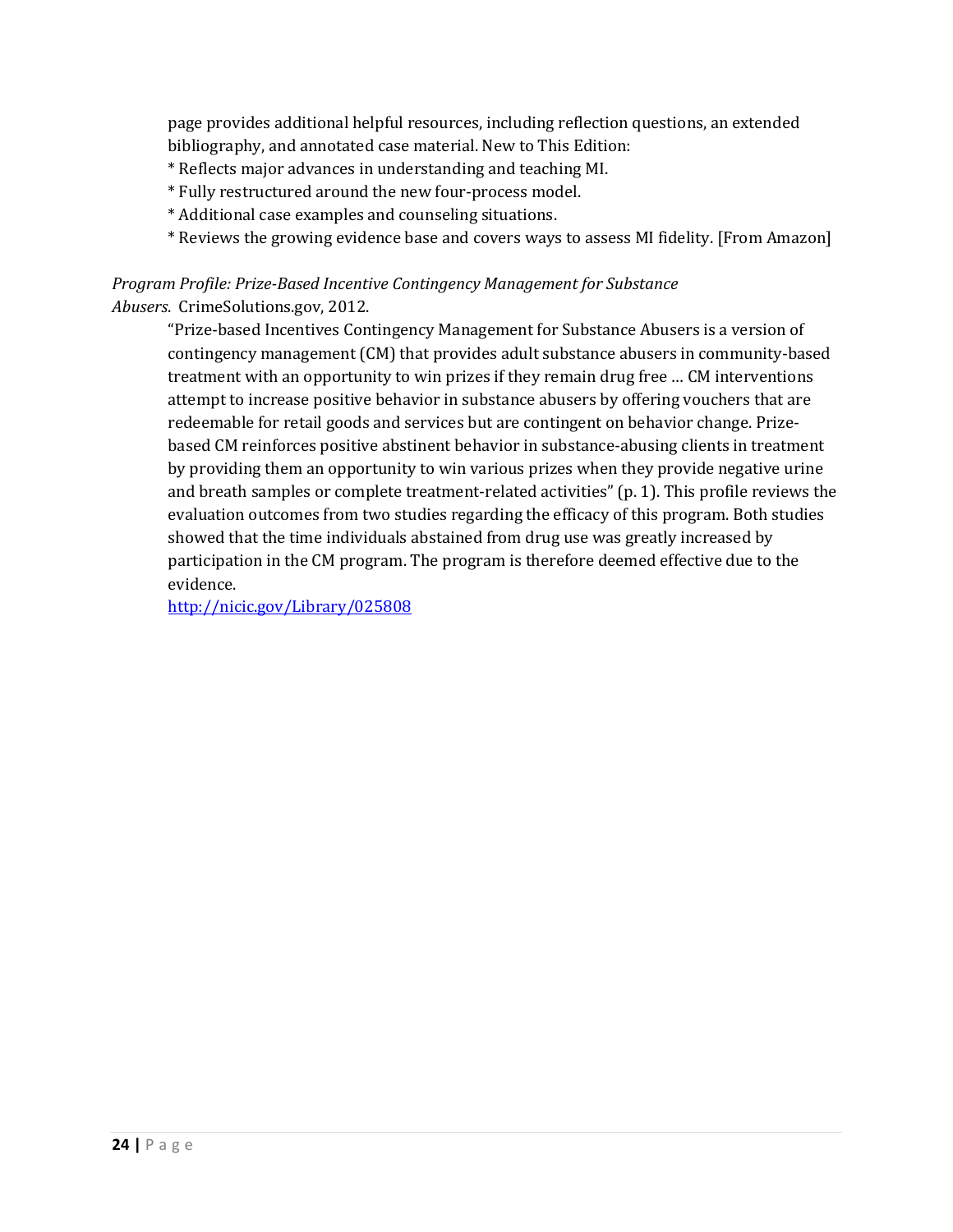# <span id="page-24-0"></span>**Principle 4. Skill Train with Directed Practice (CBT)**

Bourgon, Guy, and Leticia Guitierrez. "The General Responsivity Principle in Community Supervision: The Importance of Probation Officers Using Cognitive Intervention Techniques and Its Influence on Recidivism." *Journal of Crime & Justice* 35, no. 2 (2012): 149-156.

The present study examines the General Responsivity Principle of the Risk–Need– Responsivity model of offender assessment and treatment which holds that employing cognitive social learning methods to influence the behavior of offenders is the most effective approach to reduce recidivism. In this study, the prevalence rates of probation officers discussing procriminal attitudes and their use of cognitive intervention strategies during one-on-one supervision sessions with their clients was assessed and the impact of these discussions and strategies on reoffending was examined. Audio-recorded supervision sessions from officers engaging in routine practice as well as from officers who were trained in the Strategic Training Initiative in Community Supervision (STICS) model were rated. Results indicated that without this training, officers infrequently (i.e., approximately 5% of the recorded sessions) discussed procriminal attitudes/cognitions and rarely used cognitive intervention techniques with their clients (i.e., approximately 1% of sessions). Officers who were STICS trained showed significant improvement in talking about attitudes and using cognitive intervention techniques (i.e., 39 and 42% of sessions, respectively). Cox regression survival analysis found the use of cognitive intervention techniques was significantly related to lower rates of reoffending. These findings support the General Responsivity Principle within the context of one-on-one community supervision.

Bush, Jack, Barry Glick, and Juliana Taymans*. Thinking for a Change: Integrated Cognitive Behavior Change Program.* Washington, DC: National Institute of Corrections, 2011.

Thinking for a Change (T4C) is the innovative, evidence-based cognitive behavioral curriculum from the National Institute of Corrections (NIC) that has broadly influenced the correctional field and the way correctional facilitators work with offenders and inmates. The program can be delivered to correctional clients by facilitators who have been trained to do so. Studies have shown that, when implemented with integrity, it can reduce recidivism among offenders. Lessons comprising this manual are: introduction; social skillactive listening; social skill—asking questions; social skill-giving feedback; social skillknowing your feelings; cognitive self-change—thinking controls our behavior; cognitive self-change step 1—pay attention to our thinking; cognitive self-change step 2—recognizing risk; cognitive self-change step 3—use new thinking; thinking check-in; social skill understanding the feelings of others; social skill—making a complaint; social skill apologizing; social skill—responding to anger; social skill—negotiating; introduction to problem solving; problem solving skill 1—stop and think; problem solving skill 2—state the problem; problem solving skill 3—set a goal and gather information; problem solving practice skills 1-3; problem solving skill 4—think of choices and consequences; problem solving skill 5—make a plan; problem solving skill 6—do and evaluate; problem solving application; next steps; cognitive self-change—aftercare skill practice; social skill aftercare skill practice; and problem solving—aftercare skill practice. This set of two DVDs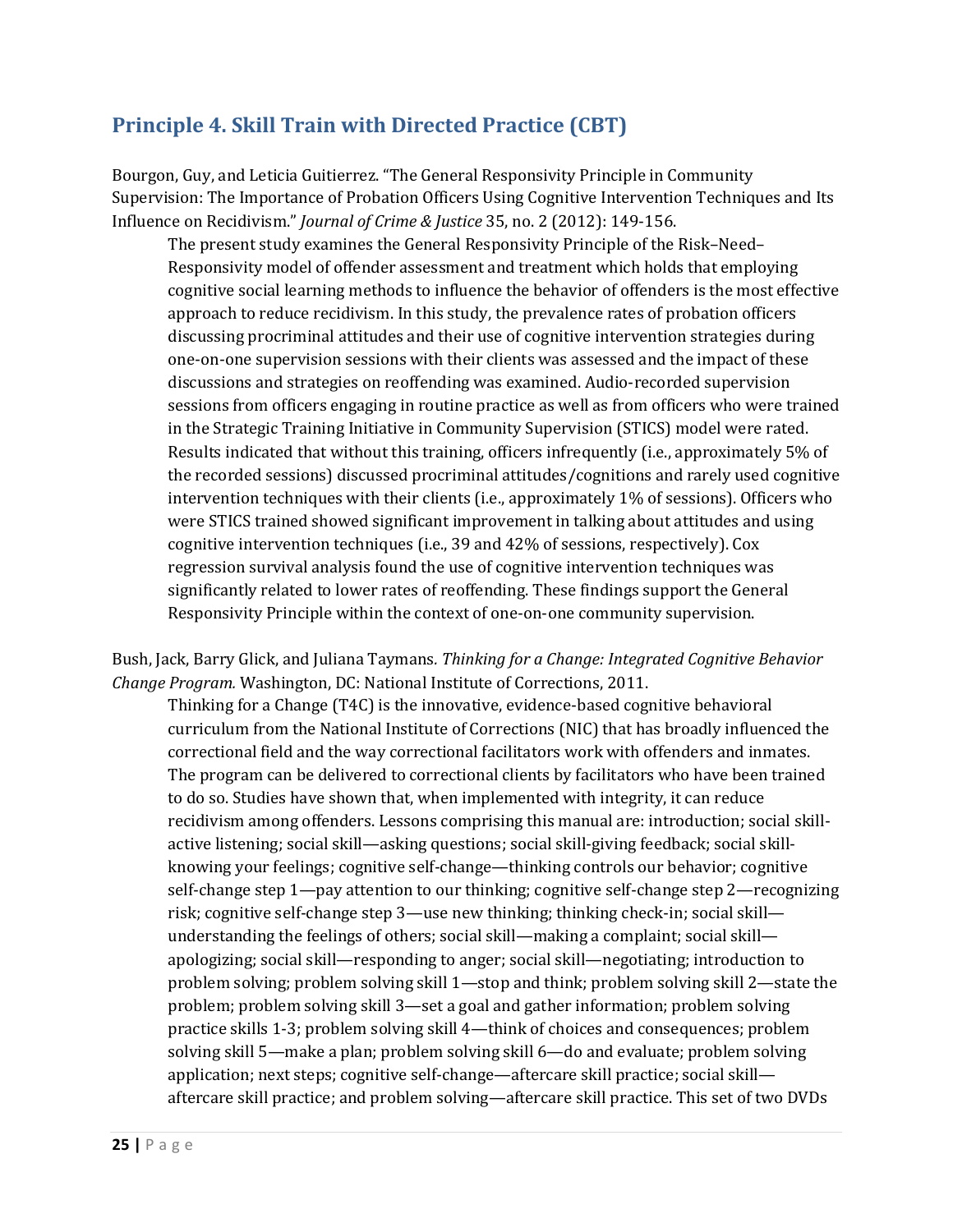include: one data DVD containing the manual, PowerPoint presentations, "Thinking for a Change: Sustaining Program Integrity after Implementation" videoconference held April 28, 2004 (playing time of 159 minutes), "Thinking for a Change 3.0" satellite/internet broadcast held May 11, 2011 (playing time of 158 minutes), and video vignettes (playing time of 20 minutes).

<http://nicic.gov/Library/025057>

Latessa, Edward, Francis T. Cullen, and Paul Gendreau. "Beyond Professional Quackery: Professionalism and the Possibility of Effective Treatment." *Federal Probation*, 66, no. 2 (2002): 43– 49.

"Correctional quackery" is the use of treatment interventions that are based on neither existing knowledge of the causes of crime nor existing knowledge of what programs have been shown to change offender behavior. Advances in the corrections field depend on the conscious rejection of quackery in favor of an evidence-based corrections. This will involve overcoming four failures that are common in correctional treatment. These are the failure to use research in designing programs, the failure to follow appropriate assessment and classification practices, the failure to use effective treatment models, and the failure to evaluate what is being done. In combating correctional quackery, there are eight principles of effective correctional intervention. First, there must be an organizational culture based in well-defined goals, ethical principles, and a history of responding efficiently to issues that have an impact on treatment facilities. Second, programs must be based on empirically defined needs and be consistent with organizational values. Third, the program director and treatment staff must be professionally trained and have previous experience in working in offender treatment programs. Fourth, offender risk must be assessed by psychometric instruments of proven predictive validity. Fifth, programs must target for change a wide variety of criminogenic needs by using empirically valid behavioral/social learning/cognitive behavioral therapies that are directed to higher risk offenders. Sixth, program therapists should use anti-criminal modeling, effective reinforcement and disapproval, problem-solving techniques, structured learning procedures for skill-building, effective use of authority, cognitive self-change, relationship practices, and motivational interviewing. Finally, there must be interagency communication to serve the provision of high-quality services in the community and the routine performance of program audits, consumer satisfaction surveys, process evaluations, and follow-ups of recidivism rates. [Abstract fro[m https://www.ncjrs.gov/App/Publications/abstract.aspx?ID=197813\]](https://www.ncjrs.gov/App/Publications/abstract.aspx?ID=197813) <http://www.uc.edu/content/dam/uc/ccjr/docs/articles/EffectiveTreatment.pdf>

#### Lipsey Mark W., Nana A. Landenberger, and Sandra J. Wilson. *Effects of Cognitive-Behavioral Programs for Criminal Offenders.* Campbell Systematic Reviews 6, 2007.

Background for the Review: Cognitive-behavioral therapy (CBT) is among the more promising rehabilitative treatments for criminal offenders. Reviews of the comparative effectiveness of different treatment approaches have generally ranked it in the top tier with regard to effects on recidivism (e.g., Andrews et al., 1990; Lipsey & Wilson, 1998). It has a well-developed theoretical basis that explicitly targets "criminal thinking" as a contributing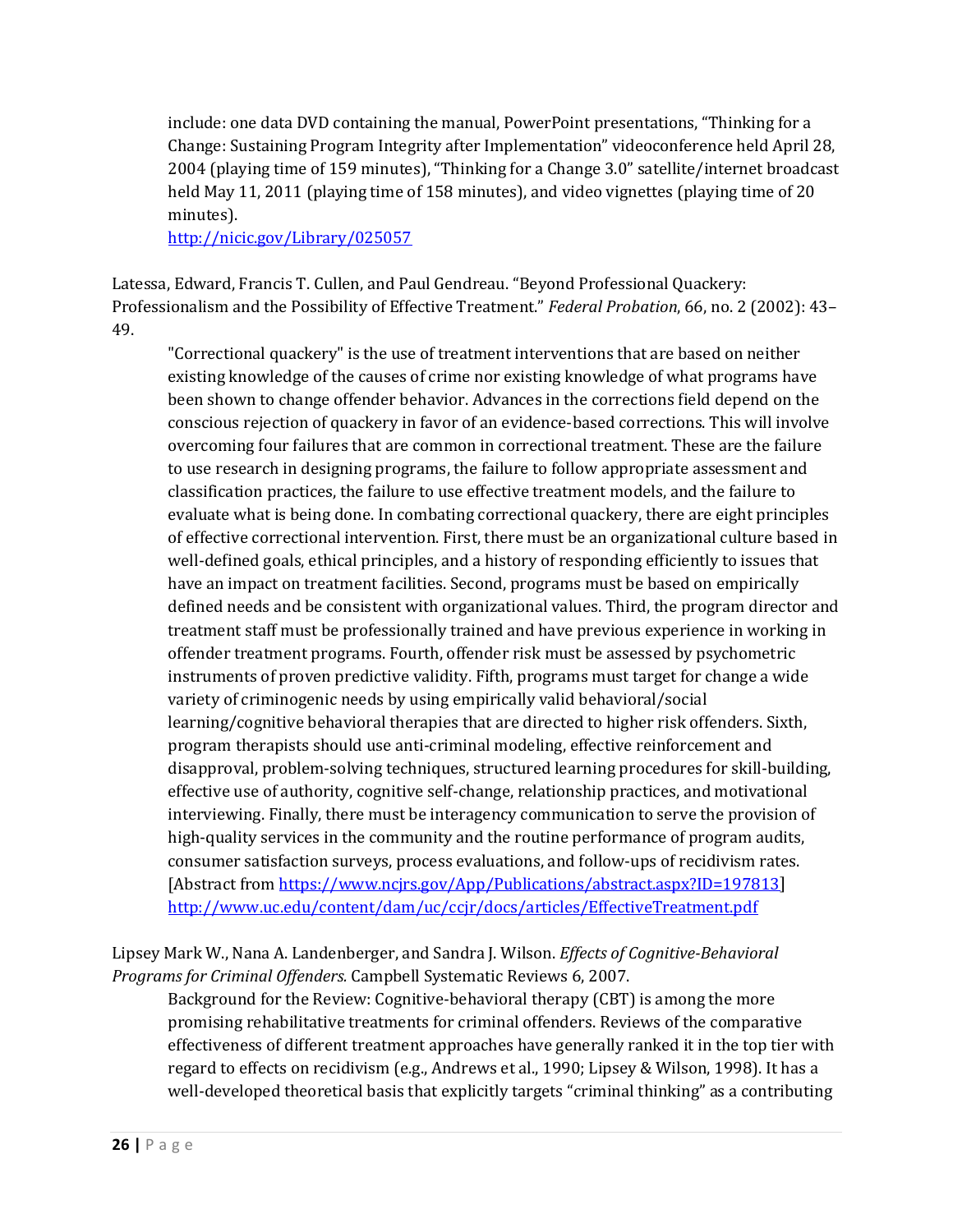factor to deviant behavior (Beck, 1999; Walters, 1990; Yochelson & Samenow, 1976). And, it can be adapted to a range of juvenile and adult offenders, delivered in institutional or community settings by mental health specialists or paraprofessionals, and administered as part of a multifaceted program or as a stand-alone intervention. Meta-analysis has consistently indicated that CBT, on average, has significant positive effects on recidivism. However, there is also significant variation across studies in the size of those treatment effects. Identification of the moderator variables that describe the study characteristics associated with larger and smaller effects can further develop our understanding of the effectiveness of CBT with offenders. Of particular importance is the role such moderator analysis can play in ascertaining which variants of CBT are most effective. The objective of this systematic review is to examine the relationships of selected moderator variables to the effects of CBT on the recidivism of general offender populations.

<http://campbellcollaboration.org/lib/project/29/> [www.campbellcollaboration.org/lib/download/143/](http://www.campbellcollaboration.org/lib/download/143/)

Lipsey, Mark W. "The Primary Factors that Characterize Effective Interventions with Juvenile Offenders: A Meta-Analytic Overview." *Victims and Offenders* 4, no. 2 (2009): 124-147.

Previous meta-analyses have identified many effective interventions for reducing the recidivism of juvenile offenders and various program factors that are associated with the best outcomes. Most of that work has been focused on only one intervention area and thus has limited scope. Notable exceptions are two relatively comprehensive meta-analyses that have identified a small number of factors or principles that appear to characterize the most effective programs. This paper presents a new analysis of data from one of those metaanalyses designed to test a broader range of intervention factors in a manner that allows identification of both the general principles and the distinct intervention types associated with the greatest reductions in recidivism. Only three factors emerged as major correlates of program effectiveness: a "therapeutic" intervention philosophy, serving high risk offenders, and quality of implementation. With other variables statistically controlled, relatively few differences were found in the effectiveness of different types of therapeutic interventions.

Milkman, Harvey, and Kenneth Wanberg. *Cognitive-Behavioral Treatment: A Review and Discussion for Corrections Professionals.* Washington, DC: National Institute of Corrections, 2007.

Detailed information regarding the use and benefits of cognitive-behavioral therapy (CBT) in prisons and jails is provided. Chapters comprising this guide address: the increasing need for effective treatment services; what cognitive-behavioral therapy is; prominent CBT programs for offenders; measuring the effectiveness of rehabilitation programs; evaluating specific CBT curricula; and "real world" program applications. <http://nicic.gov/Library/021657>

Pearson, Frank S., Douglas S. Lipton, Charles M. Cleland, and Dorline S. Yee. "The Effects of Behavioral/Cognitive-Behavioral Programs on Recidivism." *Crime & Delinquency* 48, no. 3 (2002): 476-796.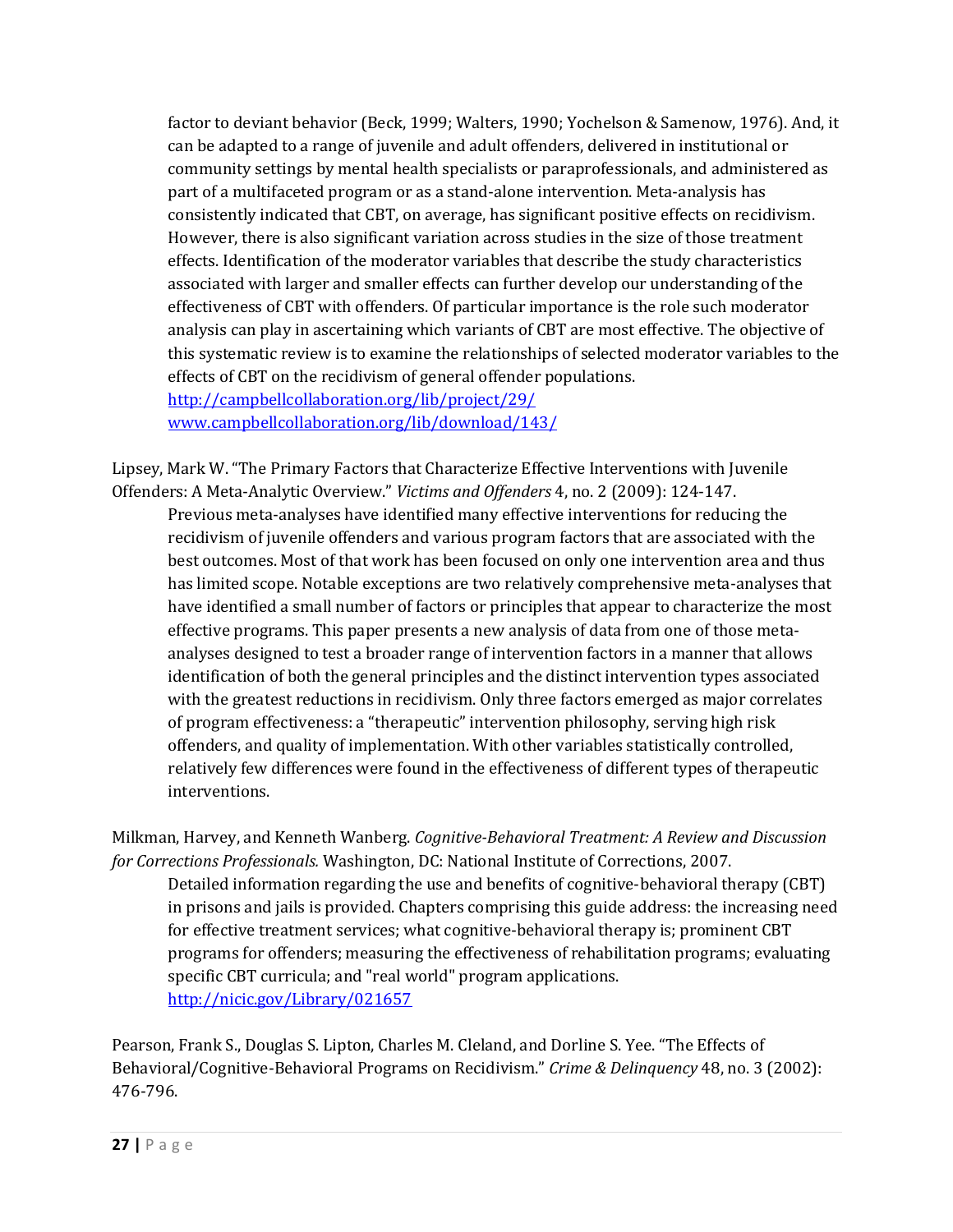The Correctional Drug Abuse Treatment Effectiveness (CDATE) project coded studies of treatment/intervention programs in prison, jail, probation, or parole settings reported from 1968 through 1996. Meta-analyses were conducted on the 69 primary research studies on the effectiveness of behavioral and cognitive-behavioral treatment in reducing recidivism for offenders. Results on this heterogeneous collection of studies show that this treatment is associated with reduced recidivism rates. However, this effect is mainly due to cognitivebehavioral interventions rather than to standard behavior modification approaches. The specific types of programs shown to be effective include cognitive-behavioral social skills development programs and cognitive skills (Reasoning and Rehabilitation) programs.

Wilson, David B., Leana Aleen Bouffard, and Doris L. MacKenzie. "Quantitative Review of Structured, Group-Oriented, Cognitive-Behavioral Programs for Offenders." *Criminal Justice and Behavior* 32, no. 2 (2005): 172–204.

Prior reviews and meta-analyses have supported the hypothesis that offender rehabilitation programs based on cognitive-behavioral principles reduce recidivism. This article quantitatively synthesizes the extant empirical evidence on the effectiveness of structured cognitive-behavioral programs delivered to groups of offenders. The evidence summarized supports the claim that these treatments are effective at reducing criminal behavior among convicted offenders. All higher quality studies reported positive effects favoring the cognitive-behavioral treatment program. Specifically, positive reductions in recidivism were observed for moral reconation therapy, reasoning and rehabilitation, and various cognitive-restructuring programs. The evidence suggests the effectiveness of cognitive skills and cognitive restructuring approaches as well as programs that emphasize moral teachings and reasoning.

#### <span id="page-27-0"></span>**Principle 5. Increase Positive Reinforcement**

<span id="page-27-1"></span>**(See Incentives and Sanctions/Contingency Management)**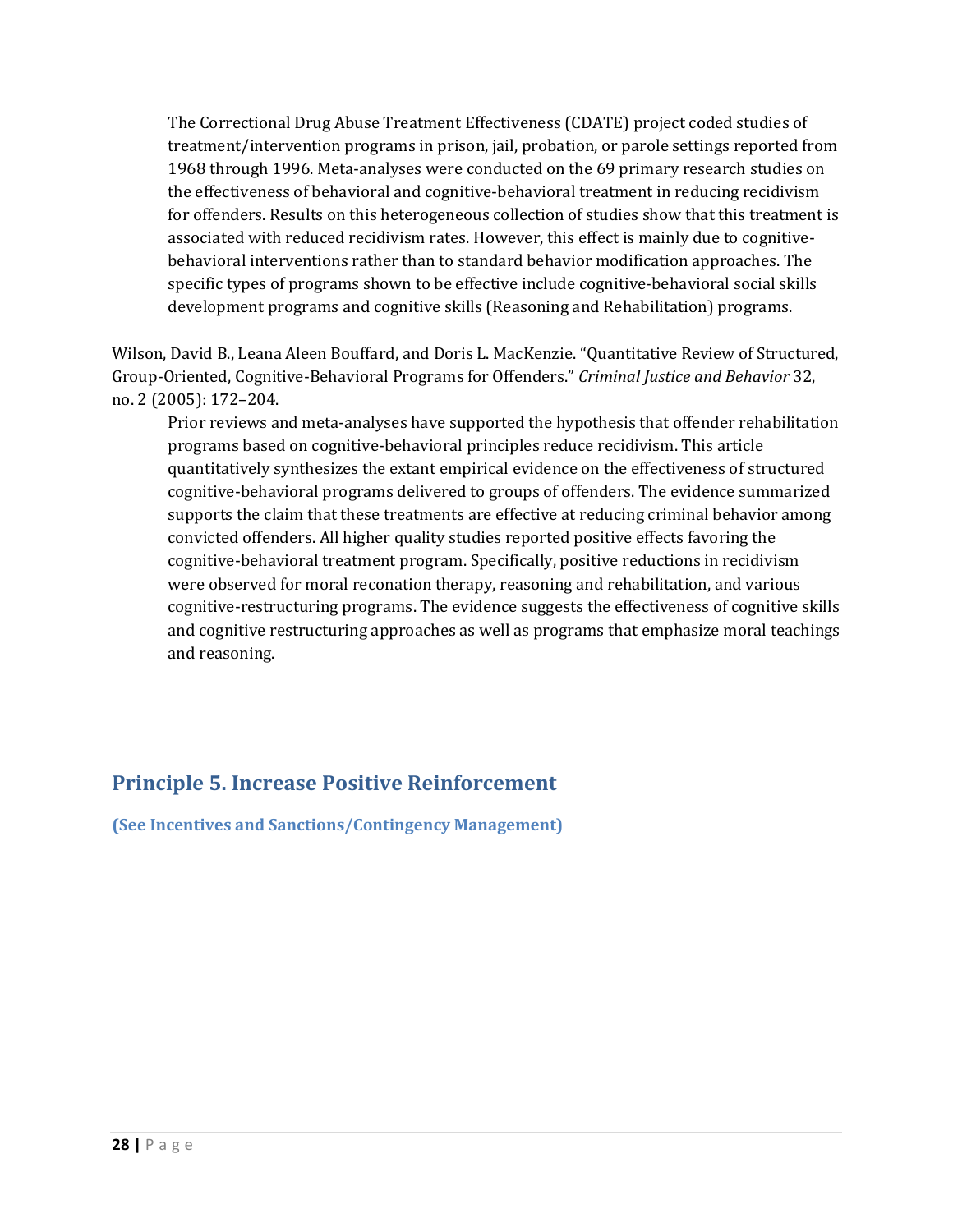### <span id="page-28-0"></span>**Principle 6. Engage Ongoing Community Support**

Brazzell, Diana, *et al*. *From the Classroom to the Community: Exploring the Role of Education during Incarceration and Reentry*. New York: City University of New York, John Jay College of Criminal Justice, Prison Reentry Institute, 2009.

This monograph examines the "current state of education during education and reentry and identifie[s] promising programmatic and policy directions" (p. 3). Parts contained in this publication include: introduction—education, reincarceration, and reentry; the current landscape of education during incarceration and reentry; research on the effectiveness of correctional education; education behind the walls—challenges and opportunities; from classroom to community—education and reentry. <http://nicic.gov/Library/024041>

Hairston, Creasie Finney, *et al*. *Coming Home from Prison: Family Matters*. London, OH: Institute for Excellence in Justice, 2008.

Access to keynote remarks, comments, Q and A, presentations, and handouts from a seminar on the impact of families on community reentry are available at this website. "Families as sources of support, conflict and domestic violence, parent-child relationships, and parole practices and expectations are among the topics covered" (p. 1). <http://nicic.gov/Library/023182>

Myers, Robert, Michael Villanueva, and Jane Ellen Smith. "The Community Reinforcement Approach: History and New Direction." *Journal of Cognitive Therapy* 19, no. 3 (2005): 247-260.

This article provides an overview of 2 closely linked treatment approaches for the substance abusing client: The Community Reinforcement Approach (CRA) and Community Reinforcement and Family Training (CRAFT). In 1973, Hunt and Azrin created CRA in an attempt to restructure an individual's "community" so that a sober lifestyle was more rewarding than one dominated by alcohol. One salient CRA premise was that an individual's substance abuse recovery was heavily influenced by his or her social and occupational environment. Sisson and Azrin (1986) later built upon this premise in their work with a new type of client; the loved one of an alcoholic individual who refused to enter treatment. This program was an early version of CRAFT, which is an intervention that works through a non-using individual to affect the behavior of a substance abuser. This article provides an empirical review of the evolution of these 2 interventions, including their application to illicit drug using clients. It also outlines the clinical procedures that comprise CRA and CRAFT, and considers future research directions. [Publication Abstract]

Nellis, Ashley, Richard Hooks Wayman, and Sara Schirmer. *Back on Track: Supporting Youth Reentry from Out-of-Home Placement to the Community.* Washington, DC: U.S. Department of Justice, Office of Juvenile Justice and Delinquency Prevention, 2009.

"Public safety is compromised when youth leaving out-of-home placements are not afforded necessary supportive services upon reentering their communities and are therefore at great risk to recidivate into criminal behavior" (p. 5). This report provides guidance and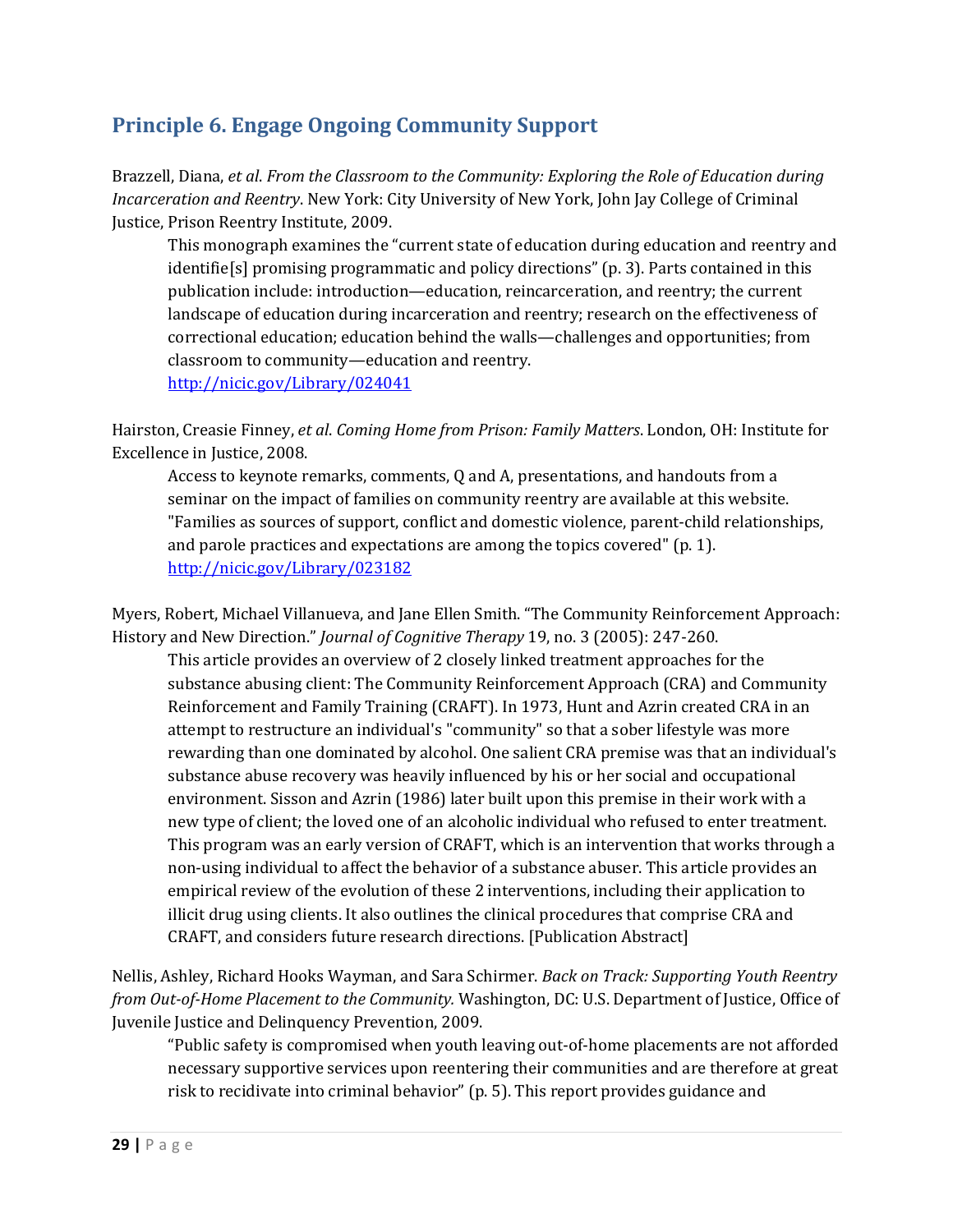recommendations for achieving successful reentry services and programs. Sections following an executive summary are: introduction; characteristics of reentry youth; collateral consequences associated with out-of-home placement; essential components of youth reentry services; effective outcomes for youth reentry; federal support for reentry in the child welfare system; principles for effective youth reentry; and recommendations for federal leadership in youth reentry.

<http://nicic.gov/Library/024165>

*Ready4Reentry Prisoner Reentry Toolkit for Faith-Based and Community Organizations*. Washington, DC: Center for Faith-Based and Community Initiatives, 2008.

A promising practices guide for small to medium sized faith-based and community organizations interested in starting or bolstering reentry efforts. Nine sections are contained in this publication: launching a reentry organization; designing an effective program structure; forming successful partnerships; recruiting clients and volunteers; crafting intensive case management; removing barriers to employment through supportive services; implementing effectual employment preparation; succeeding at job placement; mentoring adult ex-prisoners; monitoring program success; and conclusion. <http://www.doleta.gov/PRI/PDF/Pritoolkit.pdf>

Shanahan, Ryan, and Sandra Villalobos Agudelo. *Close to Home: Building on Family Support for People Leaving Jail*. New York: Vera Institute of Justice, Family Justice Program, 2011.

Most research and programming about incarcerated people and their family support systems focus on prison settings. Because jail is substantially different from prison—most notably, time served there is usually shorter—it is not clear that policies and practices that work in prisons can be applied successfully in jails. This report describes the Family Justice Program's Close to Home project, which implemented the Relational Inquiry Tool (RIT)—a series of questions originally designed for and tested in prisons to stimulate incarcerated people's thinking about supportive family members as a resource—in three jails in Maryland and Wisconsin. The report also discusses the results from qualitative and quantitative research at the three facilities, aimed at gauging the attitudes of jail staff, incarcerated men and women, and family members toward the RIT. <http://www.vera.org/content/close-home-building-family-support-people-leaving-jail>

*Straight-Up: (Expanding) Mentoring of Current and Formerly Incarcerated Adults: Key Components of Successful Relationship-Building to Support Positive Change.* Blaine, WA: National Coalition of Community-Based Correctional and Community Re-Entry Service Organizations, 2011.

"This paper contributes to identifying the determinants and characteristics of successful mentoring in the corrections and re-entry context. This analysis has application for formal mentors as well as for other front-line correctional staff and volunteers who seek effective interaction skills when engaging with current and formerly incarcerated individuals" (p. 3). Findings cover: mentoring as a support for positive post-prison outcomes; the context for mentoring relationships within corrections and reentry; the role of the mentorship-style of leadership; what mentoring is; the degree to which mentoring is effective; who is most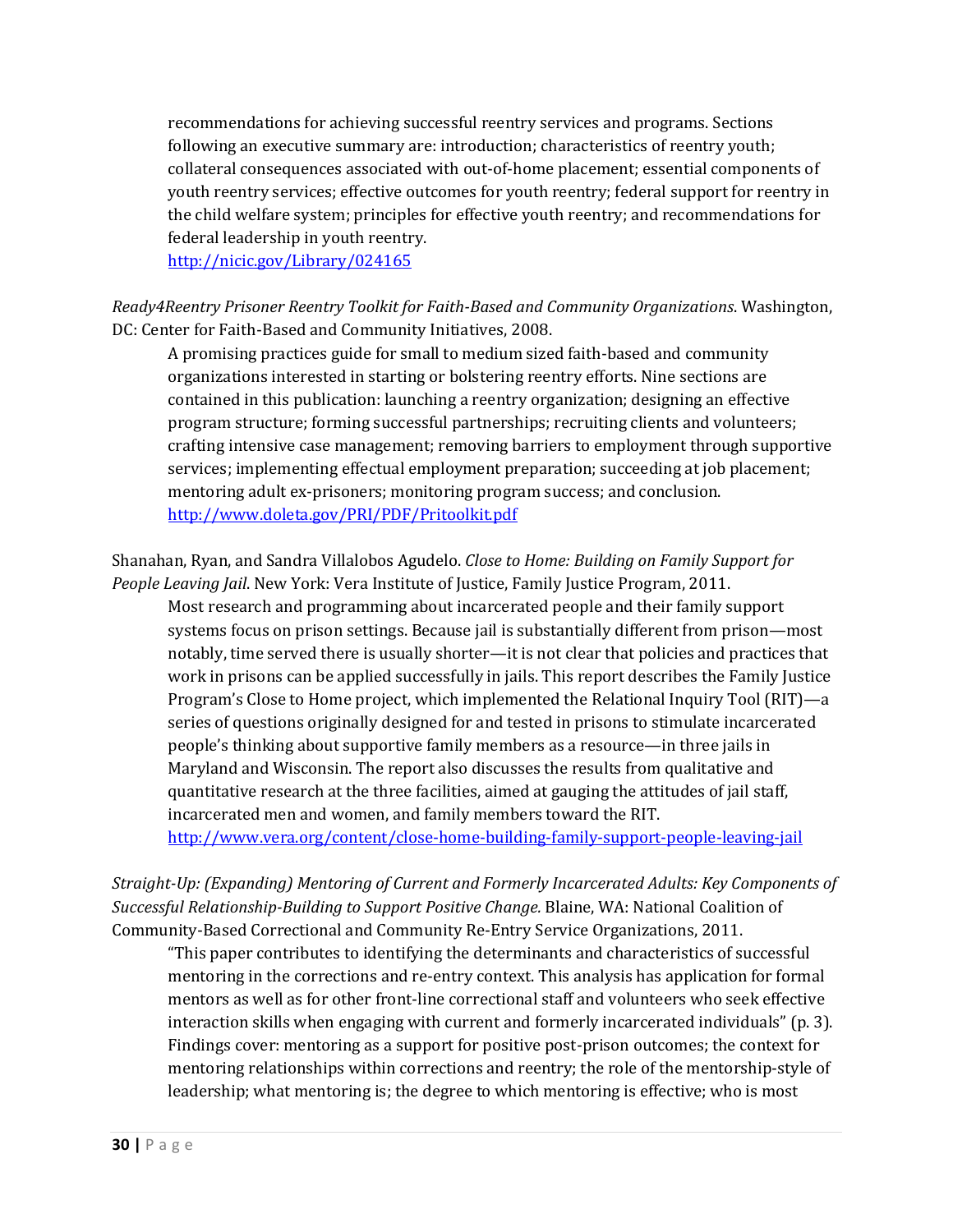likely to benefit from mentoring; identifying and selecting individuals for mentor guidance; demographics and mentoring; the relationships between a mentor and offender; and how to mentor.

[http://www.nc4rso.org/Straight%20Up%20Mentoring%20of%20Current%20and%20For](http://www.nc4rso.org/Straight%20Up%20Mentoring%20of%20Current%20and%20Formerly%20Incarcerated%20Individuals.pdf) [merly%20Incarcerated%20Individuals.pdf](http://www.nc4rso.org/Straight%20Up%20Mentoring%20of%20Current%20and%20Formerly%20Incarcerated%20Individuals.pdf)

Yoon, Jamie, and Jessica Nickel. *Reentry Partnerships: A Guide for States & Faith-Based and Community Organizations.* Washington, DC: U.S. Bureau of Justice Assistance, 2008.

Recommendations are given on how states "can improve reentry, reduce recidivism, and build or improve collaborations with community-based service providers" (p. 3). Goals and recommendations explain how to: build and sustain comprehensive networks with faithbased and community organizations; simplify pathways to funding for reentry initiatives; tailor responses to the population that will be served by a reentry initiative; and how to ensure accountability for efficient use of funds and gather critical data. <http://nicic.gov/Library/023485>

Zhang, Sheldon X., Robert E.L Roberts, and Valerie J. Callahan. "Preventing Parolees from Returning to Prison through Community-Based Reintegration." *Crime and Delinquency* 52, no. 4 (2006): 551- 571.

In the late 1990s, California legislators funded a statewide, community-based correctional program intended to reduce parolee recidivism. Overseen by the California Department of Corrections, the Preventing Parolee Crime Program (PPCP) provided literacy training, employment services, housing assistance, and substance abuse treatment to tens of thousands of parolees. The study found that the PPCP produced modest reductions in reincarcerations and parole absconding, creating the potential for substantial long-term cost savings for California taxpayers. Because the PPCP's positive effects were strongest for parolees who completed their services, future program designers and administrators should consider including mechanisms to improve parolee retention and service utilization. This study also points out the potential benefits of incorporating rigorous evaluation plans into the design and implementation of correctional rehabilitation programs.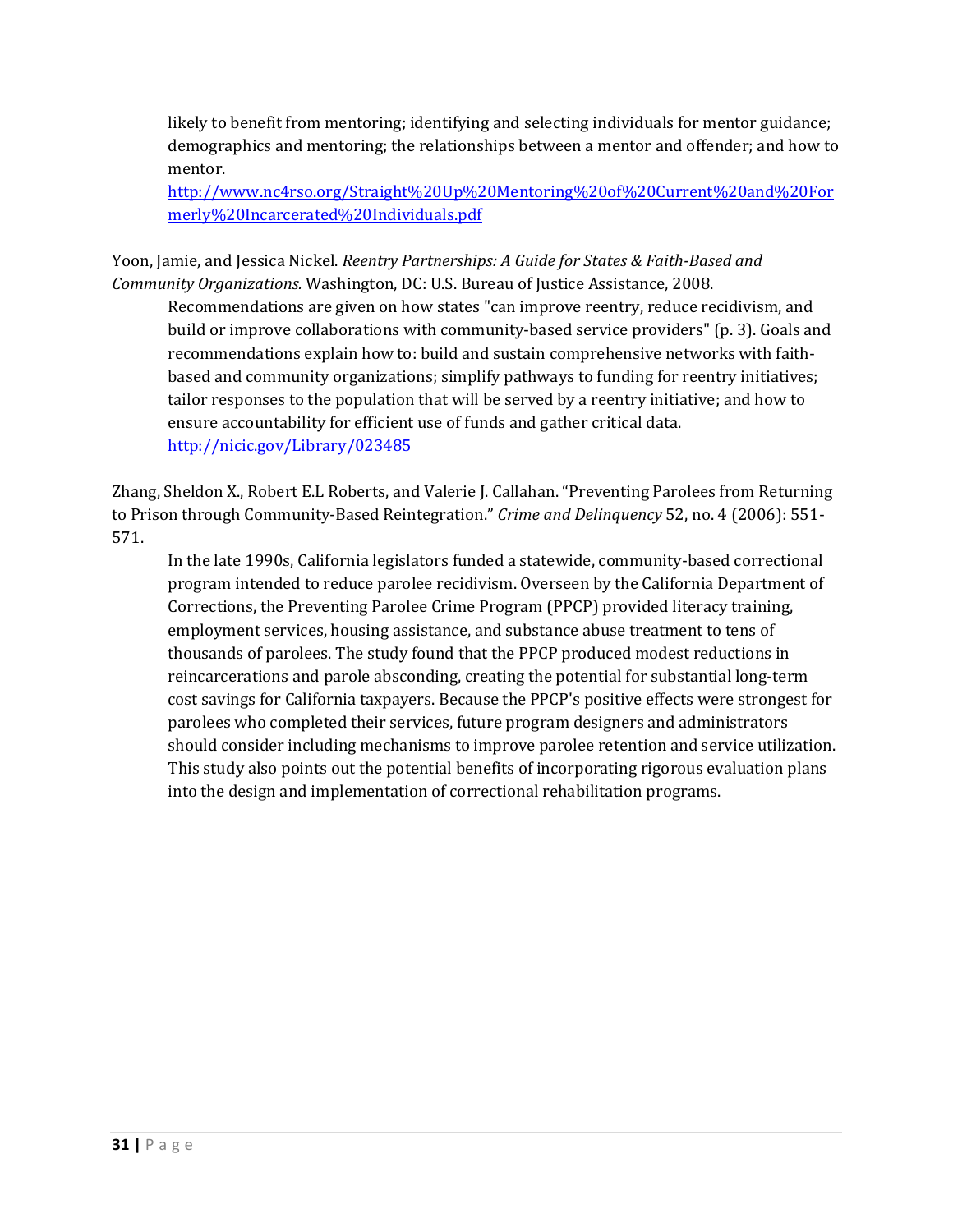# <span id="page-31-0"></span>**Principles 7 & 8. Measure Relevant Processes & Practices AND Measurement Feedback**

Bell, Robert M., et al. *Methodology for Evaluating Court-Based Mental Health Interventions in Maryland,* Baltimore: Maryland Judiciary Research Consortium, March 2010.

This report describes a methodology for process and outcome evaluations of court-based mental health interventions that reflects their complex, multi-organizational, and varied characteristics. The process evaluation methodology is designed to elicit how the intervention evolved, what organizations provide what services to whom, and how closely the participants and activities match what was intended. The outcome evaluation methodology is designed to establish the impact of the intervention on participants and on the mental health and criminal justice systems. This is the first of three reports addressing court-based mental health interventions produced by the Maryland Judiciary Research Consortium, a partnership between the Maryland Judiciary, Administrative Office of the Courts, and units of Maryland's public universities. The second report, Process Evaluation of the Harford County Mental Health Diversion Program, was also prepared by IGSR researchers. The third report, Evaluation of the Baltimore City Mental Health Court, was prepared by researchers at Morgan State University.

[http://www.igsr.umd.edu/applied\\_research/Pubs/Methodology%20for%20Evaluating%2](http://www.igsr.umd.edu/applied_research/Pubs/Methodology%20for%20Evaluating%20Court-Based%20Mental%20Health%20Interventions.pdf) [0Court-Based%20Mental%20Health%20Interventions.pdf](http://www.igsr.umd.edu/applied_research/Pubs/Methodology%20for%20Evaluating%20Court-Based%20Mental%20Health%20Interventions.pdf)

Bernstein, Gary A., David P. Farrington, and Alan W. Leschied. *Offender Rehabilitation Practice: Implementing and Evaluating Effective Programs.* New York: Wiley & Sons, 2001

Documented evidence suggests that community safety is best achieved through policies promoting human services rather than relying totally on prisons and that promoting intervention in an individual's own environment (known as 'ecological integrity') is closely associated with effective intervention. This is the first book to focus on the transfer of knowledge of worldwide effective offender rehabilitation programs. Prominent researchers and practitioners in the criminal justice field have contributed their extensive knowledge of what it takes to implement effective correctional practices with ecological integrity. [From Amazon.com]

Callahan, Kathe, and Kloby Kathryn. *Moving Toward Outcome-Oriented Performance Measurement Systems.* Washington, DC: *IBM Center for the Business of Government*, 2009.

The use of outcome-oriented performance measurement by community leaders is explained. Sections of this report include: introduction; three profiles in outcome-oriented performance measurement systems; the challenge of creating these systems; recommendations for creating these systems; conclusion; and an appendix comparing government-sponsored and community indicator approaches. [http://nicic.gov/Library/023642.](http://nicic.gov/Library/023642)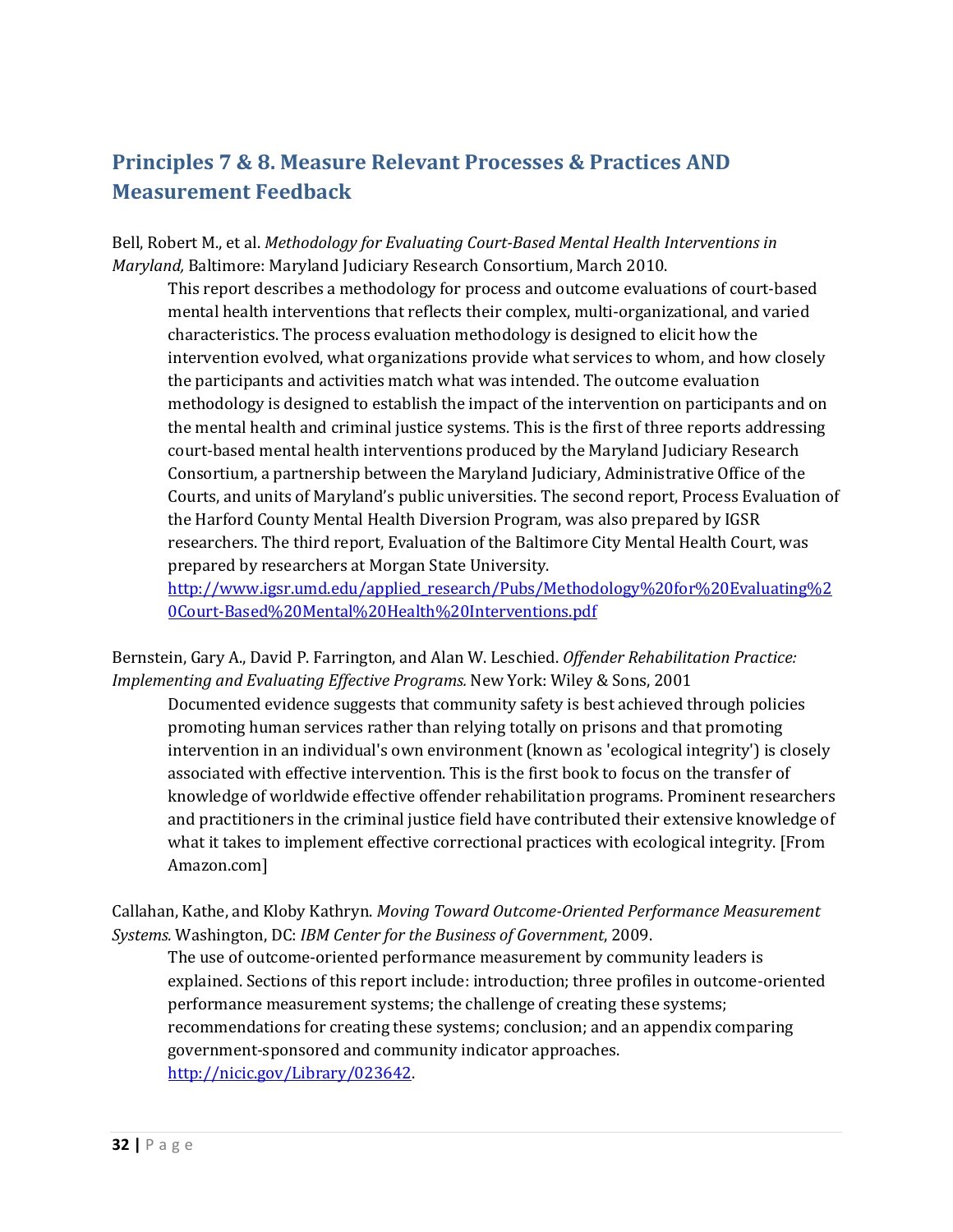Dowden, Craig, and Ralph Serin. *Anger Management Programming for Offenders: The Impact of Program Performance Measures*. Ottawa: Correctional Service Canada/Research Branch, 2001.

The present investigation is an extension of a previous controlled outcome evaluation of CSC's Anger and Emotions Management program (Dowden, Blanchette, & Serin, 1999). Although the previous study explored the effectiveness of an institutional anger management program for federal male inmates, dropout and institutional incident data were not available at the time of the final report. The present study includes this additional information to explore three major research questions. The first issue was the impact of Anger Management programming on the frequency of institutional incidents… Another area of interest was the recidivism rates for the treatment, comparison and dropout groups. Finally, the incremental contribution of participation in an Anger Management program to the issue of recidivism prediction was explored through logistic regression analysis. The results revealed that successful completion of an Anger Management program was associated with reduced levels of reoffending once several significant predictors of post-release outcome were statistically controlled.

[http://www.csc-scc.gc.ca/text/rsrch/reports/r106/r106\\_e.pdf](http://www.csc-scc.gc.ca/text/rsrch/reports/r106/r106_e.pdf)

Geerken, Michael. *Performance Measurement for Justice Information System Projects*. San Marcos: Texas State University, Center for Society, Law and Justice; Washington, DC: U.S. Bureau of Justice Assistance, 2008.

The crafting of performance measures and those for criminal justice information sharing are discussed. "The guide helps managers, staff, and executives develop measures in two ways: by offering comments and advice on the process of developing measures, and by providing a catalog of workable examples for specific types of project" (p. 1). Nine chapters are contained in this publication: introduction—what performance measures are; which goals the project helps us achieve; how the project assists us in achieving our goals; what the best measures of the agency's goals are; how performance measures can best be implemented; introduction to performance measures for criminal justice information sharing; summary of performance measures; project type examples from the Automated Fingerprint Identification System (AFIS) to the Warrant Depository; and how to use this guide and final thoughts. An appendix explains the Chain of Results and Logic Model. <http://nicic.gov/Library/026137>

Harrell, Adele, John Roman, Avinash Bhati, and Barbara Parthasarathy. *The Impact Evaluation of the Maryland Break the Cycle Initiative*. Washington, DC: The Urban Institute, 2003.

This evaluation examined the impact of Break the Cycle (BTC), an initiative designed to reduce drug use and crime among probationers and parolees in the state of Maryland. The BTC strategy uses intensive supervision to encourage offenders on supervision to abstain from using drugs and participate in drug treatment. BTC was adopted by the Division of Parole and Probation (DPP) for all offenders under DPP who were under supervision with a drug condition stipulated by a judge or the Parole Commission. Efforts to increase access to drug treatment took place in many DPP offices across the state and supervising agents were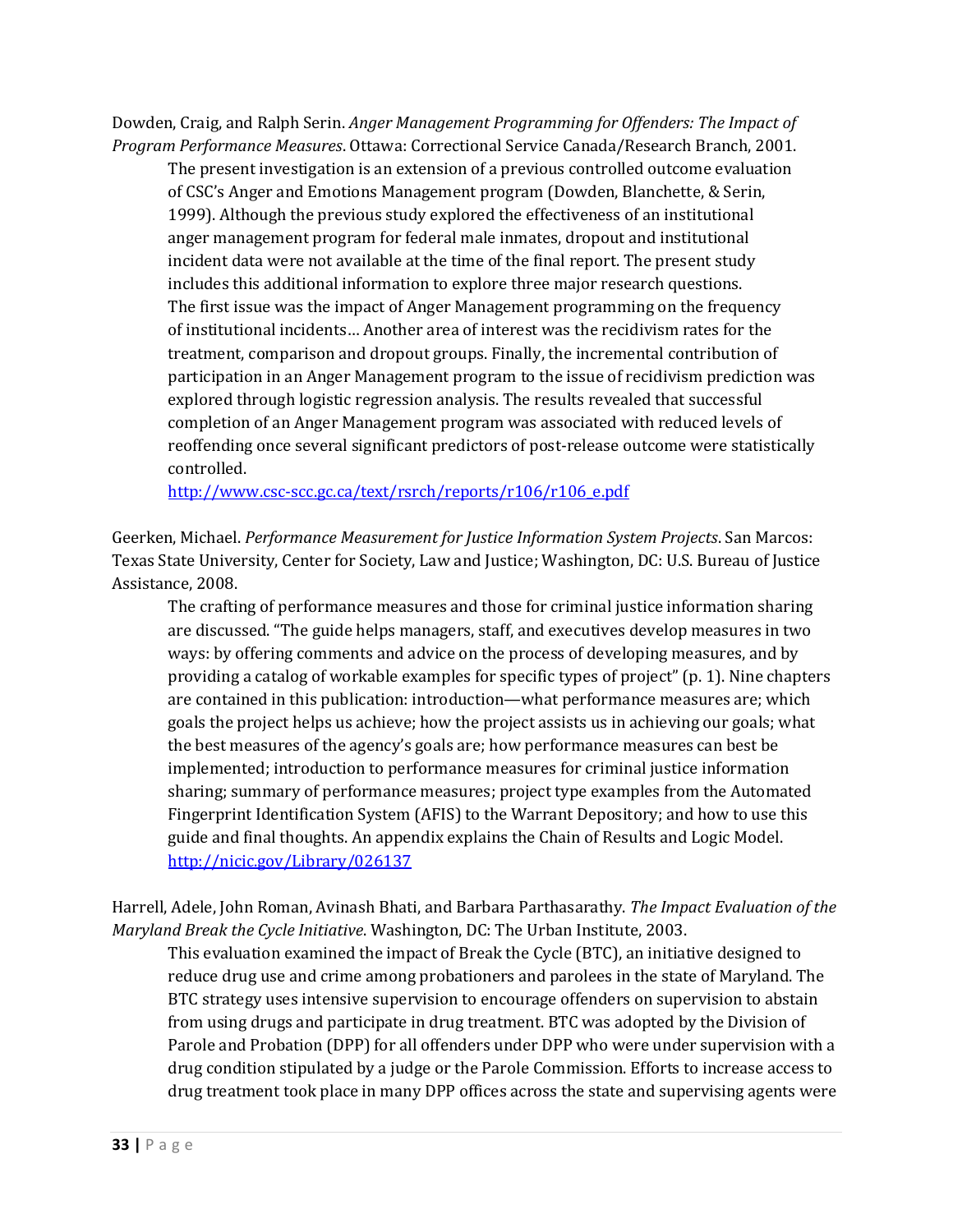encouraged to apply sanctions for violations of drug conditions. Six of Maryland's largest counties (Baltimore, Charles, Howard, Montgomery, Prince George's, and Washington) and Baltimore City received additional funds from the Maryland Legislature to support the implementation of BTC. These funds were used primarily for additional drug testing. In addition, these BTC areas developed an automated tracking system (HATS) to support the monitoring and treatment referral process for eligible probationers and parolees. [http://www.urban.org/uploadedPDF/410807\\_MD\\_BTC.pdf](http://www.urban.org/uploadedPDF/410807_MD_BTC.pdf)

Howe, Megan, and Lore Joplin. *Implementing Evidence-Based Practice in Community Corrections: Quality Assurance Manual*. Crime and Justice Institute. Washington, DC: National Institute of Corrections.

This manual provides a simple and straightforward approach to implementing evidencebased practice" (p. 3). This manual explains: quality assurance plan development; peer review; quality assurance indicators; customer satisfaction; program evaluation; and individual performance measurement. Samples of pertinent forms are also included. <http://static.nicic.gov/Library/021258.pdf>

[http://cjonline.uc.edu/field-of-criminal-justice/criminal-justice-research/does](http://cjonline.uc.edu/field-of-criminal-justice/criminal-justice-research/does-correctional-program-quality-really-matter-the-impact-of-adhering-to-the-principles-of-effective-intervention-2006/)[correctional-program-quality-really-matter-the-impact-of-adhering-to-the-principles-of](http://cjonline.uc.edu/field-of-criminal-justice/criminal-justice-research/does-correctional-program-quality-really-matter-the-impact-of-adhering-to-the-principles-of-effective-intervention-2006/)[effective-intervention-2006/](http://cjonline.uc.edu/field-of-criminal-justice/criminal-justice-research/does-correctional-program-quality-really-matter-the-impact-of-adhering-to-the-principles-of-effective-intervention-2006/) 

*Performance Based Measurement System: What Really Counts in Corrections*! [Broadcast held September 14, 2011, 130 min]. Washington, DC: National Institute of Corrections, 2011.

This program provides information about the nationwide automated Performance-Based Measures System (PBMS). PBMS is an accurate, consistent way to capture, record, report and share data between correctional agencies. It was created by the Association of State Correctional Administrators (ASCA). Participants will be able to describe the scope and development of PBMS regarding how specific needs gave rise to PBMS solutions; describe the key components of PBMS; examine the benefits of using the PBMS during an Evidenced Based Practice decision making process; and identify available resources that support implementation of PBM.

<http://nicic.gov/Library/025292>

Poulin, Mary, Stan Orchowsky, and Jason Trask*. Is This a Good Quality Outcome Evaluation Report? A Guide for Practitioners*. Washington, DC: Bureau of Justice Assistance; Center for Program Evaluation and Performance Measurement & Justice Research and Statistics Association, 2011.

"This guide is designed to introduce and explain the key concepts in outcome evaluation research in order to help practitioners distinguish between good and poor quality evaluation reports" (p. 3). Topics covered include: what evaluation is; the role of evaluation design; how well the evaluation is carried out; sample size appropriateness; definitions of evaluation terms; cost-benefit analysis; meta-analyses and systematic reviews; assessing the report's quality; and "Is This a Good Quality Evaluation Report?" checklist. <http://nicic.gov/Library/025537>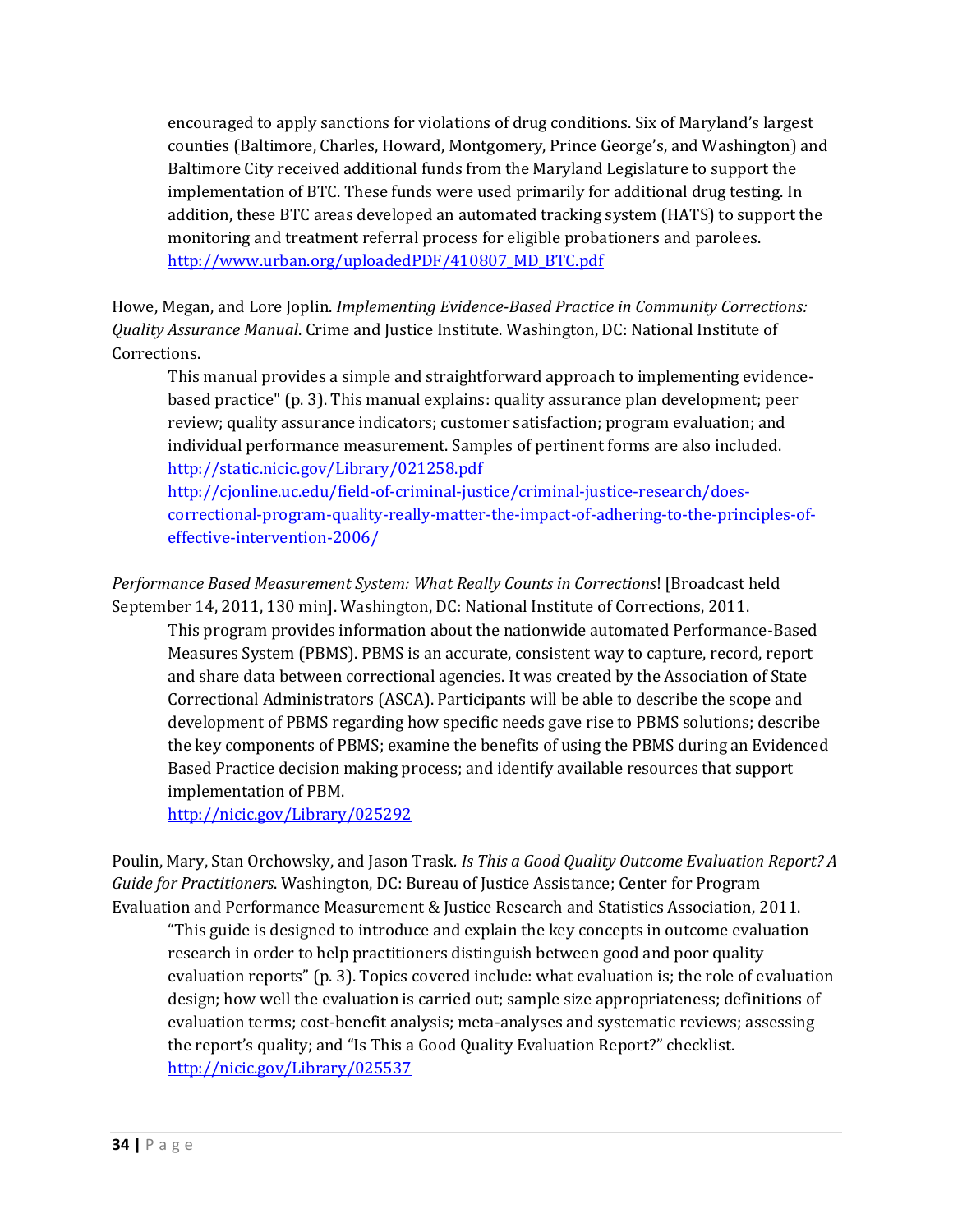#### <span id="page-34-0"></span>**Blueprints Programs**

DeVore, Donald W. "Functional Family Therapy and Multisystemic Therapy: Doing More with Less." *Corrections Today* 73, no. 1 (2011): 20-23.

While both Functional Family Therapy and Multisystemic Therapy (MST) have components that focus on the youth and adult caregivers to promote positive behavior, MST therapists try to enable the parent or adult caregiver to take the lead role in effecting change. [...] issues that impair the caregiver's ability to effectively parent the youth are addressed immediately.

Henggeler, Scott W., Gary B. Melton, Michael J. Brondino, David G. Scherer, and Jerome H. Hanley. "Multisystemic Therapy with Violent and Chronic Juvenile Offenders and Their Families: The Role of Treatment Fidelity in Successful Dissemination." *Journal of Consulting and Clinical Psychology* 65 (1997): 821-833.

The effects of multisystemic therapy (MST) in treating violent and chronic juvenile offenders and their families in the absence of ongoing treatment fidelity checks were examined. Across 2 public sector mental health sites, 155 youths and their families were randomly assigned to MST versus usual juvenile justice services. Although MST improved adolescent symptomology at post-treatment and decreased incarceration by 47% at a 1.7 year follow-up, findings for decreased criminal activity were not as favorable as observed on other recent trials of MST. Analyses of parent, adolescent, and therapist reports of MST treatment adherence, however, indicated that outcomes were substantially better in cases where treatment adherence ratings were high. These results highlight the importance of maintaining treatment fidelity when disseminating complex family-based services to community settings.

Mihalic, Sharon F., and Katherine Irwin. *Blueprints for Violence Prevention: From Research to Real World Wettings – Factors Influencing the Successful Replication of Model Programs*. Boulder, CO: Center for the Study and Prevention of Violence, 2003.

As science-based programs become more readily available to practitioners, the need for identifying and overcoming problems associated with the process of implementation becomes critical. A major goal of the Blueprints for Violence Prevention initiative has been to enhance the understanding of program implementation by studying the influence of human- and systems-level factors that challenge the successful implementation of programs. This article describes the results of a process evaluation focused on discovering common implementation obstacles faced by 42 sites implementing eight of the Blueprints programs. This evaluation revealed that most sites involved in the project faced many challenges when implementing in real-world settings. Using regression analyses to identify the most important of these factors, findings revealed that the quality of technical assistance, ideal program characteristics, consistent staffing, and community support were important influences on one or more measures of implementation success. [http://www.colorado.edu/cspv/blueprints/articles/MihalicIrwin\\_Article.pdf](http://www.colorado.edu/cspv/blueprints/articles/MihalicIrwin_Article.pdf)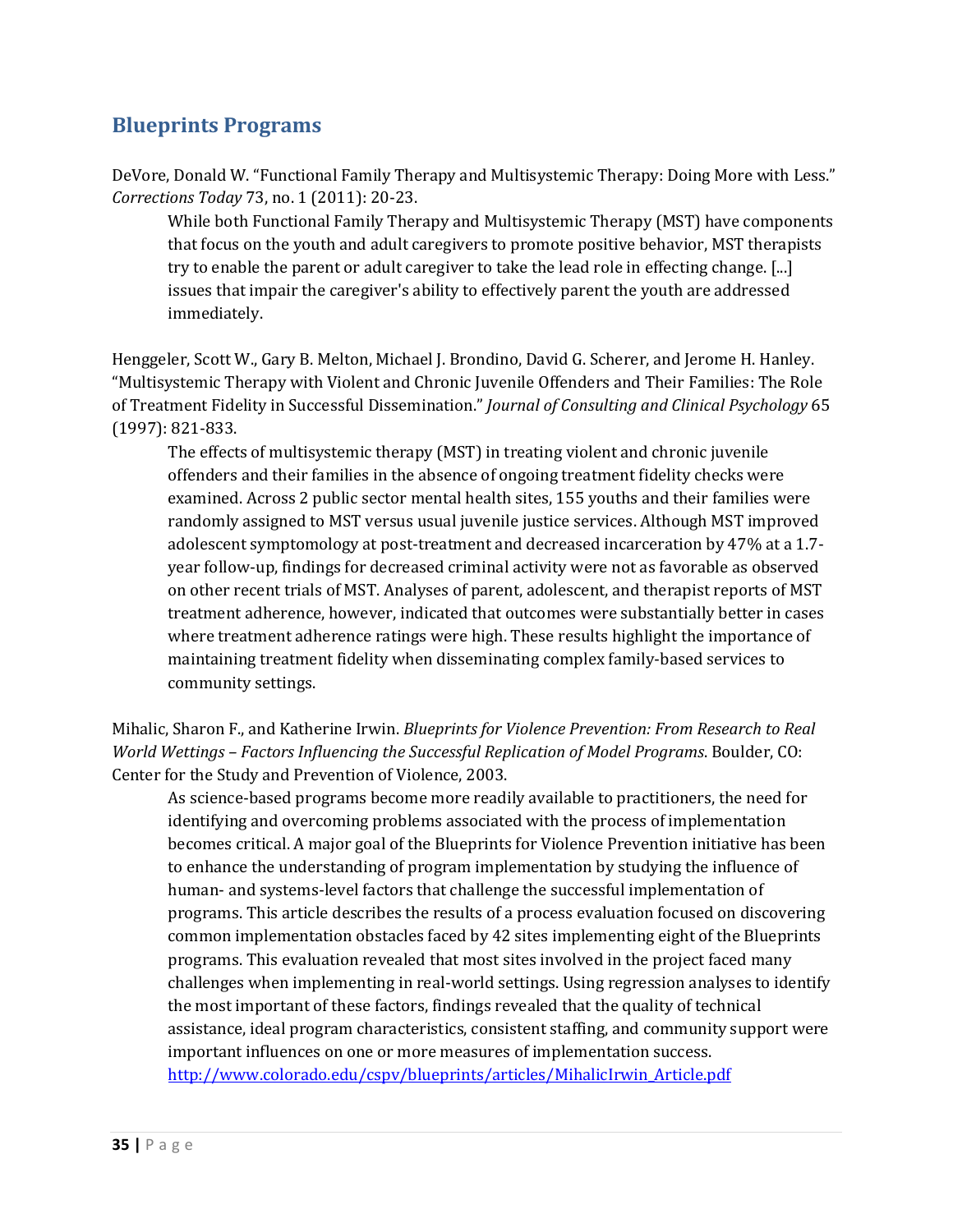#### <span id="page-35-0"></span>**Caseload Size**

Armstrong, Gaylene, Doug Dretke, and Cassandra Atkin. *The Importance of a Low Span of Control in Effective Implementation of Evidence Based Probation and Parole Practices*. Huntsville, TX: Sam Houston State University/College of Criminal Justice, 2010.

This report explains why the current probation officer to supervisor ratio (7:1 span of control) should not be increased to a higher level due to significant impacts on the implementation and sustainability of evidence-based practices (EBPs) in the Community Based Correctional System in Iowa. Span of control is "the number of individuals, or resources, that a person can effectively supervise within a structured organizational, business of military setting" (p. i). Sections of this report following an executive summary are: the importance of a low span of control in effective implementation of EBPs for probation and parole; findings on the impact of this low span of control; probation officer competencies; application of theoretical span of control factors to an EBP probation and parole environment; and conclusions and considerations.

<http://nicic.gov/Downloads/PDF/Library/024881.pdf>

DeMichele, Matthew T., Brian K. Payne, and Adam K. Matz. *Community Supervision Workload Considerations for Public Safety.* Lexington, KY: American Probation and Parole Association; Washington, DC: Bureau of Justice Assistance, 2011.

Two tools are described that will help the community corrections field become more efficient—a time study template and a workload matrix. "These tools, hopefully, will move the filed past the debate between caseload size and workload" (p. 2). This publication is divided into six parts: the misunderstood community corrections filed; more than evidencebased practices; framing the debate of workload versus caseload issues; the benefits of a time study template and a workload matrix for agencies, the benefits of time studies, workload studies, and eight barriers to completing tasks; methods-description of the APPA process; workload vs. caseload debate and time for a time study template; results; findings from the time studies in minutes per offenders/month; time study matrix with 17 matrix elements; and discussion.

<http://www.appa-net.org/eweb/docs/APPA/pubs/CSWCFPS.pdf>

Jalbert, Sarah Kuck, *et al*. *A Multi-Site Evaluation of Reduced Probation Caseload Size in an Evidence-Based Practice Setting.* Washington, DC: National Institute of Justice, 2011.

Probation agencies striving for lower recidivism rates should look at this report. The reduction of probationer recidivism due to the combination of reduced caseloads and the implementation of evidence-based practice (EBP) is examined. These chapters follow an abstract and executive summary: introduction; background and literature review; research questions and study design; Oklahoma City; Polk County, Iowa; Colorado; and conclusions and policy implications. "The results showed that reducing probation officer caseloads can reduce criminal recidivism when delivered in a setting where probation officers apply EBP" (p. 1).

<http://www.ncjrs.gov/pdffiles1/nij/grants/234596.pdf>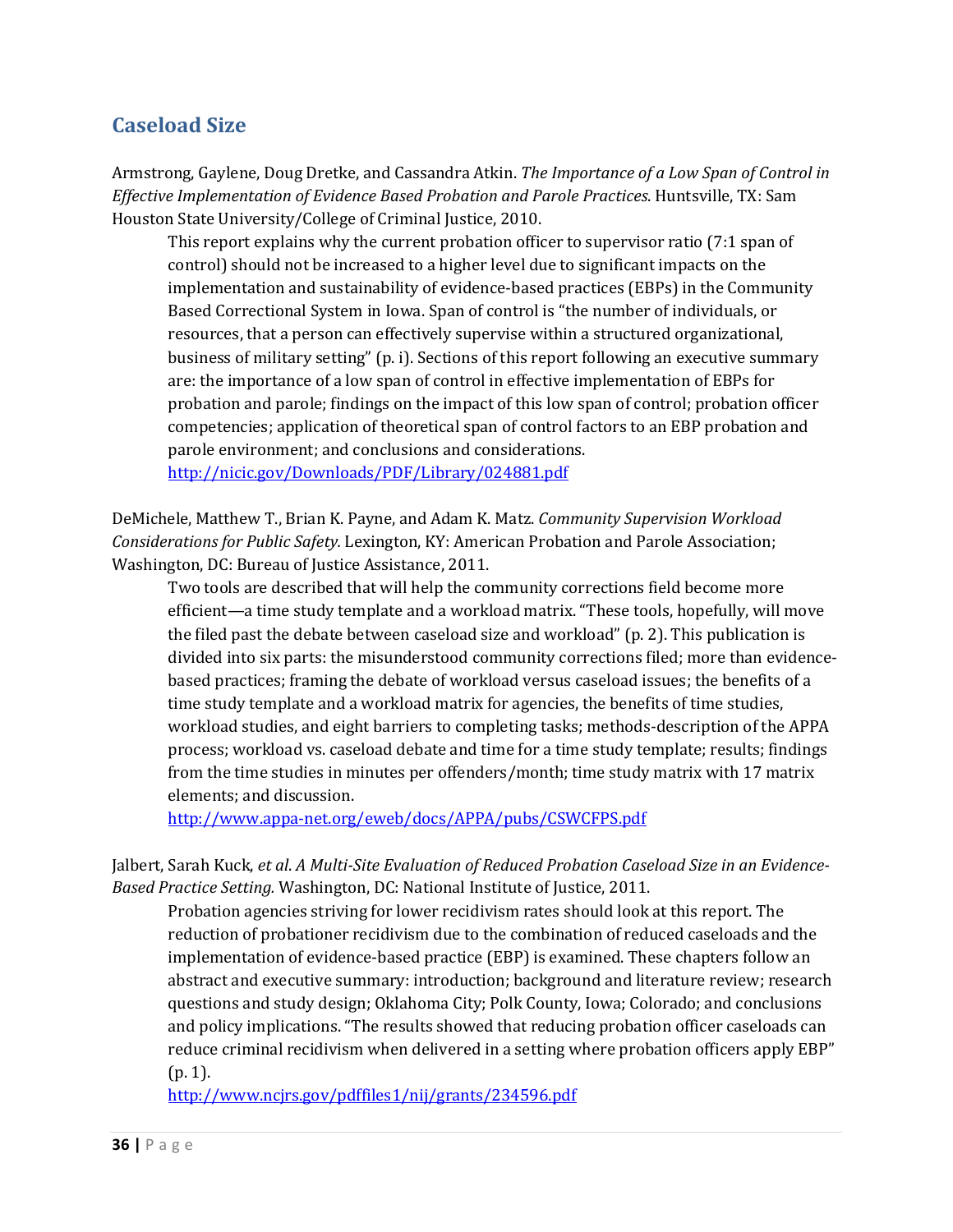# **Evaluated Programs, including Core Correctional Practices (CCP)**

#### *See Also: Websites, below*

Fry, Russ. *Why Evidence-Based Practices Matter (Or, Please Pass the Leeches).* 2008.

A collection of articles written by Russ Fry concerning corrections with an occasional focus on community corrections is presented. Articles included in this compilation are: "Why Evidence-Based Practices Are Important (Or, Please Pass the Leeches)"; "Thirty Percent Chances of Storms"; "What Does It Mean to Have a Disorder?"; "The High-End Risk Principle"; "Denial: A Cognitive-Behavioral Perspective"; "Three Pathways to Criminal Behavior"; Community Corrections' Core Mission"; "Dividing Treatment into Three Phases -- Treatment Readiness, Treatment, and Aftercare"; "Some Thoughts on Evidence-Based Therapeutic Programs"; "The Spirit of Motivational Interviewing"; "Radical Responsivity"; "Cognitive-Behavioral Therapies in Community Corrections: Getting to the Right Kind of Insight"; "EBP and Correctional Curriculums"; "What Does It Mean to Have a Problem?"; "The Accidental Criminal"; "Emotional Intelligence and Criminal Conduct"; "Universal Program Design for Criminogenic Problem Areas"; "A Cognitive-Behavioral Framework for Sanction Implementation"; and "Offender Empathy and Discovery/Experiential Based Facilitation."

<http://www.iowaica.com/sitebuildercontent/sitebuilderfiles/fryebook080604.pdf>

Fabelo, Tony, and Angie Gunter. *Organizational Assessment of Travis County Community Supervision and Corrections Department (CSCD): Facing the Challenges to Successfully Implement the Travis Community Impact Supervision (TCIS) Model*, 2005.

The ability of the Travis County Community Supervision and Corrections Department to implement the Travis Community Impact Supervision model—"an evidence-based practices (EBP) organization and supervision model"—is assessed. This report is comprised of nine sections: Travis CSCD and the state probation system; trends and population profile; implementing the TCIS; organizational strengths; organizational challenges; recommendations; work plan; and appendix containing three preliminary maps showing distribution of supervised offenders. If certain conditions are met, "Travis CSCD may be a state and national incubator site of strategies showing how to realign a probation department to achieve better outcomes and improve public safety" (p. xv). [http://www.jfa-associates.com/publications/ppope/Travis83105Fina l.pdf.](http://www.jfa-associates.com/publications/ppope/Travis83105Fina%20l.pdf)

Hoffman, Nancy, Christine A. Ameen, and Jennifer Loeffler-Cobia. *Supervisors Leadership Academy: Cultivating an Evidence-Based Organization Collection,* 2010.

"The Supervisors Leadership Academy (SLA) is designed to prepare first line community corrections supervisors for their new role as change leaders" in an agency utilizing an evidence-based practice (EBP) approach (p. 1). Six sessions comprise this training program: the leadership journey--an overview of leadership; beginning the journey--preparing to change the organization's culture; engaging others--leadership skills; handling rough spots- -potential obstacles; celebrating milestones--evaluations; and continuing the journey--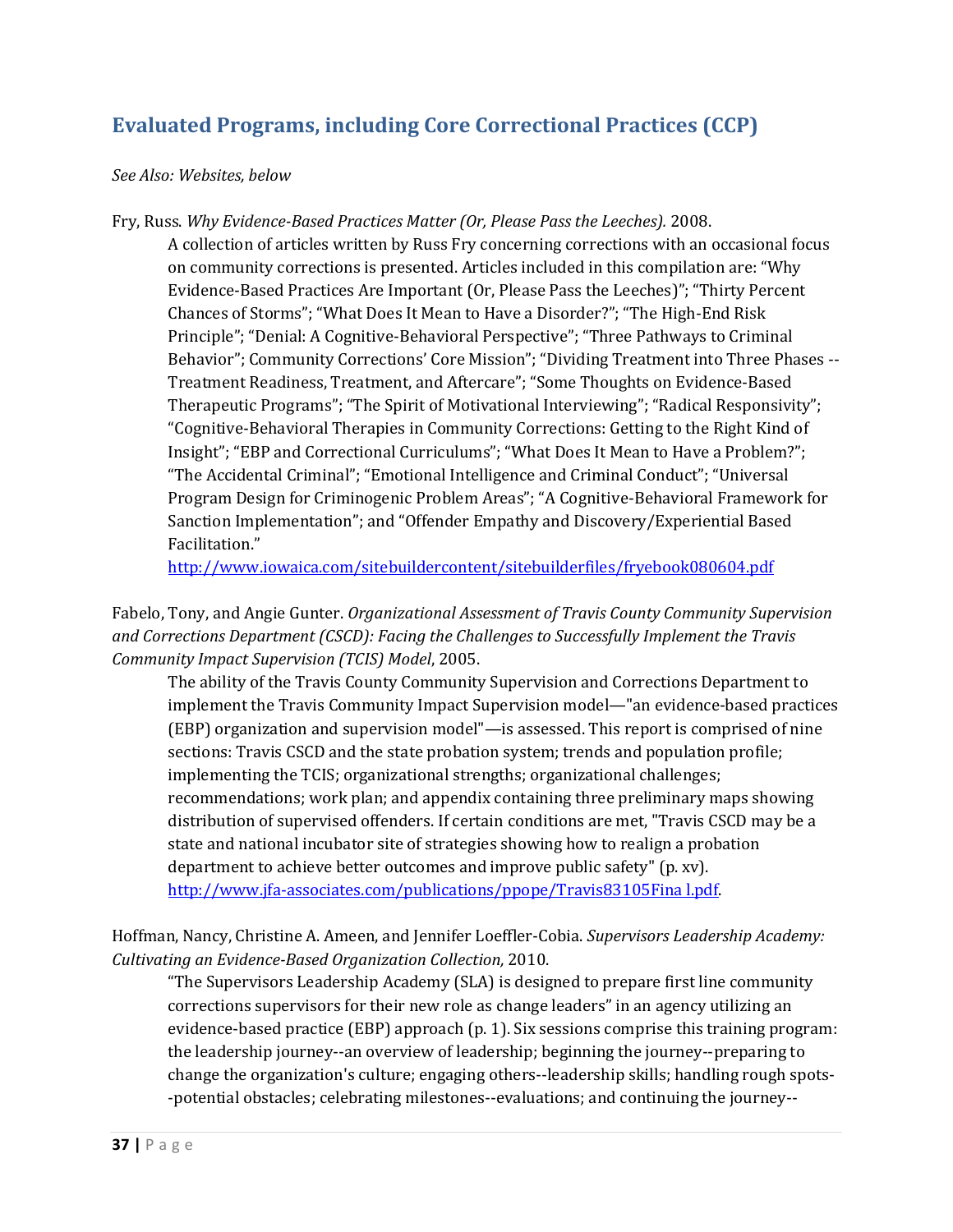ongoing growth and development. This zip file contains the curriculum guide and lesson plans and curriculum slides, and participant workbook. <http://nicic.gov/Downloads/PDF/Library/024836.zip>

Hoffman, Nancy, Elyse Clawson, Kristy Danford, and Meghan Guevara. *Supervisors Leadership Academy: Cultivating an Evidence-Based Organization: Curriculum Guide & Lesson Plans [Lesson Plan].* Washington, DC: National Institute of Corrections in partnership with Crime and Justice Institute, 2010.

The Supervisors Leadership Academy (SLA) is designed to prepare first line community corrections supervisors for their new role as change leaders" in an agency utilizing an evidence-based practice (EBP) approach (p. 1). Six sessions comprise this training program: the leadership journey--an overview of leadership; beginning the journey--preparing to change the organization's culture; engaging others--leadership skills; handling rough spots- -potential obstacles; celebrating milestones--evaluations; and continuing the journey—ongoing growth and development.

<http://nicic.gov/Downloads/PDF/Library/024395.zip>

Hoffman, Nancy, Elyse Clawson, Kristy Danford, and Meghan Guevara. *Supervisors Leadership Academy: Cultivating an Evidence-Based Organization: Participant Workbook*. Washington, DC: National Institute of Corrections in partnership with Crime and Justice Institute, 2010.

The Supervisors Leadership Academy (SLA) is designed to prepare first line community corrections supervisors for their new role as change leaders" in an agency utilizing an evidence-based practice approach. Six sessions comprise this training program: the leadership journey--an overview of leadership; beginning the journey--preparing to change the organization's culture; engaging others--leadership skills; handling rough spots- potential obstacles; celebrating milestones--evaluations; and continuing the journey- ongoing growth and development. Can be used in conjunction with curriculum guide and lesson plans.

<http://nicic.gov/Downloads/PDF/Library/024396.pdf>

Lowenkamp, Christopher T., Alexander M. Holsinger, Charles R. Robinson, and Melissa Alexander. "Diminishing or Durable Treatment Effects of STARR? A Research Note on 24 month Re-Arrest Rates." *Journal of Crime & Justice* (in press).

In 2009 the Administrative Office of the US Courts developed and piloted a training program, Staff Training Aimed at Reducing Re-arrest (STARR) for probation and pretrial officers. The purpose of this program was to train officers in the use of core correctional practices in their one-on-one interactions with offenders. Two areas of interest were subsequently investigated by researchers. First, did the training impact officer behaviors and second did trained officers supervise offenders that had lower failure rates. The evaluation of this effort was published in 2012 and used a 12 month follow up for the measure of recidivism. The current study, a research note, extends the follow up period for recidivism to 24 months. While there is some decline in the overall treatment effects it appears that STARR training is associated with a reduction in recidivism for moderate risk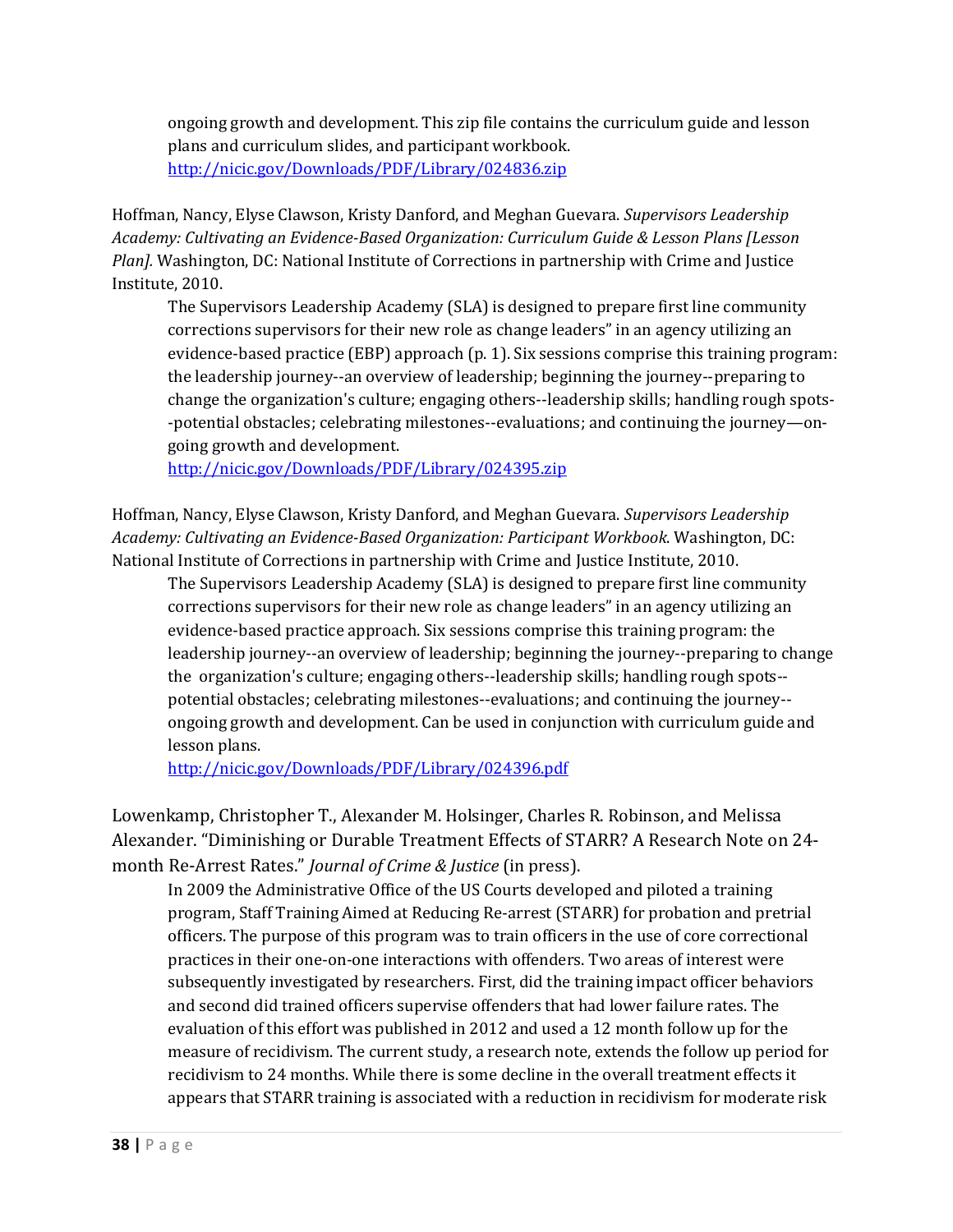offenders. Further, when coupled with training in MI, STARR seems to provide a promising reduction in recidivism with high-risk offenders. The limitations of the study and policy implications are discussed.

National Institute on Drug Abuse. *Principles of Drug Abuse Treatment for Criminal Justice Populations - A Research-Based Guide*. Washington, DC: National Institutes of Health, 2007. This guide provides an overview of drug abuse treatment research, essential principles, frequently asked questions, and resources for the criminal justice and treatment professionals working with individuals involved in the criminal justice system. [http://www.samhsa.gov/co-occurring/topics/criminal-justice/drug-abuse-treatment](http://www.samhsa.gov/co-occurring/topics/criminal-justice/drug-abuse-treatment-guide.aspx)[guide.aspx](http://www.samhsa.gov/co-occurring/topics/criminal-justice/drug-abuse-treatment-guide.aspx)

National Research Council, Committee on Community Supervision and Desistance from Crime. *Parole, Desistance from Crime, and Community Integration*. Washington, DC: The National Academies Press, 2007.

Individuals should turn to this book if they want to know what is known "about various models of community supervision designed to reduce recidivism and promote desistance from crime" (p. ix). Sections following an executive summary include: dimensions of desistance; parole-current practices; services and practices for releases; criminal justice institutions and community resources; and conclusions, recommendations, and research agenda. It seems that recidivism is greatly reduced through the use of cognitive-treatment programs.

Robinson, Charles R., Christopher T. Lowenkamp, Alexander M. Holsinger, Scott VanBenschoten, Melissa Alexander, and J.C. Oleson. "A Random Study of Staff Training Aimed at Reducing Re-arrest (STARR): Using Core Correctional Practices in Probation Interactions." *Journal of Crime and Justice* (2012): 1-22.

The recent application of the risk–need–responsivity (RNR) model, in conjunction with core correctional practices, has offered promising results. In the present study, supervision officers were trained in core correctional skills and the RNR model. Supervision officers were randomly assigned to training groups and provided audio recordings of interactions with clients to assess their use of learned skills. The current study utilizes taped interactions between officers and offenders, individual-level offender data, and outcome/recidivism data to investigate the impact of the training regimen, which is the core focus of this paper. Trained probation officers demonstrated greater use of the skills taught during training and their clients had lower failure rates. These findings suggest that providing Staff Training Aimed at Reducing Re-arrest (STARR) training to community supervision officers can impact the officers' use of important correctional skills and improve client outcomes.

Scott, Wayne. *Effective Clinical Practices in Treating Clients in the Criminal Justice System*. Washington, DC: National Institute of Corrections, 2008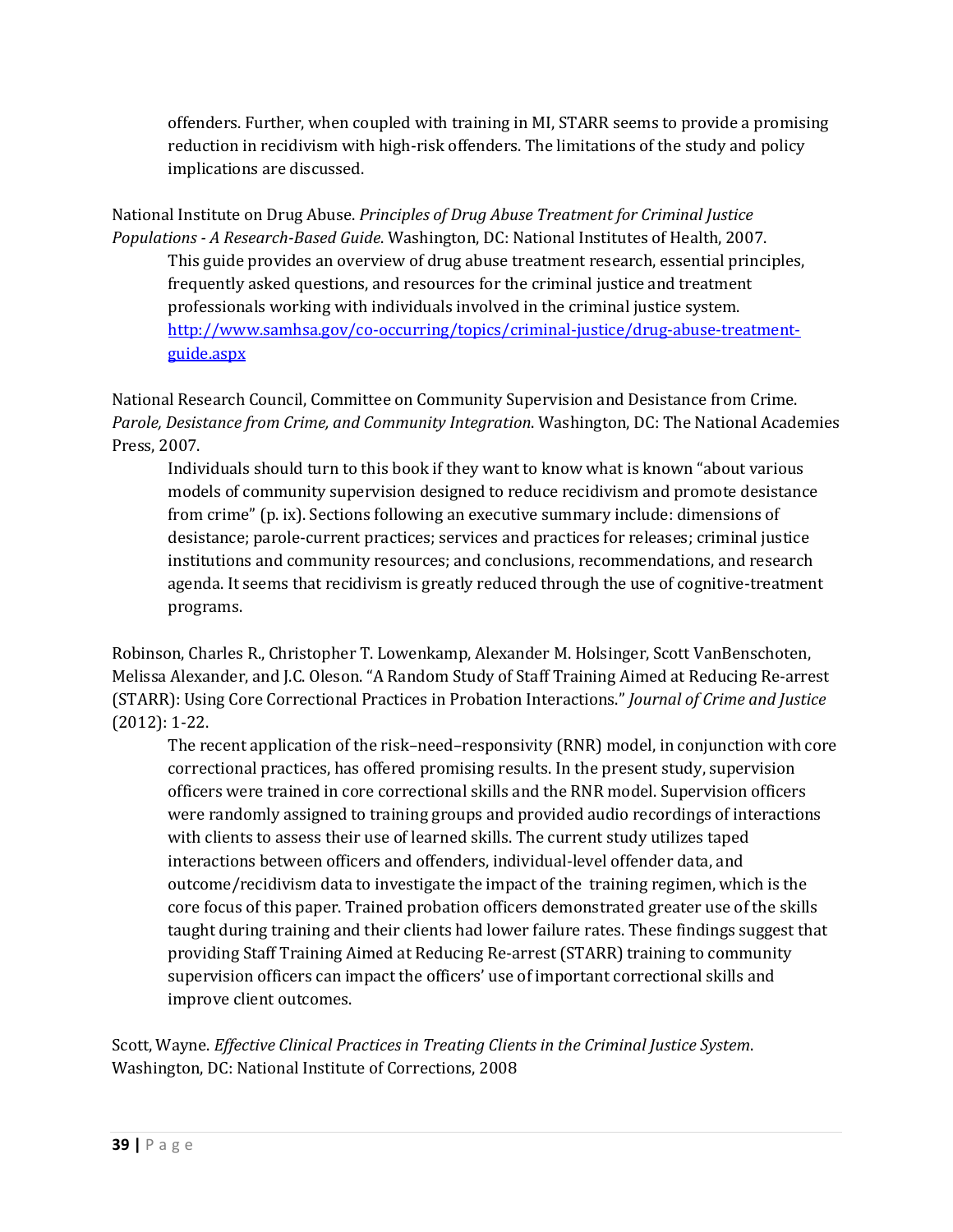This monograph is "intended to strengthen and improve the dissemination of evidencebased rehabilitative technologies for offenders, within the multidisciplinary context of correctional treatment"(p.x). Sections of this document include: executive summary; effective clinical practices and the critical need for collaboration; what evidence-based practice (EBP) is; overarching principles of effective correctional treatment; common therapeutic factors—what works in treatment generally; specific evidence-based modalities for criminal justice clients; and conclusion—what have we lost. There are four appendixes: confidentiality in correctional treatment; the separate and complementary functions of corrections and treatment; coerced treatment; and quality assurance. <http://nicic.gov/Downloads/PDF/Library/023362.pdf>

Shelton, Deborah, Susan Sampl, Karen L. Kesten, Wanli Zang, and Robert L. Trestman. "Treatment of Impulsive Aggression in Correctional Settings." *Behavioral Sciences and the Law* 27 (2009):787-800.

This article reports the implementation of Dialectical Behavioral Therapy—Corrections Modified (DBT-CM) for difficult to manage, impulsive and/or aggressive correctional populations. Methods. Participants were English-speaking women  $(n\frac{1}{4}18)$  and men  $(n\frac{1}{4}45)$ of diverse cultural backgrounds between the ages of 16 and 59 years old retained in staterun prisons in Connecticut. Following consent, and a psychological assessment battery, twice-weekly DBT-CM groups were held over 16 weeks followed by random assignment to DBT coaching or case management condition, with sessions taking place individually for eight weeks. Data analysis. A mixed effects regression model was used to test the hypotheses: participants will show decreased aggression, impulsivity, and psychopathology, as well as improved coping, after completing the DBT-CM groups; and will show greater reduction in targeted behaviors than those receiving case management at the six month and 12 month follow-up assessment periods. Results. Significant reduction in targeted behavior was found from baseline to following the16 week DBT-CM skills treatment groups. Both case management and DBT coaching were significant at 12-month follow-up. A significant difference was found for adult men and women. Conclusions. The study supports the value of DBT-CM for management of aggressive behaviors in prison settings.

Taxman, Faye S. "No Illusions: Offender and Organizational Change in Maryland's Proactive Community Supervision Efforts." *Criminology & Public Policy* 7, no. 2 (2008): 275-302.

Evidence-based supervision is the newest in a long line of efforts to advance community corrections. This new model adopts a risk-need-responsivity model where the agency uses a risk and need tool to identify appropriate treatment and control services and then assigns offenders to such services. Underscoring this new approach is the creation of a social learning environment that makes supervision officers active in facilitating offender change. The goal is to empower the offender. Maryland's Proactive Community Supervision (PCS) model was one of the first to implement this approach. Controlling for length of time on supervision and prior history, logistic regression results found that offenders who were supervised in this new style were less likely to be rearrested (30% for the PCS and 42% of the non-PCS sample; p < 0.01) and less likely to have a warrant issued for technical violations (34.7% of the PCS group and 40% for the non-PCS group; p < 0.10).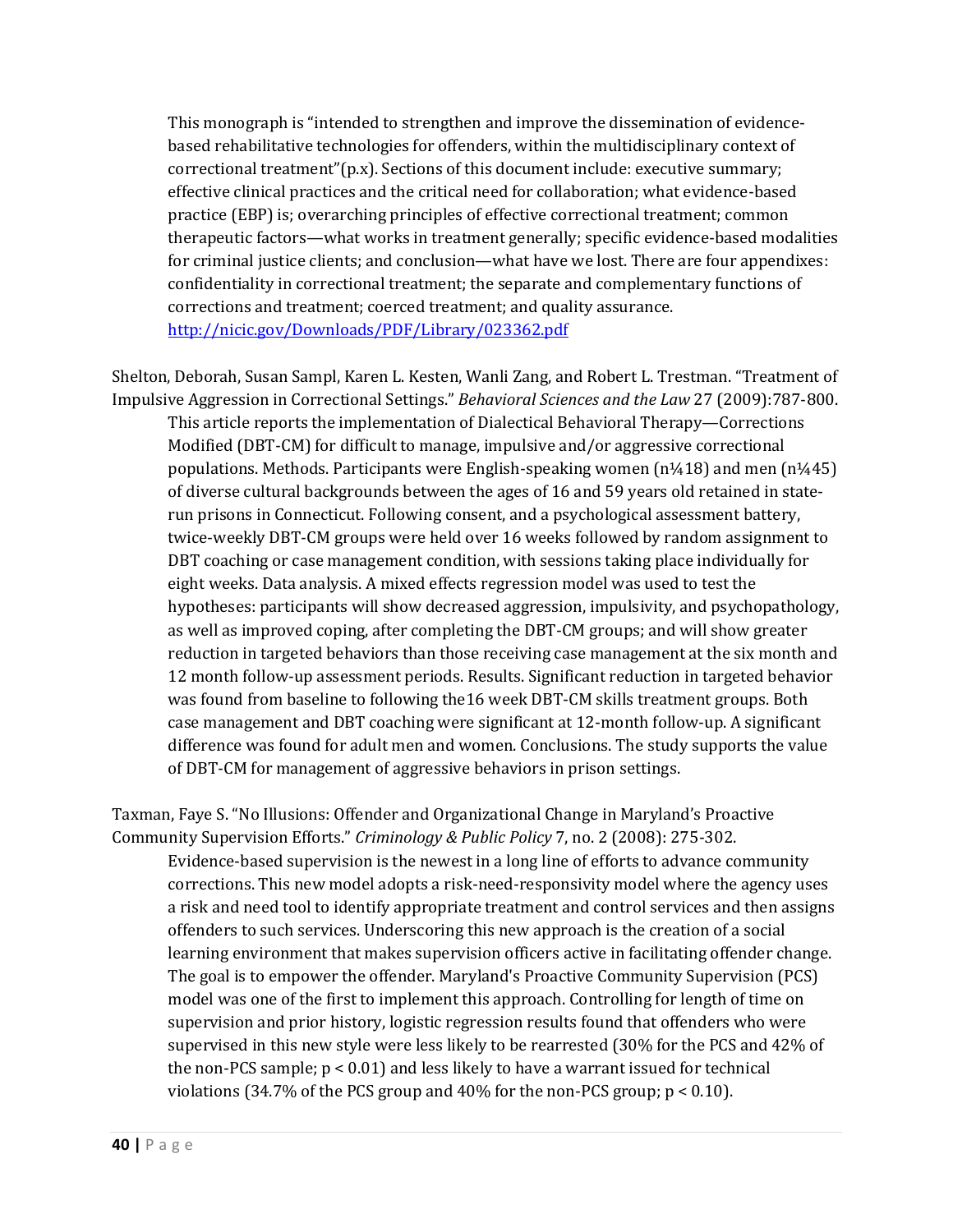Wanberg, Kenneth, and Harvey Milkman. *Criminal Conduct and Substance Abuse Treatment: Strategies for Self-Improvement and Change: Pathways to Responsible Living. The Provider's Guide,*  2nd ed. Thousand Oaks, CA: Sage Publications, 2008.

The Strategies for Self-Improvement and Change (SSC) curriculum is designed to assist in the treatment of individuals with a combination of criminal activity and substance abuse. "Effective treatment of judicial clients must go beyond the more traditional therapeutic approaches of self-caring and responsibility to self and make caring about and responsibility to the community and society of equal importance. Thus, [the authors] see social responsibility therapy (SRT) as a core element in the treatment of judicial clients" (p. xvi). The Provider's Guide describes: the treatment platform—core strategies and conceptual framework, the therapeutic relationship and motivational enhancement, treatment phases, cognitive-behavioral approach as the platform for change, and relapse and recidivism prevention; operational guidelines; assessment structure, process and instrumentation, methods and skills for effective program delivery, and provider knowledge and skills necessary in SSC delivery; and the treatment curriculum. Modules are organized according to treatment phases. Phase I, challenge to change—building knowledge and skills for responsible living, includes: orientation; how this program works; cognitive-behavioral approach to change and responsible living; alcohol and other drug (AOD) use patterns and outcomes; understanding and changing criminal thinking and behavior; sharing and listening, communication pathways to self-awareness and other-awareness; understanding and preventing relapse and recidivism; steps, stages, and skills for self-improvement and change; and closure; looking forward and making a commitment. Phase II, commitment to change—strengthening skills for self-improvement, change, and responsible living, includes: mental self-control; managing thoughts and emotions; social and relationship skills building; skills in social and community responsibility; and closure; looking forward and taking ownership. Phase III, ownership of change—lifestyle balance and healthy living, includes: relapse and recidivism prevention; strategies for a balanced lifestyle; strengthening ownership of change; skills for a healthy lifestyle; and closure; continuing your journey for responsible living.

Weibrecht, Kimberly A*. Evidence-Based Practices and Criminal Defense: Opportunities, Challenges, and Practical Considerations*. Washington, DC: National Institute of Corrections, 2008.

Guidance is provided to criminal defense attorneys concerning the use of evidence-based practices (EBP). Sections of this report include: executive summary; principles of EBP; the role of defense counsel as advocate in an EBP criminal justice system; and the role of defense counsel as policy-maker.

<http://static.nicic.gov/Library/023356.pdf>

Wilson, David B., Doris L. MacKenzie, and Fawn Ngo Mitchell. *Effects of Correctional Boot Camps on Offending.* Campbell Systematic Reviews 2003:1.

Background: Correctional boot camps were first opened in United States adult correctional systems in 1983. Since that time they have rapidly grown, first within adult systems and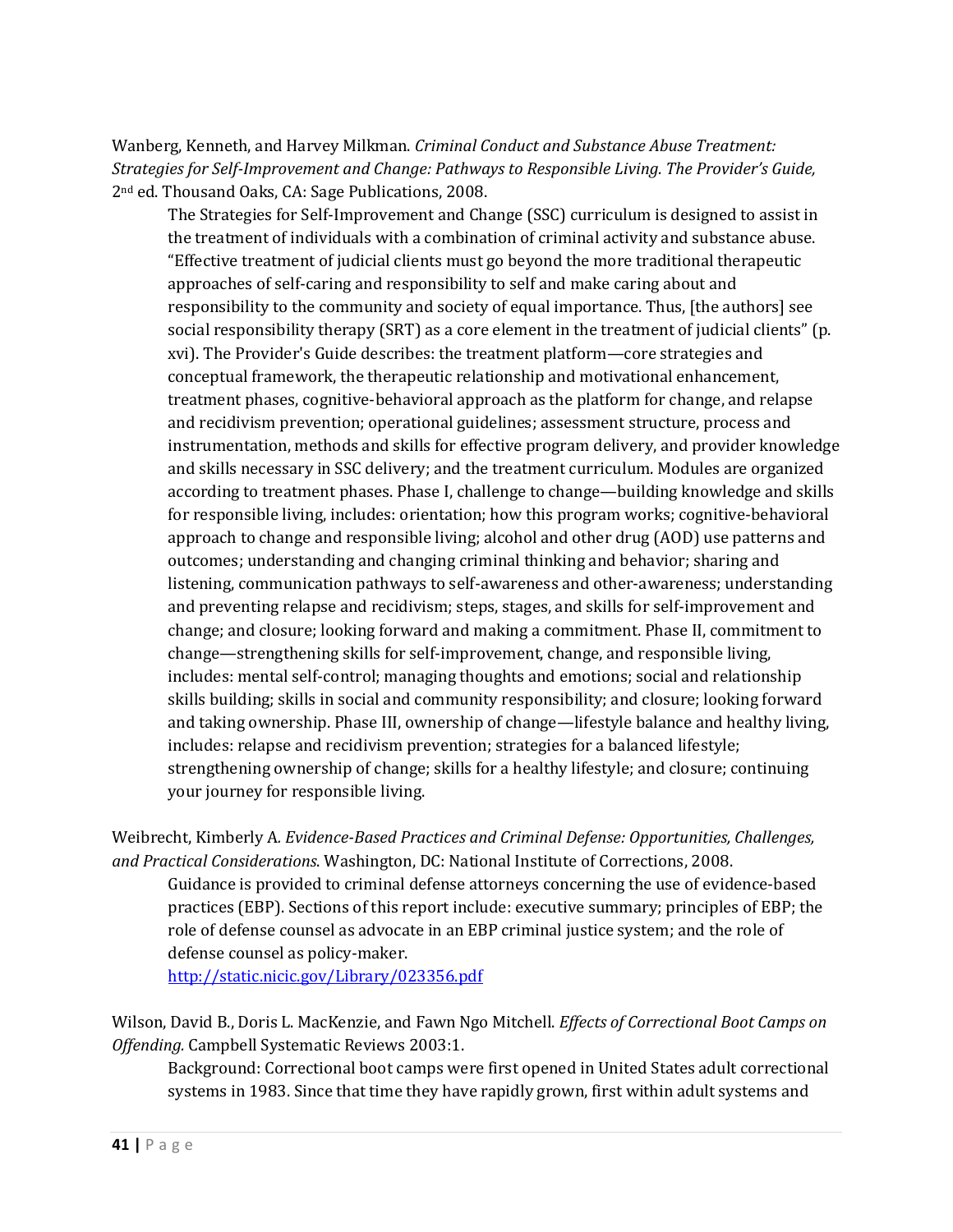later in juvenile corrections, primarily within the United States. In the typical boot camp, participants are required to follow a rigorous daily schedule of activities including drill and ceremony and physical training, similar to that of a military boot-camp. Punishment for misbehavior is immediate and swift and usually involves some type of physical activity like push-ups. Boot-camps differ substantially in the amount of focus given to the physical training and hard labor aspects of the program versus therapeutic programming such as academic education, drug treatment or cognitive skills.

Objectives: To synthesize the extant empirical evidence on the effects of boot-camps and boot camp like programs on the criminal behavior (e.g., postrelease arrest, conviction, or re-institutionalization) of convicted adult and juvenile offenders. [www.campbellcollaboration.org/lib/download/3/](http://www.campbellcollaboration.org/lib/download/3/)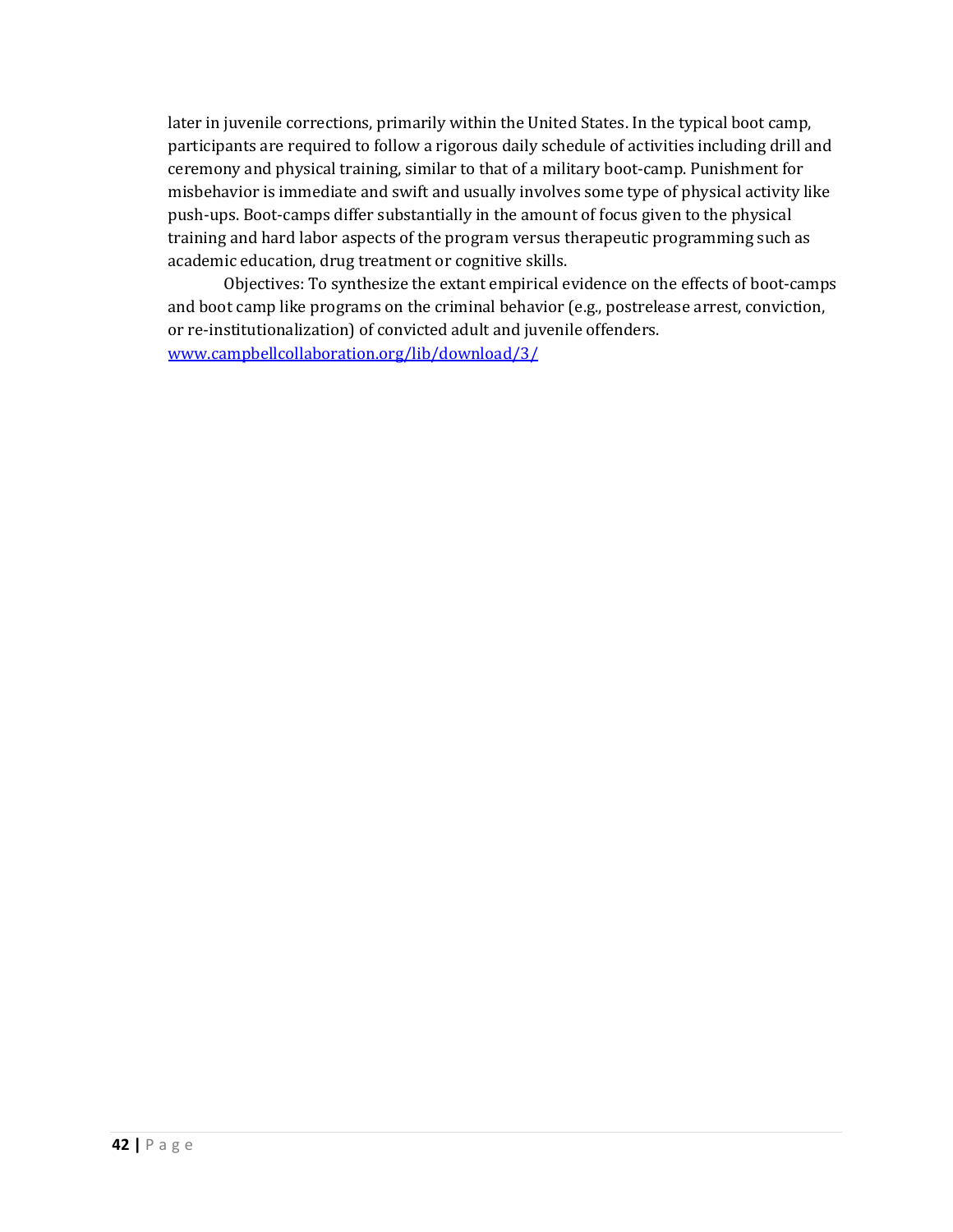### **Incentives and Sanctions / Contingency Management**

Bartholemew, Norma G. *Contingency Management Strategies and Ideas.* Institute of Behavioral Research, Texas Christian University, 2005.

This manual includes a series of "topic-focused modular applications" designed particularly for counselors and group facilitators working in substance abuse treatment programs. The collection of applications contains focused, easily accessible, and brief adaptive strategies for using rewards and star charts to reinforce goal setting, early engagement, and retention in treatment settings.

<http://www.ibr.tcu.edu/pubs/trtmanual/CMStrategies.html>

Brauer, Jonathan R. "Testing Social Learning Theory Using Reinforcement's Residue: A Multilevel Analysis of Self-Reported Theft and Marijuana Use in the National Youth Survey." *Criminology* 47, no. 3 (2009): 929-970.

Critics have expressed concerns regarding measurement strategies or analytic techniques often used in social learning research (Horan and Phillips, 2003; Krohn, 1999; Sampson, 1999; Tittle, 2004). In response to these concerns, this study tests the hypothesized causal relationships among reinforcement, general definitions, and self-reported crime (theft and marijuana use) using a multilevel modeling approach with longitudinal data from the first five waves of the National Youth Survey (NYS), as well as with indirect parent and friend reinforcement measures that incorporate both the assumed products of reinforcement (expected consequences of behavior) and the efficacy of reinforcement (expected influence of the reinforcement source). Within-subject analyses present a challenge to the theory as social learning variables do not exhibit covariation significantly over time with criminal offending rates. Between subject analyses offer support for the theory as across-person differences

in average parent and friend reinforcement are significantly related to offending rates, and these reinforcement–crime relationships are mediated partially or fully by learned definitions. Implications of these findings are discussed.

Carter, Madeline. *Responding to Parole and Probation Violations: A Handbook to Guide Local Policy Development.* Washington, DC: National Institute of Corrections, 2001.

The manner in which jurisdictions respond to parole and probation violations should be thoughtful and deliberate. Although each case requires individual decisionmaking, the response to a given violation should be consistent with policy developed by that jurisdiction. Agency violation policies should be built around such considerations as assessment of risk posed by the offender, case processing requirements, local resource availability, and outcomes desired by the agency for certain types of violations. Agency violation policies guide line staff in making supervisory decisions and assist decisionmakers in reaching consistent and equitable dispositions. During the past decade, the National Institute of Corrections (NIC) helped 29 jurisdictions address violation issues by providing onsite technical assistance. Many other jurisdictions have expressed interest in receiving such support. Among the lessons learned is that goals, resources, and values differ from one place to another. It is vital that jurisdictions work through a process leading to informed policy options that meet their particular needs. This handbook is built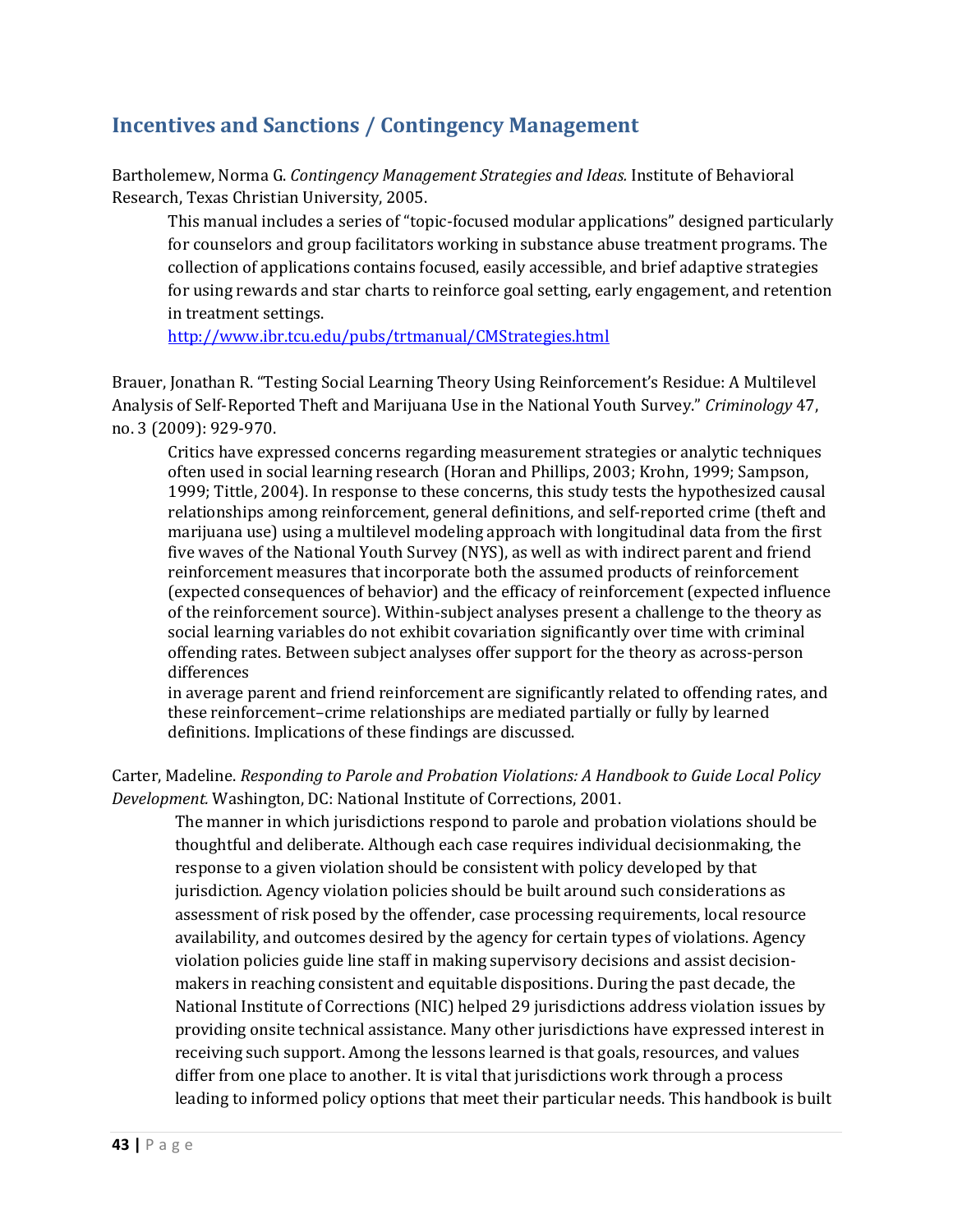around what we have learned about how agencies effectively address violations policy. Expanding on information and examples from the 29 jurisdictions, this document is designed to lead agency policy teams through a series of activities to help them develop their own set of violation policies.

http://static.nicic.gov/Library/016858.pdf

Gendreau, Paul, Shelley J. Listwan, and Joseph B. Kuhns. *Managing Prisons Effectively: The Potential of Contingency Management Programs*. Ottawa: Public Safety Canada, 2011.

There has been increasing interest in the prison management policy area to promote a course of action that holds inmates more accountable for their actions. It has been proposed that inmates need more structure and discipline and engage in activities that will demonstrate they truly earn privileges leading to early release. This study draws attention to a long forgotten prison treatment literature known as contingency management (e.g., token economies) which has the potential to meet the goals of an "accountability" management perspective. The contingency management (CM) literature was reviewed to assess its potency for improving inmates' performance (e.g., prison adjustment, educational/work skills) and to generate a list of principles nominated by experts in the area for managing CM programs effectively. First, it was found that CM programs produced large positive gains in the range of 60%-70% which surpassed the effectiveness of other types of interventions. Secondly, the list of principles tabulated for delivering CM program were categorized as to how to implement them and deliver the service (i.e., strategies for what to do, not to do and problematic issues). It was concluded that following the course of action recommended by experts for running CM programs with fidelity placed tremendous demands on all of the prison stakeholders. Unless a number of conditions were met, CM programs should be approached with a great deal of caution given the nature of prison settings.

<http://www.publicsafety.gc.ca/res/cor/rep/2011-04-mpe-eng.aspx>

Hawken, Angela, and Mark Kleiman. *Managing Drug Involved Probationers with Swift and Certain Sanctions: Evaluating Hawaii's HOPE.* A report to the National Institute of Justice, 2009.

HOPE (Hawaii's Opportunity Probation with Enforcement), a community supervision strategy, is evaluated. Results of this investigation are organized into the following areas: primary outcomes--drug testing; missed scheduled probation appointments; revocations; incarceration; process evaluation; and summary of surveys—probation officer training, job satisfaction, stakeholder groups' workload, and general perceptions. HOPE probationers have lower positive drug tests and missed appointments.

<https://www.ncjrs.gov/pdffiles1/nij/grants/229023.pdf>

Lowenkamp, Christopher T., Edward J. Latessa, and Paula Smith. "*Does Correctional Program Quality Really Matter? The Impact of Adhering To the Principles of Effective Interventions*." *Criminology and Public Policy* 5, no. 3 (2006): 575-594.

Research Summary: This study analyzed data on 3,237 offenders placed in 1 of 38 community-based residential programs as part of their parole or other post-release control.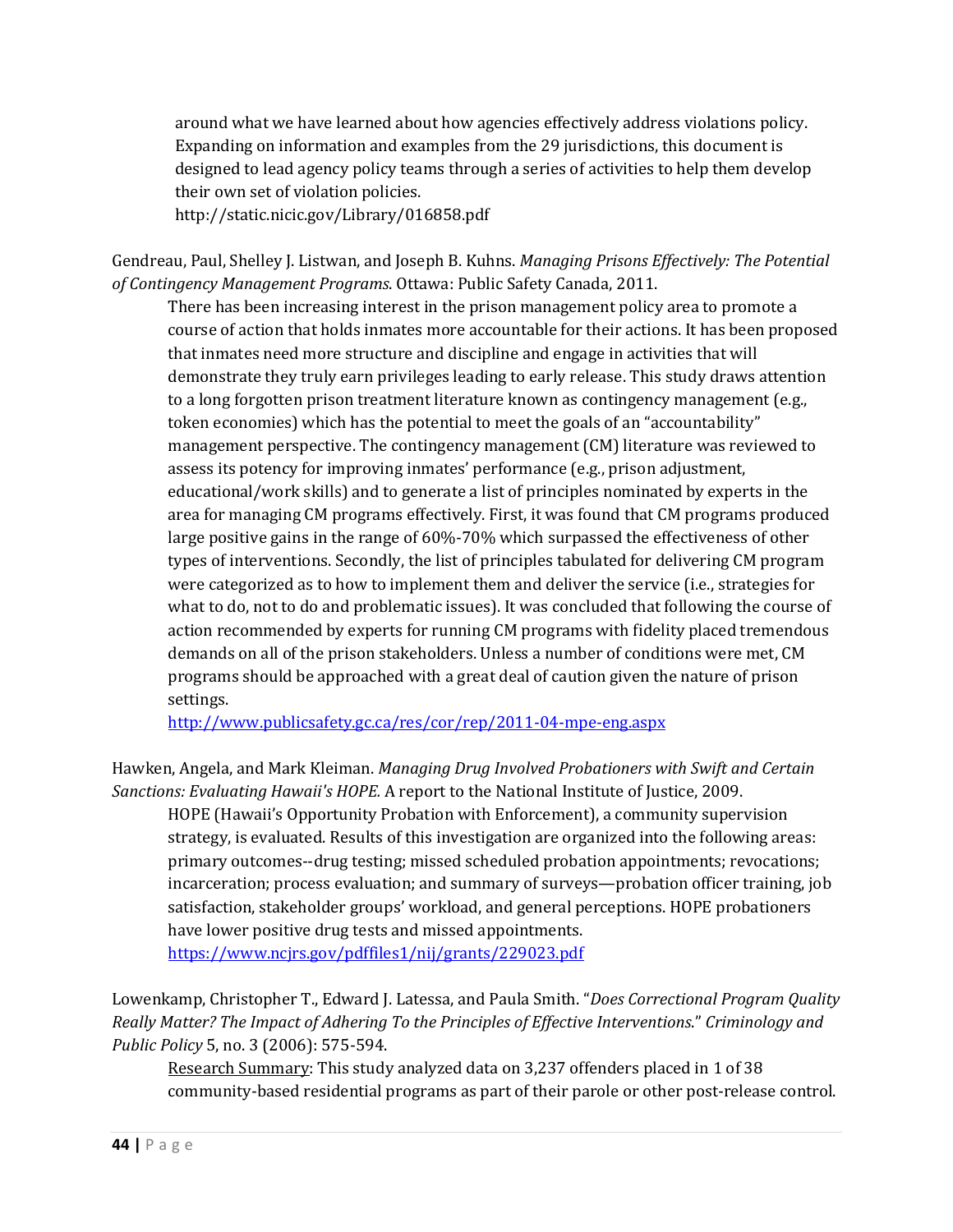Offenders terminated from these programs were matched to, and compared with, a group of offenders (N = 3,237) under parole or other post-release control who were not placed in residential programming. Data on program characteristics and treatment integrity were obtained through staff surveys and interviews with program directors. This information on program characteristics was then related to the treatment effects associated with each program.

Policy Implications: Significant and substantial relationships between program characteristics and program effectiveness were noted. This research provides information that is relevant to the development of correctional programs, and it can be used by funding agencies when awarding contracts for services.

Higgins, Stephen T., and Kenneth Silverman. *Motivating Behavior Change Among Illicit-drug Abusers: Research on Contingency Management Interventions*. Washington, DC: American Psychological Association, 1999.

Overcoming drug addiction requires great personal motivation on the part of the addict: The drug abuser must want to break the habit before change may occur. Contingency management interventions represent one of the most effective ways to enhance motivation among substance abusers. This book describes the use of contingency management with individuals addicted to cocaine, heroine, and other illicit-drugs. Contingency management is a scientifically based process of providing incentives for abstaining from drug abuse. Techniques involved in this treatment include positive reinforcement for drug abstinence and punishment for returning to drug use, with the emphasis on positive reinforcement.

Marlowe, Douglas B. "Evidence-Based Policies and Practices for Drug-Involved Offenders." *The Prison Journal* 91, no. 3 (2011): 27S-47S.

Research on effective rehabilitation of drug-involved offenders has advanced considerably in recent years. Yet policies and practices remain rooted in sentiments from decades past when authorities did not know how to supervise drug offenders closely, apply effective behavioral consequences, or treat the disease of addiction. This article reviews evidencebased practices in sentencing, supervision, treatment, and reentry for drug-involved offenders, drawing on painful lessons from past failed policies. Recommendations are offered at each stage in the justice process for incorporating evidence-based principles into sentencing laws, correctional practices, and treatment interventions. [Author Abstract]

Marlowe, Douglas B., David S. Festinger, Karen L. Dogosh, Patricia L. Arabia, and Kimberly C. Kirby. "An Effectiveness Trial of Contingency Management in a Felony Preadjudication Drug Court." *Journal of Applied Behavioral Analysis* 41, no. 4 (2008): 565-577.

This study evaluated a contingency management (CM) program in a drug court. Gift certificates for compliance were delivered at 4- to 6-week intervals (total value = \$390.00). Participants in one condition earned gift certificates that escalated by \$5.00 increments. Participants in a second condition began earning higher magnitude gift certificates, and the density of reinforcement was gradually decreased. No main effects of CM were detected, which appears to be attributable to a ceiling effect from the intensive contingencies already delivered in the drug court and the low density of reinforcement. Preplanned interaction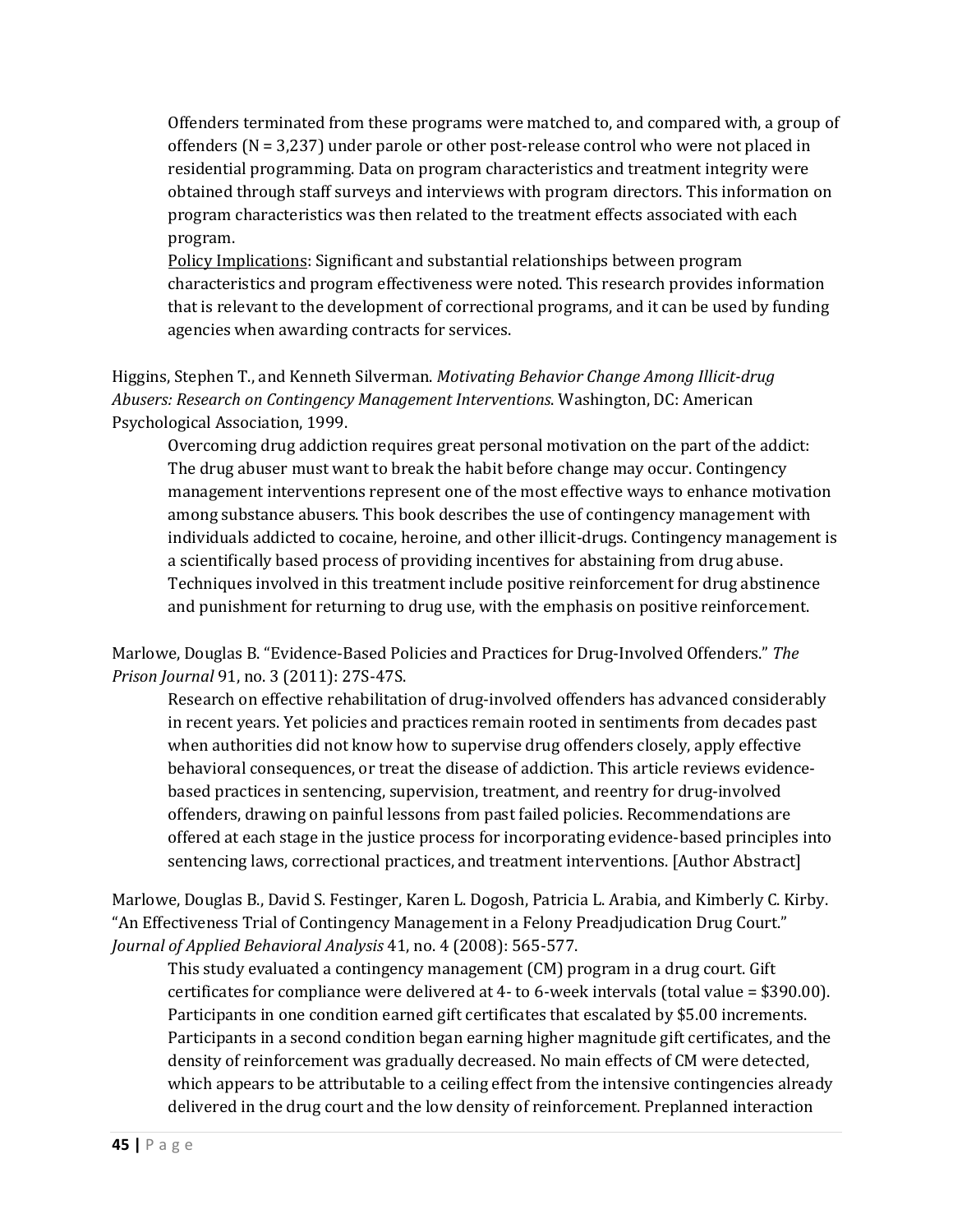analyses suggested that participants with more serious criminal backgrounds might have performed better in the CM conditions. This suggests that CM programs may be best suited for more incorrigible drug offenders.

<http://www.ncbi.nlm.nih.gov/pmc/articles/PMC2606594/>

Palmer, Ted. *A Profile of Correctional Effectiveness and New Directions for Research*. Albany: State University of New York. 1994.

The first chapter describes the different ways that meta- analyses and literature reviews integrate information from numerous studies and how these methods provide insight into different, as well as overlapping, aspects of intervention. This examination summarizes 10 of the 32 meta-analyses and literature reviews, focusing on their findings and conclusions for correctional intervention overall. Two subsequent chapters present the results of the 32 analyses for each of 20 intervention approaches individually, and then describe the major trends regarding intervention that emerge from the collective findings. The second set of chapters propose a new direction for intervention research that would study a combination of features comprising given programs. The final chapters focus on technical and conceptual issues, such as success criteria and the nature of decisive factors. This book's review of 20 types of interventions identifies several types that are more likely to reduce recidivism. <https://www.ncjrs.gov/App/Publications/abstract.aspx?ID=151762>

Petersilia, Joan. "Employ Behavioral Contracting for 'Earned Discharge' Parole." *Criminology and Public Policy* 6, no. 4 (2007): 807–814.

Current parole contracts focus on specifying the requirements for parolees' behavior while on parole and the punitive sanctions that will be applied if these requirements are violated. In order to foster long-term behavioral change, a balance of rewards and sanctions is necessary for prosocial behavioral change. For most parolees, discharge from parole is a major goal. Linking the shortening of the parole period with positive behavior can reduce reoffending and the violation of other parole requirements, such as remaining in treatment. The author has conducted dozens of interviews with parolees over the past several years, which have included asking them what might motivate them to enroll in rehabilitation programs and continue to attend. One of the consistently strong motivators is the prospect of being released from parole supervision. Parole terms should not only prohibit reoffending but also require participation in prescribed prosocial activities. Offenders who complete such activities as drug treatment or educational programs should be rewarded with a reduction in the length of their parole. The parole contract should include precise statements about how much time will be reduced from the parole term by successful participation in specified activities as well as for remaining arrest-free for indicated lengths of time. Every parolee should be on parole for at least 6 months, since recidivism studies consistently show that parolees at high risk of reoffending will do so quickly. [https://www.ncjrs.gov/App/Publications/abstract.aspx?ID=242585\]](https://www.ncjrs.gov/App/Publications/abstract.aspx?ID=242585) [http://www.colorado.gov/ccjjdir/Resources/Resources/Ref/Parole\\_Petersillia.pdf](http://www.colorado.gov/ccjjdir/Resources/Resources/Ref/Parole_Petersillia.pdf)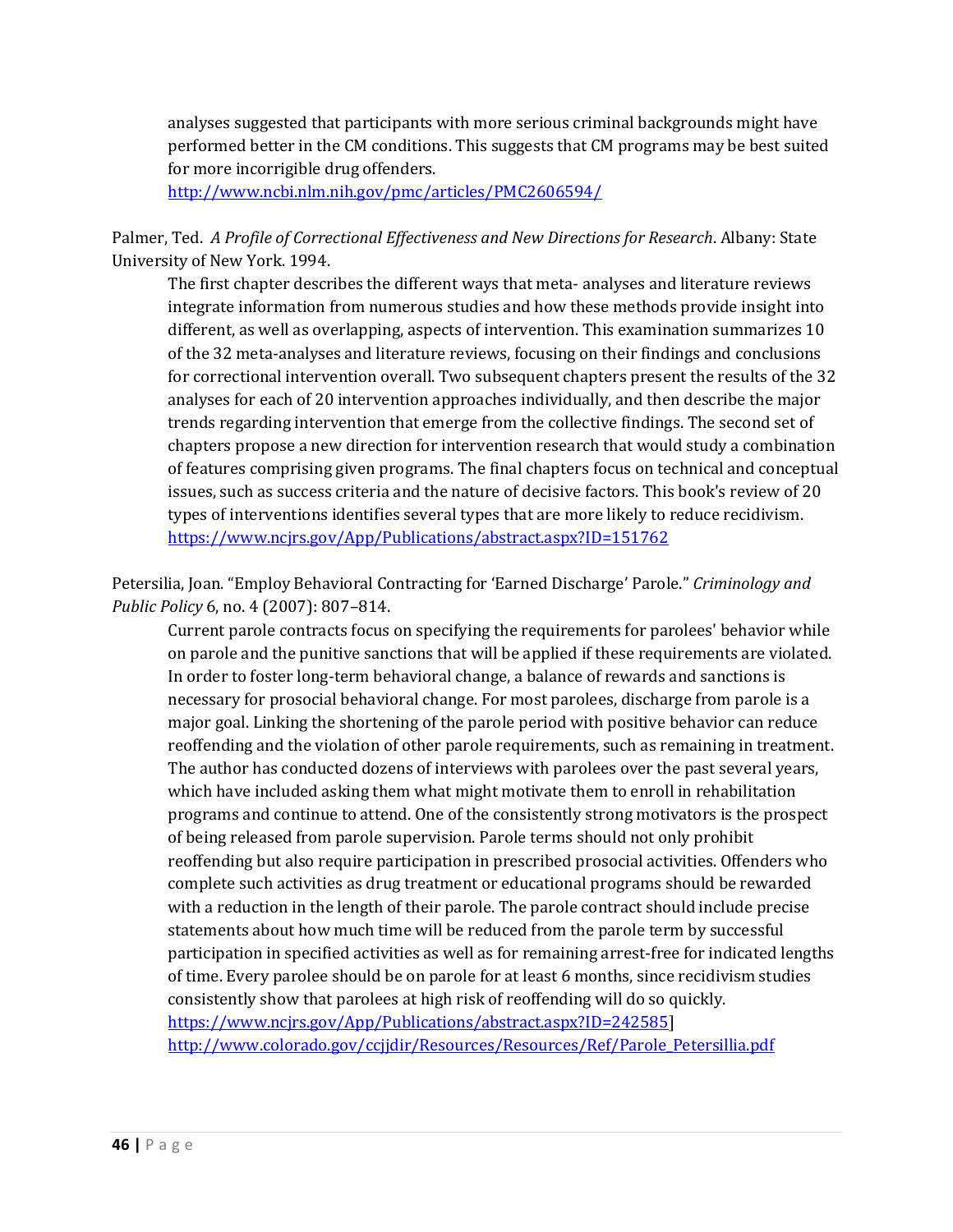Pratt, Travis C., et al. "The Empirical Status of Social Learning Theory: A Meta-Analysis." *Justice Quarterly* 27, no. 6 (2010): 765-802.

Social learning theory has remained one of the core criminological paradigms over the last four decades. Although a large body of scholarship has emerged testing various propositions specified by the theory, the empirical status of the theory in its entirety is still unknown. Accordingly, in the present study, we subject this body of empirical literature to a meta-analysis to assess its empirical status. Results reveal considerable variation in the magnitude and stability of effect sizes for variables specified by social learning theory across different methodological specifications. In particular, relationships of crime/deviance to measures of differential association and definitions (or antisocial attitudes) are quite strong, yet those for differential reinforcement and modeling/imitation are modest at best. Furthermore, effect sizes for differential association, definitions, and differential reinforcement all differed significantly according to variations in model specification and research designs across studies. The implications for the continued vitality of social learning in criminology are discussed.

Rudes, Danielle S., et al. "Adding Positive Reinforcement in Justice Settings: Acceptability and Feasibility." *Journal of Substance Abuse Treatment* 42, no. 3 (2012): 260-270.

Although contingency management (CM) approaches are among the most promising methods for initiating drug abstinence (S. T. Higgins, S. M. Alessi, & R. L. Dantona, 2002; S. T. Higgins, S. H. Heil, & J. P. Lussier, 2004), adoption and implementation of CM protocols into treatment programs are both challenging and infrequent. In criminal justice agencies, where roughly 70% of clients report substance abuse issues (F. S. Taxman, K. L. Cropsey, D. W. Young, & H. Wexler, 2007), CM interventions are virtually nonexistent. The Justice Steps (JSTEPS) study uses a longitudinal, mixed-method design to examine the implementation of a CM-based protocol in five justice settings**.** This article presents qualitative data collected during Phase 1 of the JSTEPS project regarding the acceptability and feasibility of CM in these justice settings**.** The study finds a level of acceptability (find CM tolerable) and feasibility (find CM suitable) within justice agencies, but with some challenges. These challenges are reflected in the following: (a) incorporating too many desired target behaviors into CM models; (b) facing intraorganizational challenges when designing CM systems; and (c) emphasizing sanctions over rewards despite the evidence-base for positive reinforcers. These findings have implications for advancing the dissemination, adoption, and implementation of evidence-based treatments (and CM in particular) in criminal justice settings. [Author Abstract]

Wilson, David, Ojmarrh Mitchell, and Doris MacKenzie. "A Systematic Review of Drug Court Effects on Recidivism." *Journal of Experimental Criminology* 2, no. 4 (2006), 459–487.

Drug courts have been proposed as a solution to the increasing numbers of drug involved offenders entering our criminal justice system, and they have become widespread since their introduction in 1989. Evaluations of these programs have led to mixed results. Using meta-analytic methods, we systematically reviewed the extant evidence on the effectiveness of drug courts in reducing future criminal offending. Fifty studies representing 55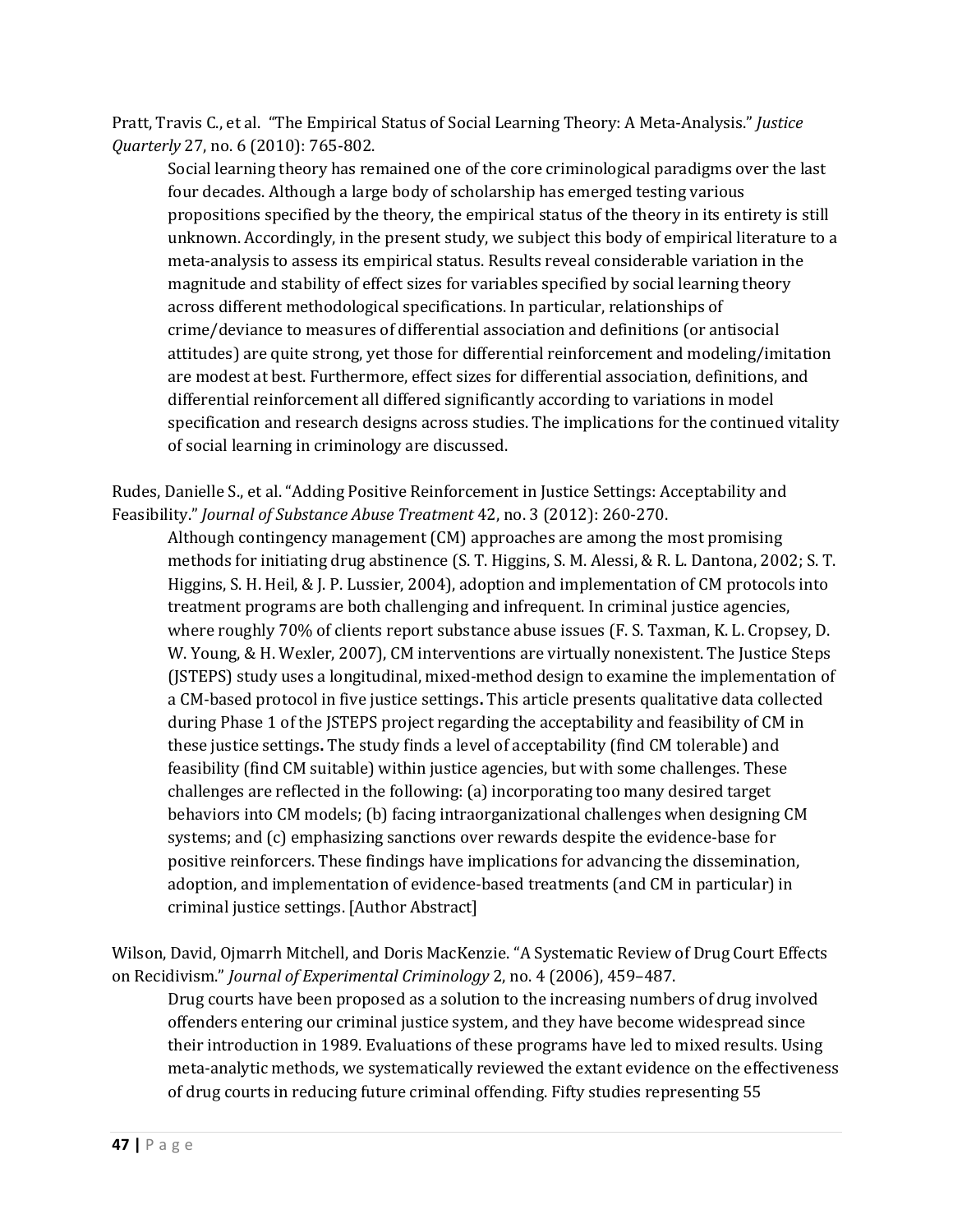evaluations were identified, including both experimental and quasi-experimental comparison group designs. The overall findings tentatively suggest that drug offenders participating in a drug court are less likely to reoffend than similar offenders sentenced to traditional correctional options. The equivocation of this conclusion stems from the generally weak methodological nature of the research in this area, although higher quality studies also observed positive results. Furthermore, the evidence tentatively suggests that drug courts using a single model (pre- or post-plea) may be more effective than those not employing these methods. These courts have a clear incentive for completion of the drug court program.

Wodahl, Eric, J., Brett Garland, Scott E. Culhane, and William P. McCarty. "Utilizing Behavioral Interventions to Improve Supervision Outcomes in Community-Based Corrections." *Criminal Justice and Behavior* 38, no. 4 (2011) 386-405.

The number of offenders supervised in the community has grown significantly over the past few decades, whereas successful completions of probation and parole terms have been declining during the same time period. The current study examines the impact of rewards and sanctions on offenders in an Intensive Supervision Program (ISP). Data were collected on a random sample of 283 offenders who participated in an ISP between 2000 and 2003. Agency records, including supervision notes, violation reports, and other offender-related correspondence, were used to track offenders' sanction and reward histories during their participation in the program. Controlling for a number of variables, the study found that the use of both sanctions and rewards led to higher success rates. Administering rewards in proportionally higher numbers than sanctions produced the best results, especially when a ratio of four or more rewards for every sanction was achieved. Correctional administrators are encouraged to identify ideological obstacles that may impede the application of behavioral techniques and to carefully train and guide line staff in the use of sanctions and rewards. [Publication Abstract]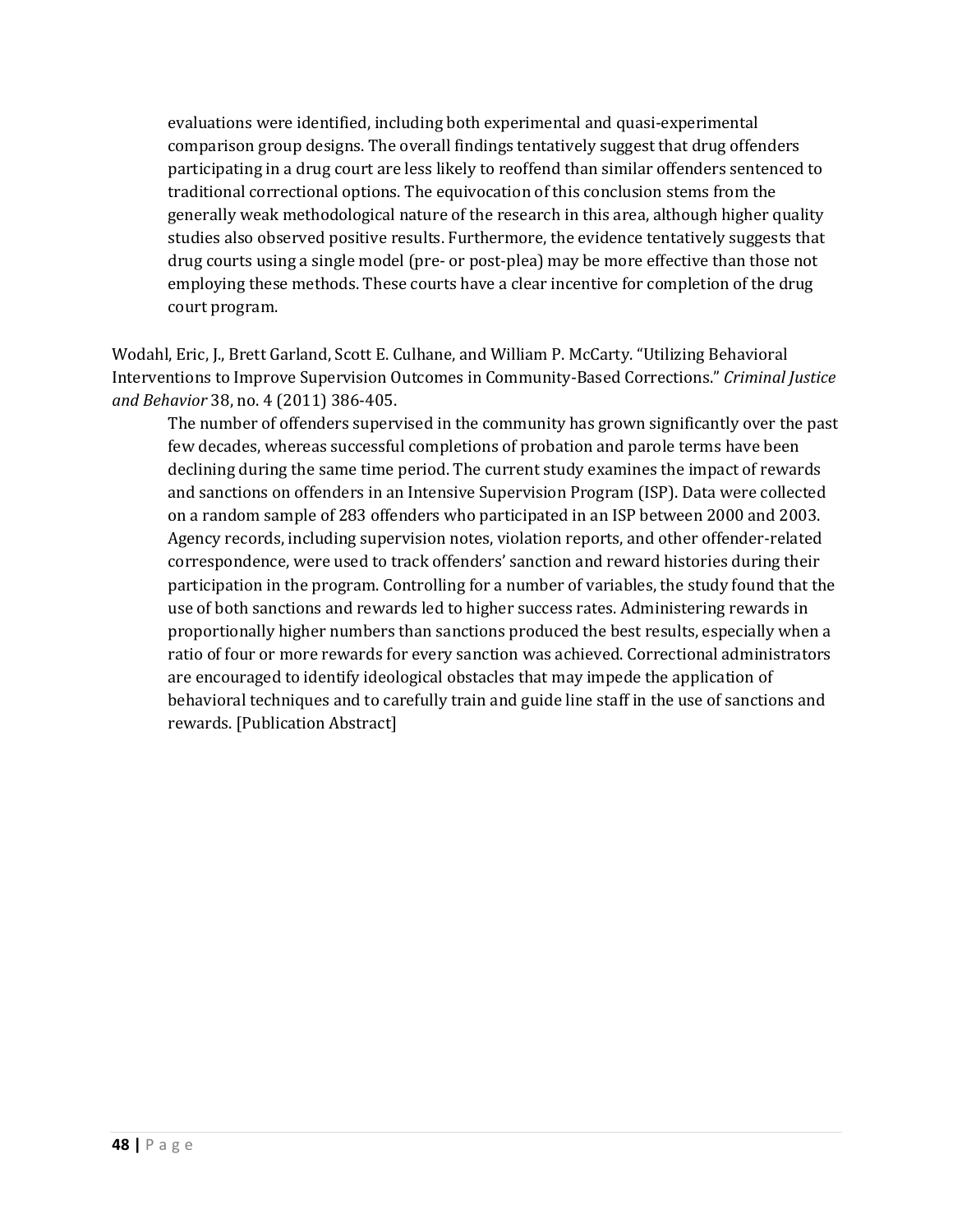### **Juveniles**

Barnoski, Robert. *Outcome Evaluation of Washington State's Research-based Programs for Juvenile Offenders*. Olympia: Publication Abstract State Institute for Public Policy, 2004.

In 1997, the Washington State Legislature passed the Community Juvenile Accountability Act (CJAA). The primary goal of the CJAA is to reduce juvenile crime, cost effectively, by establishing "research-based" programs in the state's juvenile courts. The basic idea is straightforward: taxpayers are better off if their dollars fund programs that have been proven to be effective in achieving key policy outcomes, in this case reduced re-offending.

The CJAA funded the nation's first statewide experiment concerning research-based programs for juvenile justice. Because selected treatment programs had already been researched elsewhere in the United States, usually as small scale pilot projects, the question here was whether they work when applied statewide in a "real world" setting. This report indicates that the answer is yes—when the programs are competently delivered. [From Executive Summary]

<http://www.wsipp.wa.gov/rptfiles/04-01-1201.pdf>

California Department of Correction and Rehabilitation. *Dialectical Behavior Therapy: Evidence for Implementation in Juvenile Correctional Settings,* 2011. Sacramento, CA: CDCR, Office of Research, Juvenile Justice Branch, 2011.

The provision of Dialectical Behavior Therapy (DBT) is obviously resource intensive and requires a broad base of support for the idea that people can change. Obtaining such resources and support is naturally more feasible in regard to juveniles than adults. The reason for this is the assumption, which is not unfounded, that juveniles are generally more amenable and deserving of treatment and a chance to change than are adults. [http://www.cdcr.ca.gov/Reports\\_Research/docs/DBT\\_Evidence\\_Draft\\_04\\_06\\_2011.pdf](http://www.cdcr.ca.gov/Reports_Research/docs/DBT_Evidence_Draft_04_06_2011.pdf)

Drake, Elizabeth, and Robert Barnoski. *Recidivism Findings for the Juvenile Rehabilitation Administrator's Dialectical Behavior Therapy Program: Final Report*. Olympia: Washington State Institute for Public Policy, 2006.

Recidivism of juvenile offenders who participate in the Dialectical Behavior Therapy (DBT) program is investigated. "DBT is a cognitive-behavioral treatment for individuals with complex and difficult to treat mental disorders" (p. 1). Sections of this report are: summary of findings; background; constructing the study groups; recidivism findings; next steps; and technical appendix. While there are no statistically significant differences, the DBT group does have a lower recidivism rate.

<http://www.wsipp.wa.gov/rptfiles/06-07-1201.pdf>

Howell, James C., and Mark W. Lipsey. "Research-Based Guidelines for Juvenile Justice Programs." *Justice Research and Policy* 14, no. 1 (2012): 17-34.

Juvenile justice systems make use of many programs intended to reduce the recidivism of the juvenile offenders with whom they interact. Not all such programs are effective and one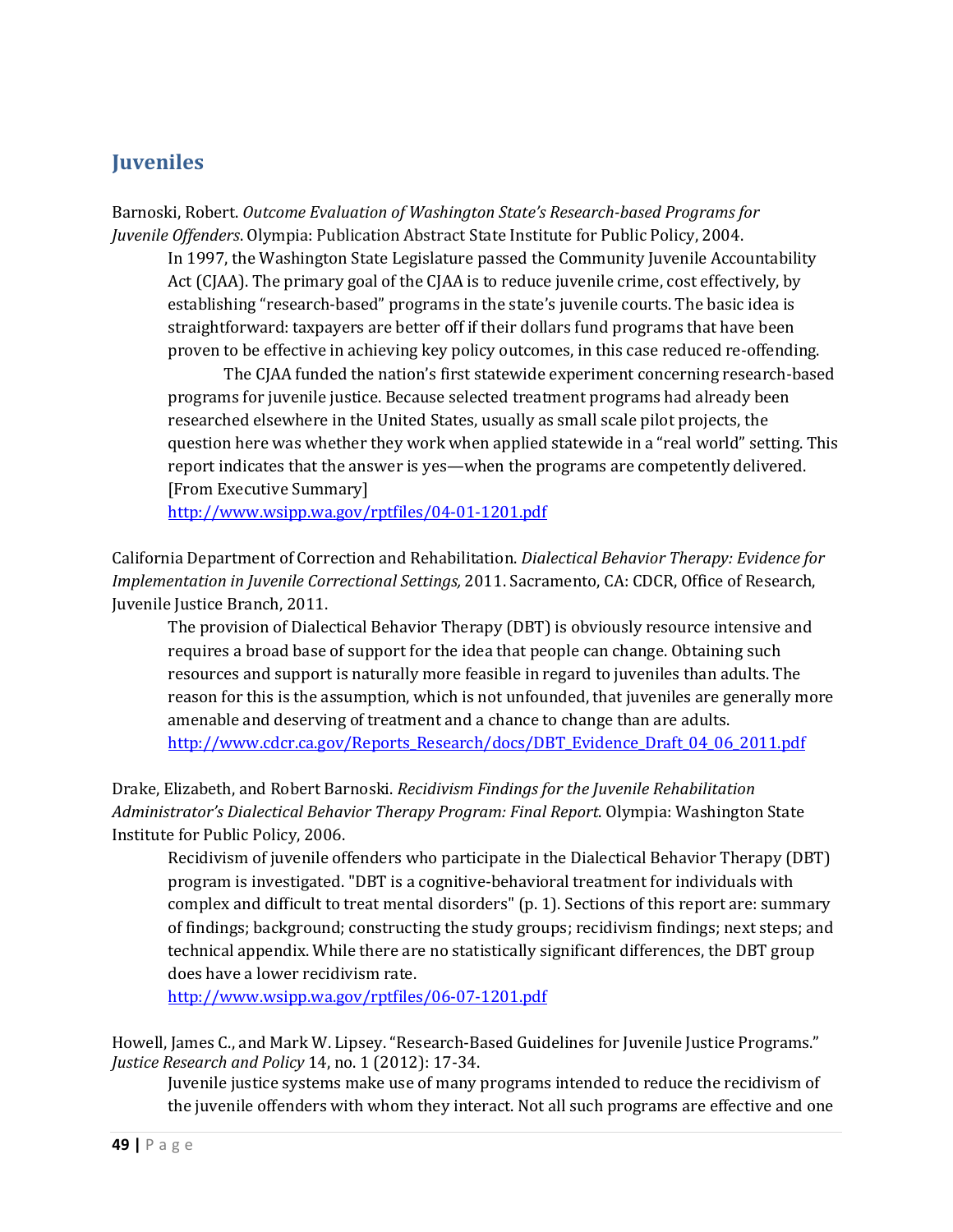of the more progressive reforms of recent years has been the movement toward programs validated by research evidence. Three ways to define evidence-based programs are described, with a focus on a relatively unfamiliar approach—evidence from meta-analysis of evaluation research that supports the effectiveness of many generic types of programs. In contrast to the prevailing model program approach, this approach makes use of evidence that supports the effectiveness of many of the homegrown and local programs that juvenile justice systems use. The findings of a large meta-analysis of hundreds of studies reveal that many of these more generic programs are as effective as comparable model programs. These findings have been operationalized into a rating scheme based on the characteristics of effective interventions that can be used by service providers and juvenile justice systems to assess their programs. Two recidivism studies provide promising indications of the validity of this scheme for identifying effective programs and guiding improvement for ineffective ones. The results of this work show that the large body of research on interventions with juvenile offenders can be used to create guidelines that extend the concept of evidence-based programs to the kinds of generic programs most commonly used in juvenile justice systems.

Luong, Duyen, and Stephen J. Wormith. "Applying Risk/Need Assessment to Probation Practice and its Impact on the Recidivism of Young Offenders." *Criminal Justice and Behavior* 38, no. 12 (2011): 1177-1199.

Evaluating the extent to which case management practices are guided by risk/need assessment is important because the impact of the assessment process will not be realized if the instrument is not applied as fully intended. This study investigated whether risk/need assessment is linked to the case management of young offenders and whether adherence to the principles of risk, need, and responsivity, as part of the case management plan, is related to recidivism. Data were collected on a sample of 192 young offenders. The Level of Service Inventory–Saskatchewan Youth Edition (LSI-SK) total score and seven of the eight subscale scores were positively correlated with recidivism. Generally, the LSI-SK was used to inform supervision intensity and interventions toward criminogenic needs. Moreover, adherence to the need principle was associated with reductions in recidivism. Implications for case management and direction for future research are discussed.

Marlowe, Douglas B. *Research Update on Juvenile Drug Treatment Courts.* Alexandria, VA: National Association of Drug Court Professionals, December 2010.

Research on Juvenile Drug Treatment Courts (JDTCs) has lagged considerably behind that of its adult counterparts. Although evidence is mounting that JDTCs can be effective at reducing delinquency and substance abuse, the field is just beginning to identify the factors that distinguish effective from ineffective programs.

[http://www.nadcp.org/sites/default/files/nadcp/Research%20Update%20on%20Juvenile](http://www.nadcp.org/sites/default/files/nadcp/Research%20Update%20on%20Juvenile%20Drug%20Treatment%20Courts%20-%20NADCP_1.pdf) [%20Drug%20Treatment%20Courts%20-%20NADCP\\_1.pdf](http://www.nadcp.org/sites/default/files/nadcp/Research%20Update%20on%20Juvenile%20Drug%20Treatment%20Courts%20-%20NADCP_1.pdf)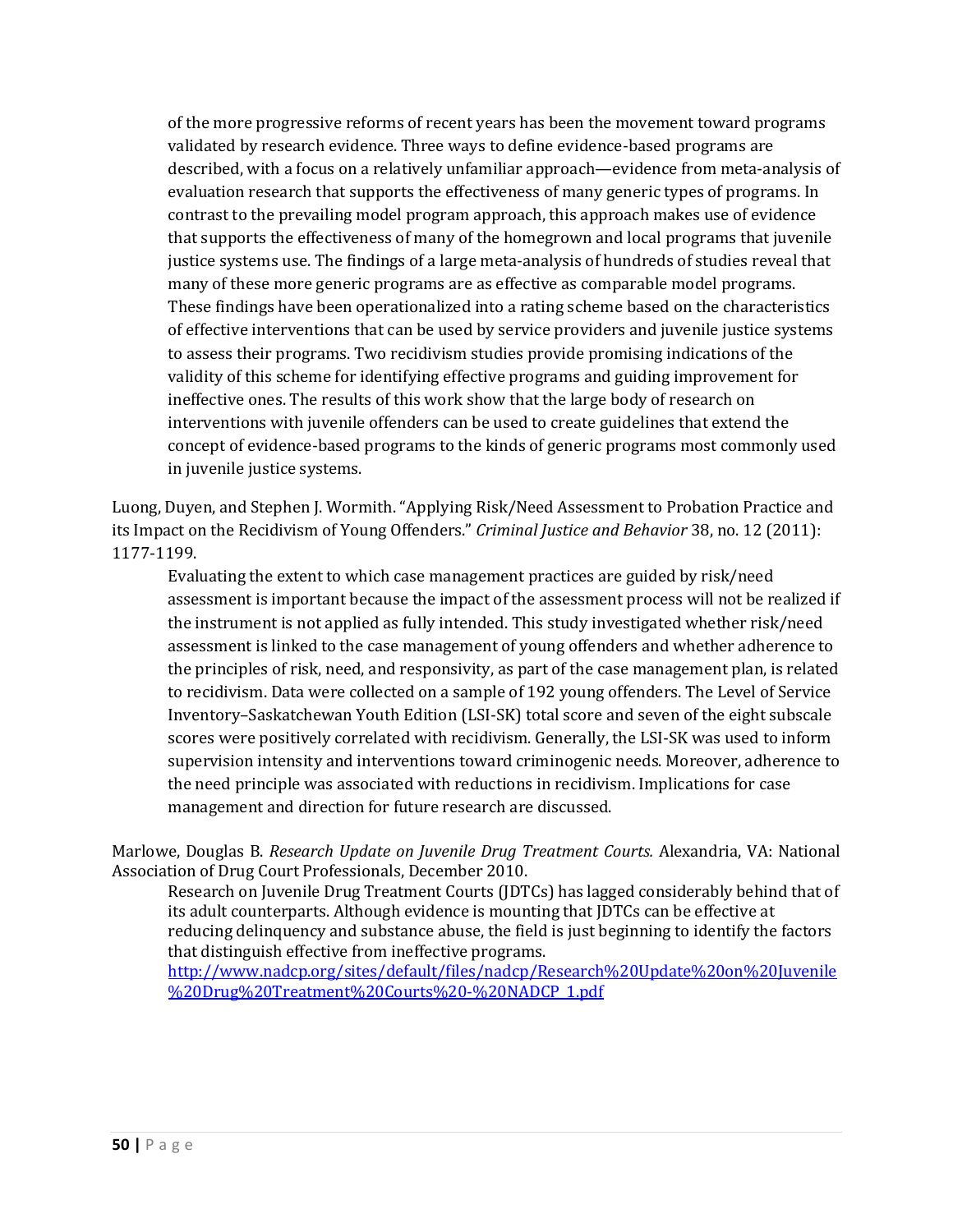### **Pretrial Services**

Cohen, Thomas H., and Brian A. Reaves. *Pretrial Release of Felony Defendants in State Courts*. Washington, DC: U.S. Department of Justice, Bureau of Justice Statistics, 2008.

Presents findings on the pretrial release phase of the criminal justice process using data collected from a representative sample of felony cases filed in the 75 largest U.S. counties in May during even-numbered years from 1990 to 2004. It includes trends on pretrial release rates and the types of release used. Pretrial release rates are compared by arrest offense, demographic characteristics, and criminal history. Characteristics of released and detained defendants are also presented. Rates of pretrial misconduct including failure to appear and re-arrest are presented by type of release, demographic characteristics, and criminal history.

<http://bjs.ojp.usdoj.gov/index.cfm?ty=pbdetail&iid=834>

Demuth, Stephen. "Racial and Ethnic Differences in Pretrial Release Decisions and Outcomes: A Comparison of Hispanic, Black, and White Felony Arrestees." *Criminology* 41, no. 3 (2003): 873– 907.

Regarding the effects of race and ethnicity on judicial decisions and defendant outcomes at earlier stages of the criminal case process prior to sentencing, knowledge is limited, limited to the treatment of different racial and ethnic groups in the criminal courts based on the impact of race at the sentencing stage. This study examined the effect of race and ethnicity on pretrial release among White, Black, and Hispanic defendant groups using individuallevel data compiled, biennially by the State Court Processing Statistics (SCPS) program of the Bureau of Justice Statistics on the procession of a sample of formally charged felony defendants in the State courts of the Nation's 75 most populous counties in 1990, 1992, 1994, and 1996. The study conducted a multiple regression analysis examining the effects of race and ethnicity and other extralegal and legal factors on pretrial release decisionmaking and outcomes and examined the pretrial release as a process comprising several intermediate, contingent dimensions or states. The study also attempted to determine whether racial/ethnic differences in pretrial detention existed among violent, property, and drug offenses. Study findings show a general pattern of Hispanic disadvantage across all stages of the pretrial release process. Hispanic defendants were more likely to be denied bail, more likely to have to pay bail to gain release, required to pay higher amounts of bail, and more likely to be held on bail. This was consistent with a growing body of research that show Hispanic disadvantage throughout the criminal case process. The study suggests that Hispanics are more likely to encounter criminal stereotypes and are less likely to have the resources to avoid the imposition of negative labels. These findings indicate the continued importance of racial and ethnic stratification in United States society. <https://www.ncjrs.gov/App/publications/Abstract.aspx?id=204620>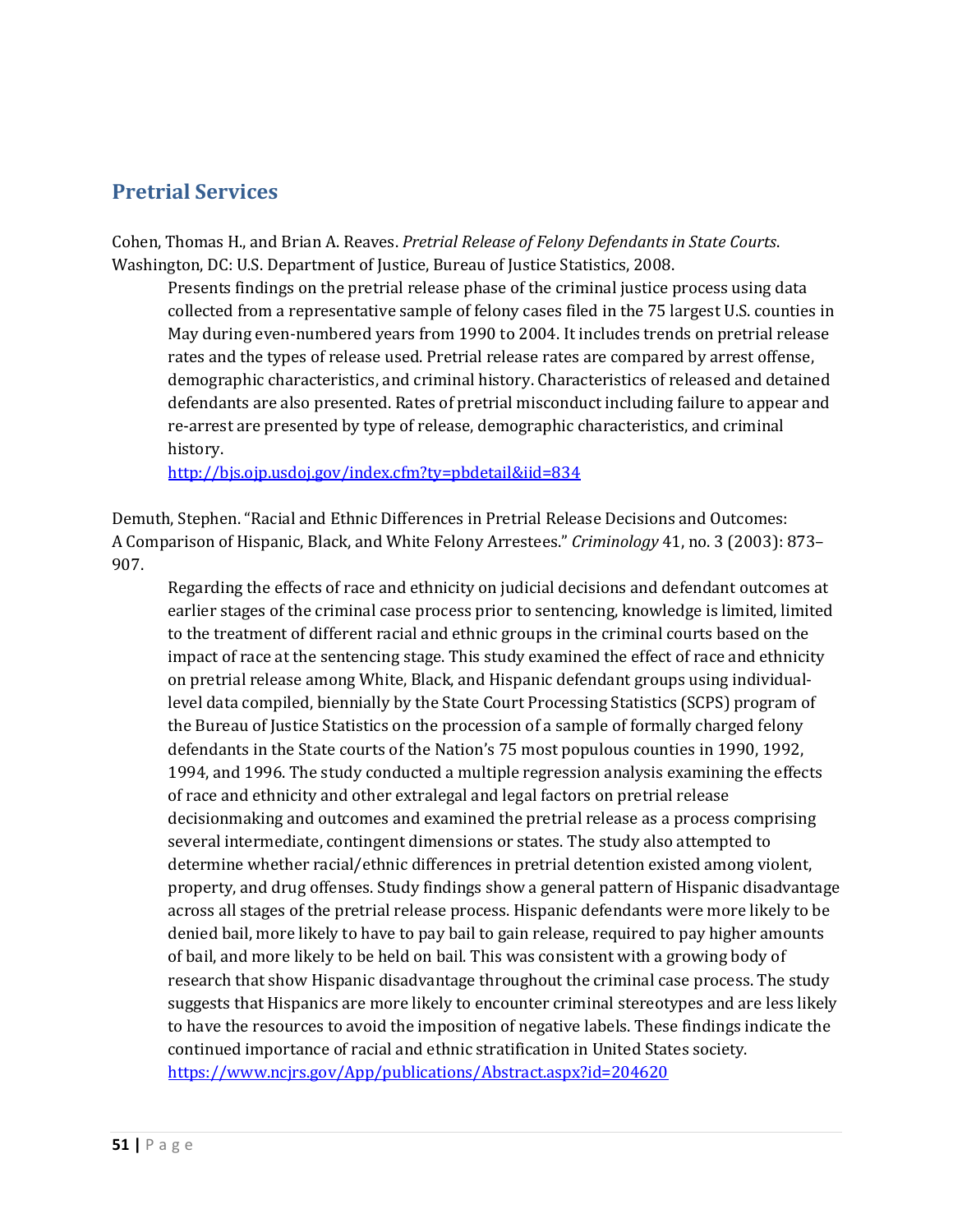Goldkamp, John S., and Michael D. White. "Restoring Accountability in Pretrial Release: The Philadelphia Pretrial Release Supervision Experiments." *Journal of Experimental Criminology* 2, no. 2 (2006): 143–181.

The report examines the pretrial release process in the context of jail overcrowding in Philadelphia, PA, and considers the unique challenges associated with reinventing pretrial release practices in anticipation of the end of years of court-imposed "emergency" crowding reduction measures. The supervision strategy behind the Philadelphia release guidelines was based on: (1) full use of the supervision option suggested under the guidelines; (2) notification of defendants of important court dates; (3) orientation of defendants to the criminal process and the requirements of conducted release by pretrial services staff; (4) case management of defendants on supervised release by pretrial services; and (5) enforcement of compliance among defendants under supervision. Investigation of the role of supervision in enhancing the effectiveness of pretrial release was conducted in five parts: two notification experiments, a supervision experiment, an enforcement experiment, and a predictive analysis of defendant non-compliance (no-shows at the first supervision stage). The report describes two principal conclusions from this research. The first relates to the weak impact of notification strategies in reducing defendant misconduct (Failure to Appear and re-arrest), while the second relates to the problems with achieving deterrence in conditions of supervision.

<https://www.ncjrs.gov/pdffiles1/nij/grants/189164.pdf>

Goldkamp, John S., and E. Rely Vilcica. "Judicial Discretion and the Unfinished Agenda of American Bail Reform: Lessons from Philadelphia's Evidence-Based Judicial Strategy." In Sarat, Austin, Ed. Special Issue: New Perspectives on Crime and Criminal Justice." *Studies in Law, Politics, and Society* 47 (2009):115-157.

Following in the footsteps of critics of the 1920s and 1930s, Caleb Foote's 1954 study of the bail system in Philadelphia set the agenda for bail reform in the United States focusing on judicial discretion and the inequities of a predominantly financially based pretrial detention system. This article argues that the bail reform movement originating in the 1960s fell short of its objectives in its failure to engage judges in the business of reform. From Foote's study on, Philadelphia has played a role historically in studies of bail, detention, and reform. The article considers the experience of Philadelphia's judicial pretrial release guidelines innovation from the 1980s to the present and its implications as an important contemporary bail reform strategy in addressing the problems of bail, release, and detention practices. The implications of the judge-centered pretrial release guidelines strategy for addressing pretrial release problems in urban state court systems are discussed in light of the original aims and issues of early bail reform. [Abstract from Author]

Lowenkamp, Christopher T., Richard Lemke, and Edward Latessa. "The Development and Validation of a Pretrial Screening Tool." *Federal Probation* 72, no. 3 (2008): 2-9.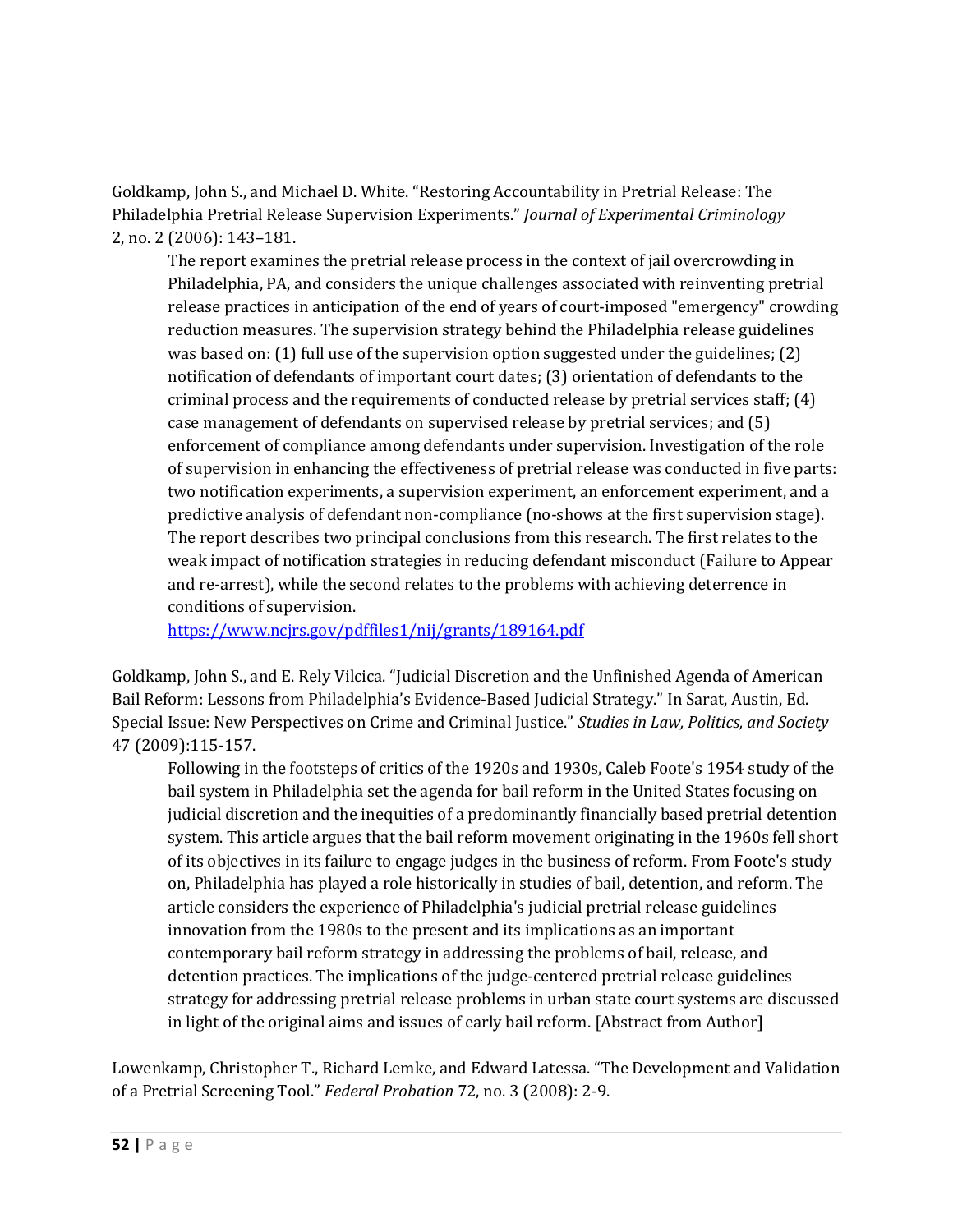The last two decades have witnessed a sharp increase in the use of offender assessment instruments across every stage of the criminal justice system. The reasons for this increase in use are generally centered on the problems of overcrowding and shrinking monetary resources (Jones, 1996). These conditions are ubiquitous across every level of the criminal justice system, forcing correctional institutions at all levels to accommodate themselves to these expanding populations with diminishing resources. Correctional institutions (Beck, Karberg, and Harrison, 2002; Sabol and Couture, 2008), community corrections agencies (Glaze and Bonczar, 2007), and jails (Sabol and Minton, 2008) have had significant increases in their respective populations over the last decade. While population growth has slowed for jail populations in the last eight years, it has not declined. Despite a continual growth in jail capacity over the last few years, estimates calculate that local jails operated at 96 percent capacity, which is significantly higher than years before (Sabol and Minton, 2008).

In the search for assistance, many agencies have employed classification techniques that develop typologies of an individual's level of risk. Researchers have summarized the numerous ways these typologies benefit the agencies that utilize them, including: minimizing the subjective personal bias that exists in decision making, improving the placement of individuals for treatment and public safety, aiding in protecting against legal scrutiny, and improving the allocation of resources (Andrews and Bonta, 2007; Andrews, 1995; Bonta, 1996; Jones, 1996; Latessa and Allen, 2003; Van Voorhis, Braswell and Lester, 2004). While a majority of these efforts are based on probation or prison populations, the underlying classification principles are not limited to these agencies and are also applicable to pretrial goals and decisions.

[http://host4.uscourts.gov/fedprob/December\\_2008/PretrialScreeningTool.html](http://host4.uscourts.gov/fedprob/December_2008/PretrialScreeningTool.html)

Mamalian, Cynthia A. *State of the Science of Pretrial Risk Assessment*. Washington: U.S. Bureau of Justice Assistance and Pretrial Justice Institute, 2011.

"This publication is designed for a wide-ranging audience of criminal justice stakeholders who have questions about pretrial risk assessment and its value to the pretrial justice process." (p.3) Sections of this report are: introduction; setting the stage; critical issues related to pretrial release, detention, and risk assessment; challenges to implementing evidence-based risk assessment and threats to reliable administration; methodological challenges associated with prediction of risk; where to go next—recommendations for research and practice; and conclusion.

<http://nicic.gov/Library/024954>

*Measuring What Matters: Outcome and Performance Measures for the Pretrial Services Field.* National Institute of Corrections. Washington, DC: Pretrial Executives Network, 2011.

"This monograph presents recommended outcome and performance measures and missioncritical data … [that] will enable pretrial service agencies to gauge more accurately their programs' effectiveness in meeting agency and justice system goals" (p. v). Sections of this publication include introduction, outcome measures, performance measures, mission-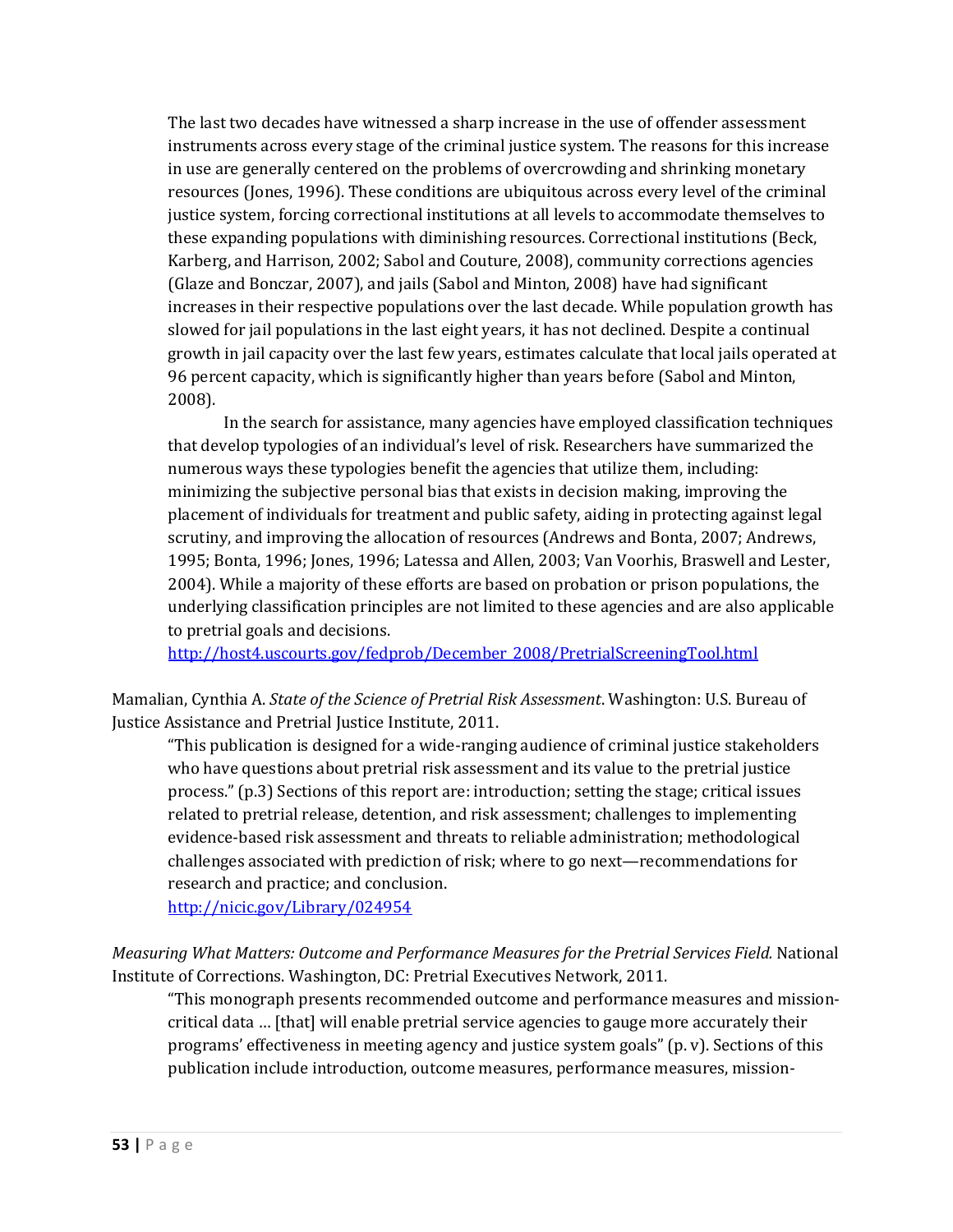critical data, setting targets, and examples of pretrial release program measures. <http://nicic.gov/Library/025172>

VanNostrand, Marie. *Legal and Evidence-Based Practices: Applications of Legal Principles, Laws, and Research to the Field of Pretrial Services.* Washington, DC: National Institute of Corrections; Crime and Justice Institute, 2007.

[T]here are critical legal principles applicable to defendants during pretrial stage. These principles, as applied to specific pretrial practices, serve as the legal foundation on which pretrial services programs must operate. A clear grasp of these legal tenets is necessary to build a framework for appropriate delivery of pretrial services. [From Introduction and Background.]

<http://www.dcjs.virginia.gov/corrections/documents/legalAndEvidence.pdf>

VanNostrand, Marie, and Gena Keebler. *Pretrial Risk Assessment in the Federal Court for the Purpose of Expanding the Use of Alternatives to Detention*. Washington, DC: U.S. Department of Justice, Office of the Federal Detention Trustee, 2009.

The identification of "federal criminal defendants who are most suited for pretrial release without jeopardizing the integrity of the judicial process or the safety of the community, in particular release predicated on participation in an alternatives to detention program" is investigated. Sections following an executive summary include: introduction; population description; research objective one -- pretrial risk classification; research objective two - risk levels, release and detention rates, and pretrial failure rates; research objective three - alternatives to detention, risk levels, and pretrial failure; research objective four -- efficacy of the alternatives to detention program; research objective five -- current risk assessment practices; and research objective six -- best practices for pretrial risk assessment and recommendations.

<http://www.nicic.org/Library/023758>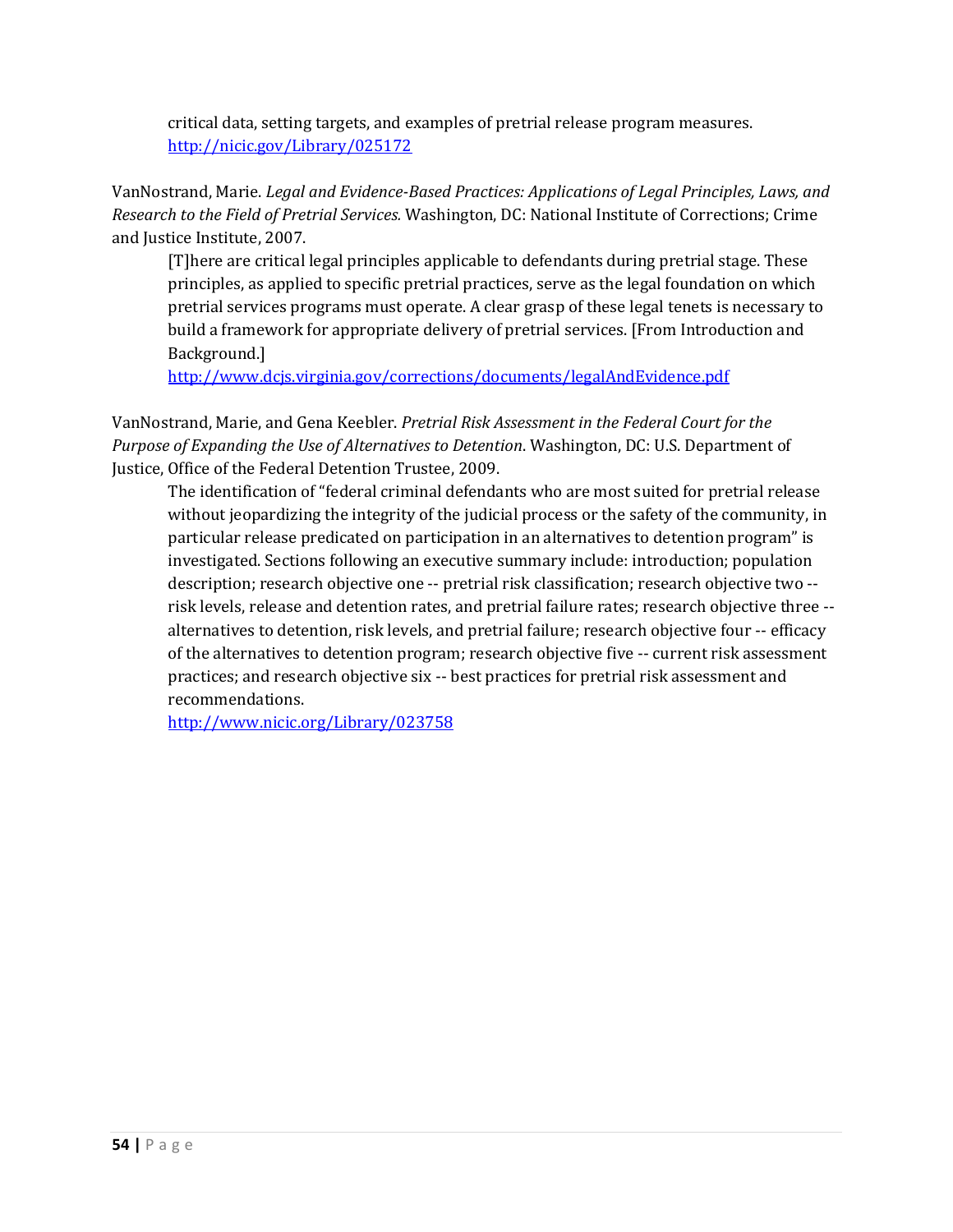#### **Prisons**

Aos, Steve, Marna Miller, and Elizabeth Drake*. "Evidence-based Public Policy Options to Reduce Future Prison Construction, Criminal Justice Costs, and Crime Rates." Victims and Offenders,* 4 (2009):170–196. *(See EBP / RNR)*

Bourgon, Guy, and Barbara Armstrong. "Transferring the Principles of Effective Treatment into a 'Real World' Prison Setting." *Criminal Justice and Behavior* 32, no. 1 (2005): 3–25.

The principles of risk, need, and responsivity have been empirically linked to the effectiveness of treatment to reduce reoffending, but the transference of these principles to the inside of prison walls is difficult. Results from a sample of 620 incarcerated male offenders—482 who received either a 5-week, 10-week, or 15-week prison-based treatment program and 138 untreated comparison offenders—found that treatment significantly reduced recidivism (odds ratio of .56; effect size *r* of .10) and that the amount of treatment (e.g., "dosage") played a significant role (odds ratios between .92 and .95 per week of treatment; adjusted effect size *r* of .01 and .02). These results indicate that prisonbased treatment can be effective in reducing recidivism, that dosage plays a mediating role, and that there may be minimum levels of treatment required to reduce recidivism that is dependent on the level of an offender's risk and need.

Cullen, Francis T., Cheryl Lero Jonson, and Daniel S. Nagin. "Prisons Do Not Reduce Recidivism: The High Cost of Ignoring Science." *The Prison Journal* 91, no. 3 (2011): 48S-65S.

Using an evidence-based approach, we conclude that there is little evidence that prisons reduce recidivism and at least some evidence to suggest that they have a criminogenic effect. The policy implications of this finding are significant, for it means that beyond crime saved through incapacitation, the use of custodial sanctions may have the unanticipated consequence of making society less safe'(48S). Sections of this article following an abstract include: prisons as cost versus an experience; the failure of prisons; five illustrative studies; systematic review of evidence; and conclusion.

[www.nicic.gov/library/025886.pdf](http://www.nicic.gov/library/025886.pdf)

Drake, Elizabeth K., Robert Barnoski, and Steven Aos. *Increased Earned Release From Prison: Impacts of a 2003 Law on Recidivism and Crime Costs, Revised.* Olympia: Washington State Institute for Public Policy, 2009.

The effects of increasing earned release time (similar to "good time") from 33% to 50% of an inmate's total sentence are assessed. Sections after a summary include: background - earned release time and eligibility criteria for 50% level; evaluation design; recidivism findings; incapacitation effects; and cost-benefit analysis. It appears the law increases property crimes, reduces felony recidivism, and results in cost savings. <http://www.wsipp.wa.gov/rptfiles/09-04-1201.pdf>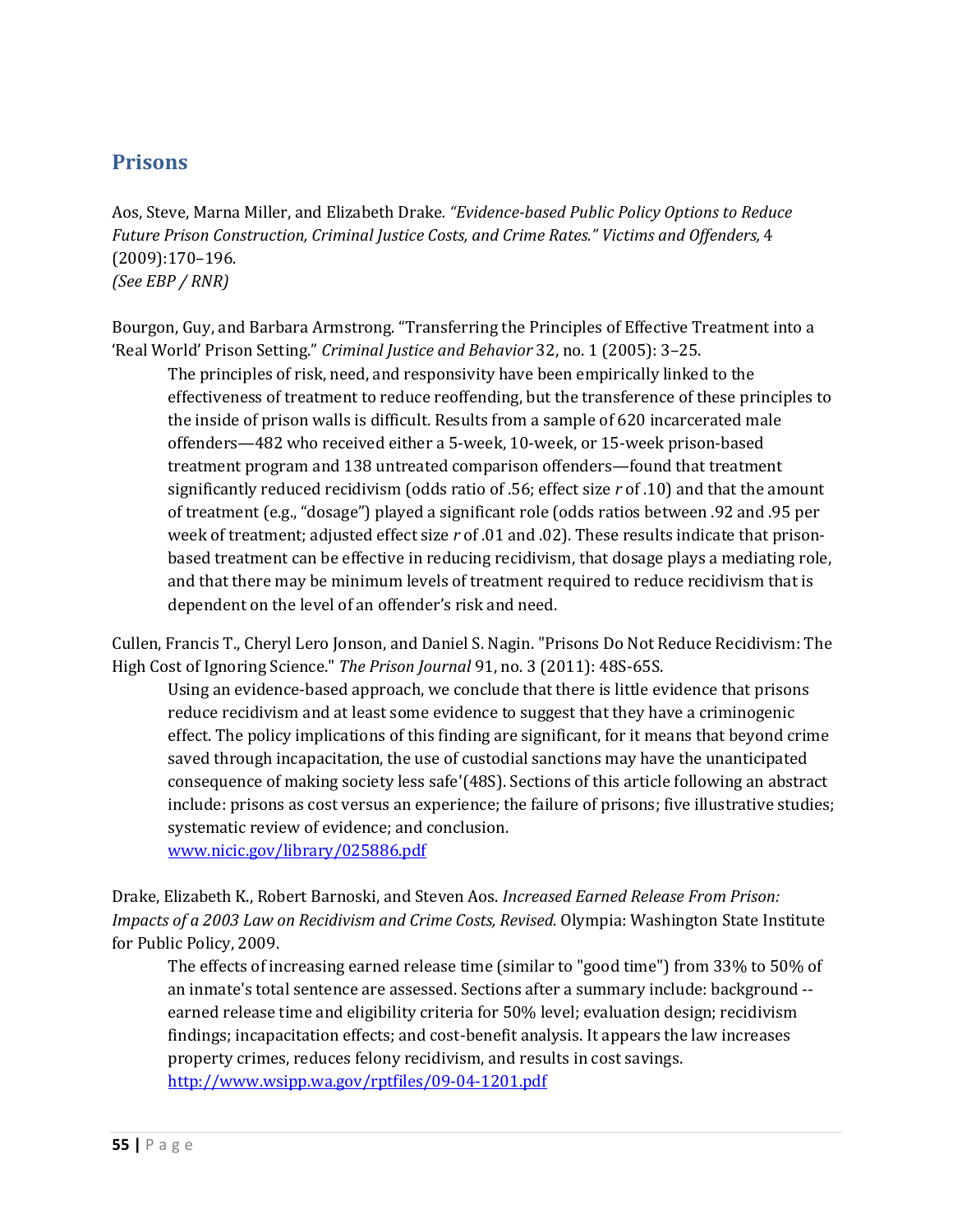French, Sheila, and Paul Gendreau. *Safe and Humane Corrections through Effective Treatment.* Ottawa: Correctional Service of Canada, 2003.

A meta-analysis was conducted examining the effects of prison-based treatment programs on inmates' misconduct rates. A total of 70 studies generated 103 effect sizes in this regard. Behavioral treatment programs produced considerably larger effect size estimates (r = .26) compared to non-behavioral programs  $(r = .10)$ , educational/vocational programs  $(r = .02)$ , and an unspecified group of treatments  $(r = .02)$ . The same result applied when effect sizes were weighted (z+). Stronger research designs were associated with a larger reduction in misconducts in the case of r but not z+ values. Yet, treatment programs that targeted more criminogenic needs and were rated higher on therapeutic integrity, generated greater reduction in misconducts for both r and z+ estimates. Generalization effects were also found: the greater the misconduct treatment effect, the larger the reductions in recidivism  $(r = .44)$  reported for those prison programs that followed their offenders into the community. As a result, the reductions in prison misconduct carried over to the community. In conclusion, despite the fact that the studies in the database lacked a good deal of essential information, the results offer the strongest support for the policy recommendation that offering more and better treatment programs in prison is the preferred choice for maintaining safe and humane prison environments.

[http://www.csc-scc.gc.ca/text/rsrch/reports/r139/r139\\_e.pdf](http://www.csc-scc.gc.ca/text/rsrch/reports/r139/r139_e.pdf)

Latessa, Edward J., Paula Smith, Myrinda Schweitzer, and Lori Lovins. *Evaluation of Selected Institutional Offender Treatment Programs for the Pennsylvania Department of Corrections*. University of Cincinnati, Center of Criminal Justice Research, 2009.

The effectiveness of intervention programs ran by the Pennsylvania Department of Corrections is evaluated. Sections comprising this report include: principles of effective intervention, programming and services, Thinking for a Change (T4C), Batterer's Intervention, Violence Prevention, Sex Offender program—outpatient and therapeutic community, delivery of treatment services, description of PA DOC assessment process, methods, results for overall strengths and areas for improvement and staff surveys. Overall, T4C is effective while the remaining programs need improvement. <http://nicic.gov/Library/025449>

Minnesota Department of Corrections. *The Effects of Prison Visitation on Offender Recidivism.* Rochester: Minnesota DOC, 2011.

The influence visitation has on the recidivism of visited prisoners is examined. Sections of this report include: research summary; introduction; prison visitation policies; reentry and social support; prison visitation research; methodology; results for descriptive statistics, impact of visitation on time to first felony reconviction, impact of visitation on time to first revocation, and impact of inmate-visitor relationship on time to first reconviction; conclusion; and implications for correctional policy and practice. Visitation has a significant effect on recidivism. "Any visit reduced the risk of recidivism by 13 percent for felony reconvictions and 25 percent for technical violation revocations, which reflects the fact that visitation generally had a greater impact on revocations. The findings further showed that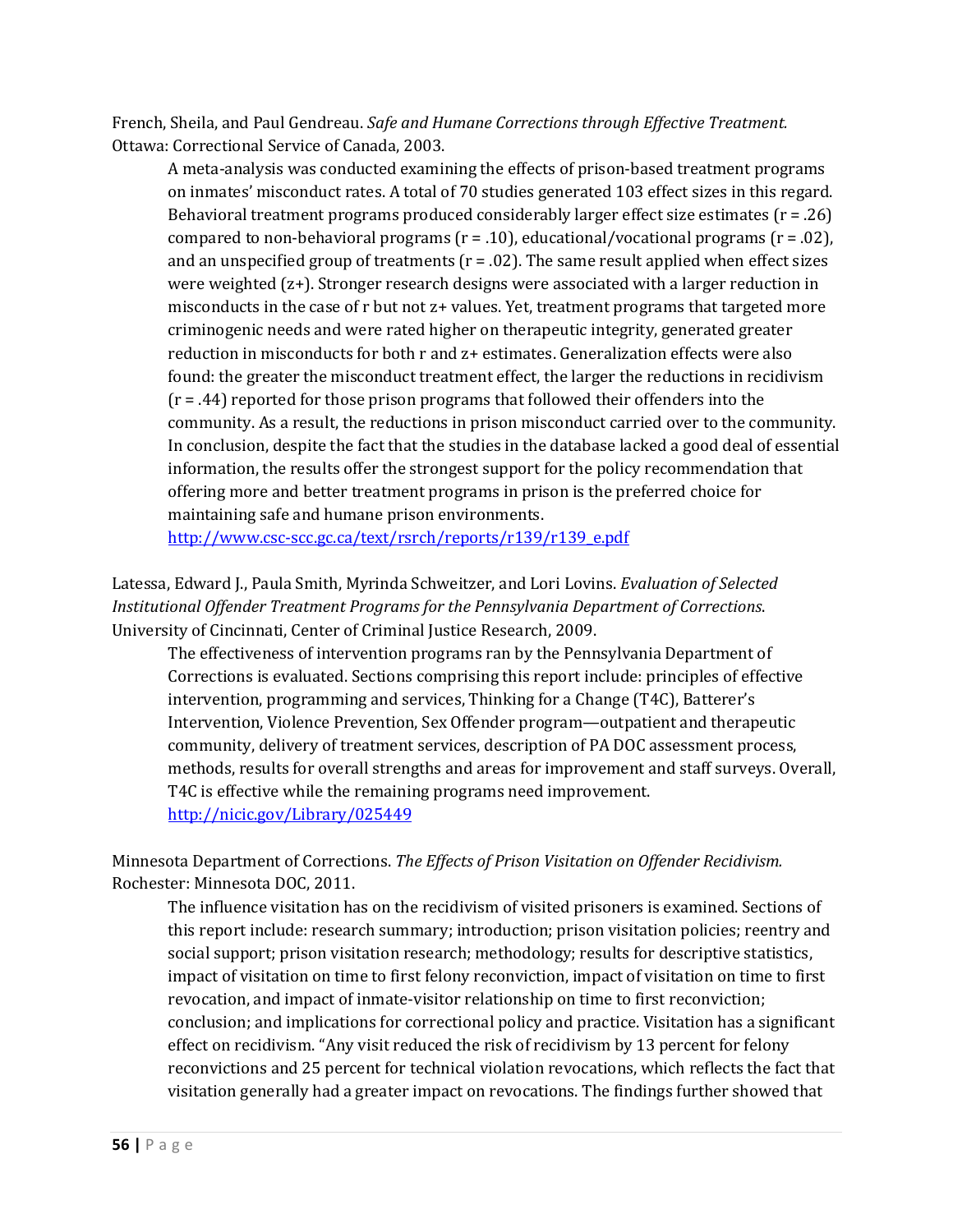more frequent and recent visits were associated with a decreased risk of recidivism" (p. 27). <http://nicic.gov/Library/026127>

Nink, Carl, and Steve McDonald. "Programs that Help Offenders Stay Out of Prison." Centerville, UT: MTC Institute, 2009.

This report is required reading for any agency seeking to develop effective education and/or substance abuse programming. Sections of this publication include: introduction; current conditions—the prison population is growing despite decrease in crime; effective correctional programming; education provides opportunities; education impacts recidivism; effective educational program principles; substance abuse programs save tax dollars; effective substance abuse treatment program principles; evidence-based substance abuse treatment practices; cost to benefit; and conclusion. <http://nicic.gov/Library/024304>

Serin, Ralph C. *Evidence-Based Practice: Principles for Enhancing Correctional Results in Prisons*. Washington, DC: National Institute of Corrections; Boston: Crime and Justice Institute, 2005.

"The purpose of this paper is to introduce prison administrators and staff to an accumulated body of knowledge regarding correctional practice to enhance their management of their prisons" (p.1). Sections comprising this discussion paper are: introduction -- transition from prison to the community, effective correctional practice, overview of prison research findings for prison classification, and summary; an overview of prison classification and risk assessment – correctional programming, guidelines, staff, and impact; and prison realities - organizational culture and priorities, staff recruitment and training, role of staff, additional considerations (such as gangs, drugs, threats, and extortion), excellence in prison practice, implications for correctional practice, anticipated goals and outcomes, integration with community corrections, and corporate accountability. Provided as appendixes are "Eight Evidence-Based Principles for Effective Practice: Linking to Prison-Based Corrections" and "Measuring Inmate Competencies."

[http://nicic.gov/Library/023360.](http://nicic.gov/Library/023360)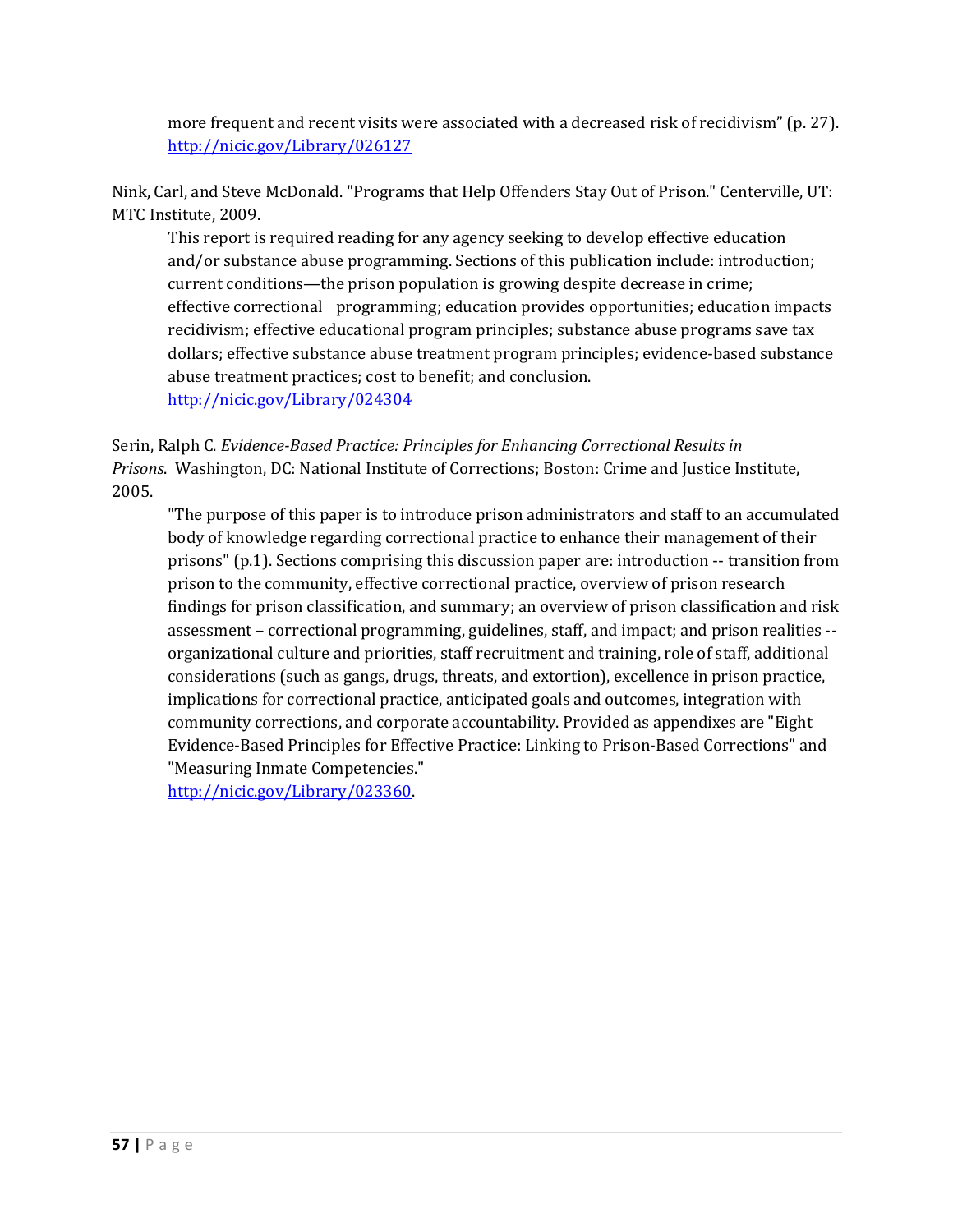#### **Sex Offenders**

Hanson, Karl R., Guy Bourgon, Leslie Helmus, and Shannon Hodgson. *A Meta-Analysis of the Effectiveness of Treatment for Sexual Offenders: Risk, Need, and Responsivity*. Ottawa: Public Safety Canada, 2009.

This report examines "whether the principles associated with effective treatments for general offenders (Risk-Need-Responsivity: RNR) also apply to sexual offender treatment" (p. i). Sections following an abstract include: introduction; method; results according to the effects of treatment on recidivism, on adherence to RNR principles, and by year and adherence to RNR principles; and discussion about the implications for treatment providers and for researchers. The largest reductions in recidivism are experienced by programs utilizing RNR.

<http://nicic.gov/Library/023701>

[http://www.uscourts.gov/viewer.aspx?doc=/uscourts/FederalCourts/PPS/Fedprob/2010-](http://www.uscourts.gov/viewer.aspx?doc=/uscourts/FederalCourts/PPS/Fedprob/2010-06/index.html) [06/index.html](http://www.uscourts.gov/viewer.aspx?doc=/uscourts/FederalCourts/PPS/Fedprob/2010-06/index.html) 

Hanson, Karl R., Guy Bourgon, Leslie Helmus, and Shannon Hodgson. "The Principles of Effective Correctional Treatment also Apply to Sexual Offenders: A Meta-Analysis." *Criminal Justice and Behavior* 36, no. 9 (2009): 865-891.

The effectiveness of treatment for sexual offenders remains controversial, even though it is widely agreed that certain forms of human service interventions reduce the recidivism rates of general offenders. The current review examined whether the principles associated with effective treatments for general offenders (risk-need-responsivity; RNR) also apply to sexual offender treatment. Based on a meta-analysis of 23 recidivism outcome studies meeting basic criteria for study quality, the unweighted sexual and general recidivism rates for the treated sexual offenders were lower than the rates observed for the comparison groups (10.9%, *n* = 3,121 vs. 19.2%, *n* = 3,625 for sexual recidivism; 31.8%, *n* = 1,979 vs. 48.3%, *n* = 2,822 for any recidivism). Programs that adhered to the RNR principles showed the largest reductions in sexual and general recidivism. Given the consistency of the current findings with the general offender rehabilitation literature, the authors believe that the RNR principles should be a major consideration in the design and implementation of treatment programs for sexual offenders.

McGrath, Robert J., Georgia F. Cumming, Michael P. Lasher. *SOTIPS: Sex Offender Treatment Intervention and Progress Scale.* Brandon, VT: Safer Society Foundation, 2012.

"The Sex Offender Treatment Intervention and Progress Scale (SOTIPS) is a statisticallyderived dynamic measure designed to aid clinicians, correctional caseworkers, and probation and parole officers in assessing risk, treatment and supervision needs, and progress among adult males who have been convicted of one or more qualifying sexual offenses and committed at least one of these sexual offenses after their 18th birthday … SOTIPS item scores are intended to reflect an individual's relative treatment and supervision needs on each risk factor. The SOTIPS total score is intended to provide an estimation of an individual's overall level of dynamic risk and need for supervision and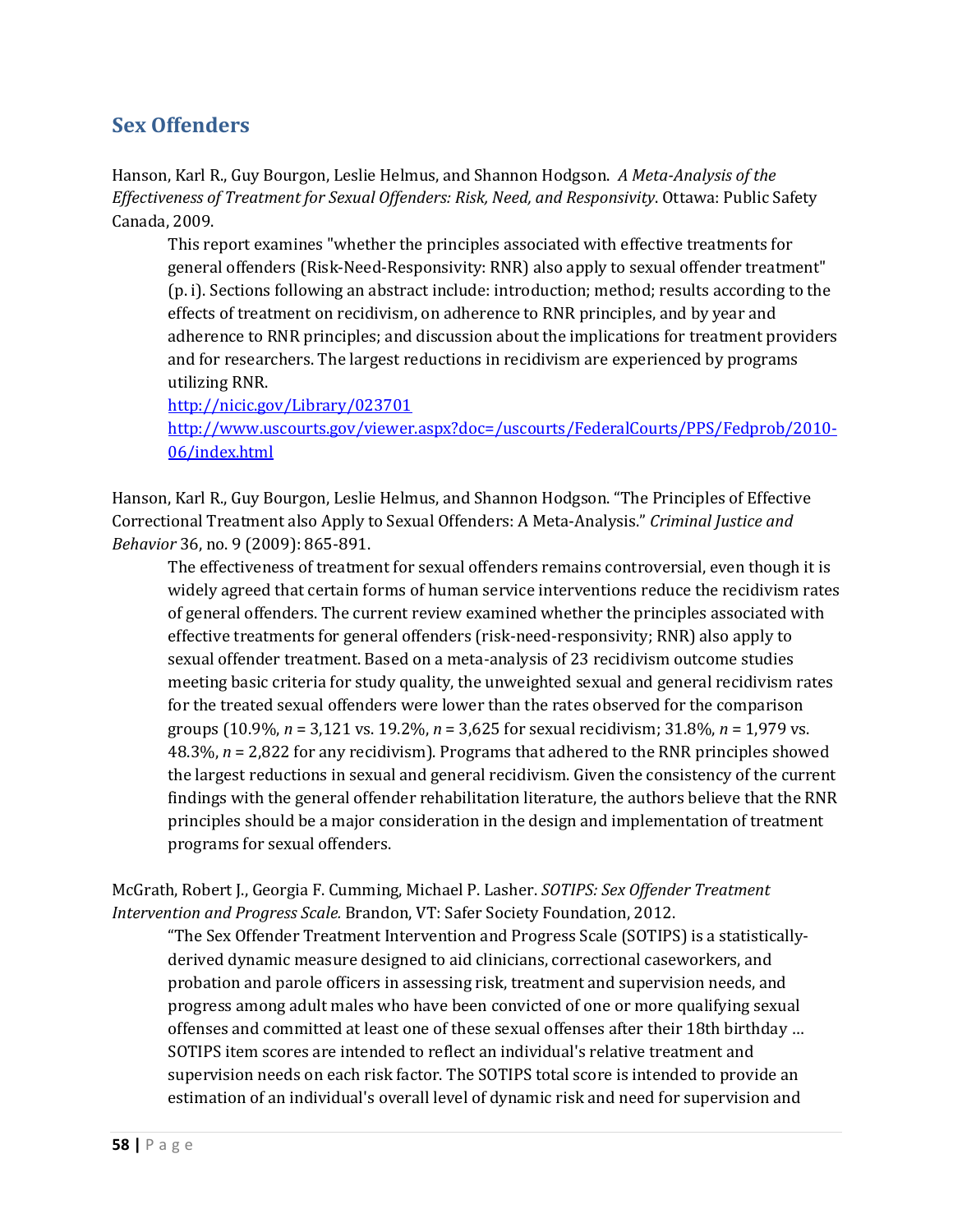treatment" (p. 1). Sections of this manual include: overview and administration; item descriptions and scoring criteria; and the SOTIPS scoring sheet. <http://nicic.gov/Library/024981>

Zgoba, Kristen M. Michael Miner, Raymond Knight, Elizabeth Letourneau, Jill Levenson, and David Thornton. *A Multi-State Recidivism Study Using Static-99 and Static 2002 Risk Scores and Tier Guidelines from the Adam Walsh Act.* Research Report Submitted to the National Institute of Justice, 2012.

The effectiveness of various sex offender classification instruments is investigated. This research is important in determining the best practices driving the success of sex offender management classification systems allowing you to utilize the best tool in your jurisdiction. Sections of this report include: abstract; executive summary; introduction; research design and methods; results regarding the respective abilities of nationally recommended Adam Walsh Act (AWA) classification tiers and actuarial risk assessment instruments to identify high-risk sex offenders, the risk assessment efficacy of existing state classification schemes compared to the AWA tiers and risk assessment instruments, the distribution of risk assessment scores within and across AWA tier categories, and the role of adult offender age in risk and recidivism; and discussion regarding implications for policy and practice. "The findings indicate that the current AWA classification scheme is likely to result in a system that is less effective in protecting the public than the classification systems currently implemented in the states studied. Policy makers should strongly consider substantial revisions of the AWA classification system to better incorporate evidence-based models of sex offender risk assessment and management" (p. 1). <http://nicic.gov/Library/026786>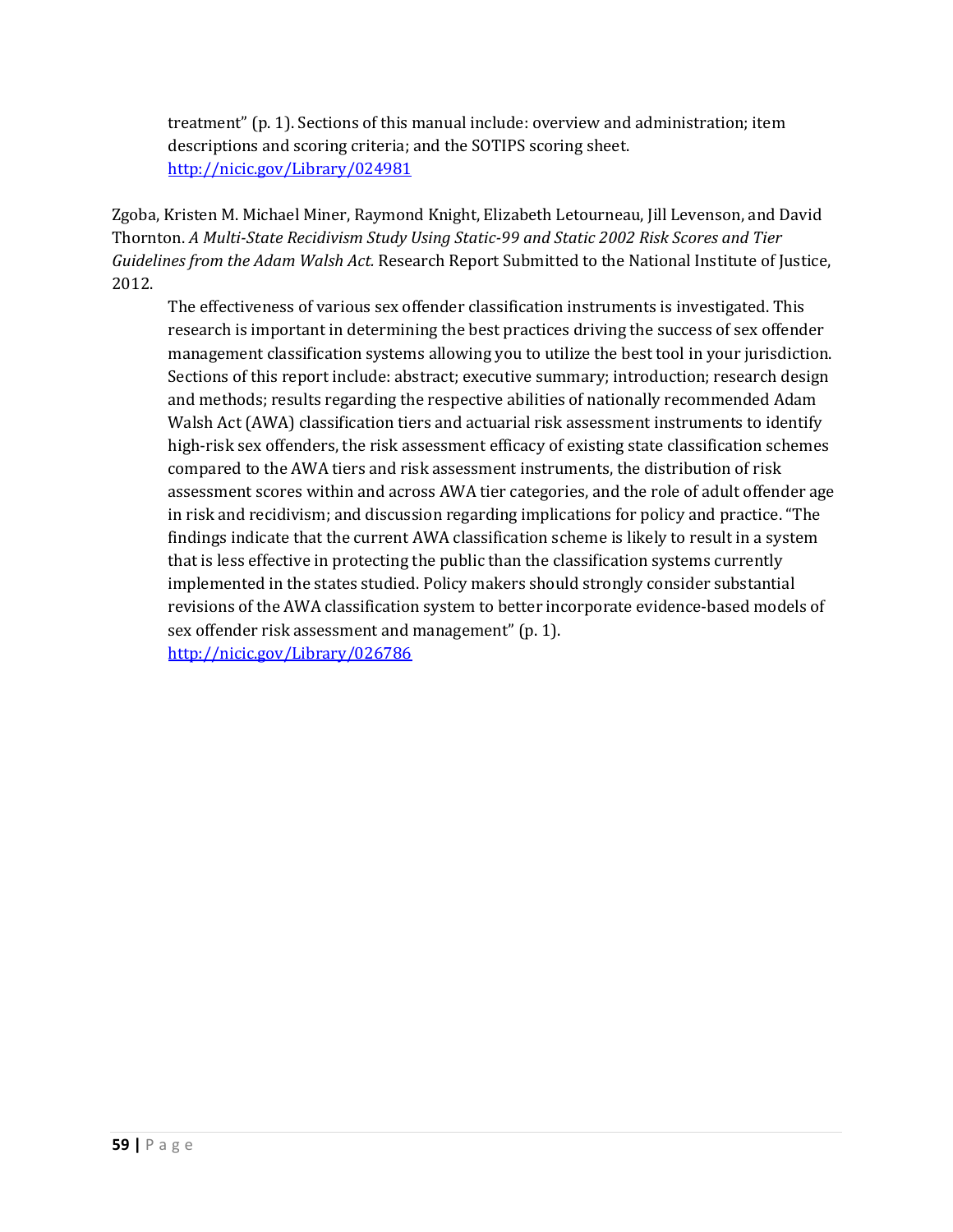## **Specialized Assessment**

Bechtel Kristin, and Bill Woodward. *Overview of Domestic Violence (DV) Risk Assessment Instruments Frequently Asked Questions.* Washington, DC: National Institute of Corrections, 2008.

Frequently asked questions about domestic violence (DV) risk assessment instruments are answered. Topics covered are: why risk assessment instruments are needed for DV offenders; instruments that can be used to assess DV offenders; what can be done if caseloads are too high to provide a full general/violent assessment of all DV offenders; why one should use a general third generation risk assessment tool before using a specific DV assessment instrument; how to know there are 'low' risk DV offenders; why assessment matters even if all DV offenders are placed under the same treatment; how an assessment instrument is selected; the specific instruments that are available and commonly used in the U.S.; and which tools are available but have less current research in the DV literature. <http://static.nicic.gov/Library/023364.pdf>

Campbell, Mary Ann, Sheila French, and Paul Gendreau. "The Prediction of Violence in Adult Offenders: A Meta-Analytical Comparison of Instruments and Methods of Assessment." *Criminal Justice and Behavior* 36, no. 6 (2009): 567-590.

Using 88 studies from 1980 to 2006, a meta-analysis compares risk instruments and other psychological measures on their ability to predict general (primarily nonsexual) violence in adults. Little variation was found amongst the mean effect sizes of common actuarial or structured risk instruments (i.e., Historical, Clinical, and Risk Management Violence Risk Assessment Scheme; Level of Supervision Inventory–Revised; Violence Risk Assessment Guide; Statistical Information on Recidivism scale; and Psychopathy Checklist–Revised). Third-generation instruments, dynamic risk factors, and file review plus interview methods had the advantage in predicting violent recidivism. Second-generation instruments, static risk factors, and use of file review were the strongest predictors of institutional violence. Measures derived from criminological-related theories or research produced larger effect sizes than did those of less content relevance. Additional research on existing risk instruments is required to provide more precise point estimates, especially regarding the outcome of institutional violence.

DeMichele, Matthew, and Brian Payne. *Predicting Repeat DWI: Chronic Offending, Risk Assessment, and Community Supervision.* Lexington, KY: American Probation and Parole Association, 2010.

The risk-assessment tool includes items modified from previous scales as well as items found to be significant in this project's own research. It contains seven separate domains. The mental-health domain contains eight items that determine the nature of the relationship between mental health disorders and chronic offending. The socio-personalresponsibility domain intends to reveal the level of personal and social responsibility of an individual. This measures one's general attachment to society and an internal locus of control. The risky substance abuse domain measures features related to a person's level of risky drug and alcohol use that may be related to chronic DWIs. The criminal-histories domain measures the offender's past involvement with the criminal justice system. The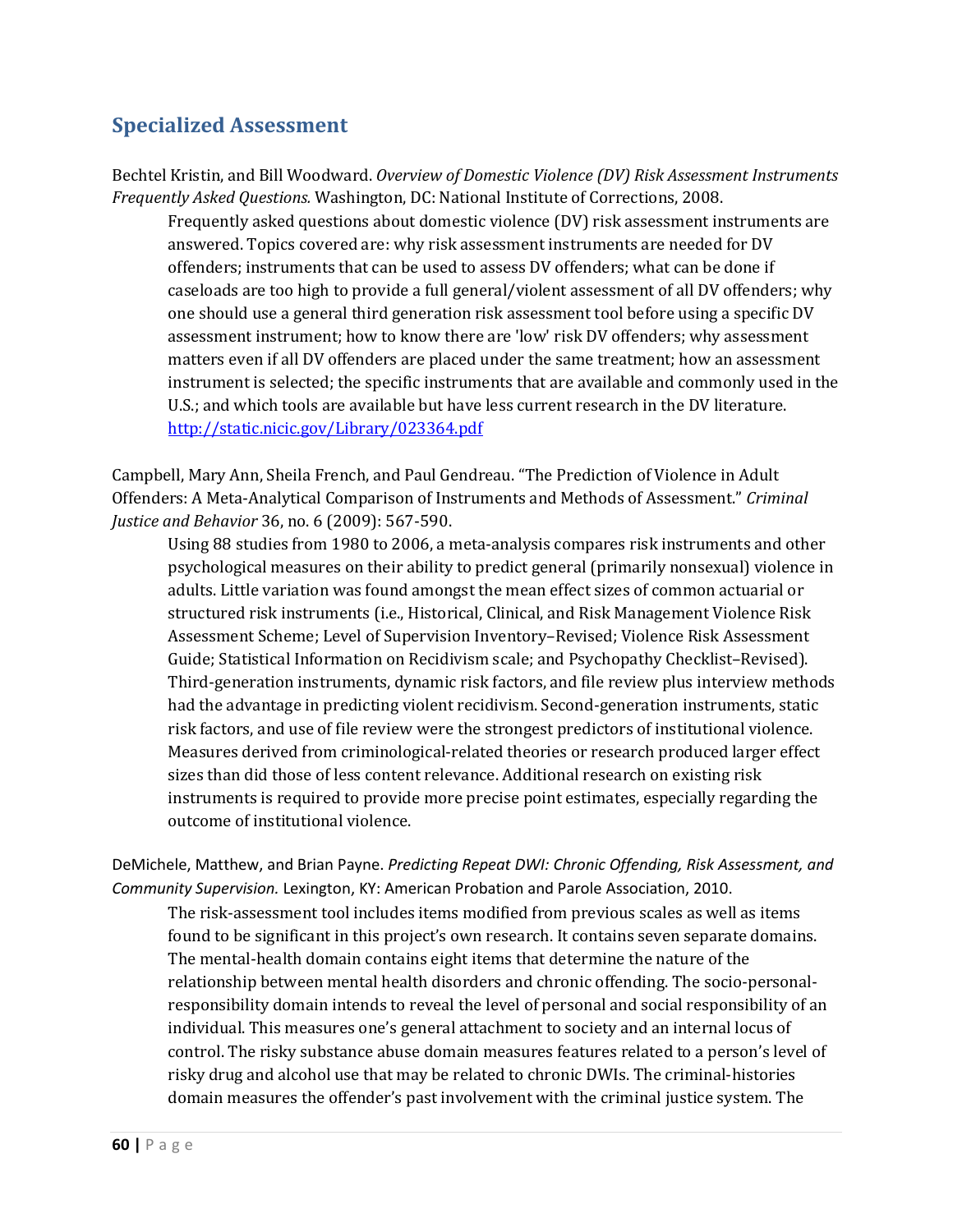desire-for-change domain includes four questions related to an individual's desire to change his/her drinking patterns. The connection-between-internalized-locus-of-responsibilityand-DWI domain includes several items that measure how offenders assign responsibility in their decisionmaking process. The risky-driving domain measures specific characteristics related to driving in general to test general risky driver theories. The aforementioned domains provide a foundation from which increased understanding about habitual drunk driving will evolve. The research team plans to pilot test this draft risk-assessment tool in up to three locations, using convicted DWI offenders on community supervision. Currently, the team has received agreements from two agencies interested in participating in the pilot test. 8 tables, 3 figures, 64 references, and appended items drawn from other scales, and the draft risk-assessment tool.

<http://www.appa-net.org/eweb/docs/APPA/pubs/PRDWI-DRAFT.pdf>

Dvoskin, Joel A., Jennifer L. Skeem, Raymond W. Novaco, and Kevin S. Douglas (Eds). *Using Social Science to Reduce Violent Offending.* Oxford University Press, 2011.

These essays describe methods for changing the behavior of offender groups who present particular challenges for justice system officials, including individuals with mental illnesses, sex offenders, and juveniles. They describe how to apply specific correctional interventions designed to equip offenders with the skills they will need to succeed in avoiding crime upon release. Authors also highlight methods for overcoming system inertia to implement these recommendations.

(*Using Social Science to Reduce Violent Offending: A Briefing Paper for Public Policymakers* is available at: http://reducingviolence.com/storage/briefingpaper.pdf.)

Fazel, Seena, Jay P. Singh, Helen Doll, and Martin Grann. "Use of Risk Assessment Instruments to Predict Violence and Antisocial Behaviour in 73 Samples Involving 24,827 People: Systematic Review and Meta-Analysis." *British Medical Journal* 345:e4692 (2012): 1-12.

Objective: To investigate the predictive validity of tools commonly used to assess the risk of violence, sexual, and criminal behaviour, using systematic review and tabular meta-analysis of replication studies following PRISMA guidelines. Risk assessments were conducted on 73 samples comprising 24,847 participants from 13 countries, of whom 5879 (23.7%) offended over an average of 49.6 months. When used to predict violent offending, risk assessment tools produced low to moderate positive predictive values (median 41%, interquartile range 27-60%) and higher negative predictive values (91%, 81-95%), and a corresponding median number needed to detain of 2 (2-4) and number safely discharged of 10 (4-18). Instruments designed to predict violent offending performed better than those aimed at predicting sexual or general crime.

Conclusions: Although risk assessment tools are widely used in clinical and criminal justice settings, their predictive accuracy varies depending on how they are used. They seem to identify low risk individuals with high levels of accuracy, but their use as sole determinants of detention, sentencing, and release is not supported by the current evidence. [http://www.bmj.com/highwire/filestream/595479/field\\_highwire\\_article\\_pdf/0/bmj.e4692](http://www.bmj.com/highwire/filestream/595479/field_highwire_article_pdf/0/bmj.e4692)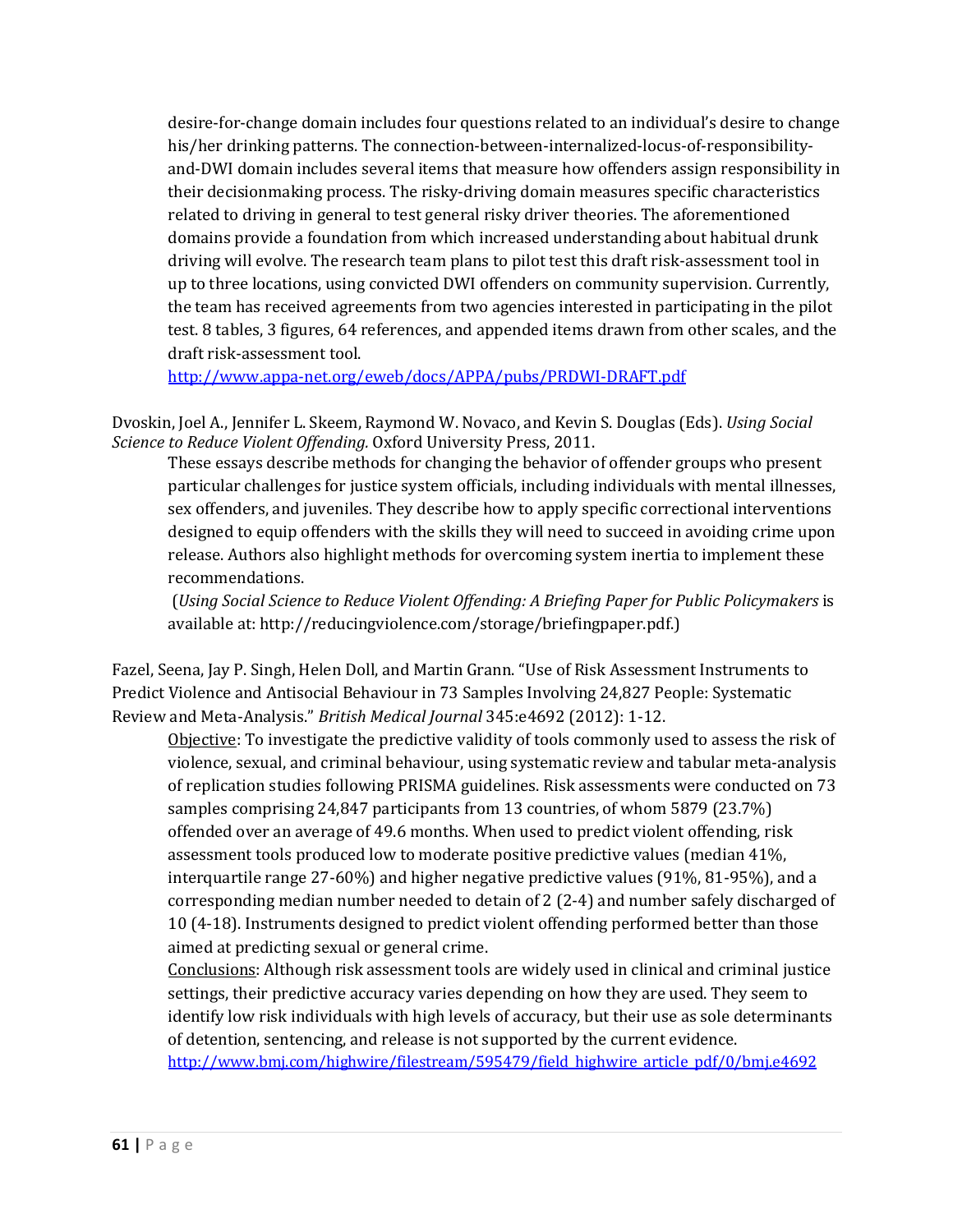Klima, Tali, and Roxanne Lieb. (2008). Risk Assessment Instruments to Predict Recidivism of Sex Offenders: Practices in Washington State. Olympia: Washington State Institute for Public Policy, Document No. 08-06-1101.

This paper reviews policies and practices regarding assessment of sex offenders for risk of reoffense among public agencies and private treatment providers in Washington State. Specifically, we reviewed the use of risk assessment instruments, which gauge the likelihood that individual sex offenders will reoffend. We found that a diverse set of instruments are employed by public and private entities in making decisions about sex offenders. These decisions include sentencing, facility assignment, treatment, release, public notification, and community supervision. As expected, there was greater variability in risk assessment practices among private treatment providers than public agencies. Three policies related to risk assessment were identified as topics of concern. One is the lack of appropriate instruments for juvenile sex offenders. The second is the validity of the primary instrument used to determine risk levels for registration purposes, the Washington State Sex Offender Risk Level Classification Tool (soon to be replaced). Third, some informants discussed the static nature of risk level assignment and suggested provisions to reassess offenders' levels during extended registration periods. <http://www.wsipp.wa.gov/rptfiles/08-06-1101.pdf>

KrÖner, Carolin, Cornelis Stadtland, Matthias Eidt, and Norbert Nedopil. "The Validity of the Violence Risk Appraisal Guide (VRAG) in Predicting Criminal Recidivism." *Criminal Behaviour and Mental Health* 17, no. 2 (2007): 89–100.

The Violence Risk Appraisal Guide (VRAG) is an actuarial risk assessment instrument, developed in Canada as an aid to estimating the probability of reoffending by mentally ill offenders.

Aim. To test the predictive validity of the VRAG with a German sample.

Method. The predictive validity of the VRAG was tested on a sample of 136 people charged with a criminal offence and under evaluation for criminal responsibility in the forensic psychiatry department at the University of Munich in 1994–95. The predicted outcome was tested by means of ROC analysis for correlation with the observed rate of recidivism between discharge after the 1994–95 assessment and the census date of 31 March 2003. Recidivism rate was calculated from the official records of the National Conviction Registry. The validity of the VRAG was replicated with a German sample. The VRAG yielded good predictive accuracy, despite differences in sample and outcome variables compared with its original sample.

McGrath, Robert J., Michael P. Lasher, and Georgia F. Cumming. *A Model of Static and Dynamic Sex Offender Risk Assessment.* Washington, DC: Department of Justice, 2011.

The purpose of the present study was to test models of combining static and dynamic risk measures that might predict sexual recidivism among adult male sex offenders better than any one type of measure alone. Study participants were 759 adult male sex offenders under correctional supervision in Vermont who were enrolled in community sex offender treatment between 2001 and 2007. These offenders were assessed once using static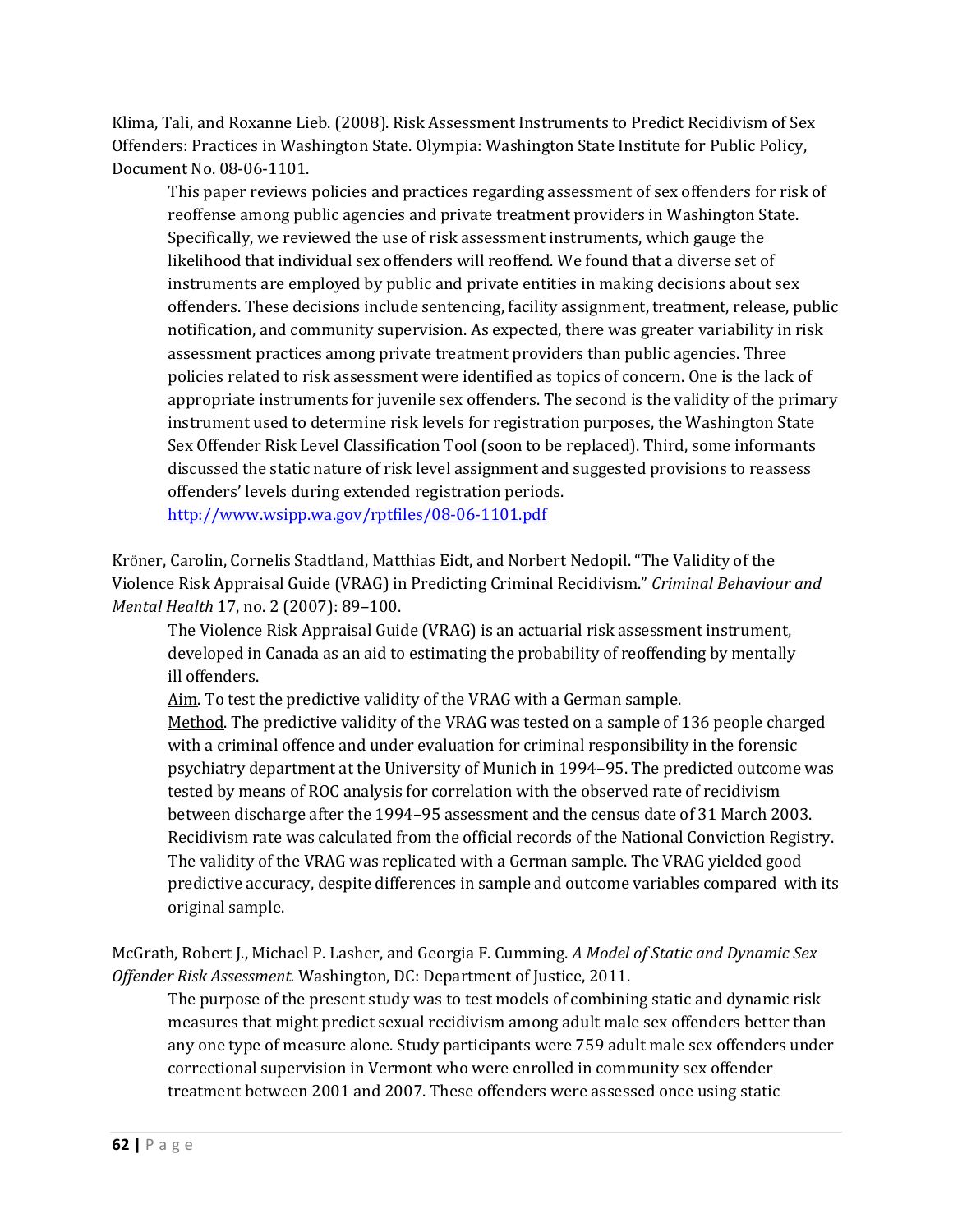measures (Static-99R, Static-2002R and VASOR) based on participants' history at the date of placement in the community. A 22-item dynamic risk measure Sex Offender Needs and Progress Scale (SOTNPS) was used multiple times to assess participants, shortly after their entry into community treatment and approximately every six months thereafter. Analyses of SOTNPS scores resulted in the development of a new 16-item dynamic risk measure, the Sex Offender Treatment Intervention and Progress Scale (SOTIPS). At fixed one- and threeyear follow-up periods from participants' initial, second, and third dynamic risk assessments, the SOTIPS and Static-99R, the static risk measure selected for further analysis in the present study, each independently showed moderate ability to rank order risk for sexual, violent, and any criminal recidivism and return to prison. A logistic regression model that combined SOTIPS and Static-99R consistently predicted recidivism and outperformed either instrument alone when both instruments had similar predictive power. Participants who demonstrated treatment progress, as reflected by reductions in SOTIPS scores, showed lower rates of recidivism than those who did not.

<https://www.ncjrs.gov/pdffiles1/nij/grants/236217.pdf>

Pullmann, Michael D. "Predictors of Criminal Charges for Youth in Public Mental Health During the Transition to Adulthood." *Journal of Child & Family Studies* 19, no. 4 (2010): 483-491.

Dual involvement with the mental health system and justice system is relatively frequent for young adults with mental health problems, yet the research on factors predictive of dual involvement is incomplete. This study extends past research on predictors of criminal charges for people in the public mental health system in four ways. First, this study expands the longitudinal study period to include the time of transition to adulthood, from 16 to 25 years of age. Second, this study separately predicts specific types of criminal charges, including violent, property, drug, and nuisance charges. Third, this study examines whether residential treatment or inpatient hospitalization are predictive of criminal charges. Fourth, this study stratifies prediction by gender. Findings indicated high levels of dual involvement during this time period. In general, males and people diagnosed with substance use disorder or conduct disorder were more likely to have a criminal charge. Other predictors of specific criminal charges varied by gender. Residential treatment, inpatient hospitalization, and anxiety disorder were generally not related to criminal charges. Implications for cross-system collaboration and early intervention are discussed. [Abstract from Author]

<http://www.ncbi.nlm.nih.gov/pmc/articles/PMC2950104/>

Skeem, Jennifer L., and John Monahan. "Current Directions in Violence Risk Assessment." *Current Directions in Psychological Science* 20 (2011): 38-42.

Over recent years, a variety of instruments that improve clinicians' ability to forecast the likelihood that an individual will behave violently have been published. Increasingly, these instruments are being applied in response to laws that require specialized risk assessments. In this article, we present a framework that goes beyond the ''clinical'' and ''actuarial'' dichotomy to describe a continuum of structured approaches to risk assessment. Despite differences among validated instruments, there is little evidence that one predicts violence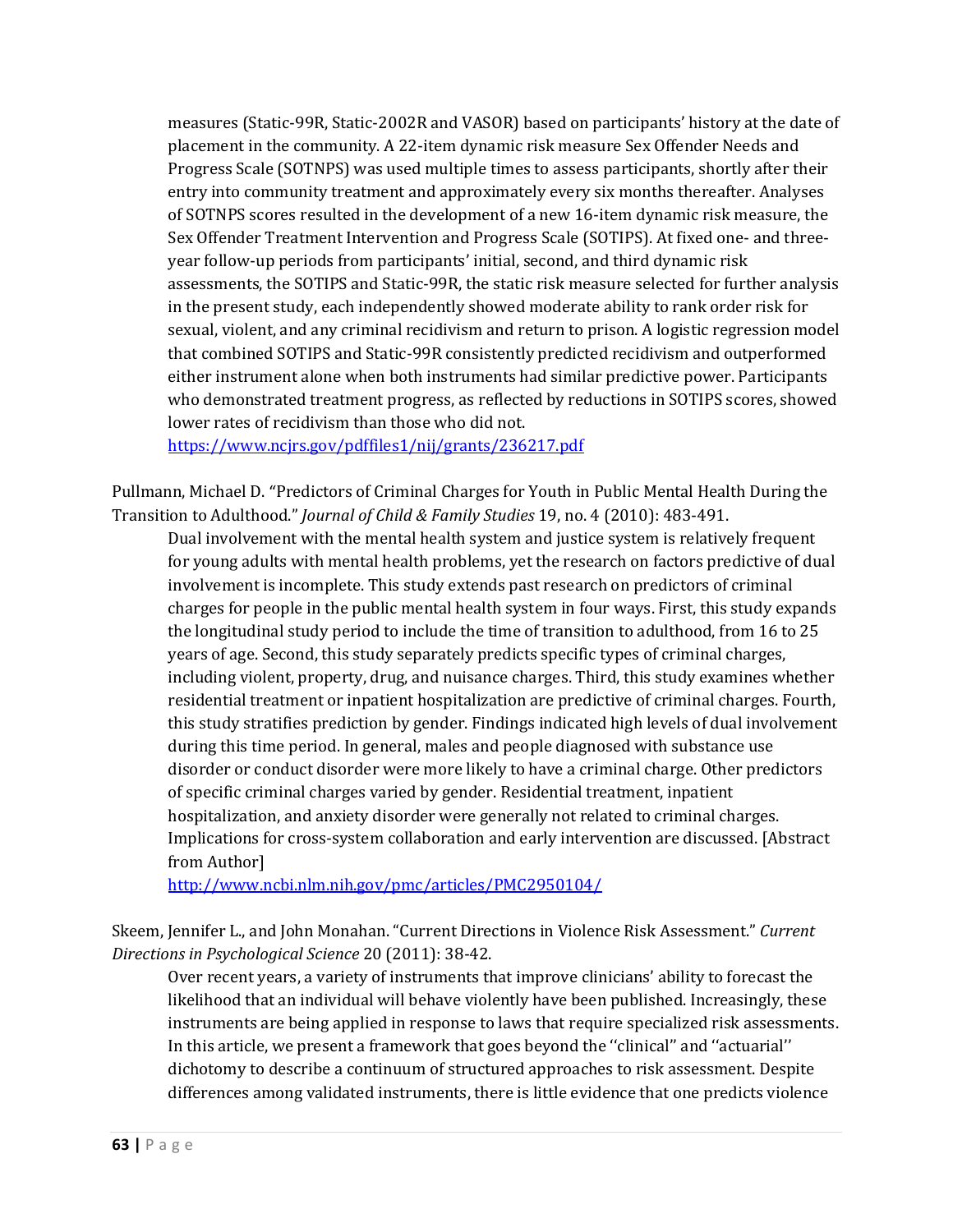better than another. We believe that these group-based instruments are useful for assessing an individual's risk and that an instrument should be chosen based on an evaluation's purpose (i.e., risk assessment vs. risk reduction). The time is ripe to shift attention from predicting violence to understanding its causes and preventing its (re)occurrence. [Publication Abstract]

[http://riskreduction.soceco.uci.edu/pdfs/yasi/skeemMonahan\\_2011.pdf](http://riskreduction.soceco.uci.edu/pdfs/yasi/skeemMonahan_2011.pdf)

VanNostrand, Marie. *Assessing Risk among Pretrial Defendants in Virginia: The Virginia Pretrial Risk Assessment Instrument*. Richmond: Virginia Department of Criminal Justice Services, 2003.

The development of this instrument is explained along with application instruction. Nine risk factors are utilized to classify a defendant according to five risk levels. This report is comprised of the following sections: executive summary; introduction; pretrial risk assessment; research methods; instrument development; instrument application; and future plans.

<http://www.napsa.org/publications/assessingriskva.pdf>

Wong, Timothy. *Validation of the State of Hawaii LSI-R Proxy.* Honolulu: Hawaii State Department of Health, Interagency Council on Intermediate Sanctions, 2008.

The Proxy, developed by private consultants from [Justice] System Assessment and Training (J-SAT), is administered to all sentenced and a small number of pre-trial offenders. This includes offenders who are adjudicated through Hawaii's court system and placed under the supervision of the Department of Public Safety's Intake Service Center (PSD-ISC); Hawaii Paroling Authority (HPA); and Probation Services (Judiciary). The purpose of the Proxy is to identify offenders who are at minimal recidivism risk. By ICIS policy, offenders who score four or less on the Proxy are classified at the Administrative risk level (lowest level of risk). Offenders who score five or greater are at elevated risk, and consequently are administered an LSI-R, the primary risk assessment instrument used to identify criminogenic risks and needs.

[http://hawaii.gov/icis/documents/copy2\\_of\\_copy\\_of\\_SARA-](http://hawaii.gov/icis/documents/copy2_of_copy_of_SARA-DVSI%20Exploratory%20Study%20%28Oct%202008%29.pdf)[DVSI%20Exploratory%20Study%20%28Oct%202008%29.pdf](http://hawaii.gov/icis/documents/copy2_of_copy_of_SARA-DVSI%20Exploratory%20Study%20%28Oct%202008%29.pdf)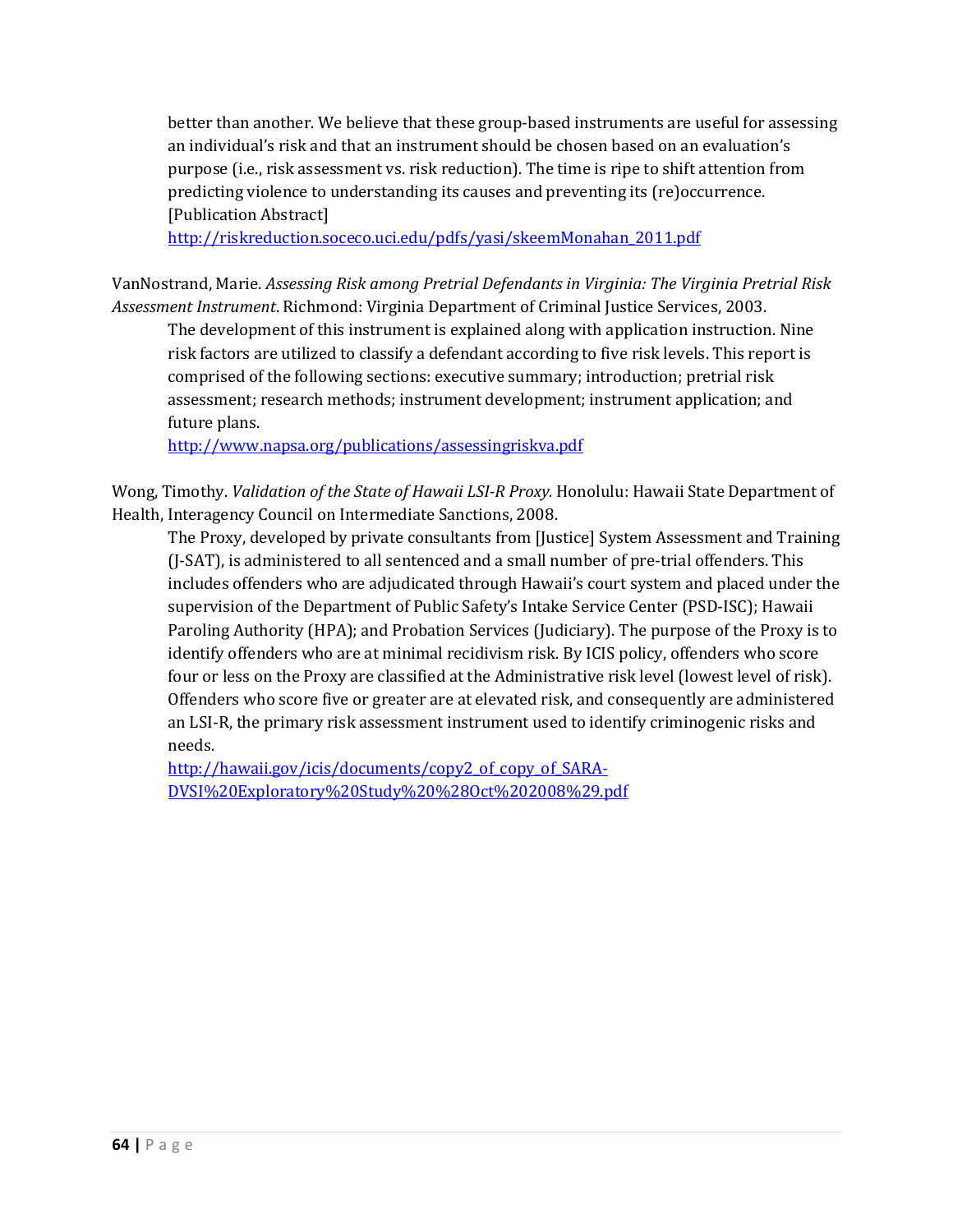# **Specialty Courts**

*Arming the Courts with Research: 10 Evidence-Based Sentencing Initiatives to Control Crime and Reduce Costs.* Washington, DC: Pew Center on the States, Public Safety Performance Project, 2009.

The use of cost-effective evidence-based practices to reduce offender recidivism, crime rates, and costs is explained. Strategies covered are: establish recidivism reductions as an explicit sentencing goal; provide sufficient flexibility to consider recidivism reduction options; base sentencing decisions on risk/needs assessment; require community corrections programs to be evidence-based; integrate services and sanctions; ensure courts know about available sentencing options; encourage swift and certain responses to probation violations; use court hearings and incentives to motivate offender behavior change; and promote effective collaboration among criminal justice agencies. <http://nicic.gov/Library/023777>

Casey, Pamela M., Roger K. Warren, and Jennifer K. Elek. *Using Offender Risk and Needs Assessment Information at Sentencing Guidance for Courts from a National Working Group.* Washington, DC: National Center for State Courts, 2011.

During the last two decades, substantial research has demonstrated that the use of certain practices in criminal justice decision making can have a profound effect on reducing offender recidivism. One of these practices is the use of validated risk and needs assessment (RNA) instruments to inform the decision making process. Once used almost exclusively by probation and parole departments to help determine the best supervision and treatment strategies for offenders, the use of RNA information is expanding to help inform decisions at other points in the criminal justice system as well. The use of RNA information at sentencing is somewhat more complex than for other criminal justice decisions because the sentencing decision has multiple purposes— punishment, incapacitation, rehabilitation, specific deterrence, general deterrence, and restitution—only some of which are related to recidivism reduction. [From Introduction]

[http://www.ncsc.org/~/media/Files/PDF/Services%20and%20Experts/Areas%20of%20](http://www.ncsc.org/~/media/Files/PDF/Services%20and%20Experts/Areas%20of%20expertise/Sentencing%20Probation/RNA%20Guide%20Final.ashx) [expertise/Sentencing%20Probation/RNA%20Guide%20Final.ashx](http://www.ncsc.org/~/media/Files/PDF/Services%20and%20Experts/Areas%20of%20expertise/Sentencing%20Probation/RNA%20Guide%20Final.ashx)

Huddleston, West, and Douglas B. Marlowe. *Painting the Current Picture: A National Report on Drug Courts and Other Problem-Solving Courts.* Programs in the United States. Washington, DC: National Drug Court Institute, 2011.

Specific to this volume and in addition to reporting on the aggregate number and types of operational Drug Courts and other Problem-Solving Court programs throughout the United States, a major section of this report is dedicated to recent research findings related to the most prevalent Drug Court models. Additionally, sections are dedicated to analyses of national survey data on Drug Court capacity; drug-of-choice trends among Drug Court participants in rural, suburban and urban areas; average graduation rates; participation costs; state Drug Court authorization legislation and funding appropriations; and international Drug Court activity. Finally, this year's report provides first-ever national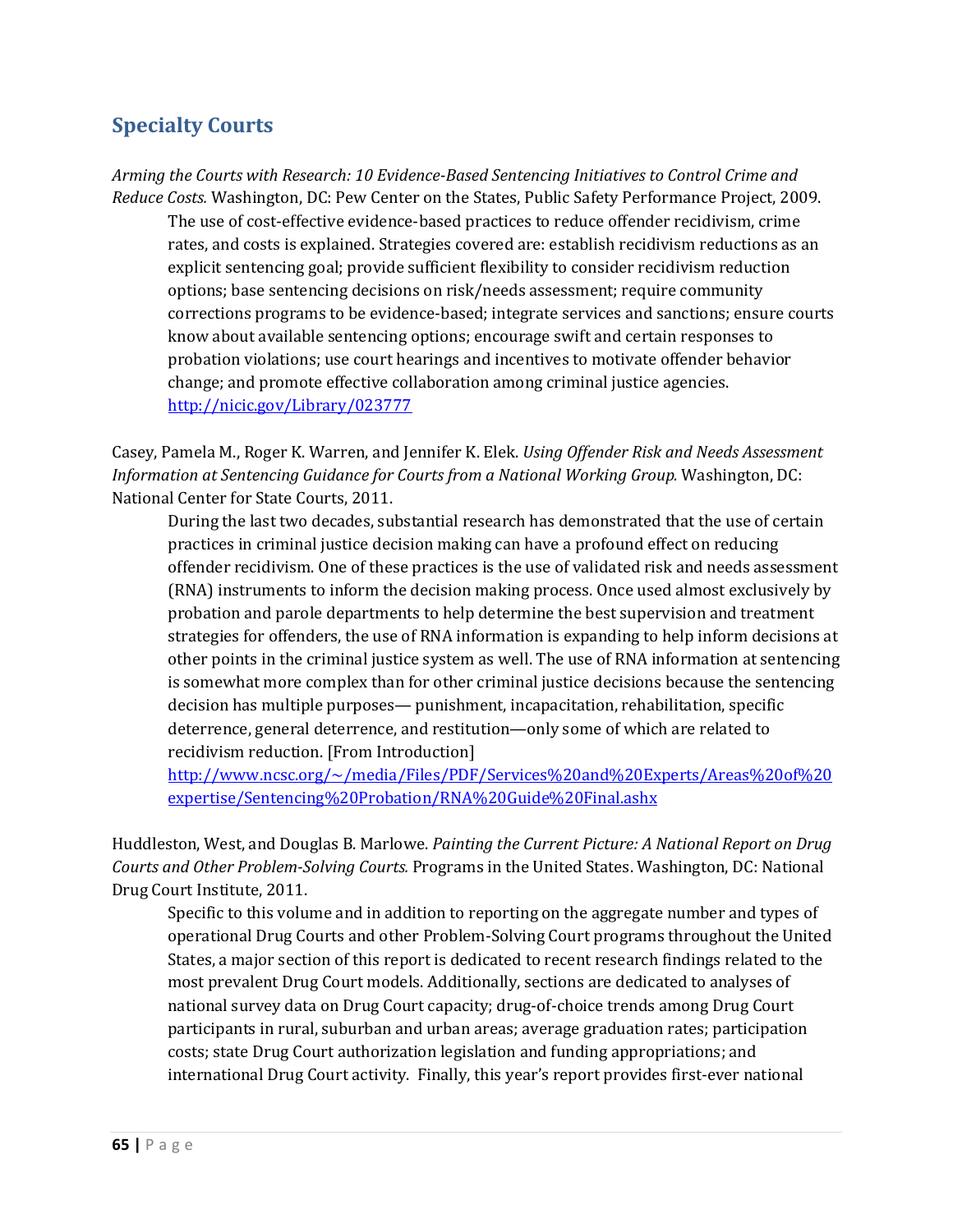demographic data on racial and ethnic minority representation among Drug Court participants.

<http://www.ndci.org/sites/default/files/nadcp/PCP%20Report%20FINAL.PDF>

Marlowe, Douglass B., David S. Festinger, Patricia A. Lee, Karen L. Dugosh, and Kathleen M. Benasutti. "Matching Judicial Supervision to Clients' Risk Status in Drug Court." *Crime and Delinquency* 52, no. 1 (2006): 52–76.

This article reports outcomes from a program of experimental research evaluating the risk principle in drug courts. Prior studies revealed that participants who were high risk and had (a) antisocial personality disorder or (b) a prior history of drug abuse treatment performed better in drug court when scheduled to attend biweekly judicial status hearings in court. In contrast, participants who were low risk performed equivalently regardless of the court hearings schedule. This study prospectively matches drug court clients to the optimal schedule of court hearings based on an assessment of their risk status and compares outcomes to clients randomly assigned to the standard hearings schedule. Results confirmed that participants who were high risk and matched to biweekly hearings had better during-treatment outcomes than participants assigned to status hearings as usual. These findings provide confirmation of the risk principle in drug courts and yield practical information for enhancing the efficacy and cost-efficiency of drug courts.

Marlowe, Douglas B. "Evidence-Based Sentencing for Drug Offenders: An Analysis of Prognostic Risks and Criminogenic Needs." *Chapman Journal of Criminal Justice* 1, no. 1 (2009): 167-201.

'A model of evidence-based sentencing is presented that attempts to match drug offenders to dispositions that optimally balance impacts on cost, public safety, and the welfare of the offender' (p. 169). This model may give your agency some ideas on what sentencing options work best for your offender population. Sections of this article are: introduction; dispositions for drug offenders' pre-trial diversion of administrative probation, probation without verdict, drug courts, intermediate punishment, and incarceration; evidence-based sentencing; assessment of risks and needs, risk of dangerousness, prognostic risks, and criminogenic needs; matching dispositions by risks and needs, high risk/high need, high risk/low need, low risk/high need, and low risk/low need; and conclusion. *[http://www.ndcrc.org/content/evidence-based-sentencing-drug-offenders-analysis](http://www.ndcrc.org/content/evidence-based-sentencing-drug-offenders-analysis-%09prognostic-risks-and-criminogenic-needs)[prognostic-risks-and-criminogenic-needs](http://www.ndcrc.org/content/evidence-based-sentencing-drug-offenders-analysis-%09prognostic-risks-and-criminogenic-needs)* 

Marlowe, Douglas B., David S. Festinger, Patrick L. Arabia, Karen L. Dugosh, Kathleen M. Benasutti, Jason R. Croft, and James M. McKay. "Adaptive Interventions in Drug Court: A Pilot Experiment." *Criminal Justice Review* 33 (2008): 343–360.

This pilot study  $(N = 30)$  experimentally examined the effects of an adaptive intervention in an adult misdemeanor drug court. The adaptive algorithm adjusted the frequency of judicial status hearings and clinical case-management sessions according to pre-specified criteria in response to participants' ongoing performance in the program. Results revealed the adaptive algorithm was acceptable to both clients and staff, feasible to implement with greater than 85% fidelity, and showed promise for eliciting clinically meaningful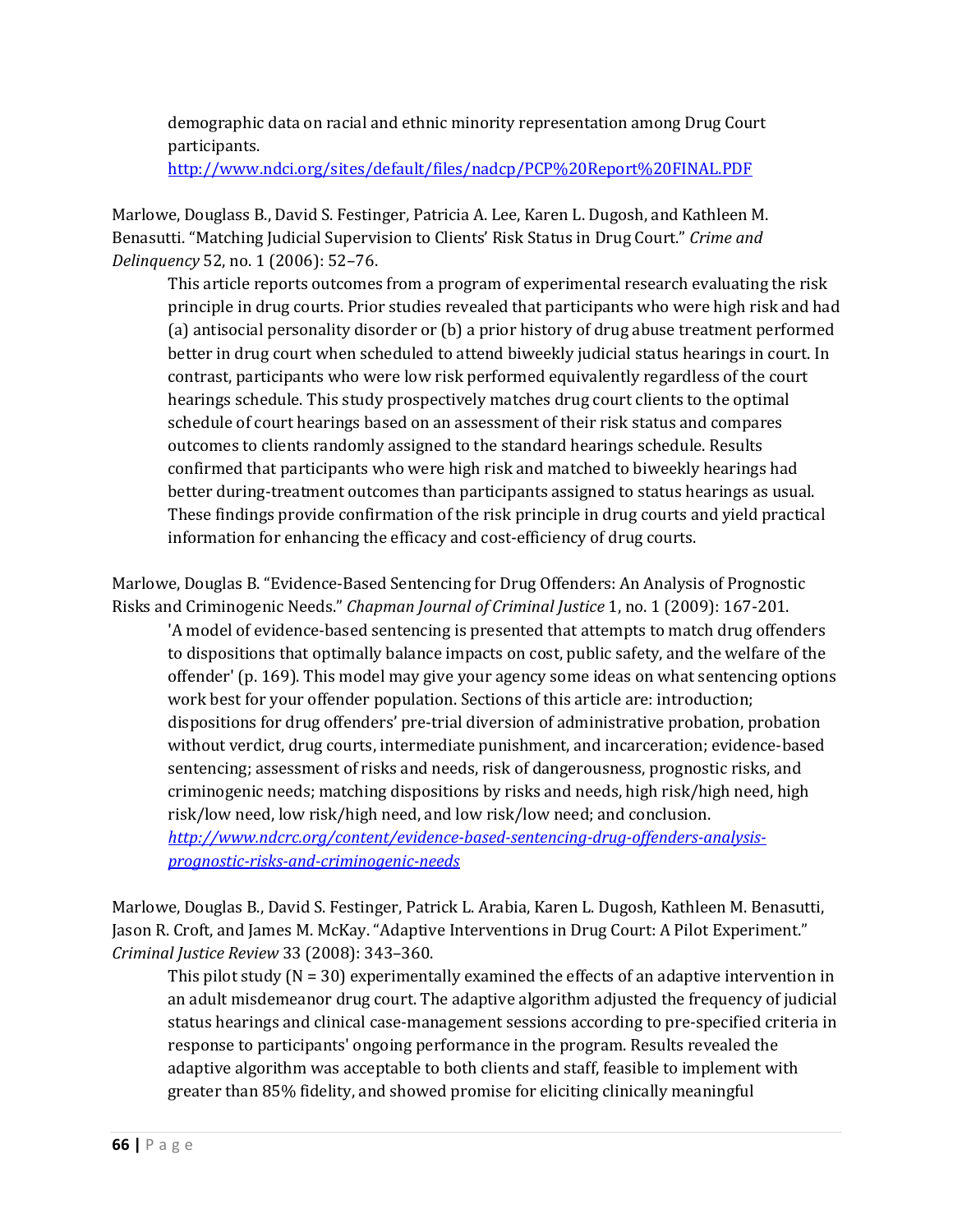improvements in drug abstinence and graduation rates. Estimated effect sizes ranged from 0.40 to 0.60 across various dependent measures. Compared to drug court as-usual, participants in the adaptive condition were more likely to receive responses from the drug court team for inadequate performance in the program and received those responses after a substantially shorter period of time. This suggests the adaptive algorithm may have more readily focused the drug court team's attention on poorly-performing individuals, thus allowing the team to "nip problems in the bud" before they developed too fully. These preliminary data justify additional research evaluating the effects of the adaptive algorithm in a fully powered experimental trial.

<http://www.ncbi.nlm.nih.gov/pmc/articles/PMC2735275/>

Ojmarrh, Mitchell, David B. Wilson, Amy Eggers, and Doris L. MacKenzie. *Drug Courts' Effects on Criminal Offending for Juveniles and Adults.* Oslo, Norway: Campbell Collaboration, 2012.

"The objective of this review is to systematically review quasi-experimental and experimental randomized-control trial (RCT) evaluations of the effectiveness of drug courts in reducing recidivism, including drug courts for juvenile and DWI offenders. This systematic review critically assesses drug courts' effects on recidivism in the short- and long-term, the methodological soundness of the existing evidence, and the relationship between drug court features and effectiveness" (p. 6). Results are provided for: a description of eligible studies; overall mean effects by type of drug court; robustness of findings to methodological weaknesses; drug courts' long-term effects; features of the drug court; and additional sensitivity analysis. Overall, research shows that adult drug courts are effective in reducing recidivism, DWI drug courts moderately successful, and juvenile drug courts having small impact.

[http://www.ndcrc.org/sites/default/files/mitchell\\_drugcourts\\_review.pdf](http://www.ndcrc.org/sites/default/files/mitchell_drugcourts_review.pdf) <http://nicic.gov/Library/026520>

Pogarski, Greg. "Deterrence and Individual Differences among Convicted Offenders." *Journal of Quantitative Criminology* 23 no. 1 (2007), 59–74.

Conflicting evidence exists on how criminal propensity moderates deterrent effects, and there is little empirical evidence on this issue from relatively experienced offenders. This study tested how variation in criminal propensity (operationalized as "low self-control") moderates deterrent effects in a sample of convicted offenders in New Jersey's Intensive Supervision Program (ISP) in 1989 and 1990. Offenders' perceptions of the risks and consequences from violating ISP were associated with whether they successfully completed ISP. Moreover, lower self-control did not diminish, and if anything, enhanced these deterrent effects.

Warren, Roger. *Evidence-Based Practice to Reduce Recidivism: Implications for State Judiciaries*. Washington, DC: National Institute of Corrections, 2007.

The reduction of recidivism by state judiciaries utilizing six principles of evidence-based practice (EBP) is explained. Seven sections follow an executive summary: introduction; current state sentencing policies and their consequences; drug courts -- the state judiciary's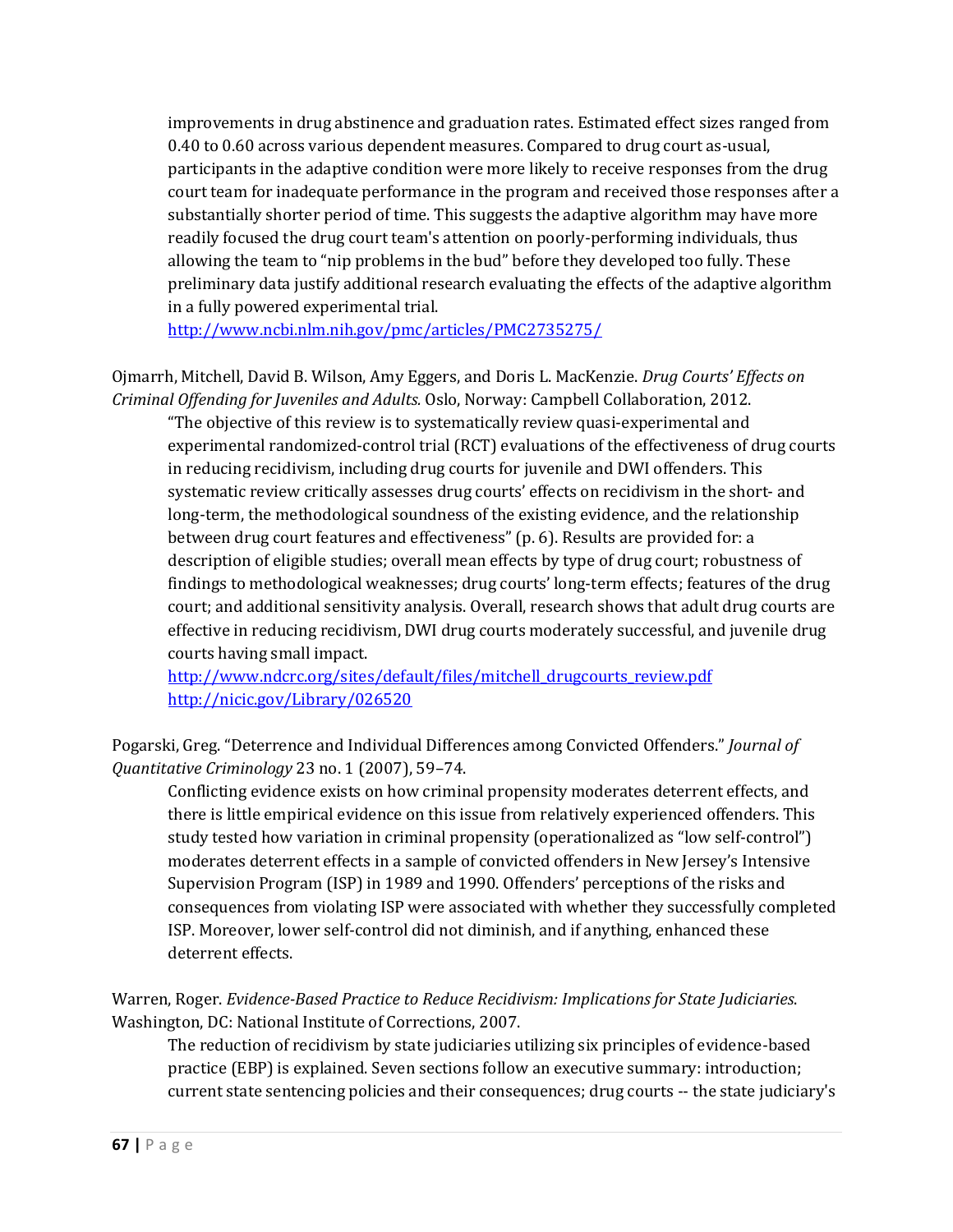successful experiment with EBP; the principles of EBP; local sentencing and corrections policy reforms; state sentencing and corrections policy reforms; and conclusion. "[C]arefully targeted rehabilitation and treatment programs can reduce offender recidivism by conservative estimates of 10-20%" (p. 72). Crime and Justice Institute. <http://nicic.gov/Downloads/PDF/Library/023358.pdf>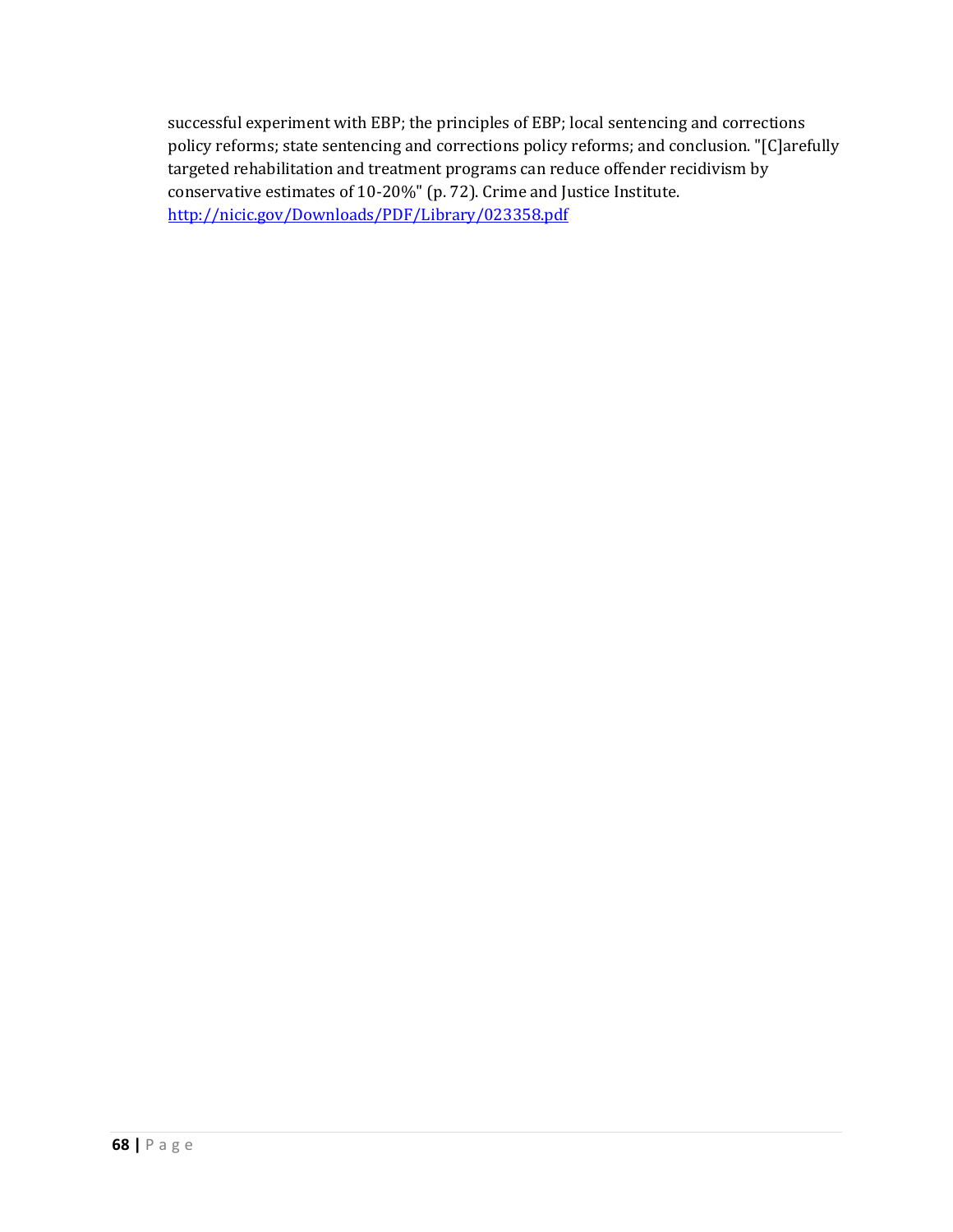### **Supervision by Risk Level**

Barnes, Jeffrey C., Lindsay Ahlman, Charlotte Gill, Lawrence W. Sherman, Ellen Kurtz, and Robert Malvestuto. "Low-intensity Community Supervision for Low-Risk Offenders: A Randomized, Controlled Trial." *Journal of Experiential Criminology* 6, no. 2 (2010): 159-189.

The Philadelphia Low-Intensity Community Supervision Experiment provides evidence on the effects of lowering the intensity of community supervision with low-risk offenders in an urban, US county community corrections agency. Using a random forests forecasting model for serious crime based on Berk et al. Journal of the Royal Statistical Society, Series A, 172(Part 1), 191–211, 2009, 1,559 low-risk offenders were identified and randomly assigned to either standard or reduced frequency of mandatory office visits. Treatment as assigned was substantially delivered at 4.5 probation visits per year versus 2.4, for as long as offenders remained on active probation or parole. In a one-year follow-up for all cases, outcomes examined were the prevalence, frequency, seriousness and time-to-failure of arrests for new crimes committed after random assignment was implemented. No significant differences  $(p=.05)$  in outcomes were found between standard and low-intensity groups. Non-significant differences for offense seriousness favored the low-intensity group. We conclude that lower-intensity supervision at the tested level of dosage can allow fewer officers to supervise low risk offenders in the community without evidence of increased volume or seriousness of crime. [Publication Abstract]

Bonta, James, Suzanne Wallace-Capretta, and Jennifer Rooney. "A Quasi-experimental Evaluation of an Intensive Rehabilitation Supervision Program." *Criminal Justice & Behavior* 27(2000): 213-329. Over the past 20 years, an increased understanding has been developed of what interventions do and do not work with offenders. Treatment programs that attend to offender risk, needs, and responsivity factors have been associated with reduced recidivism. There is also a recognition that sanctions without a rehabilitative component are ineffective in reducing offender recidivism. This study evaluates a cognitive-behavioral treatment program delivered within the context of intensive community supervision via electronic monitoring (EM). Offenders receiving treatment while in an EM program were statistically matched on risk and needs factors to inmates who did not receive treatment services. The results showed that treatment was effective in reducing recidivism for higher risk offenders, confirming the risk principle of offender treatment. The importance of matching treatment intensity to offender risk level and ensuring that there is a treatment component in intensive supervision programs is reaffirmed.

Lowenkamp, Christopher T., Anthony W. Flores, Alexander M. Holsinger, Matthew D. Makarios, and Edward J. Latessa. "Intensive Supervision Programs: Does Program Philosophy and the Principles of Effective Intervention Matter?" *Journal of Criminal Justice* 38, no. 4 (2010): 368-375.

Although traditional intensive supervision programs that have aimed at increasing control and surveillance in the community have not been shown to reduce recidivism, prior research indicates that intensive supervision programs that are based on a human service philosophy and provide treatment to offenders offer more promise. The current research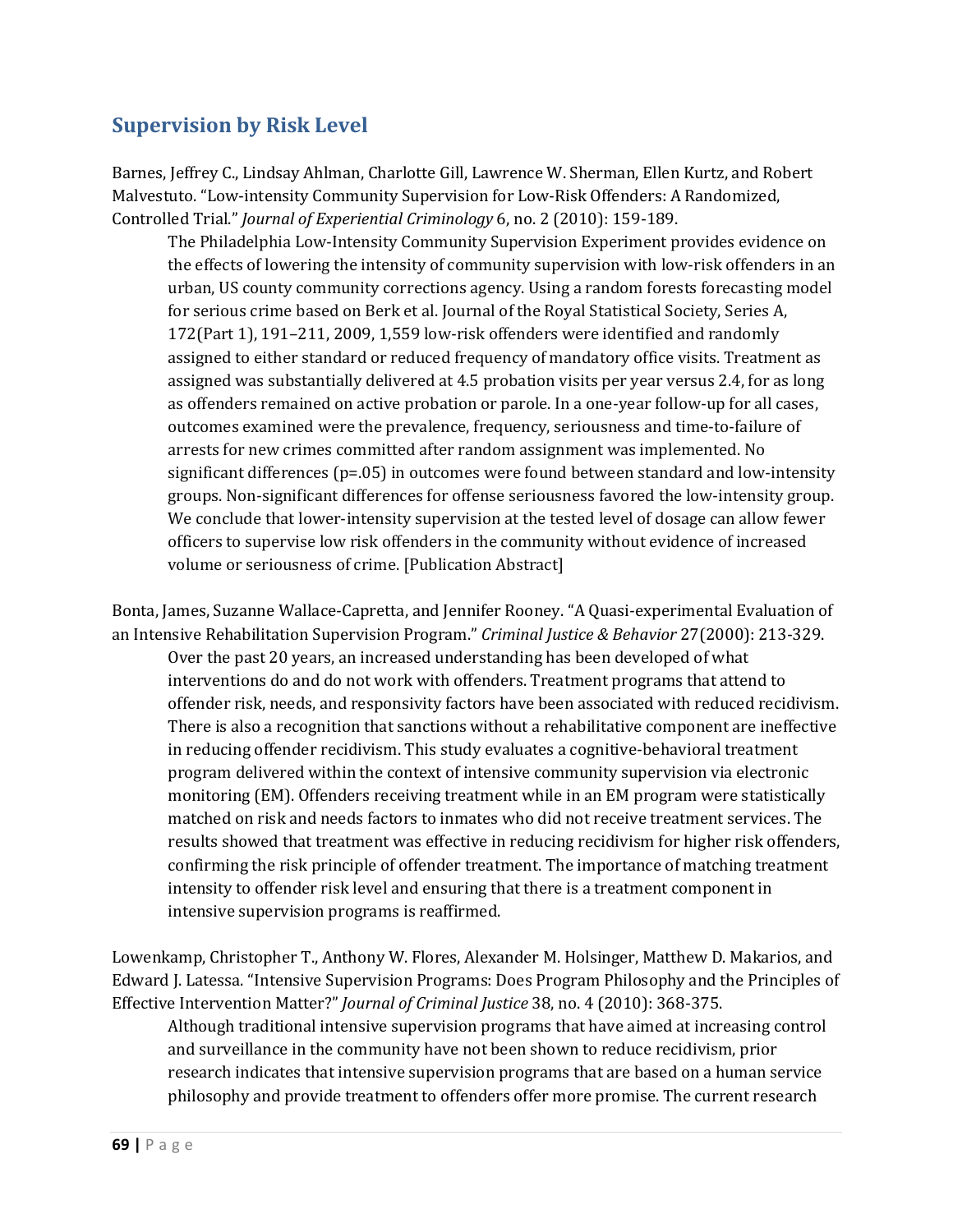examined the effectiveness of fifty-eight intensive supervision programs and sought to determine whether program philosophy and treatment integrity are associated with reductions in recidivism. The results indicated that both program philosophy and treatment integrity vary independently of one another and are related to the ability of programs to produce meaningful effects on recidivism. [Publication Abstract] [http://www.uc.edu/content/dam/uc/ccjr/docs/articles/AR-620N\\_20101130\\_161746.pdf](http://www.uc.edu/content/dam/uc/ccjr/docs/articles/AR-620N_20101130_161746.pdf)

Lowenkamp, Christopher T., and Edward J. Latessa. "Understanding the Risk Principle: How and Why Correctional Interventions Can Harm Low-Risk Offenders." *Topics in Community Corrections, Annual Issue 2004: Assessment Issues for Managers.* Washington, DC: National Institute of Corrections, 2004.

"[W]hat the risk principle is, what it means for corrections, and why we see intensive treatment and supervision leading to no effect or increased recidivism for low-risk offenders" are discussed (p. 3). This article covers: risk as the probability of reoffending; meta-analyses involving the risk principle; differing treatment effects for high- and low-risk offenders; and why interventions are more successful with high-risk o ffenders.

<http://www.yourhonor.com/dwi/sentencing/RiskPrinciple.pdf>

Paparozzi, Mario, and Paul Gendreau. "An Intensive Supervision Program that Worked: Service Delivery, Professional Orientation, and Organizational Supportiveness." *The Prison Journal* 85, no 4 (2005): 445-466.

This study examined the effect of treatment services, organizational supportiveness, and parole officer orientation on parolee recidivism. The sample consisted of 240 parolees enrolled in an intensive surveillance supervision program and 240 parolees undergoing traditional parole supervision. The participants were high-risk/high need parolees. Three measures of parolee recidivism were used: (a) technical parole violation, (b) new conviction, and (c) revocation. These measures were examined by level of treatment services, organizational supportiveness, and the law enforcement/ treatment orientation of intensive surveillance supervision program parole officers of which there were three classifications: (a) law enforcement, (b) balanced, and (c) social casework. The data support the view that intensive supervision programs that (a) provide more treatment to higher risk offenders, (b) employ parole officers with balanced law enforcement/social casework orientations, and (c) are implemented in supportive organizational environments may reduce recidivism from 10% to 30% depending on the comparisons being made. [http://mariopaparozzi.com/uploads/isp\\_that\\_worked.pdf](http://mariopaparozzi.com/uploads/isp_that_worked.pdf)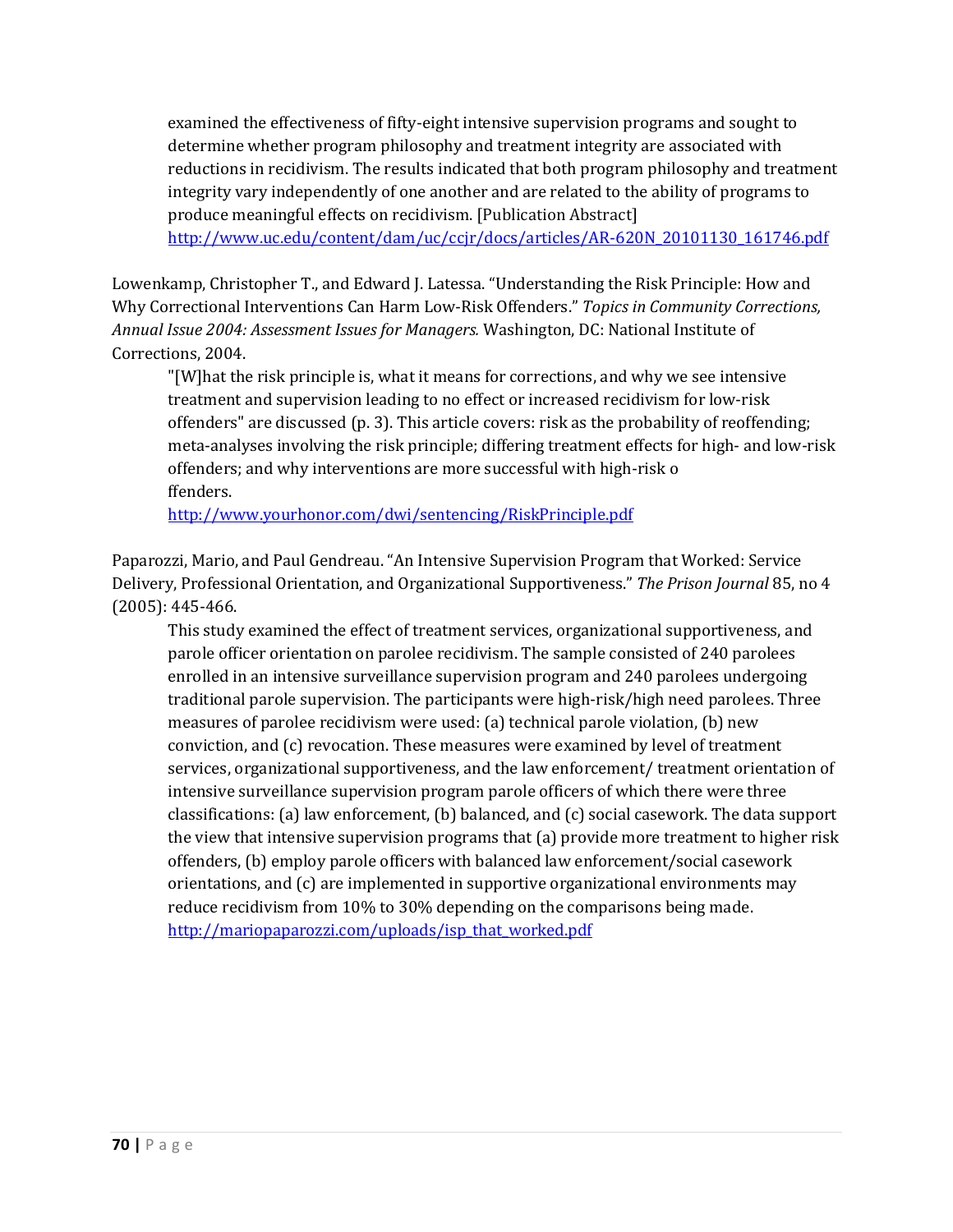## **Women Offenders**

Andrews, Don A., and Craig Dowden. "A Meta-Analytic Investigation into Effective Correctional Intervention for Female Offenders." *Forum on Corrections Research* 11 (1999): 18-21.

Evidence from past meta-analytic reviews has suggested that the principles of human service, risk, need, and general responsivity are associated with reductions in recidivism for general offender populations. However, a recent study stated "the question of whether or not these findings (i.e., principles of effective correctional treatment) can be generalized to the female offender population still is very much in need of an answer" (p. 517). 2 The purpose of the present meta-analytic investigation 3 was to explore whether adherence to the principles of human service, risk, need, general responsivity, program integrity, and core correctional practice were important program considerations for female offenders. The results demonstrated that adherence to these principles significantly enhanced program effectiveness through higher mean reductions in recidivism. This paper concludes with a summary of effective correctional practices for female offenders and directions for future research.

[http://www.csc-scc.gc.ca/text/pblct/forum/e113/113e\\_e.pdf](http://www.csc-scc.gc.ca/text/pblct/forum/e113/113e_e.pdf)

Calhoun, Stacy, Nena Messina, Jerome Cartier, and Stephanie Torres. "Implementing Gender-Responsive Treatment for Women in a Prison Setting: Client and Staff Perspectives." *Federal Probation* 74, no. 3 (2010).

 Over the past two decades, the overall number of female prisoners in the United States has grown substantially. While the number of women in prison remains lower than the number of men, women are entering prisons at a faster rate than men. From 1995 to 2005, the total number of female prisoners increased 57 percent compared with a 34 percent increase in male prisoners (Harrison & Beck, 2006). The increase of the number of women in the nation's prison population has largely been due to incarceration for drug-related offenses. Zero tolerance policies related to addiction have created a greater demand for substance abuse treatment for men and women within a prison setting. [http://www.uscourts.gov/uscourts/FederalCourts/PPS/Fedprob/2010-](http://www.uscourts.gov/uscourts/FederalCourts/PPS/Fedprob/2010-12/implementing.html) [12/implementing.html](http://www.uscourts.gov/uscourts/FederalCourts/PPS/Fedprob/2010-12/implementing.html)

Cobbina, Jennifer E. *From Prison to Home: Women's Pathways In and Out of Crime.* Washington, DC: Department of Justice, 2008.

Questions related to the reentry experiences of female prisoners are investigated. This dissertation includes an abstract and the following chapters: introduction; the study; women's pathways into crime; legal barriers and practical challenges to reentry; factors impacting reintegration success and failure; succumbing to the lure of criminal pursuit; the straight and narrow -- pathways out of crime; and conclusions and recommendations. <https://www.ncjrs.gov/pdffiles1/nij/grants/226812.pdf>

Gehring, Krista S., Patricia Van Voorhis, and Valerie R. Bell. *What Works for Female Probationers? An Evaluation of the Moving On Program.* University of Cincinnati, Division of Criminal Justice, 2009.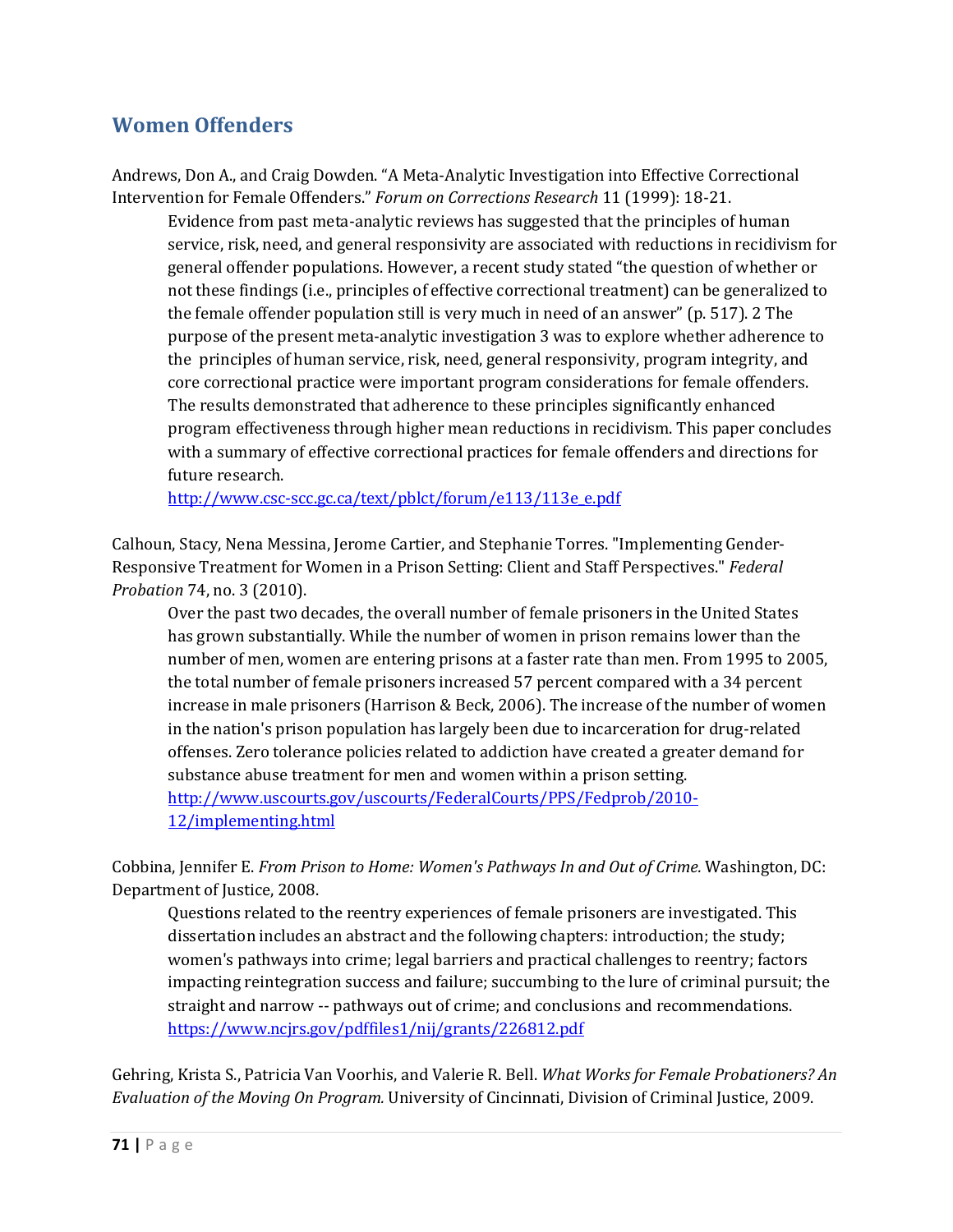The effectiveness of the Moving On program is evaluated. Moving On is a gender-responsive, cognitive behavioral program for women probationers. Sections of this report include: program description; data and study design; sample; outcome measures; results for rearrests, convictions, incarcerations, and technical violations; effects of program completion on rearrests, convictions, incarcerations, and technical violations; and implications of the findings. "The findings from this study indicate the Moving On program would be a good fit for agencies looking for an evidence-based gender-responsive program (p. 12).

<http://nicic.gov/Library/025408>

Hardyman, Patricia, and Patricia Van Voorhis. *Developing Gender-specific Classification Systems for Women Offenders.* Washington, DC: National Institute of Corrections, 2004.

A report which highlights the results of two cooperative agreements from the National Institute of Corrections (NIC) addressing the critical need for gender-specific objective classification systems is presented. Following an executive summary are six chapters: introduction; classification issues for women offenders--the literature; NIC Prisons Division—women's classification initiatives (e.g., National Assessment of Current Practices for Classifying Women Offenders and Working With Correctional Agencies to Improve Classification for Women Offenders); building blocks to effective classification of women offenders; addressing classification issues that require systemic change; and future steps. This report also has two appendixes: descriptions of seven states women's classification initiatives (Colorado, Florida, Hawaii, Idaho, Nebraska, West Virginia, and Wisconsin); and sample initial and reclassification instruments developed by Colorado and Idaho.

<http://nicic.gov/Library/018931>

Lynch, Shannon M., Nicole M. Heath, Kathleen C. Mathews, and Galatia J. Cepeda. "Seeking Safety: An Intervention for Trauma-Exposed Incarcerated Women?" *Journal of Trauma Dissociation* 13, no. 1 (2012): 88-101.

Recent guidelines for incarcerated women's programming have called for interventions that address offenders' traumatic experiences, posttraumatic stress disorder (PTSD), and substance use in an integrated manner. Seeking Safety (SS) is an empirically supported cognitive behavioral manualized treatment for individuals with PTSD and substance use disorders. This study examined the effectiveness of SS with 59 incarcerated women who completed the intervention and 55 who were waitlisted. Participants in SS demonstrated greater symptom improvement in PTSD and depression as well as improved interpersonal functioning and coping as compared to waitlisted offenders. These findings provide preliminary support for the use of this intervention with incarcerated women.

Messina, Nena, Christine E. Grella, Jerry Cartier, and Stephanie Torres. ["A Randomized](http://www.stephaniecovington.com/pdfs/Messina%20March.pdf)  [Experimental Study of Gender-Responsive Substance Abuse Treatment for Women in Prison".](http://www.stephaniecovington.com/pdfs/Messina%20March.pdf) *Journal of Substance Abuse Treatment* 38, no. 2 (2010): 97–107.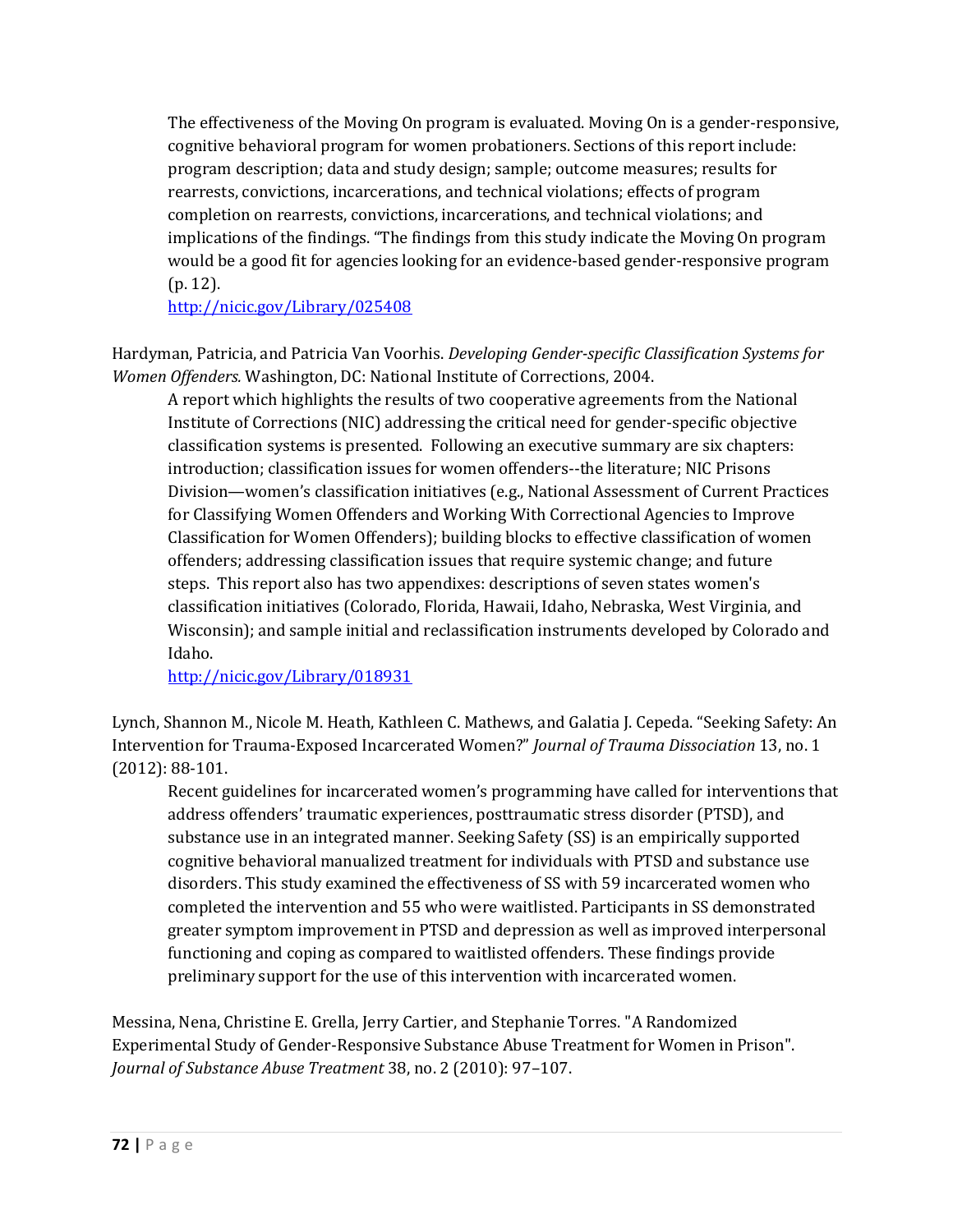This experimental pilot study compared post-release outcomes for 115 women who participated in prison-based substance abuse treatment. Women were randomized to a gender-responsive treatment (GRT) program using manualized curricula (Helping Women Recover and Beyond Trauma) or a standard prison-based therapeutic community. Data were collected from the participants at prison program entry and 6 and 12 months after release. Bivariate and multivariate analyses were conducted. Results indicate that both groups improved in psychological well-being; however, GRT participants had greater reductions in drug use, were more likely to remain in residential aftercare longer (2.6 vs. 1.8 months, *p* < .05), and were less likely to have been reincarcerated within 12 months after parole (31% vs. 45%, respectively; a 67% reduction in odds for the experimental group, *p* < .05). Findings show the beneficial effects of treatment components oriented toward women's needs and support the integration of GRT in prison programs for women. <http://www.stephaniecovington.com/pdfs/Messina%20March.pdf>

Messina, Nena, Stacy Calhoun, and Umme Warda. "Gender-Responsive Drug Court Treatment: A Randomized Controlled Trial." *Criminal Justice and Behavior* 39, no. 12 (2012): 1539-155.

This pilot study compared outcomes for 94 women offenders in San Diego County, California, who participated in four drug court programs. Women were randomized to gender-responsive (GR) programs using Helping Women Recover and Beyond Trauma or standard mixed-gender treatment. Data were collected at program entry, during treatment, and approximately 22 months after treatment entry. Bivariate and multivariate analyses were conducted. Results showed that GR participants had better in-treatment performance, more positive perceptions related to their treatment experience, and trends indicating reductions in posttraumatic stress disorder (PTSD) symptomology. Both groups improved in their self-reported psychological well-being and reported reductions in drug use  $(p < .06)$ and arrest (a diagnosis of PTSD was the primary predictor of reductions in re-arrest, p < .04). Findings show some beneficial effects of adding treatment components oriented toward women's needs.

Smith, Paula, Francis T. Cullen, and Edward J. Latessa. "Can 14,737 Women Be Wrong? A Meta-Analysis of the LSI-R and Recidivism for Female Offenders." *Criminology & Public Policy* 8, no, 1 (2009): 183-208.

Over the past two decades, researchers have been increasingly interested in measuring the risk of offender recidivism as a means of advancing public safety and of directing treatment interventions. In this context, one instrument widely used in assessing offenders is the Level of Service Inventory-Revised (LSI-R). Recently, however, the LSI-R has been criticized for being a male-specific assessment instrument that is a weak predictor of criminal behavior in females. Through the use of meta-analytic techniques, we assessed this assertion. A total of 27 effect sizes yielded an average r value of .35 ([confidence interval] CI = .34 to .36) for the relationship of the LSI-R with recidivism for female offenders ( $N=14,737$ ). When available, we also made within-sample comparisons based on gender. These comparisons produced effect sizes for males and females that were statistically similar. These results are consistent with those generated in previous research on the LSI-R. They call into question prevailing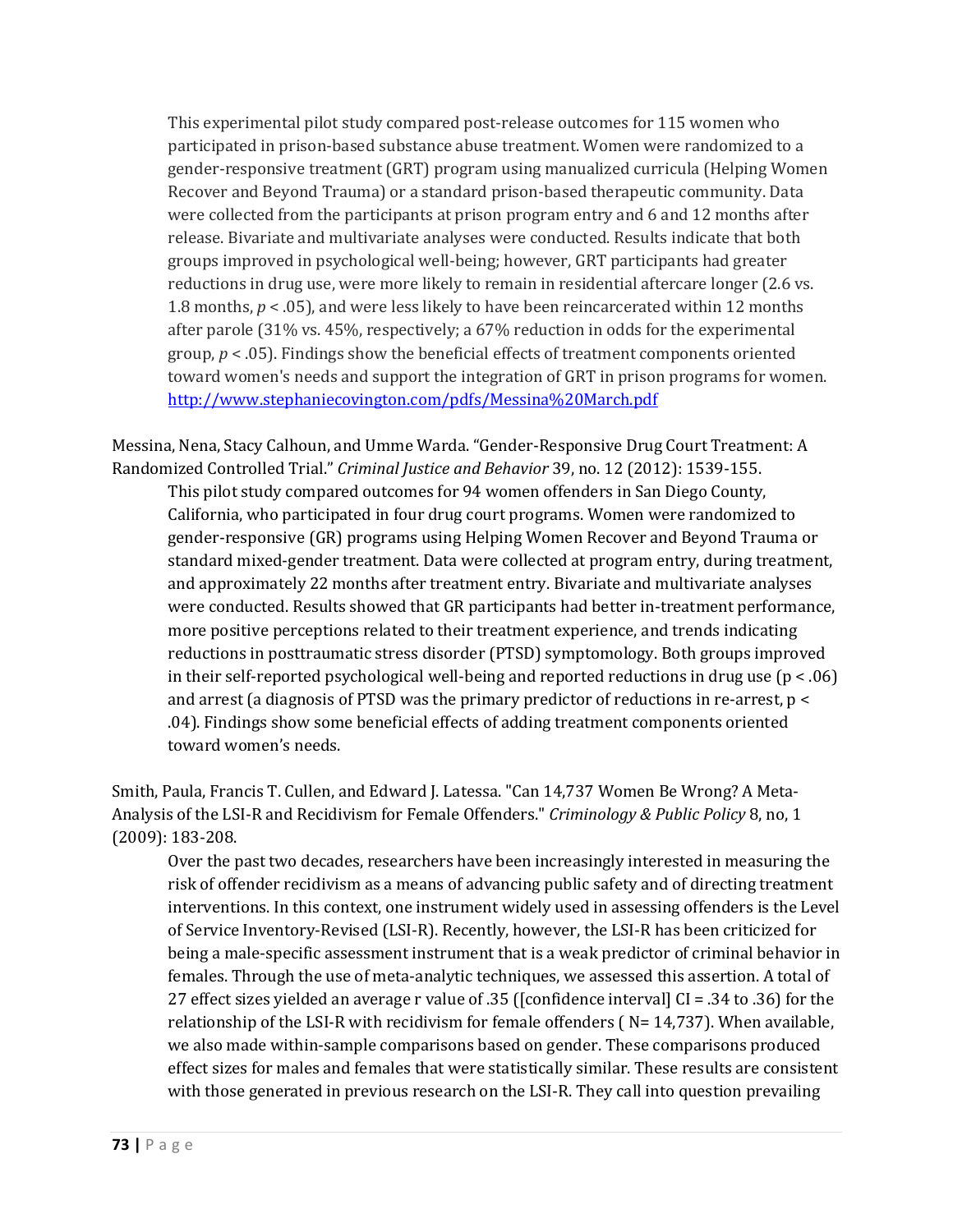critiques that the LSI-R has predictive validity for male but not for female offenders. At this stage, it seems that corrections officials should be advised that the LSI-R remains an important instrument for assessing all offenders as a prelude to the delivery of treatment services, especially those based on the principles of effective intervention. Critics should be encouraged, however, to construct and validate through research additional gender-specific instruments that revise, if not rival, the LSI-R. [Abstract from Author]

Taxman, Faye S., and Steven Belenko. *Implementing Evidence-Based Practices in Community Corrections and Addiction Treatment*. New York: Springer, 2012.

"This book addresses the connected issues of knowledge development and utilization in the context of adopting and implementing EBP, particularly addiction treatment programs, in community corrections agencies" (p. 3). Chapters include: identifying the evidence base for "What Works" in community corrections and addiction treatment; theories of organizational change and technology transfer; organizational change technology transfer process review of the literature; community corrections addiction treatment strategies to adopt, implement, and sustain effective practices; current state of EBP in the community corrections field; the idiosyncrasies of the corrections and treatment environments; making good choices, a multistage conceptual model for identifying and selecting evidence-based practices; evidence-based interagency implementation model; and evidence-based implementation agenda.

Van Voorhis, Patricia, Emily Salisbury, Emily Wright, and Ashley Bauman. *Achieving Accurate Pictures of Risk and Identifying Gender-Responsive Needs: Two New Assessments for Women Offenders.* Washington DC: U.S. Department of Justice, National Institute of Corrections, 2008. The development of new risk/needs assessments specifically designed for female offenders is discussed. This report is comprised of the case for women's needs, development of new assessments, construction validation research, full instruments, implementation considerations, and obtaining the gender-responsive assessments. <http://nicic.gov/Library/022844>

Ziatic, Joseph M., Donna C. Wilkerson, and Shannon M. McAllister. "Pretrial Diversion: The Overlooked Pretrial Services Evidence-Based Practice." *Federal Probation* 74, no. 1 (2010). Although Pretrial Diversion (PTD) was conceived in the late 1940s as a program for dealing with juvenile offenders, it was not implemented in the federal judiciary under its current form until the passage of the Pretrial Services Act of 1982. Originally, PTD was meant to be an alternative to prosecution for low-level criminal offenders who had identifiable rehabilitative needs (Ulrich 2002). Moreover, an expectation of this program was that participants lack a significant criminal history. Through identifying potential participants in this program and developing an individualized supervision plan aimed at addressing root causes of the individual's criminal activity, stakeholders attempted to prevent future involvement in criminal behavior.

[http://www.uscourts.gov/viewer.aspx?doc=/uscourts/FederalCourts/PPS/Fedprob/2010-](http://www.uscourts.gov/viewer.aspx?doc=/uscourts/FederalCourts/PPS/Fedprob/2010-06/index.html) [06/index.html](http://www.uscourts.gov/viewer.aspx?doc=/uscourts/FederalCourts/PPS/Fedprob/2010-06/index.html)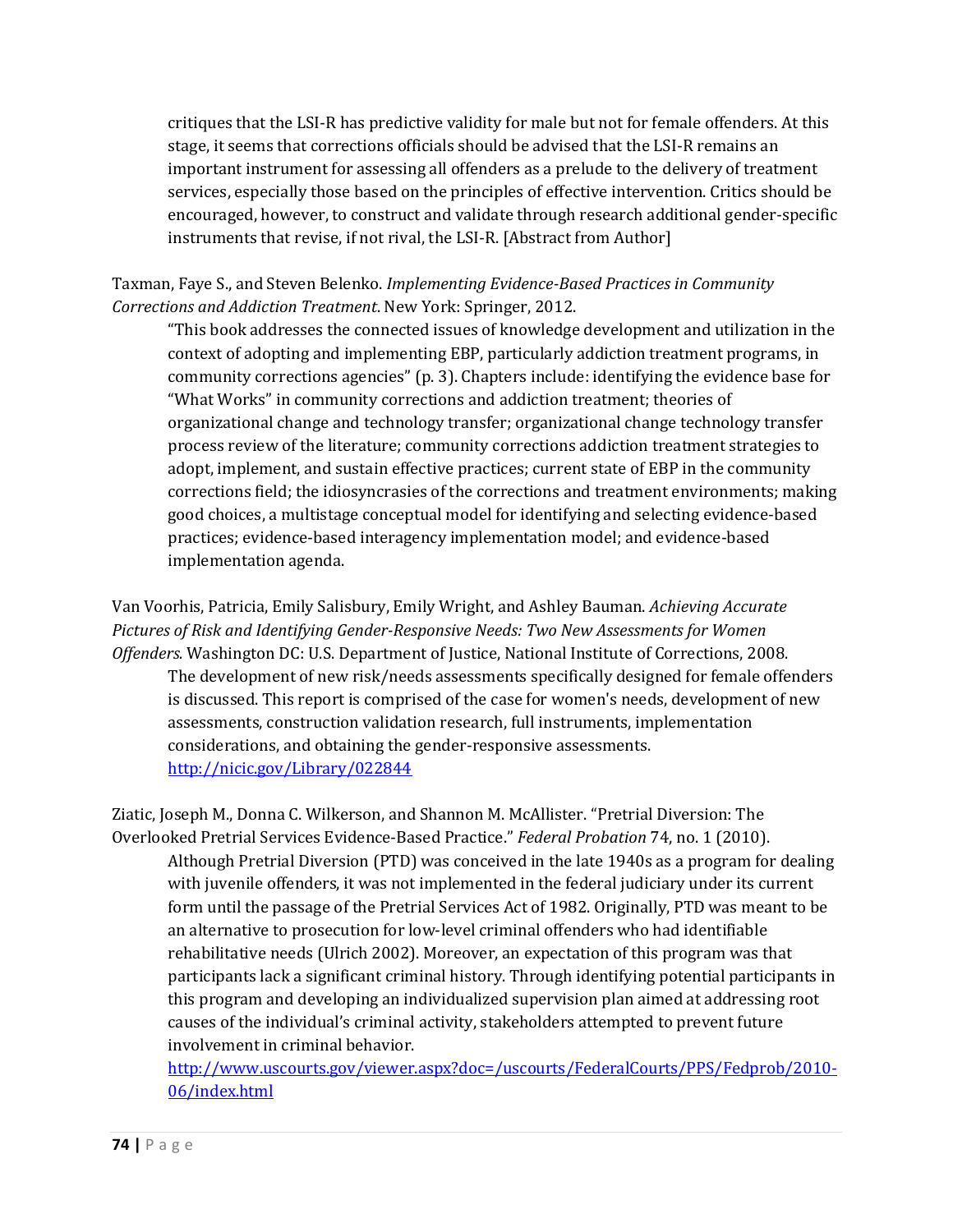# **Training Materials / Presentations**

*Addiction, the Brain, and Evidence Based Treatment*. Washington, DC: U.S. Department of Justice. [PowerPoint slides and transcript], 2012

"Dr. Chandler will discuss why punishment alone is an ineffective response to the problem of drug abuse in the criminal justice system … Dr. Chandler will also highlight evidencebased principles of addiction treatment based on an integrated public health/public safety strategy." Topics discussed include: drugs of abuse and crime are linked; smoking in criminal justice; mental health disorders among incarcerated populations; key participants in the criminal justice system and intervention opportunities; what addiction is—a disease of the brain; reward circuits; dopamine; memory circuits; cocaine craving; treatments for relapse prevention—medications and behavioral; evidence-based principles of drug abuse treatment for criminal justice populations; what recovery looks like on average; assessing risks, needs, and progress; criminal justice CEST (Client Evaluation of Self and Treatment); and tailoring supervision to fit the needs of the individual is important. <http://nicic.gov/Library/026291>

Carey, Mark. *Evidence-Based Practices for Stakeholders*. Power Point Presentation, 2011. Objectives: Understand how the application of research around risk reduction can lead to improved justice system objectives; Identify the top criminogenic needs; Describe the key risk reduction principles and why they are important to know; Identify the interventions that increase future crime and those that decrease crime; Show how other jurisdictions have been applying the principles effectively.

<http://www.thecareygroupinc.com/documents/TCG%20EBP%20for%20Stakeholders.pdf>

Corso, Deena, Nathan Lowe, and Geraldine Nagy. *Evidence-Based Practices of Community Supervision: Part 1, A Focus on Current Issues and Trends in Probation,* 2011. This training session was developed by the American Probation and Parole Association, in partnership with the National Reentry Resource Center, and is made possible through funding by the Bureau of Justice Assistance, U.S. Department of Justice. [http://www.nationalreentryresourcecenter.org/documents/0000/1217/11\\_10\\_11Final\\_EB](http://www.nationalreentryresourcecenter.org/documents/0000/1217/11_10_11Final_EBP__Probation_%0911_10_11_Final.pdf) P\_Probation\_[11\\_10\\_11\\_Final.pdf](http://www.nationalreentryresourcecenter.org/documents/0000/1217/11_10_11Final_EBP__Probation_%0911_10_11_Final.pdf)

Bartruff, Jerry, Nathan Lowe, and Shawn Rogers. *Webinar: Evidence-Based Practices of Community Supervision: Part 2, What Works in Parole and the Prisoner Reentry Process.* New York: National Reentry Resource Center; Lexington, KY: American Probation and Parole Association, 2011

'The goal of this webinar is to educate community corrections professionals on evidencebased practices (EBPs) of parole supervision, particularly with respect to the reentry of parolees leaving prison.' Participants will be able to: understand the core elements of EBPs and parole supervision; discuss the pros and cons of EBPs implementation; recognize leadership qualities that are conducive to using a successful evidence-based approach; and identify at least two practices that they could implement to enhance parole supervision and reentry outcomes.

[http://www.nationalreentryresourcecenter.org/documents/0000/1245/Evidence-](http://www.nationalreentryresourcecenter.org/documents/0000/1245/Evidence-Based_Practices_of_Community_Supervision-_Part_II__What_Works_in_Parole_Supervision-20111213_1902-1.wmv)Based Practices of Community Supervision- Part II\_What Works in Parole Supervision-[20111213\\_1902-1.wmv](http://www.nationalreentryresourcecenter.org/documents/0000/1245/Evidence-Based_Practices_of_Community_Supervision-_Part_II__What_Works_in_Parole_Supervision-20111213_1902-1.wmv)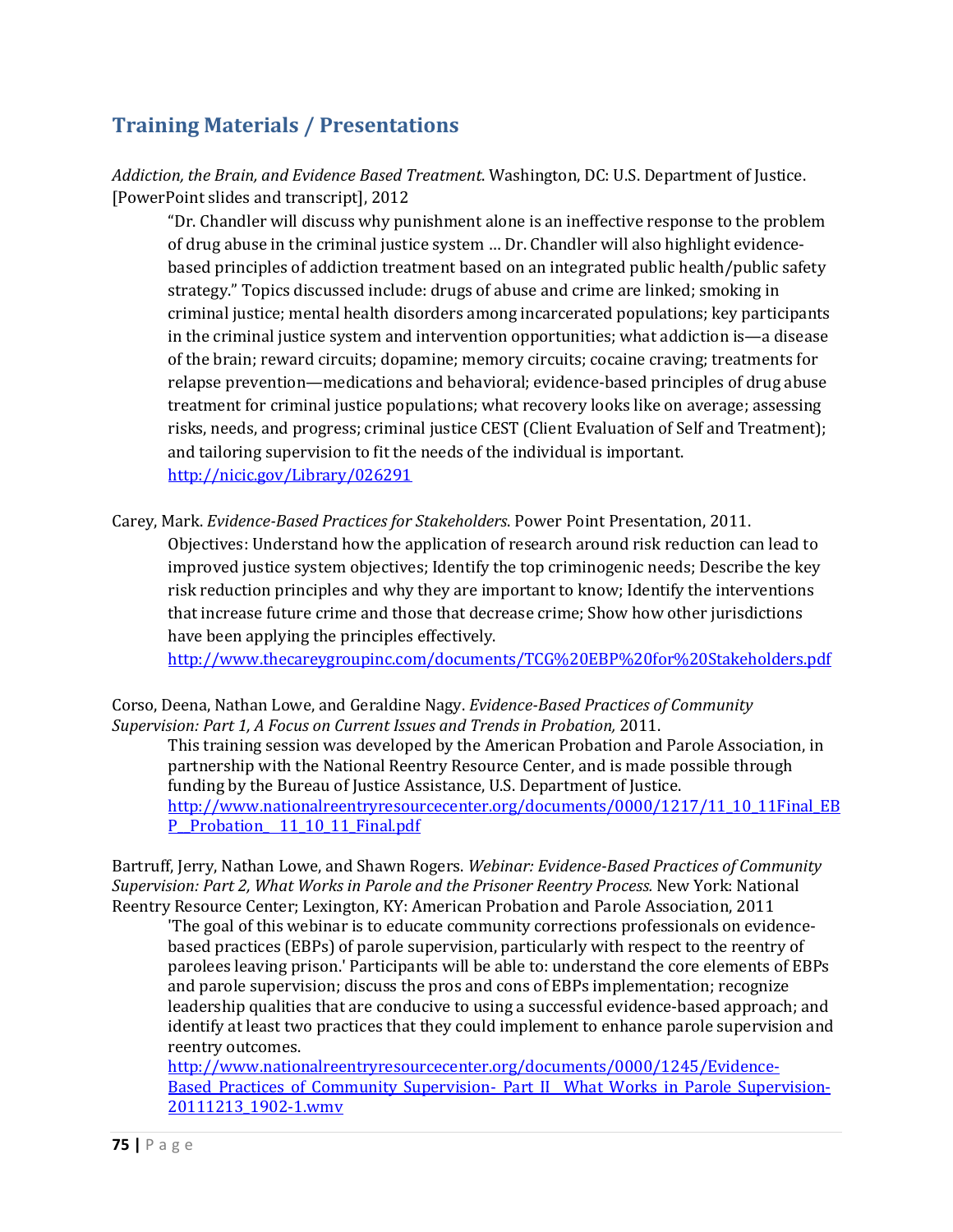[http://www.nationalreentryresourcecenter.org/documents/0000/1244/Final\\_EBP\\_Parole\\_](http://www.nationalreentryresourcecenter.org/documents/0000/1244/Final_EBP_Parole__Reentry_12_13_11_LK.pdf) Reentry 12\_13\_11\_LK.pdf

Latessa, Edward J. *Improving the Effectiveness of Correctional Programs through Research.*  [http://www.drc.ohio.gov/web/iej\\_files/200802\\_Speaker\\_Latessa.pdf](http://www.drc.ohio.gov/web/iej_files/200802_Speaker_Latessa.pdf)

National Institute of Corrections. *Evidence-Based Practices for Supervisors.* Online Training. First-line supervisors are key players in implementing the changes required of organizations committed to evidence-based service delivery. The first-line supervisor must perform supervisory duties that support the new role of staff as they impact offender behavior in the community and institution. Often, these new roles for line staff and line officers are not clearly defined, resulting in unclear expectations for job performance. The role of the first-line supervisor is crucial to assisting staff in making this adjustment in their approach to offender supervision, including dynamic risk assessment, offender case management, linkage to appropriate interventions and quality assurance. <http://nicic.gov/Training/NICWBT13>

Stitzer, Maxine. *Contingency Management in Drug Courts: Research and Resources*. PowerPoint Presentation, 2011.

<http://www.gmuace.org/documents/presentations/2011/NADCP%202011%20Stitzer.pdf>

## **WEBSITES**

*Advancing Evidence-Based Practice*. [http://advancingebp.org](http://advancingebp.org/)

Our mission is to promote the development, adoption, and effective implementation of evidence-based programs for at-risk youth and families.

*Blueprints for Violence Prevention*.<http://www.colorado.edu/cspv/blueprints/>

Demand for effective violence, drug, and crime prevention programs continues to grow. Across the country, a raft of programs aimed at preventing violence and drug abuse is underway. All of these programs are well-intentioned. Yet very few of them have evidence demonstrating their effectiveness. Many are implemented with little consistency or quality control.

How do we know what works? Blueprints for Violence Prevention, a project of the Center for the Study and Prevention of Violence at the University of Colorado, provide answers to that question. The Blueprints mission is to identify truly outstanding violence and drug prevention programs that meet a high scientific standard of effectiveness. In doing so, Blueprints serves as a resource for governments, foundations, businesses, and other organizations trying to make informed judgments about their investments in violence and drug prevention programs.

Boulder, CO: University of Colorado, Center for the Study and Prevention of Violence, Institute of Behavioral Science.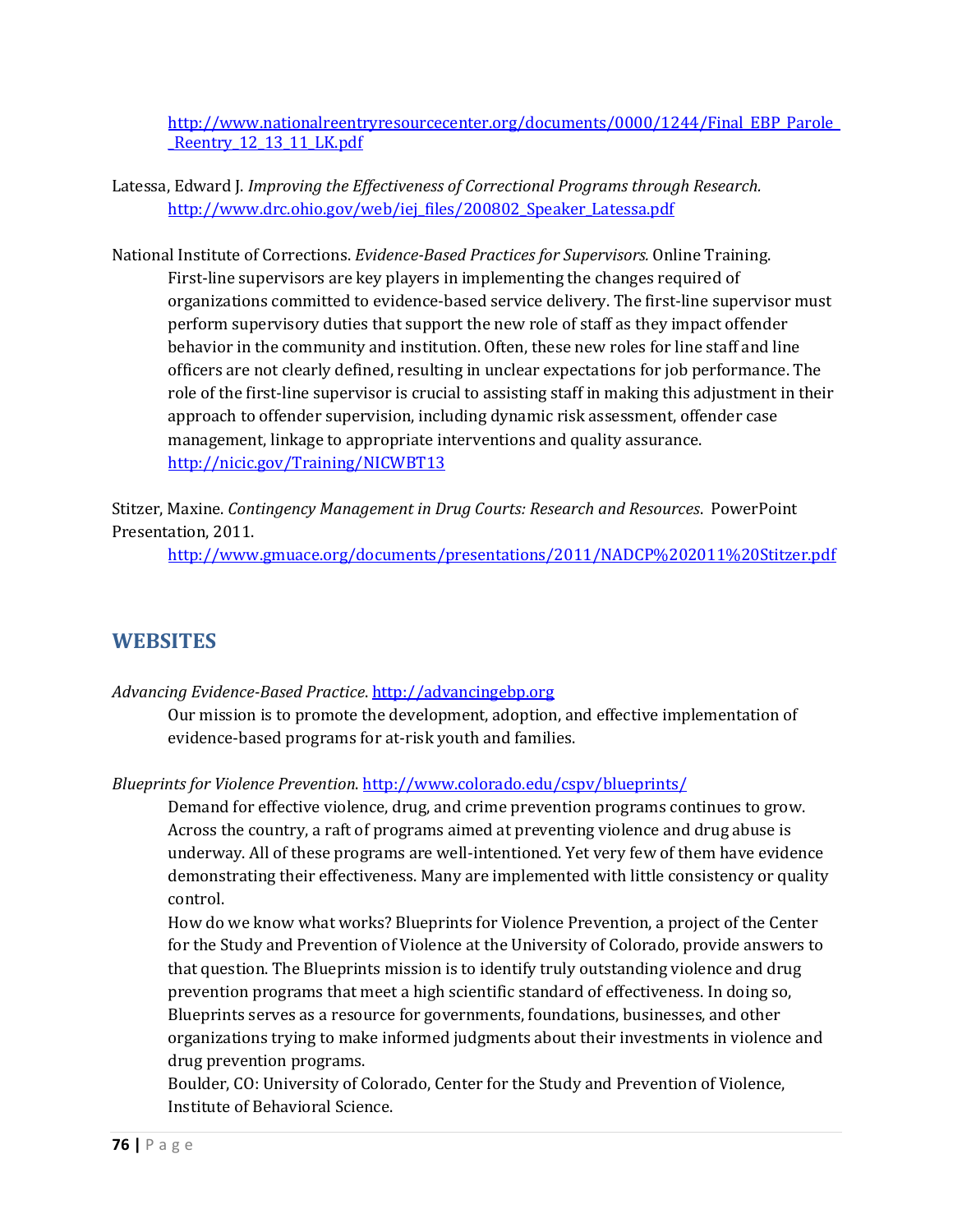## *Bureau of Justice Statistics,* [http://bjs.ojp.usdoj.gov](http://bjs.ojp.usdoj.gov/)

BJS mission: To collect, analyze, publish, and disseminate information on crime, criminal offenders, victims of crime, and the operation of justice systems at all levels of government. These data are critical to federal, state, and local policymakers in combating crime and ensuring that justice is both efficient and evenhanded.

*The Campbell Collaboration. What Helps? What Harms? Based on What Evidence?*  <http://www.campbellcollaboration.org/>

The Campbell Collaboration (C2) helps people make well-informed decisions by preparing, maintaining and disseminating systematic reviews in education, crime and justice, and social welfare.

## *Center for Criminal Justice Research, Division of Criminal Justice, University of Cincinnati,*  [www.uc.edu/criminaljustice](http://www.uc.edu/criminaljustice)

## <http://www.uc.edu/ccjr/publications.html>

The nationally-ranked School of Criminal Justice holds a number one ranking for research productivity, and recognition in U.S. News & World Report as one of the top three doctoral programs in the nation. With a mission dedicated to research, teaching and service, the School supports these and related activities through the Center for Criminal Justice Research, which includes the Corrections Institute and the Policing Institute. Graduate students are provided opportunities to learn and conduct research, training, and technical assistance in a wide range of criminal justice settings.

## *Crimesolutions.gov.* <http://www.crimesolutions.gov/TopicDetails.aspx?ID=2>

You should go to this website first if you are looking for "[r]esearch on program effectiveness reviewed and rated by Expert Reviewers [with] [e]asily understandable ratings based on whether a program achieves its goals." Programs in the corrections and reentry field are divided into all, community corrections, inmate programs and treatment, recidivism, and reentry and release. In addition to corrections and reentry, the other broad topical areas are courts, crime and crime prevention, drugs and substance abuse, juveniles, law enforcement, technology and forensics, and victims and victimization.

## *Court Statistics Project*:<http://www.courtstatistics.org/>

The Court Statistics Project collects and analyzes data relating to the work of our nation's courts.

## *Institute of Behavioral Research*.<http://www.ibr.tcu.edu/index.htm>

IBR's mission is to evaluate and improve the effectiveness of programs for reducing drug abuse and related problems. Programs are based in communities or correctional facilities. This website provides access to information about IBR, staff, projects, newsletters, publications, web posters, manuals, sample forms, and other links. Fort Worth, TX: Texas Christian University.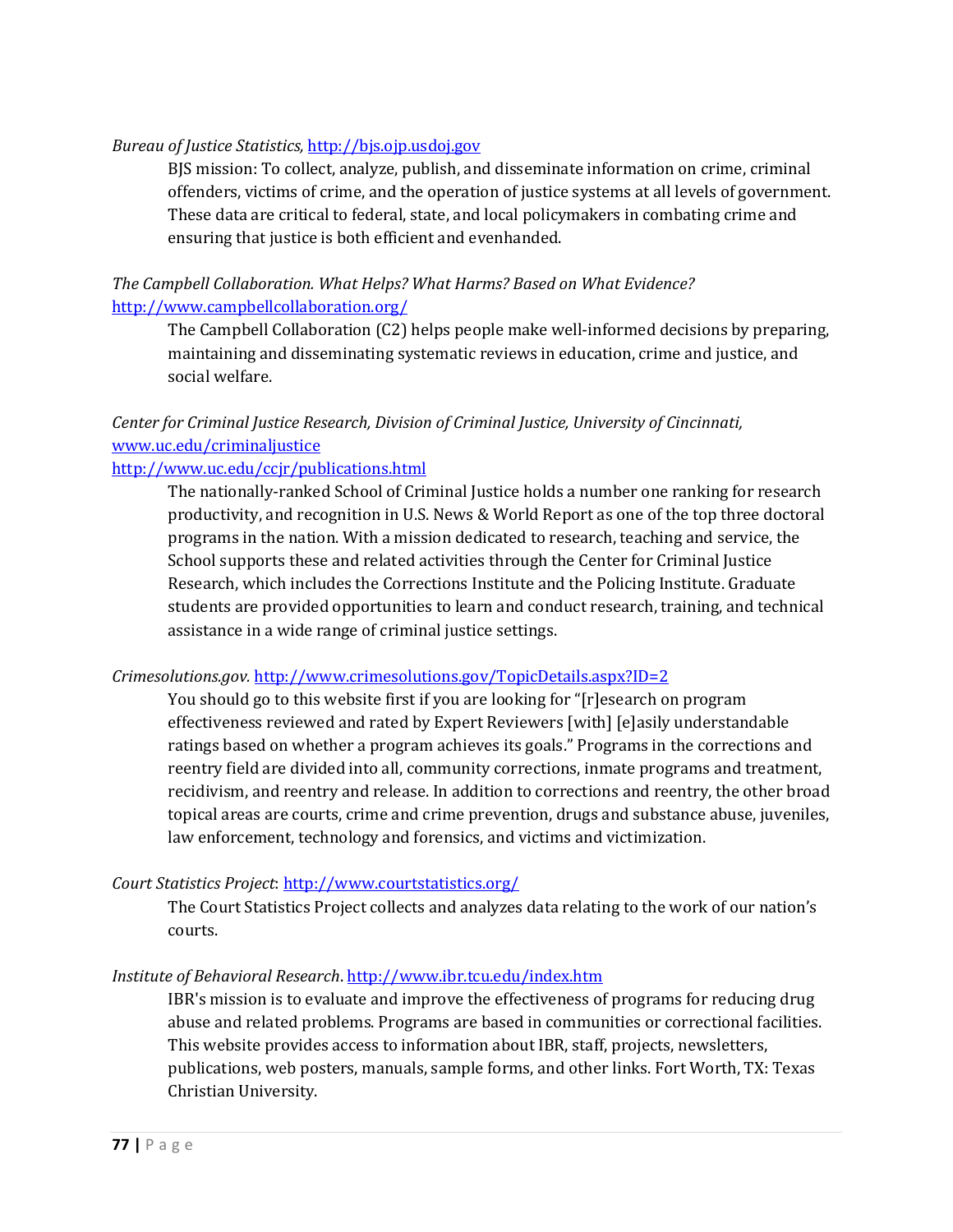*Institute for Governmental Service and Research, University of Maryland,* <http://www.igsr.umd.edu/> With expertise in quantitative and qualitative assessment, as well as business process reengineering, the Institute for Governmental Service and Research (IGSR) provides applied research, outreach, and technology innovations to meet the needs of state and local governments. Over the years, IGSR's main focus has been in the areas of criminal justice, including adult and juvenile courts, corrections, community supervision, prosecutors, and the police. Many projects span the interface between the criminal justice system and health and social service systems often entailing efforts to improve multi-agency collaboration. Standardized instruments, rigorous designs, and large sample sizes are employed in across all of IGSR's organizations.

[http://www.igsr.umd.edu/applied\\_research/reports\\_and\\_publications.php?search=topic](http://www.igsr.umd.edu/applied_research/reports_and_publications.php?search=topic)

#### *Motivational Interviewing*[, http://www.motivationalinterview.org/quick\\_links/bibliography.html](http://www.motivationalinterview.org/quick_links/bibliography.html)

The bibliographies provided here are not a comprehensive coverage of all Motivational Interviewing publications. They focus on the behavioral health arena, as well as MI training and implementation. Many of the citations in the bibliographies contain a Digital Object Identifier or DOI. The Digital Object Identifier (DOI) System was developed as a means to identify content and provide a permanent link to its location on the Internet. When articles are published and made available electronically, the publisher assigns them a DOI number. The DOI number is a unique alphanumeric string beginning with a 10 and containing a prefix and suffix separated by a slash.

#### *National Criminal Justice Reference Service*,

[https://www.ncjrs.gov/App/AbstractDB/AbstractDBSearchResults.aspx?Title=&Author=&Journal](https://www.ncjrs.gov/App/AbstractDB/AbstractDBSearchResults.aspx?Title=&Author=&Journal=&NCJNum=&General=social+learning+theory&StartDate=&EndDate=&SearchMode=1&SortBy=4&Offset=0) [=&NCJNum=&General=social+learning+theory&StartDate=&EndDate=&SearchMode=1&SortBy=4&](https://www.ncjrs.gov/App/AbstractDB/AbstractDBSearchResults.aspx?Title=&Author=&Journal=&NCJNum=&General=social+learning+theory&StartDate=&EndDate=&SearchMode=1&SortBy=4&Offset=0) [Offset=0](https://www.ncjrs.gov/App/AbstractDB/AbstractDBSearchResults.aspx?Title=&Author=&Journal=&NCJNum=&General=social+learning+theory&StartDate=&EndDate=&SearchMode=1&SortBy=4&Offset=0)

NCJRS services and resources are available to anyone interested in crime, victim assistance, and public safety including policymakers, practitioners, researchers, educators, community leaders, and the general public.

## *National Registry of Evidence-Based Programs.* [http://www.nrepp.samhsa.gov](http://www.nrepp.samhsa.gov/)

The National Registry of Evidence-based Programs and Practices (NREPP) is a searchable online registry of mental health and substance abuse interventions that have been reviewed and rated by independent reviewers. The purpose of this registry is to assist the public in identifying scientifically based approaches to preventing and treating mental and/or substance use disorders that can be readily disseminated to the field. NREPP is one way that SAMHSA is working to improve access to information on tested interventions and thereby reduce the lag time between the creation of scientific knowledge and its practical application in the field.

NREPP is a voluntary, self-nominating system in which intervention developers elect to participate. There will always be some interventions that are not submitted to NREPP, and not all that are submitted are reviewed. In addition, new intervention summaries are continually being added, so the registry is always growing.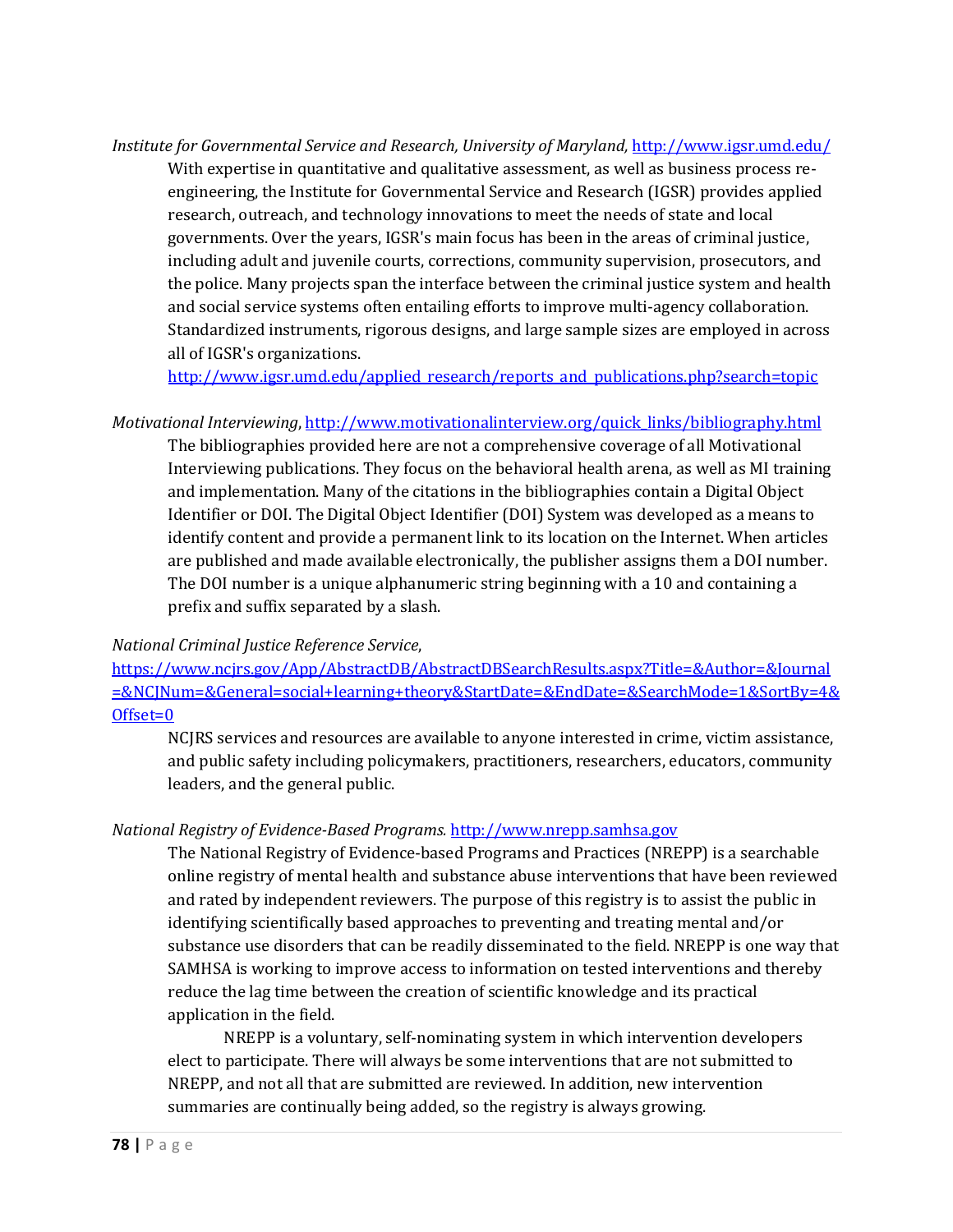#### *Pew Center on the States:* [www.pewcenteronthestates.org](http://www.pewcenteronthestates.org/)

The Pew Charitable Trusts applies the power of knowledge to solve today's most challenging problems. The Pew Center on the States identifies and advances state policy solutions. See Research topic: Corrections and Public Policy.

## *Public Behavioral Health and Justice Policy Evidence Based Practices*. <http://depts.washington.edu/ebpi/list.php>

Faculty members in the Division of Public Behavioral Health and Justice Policy (PBHJP) have expertise in or can be a resource in obtaining additional information about the following Evidence-Based Practices (EBPs). This list of EBPs is a "living document" - it is not comprehensive of all programs or providers and will be continually updated as information is available. University of Washington School of Medicine.

## *Risk Reduction Research.* <http://riskreduction.soceco.uci.edu/>

"Our research team focuses on understanding why some people with mental disorder become involved in self-harm, violence, and/or criminal behavior. To develop more effective prevention and treatment strategies for this group, we must first understand how individual and environmental factors interact to increase their risk of such harmful behavior. This understanding can also be used inform legal decision-making about this high risk, high need group."

### *Urban Institute's Justice Policy Center,-* <http://www.urban.org/justice/index.cfm>

Researchers in the Urban Institute's Justice Policy Center produce such research, evaluating programs, and analyzing data in an effort to guide federal, state, and local stakeholders in making sound decisions that will increase the safety of communities nationwide.

## *Vera Institute of Justice, w*[ww.vera.org](http://www.vera.org/)

The Vera Institute of Justice combines expertise in research, demonstration projects, and technical assistance to help leaders in government and civil society improve the systems people rely on for justice and safety. Family Justice was picked up by Vera and focuses on strength-based, family-focused approaches to reentry.

#### *What Works in Reentry Clearinghouse*. [http://nationalreentryresourcecenter.org/what\\_works](http://nationalreentryresourcecenter.org/what_works)

This website "offers easy access to important research on the effectiveness of a wide variety of reentry programs and practices. It provides a user-friendly, one-stop shop for practitioners and service providers seeking guidance on evidence-based reentry interventions, as well as a useful resource for researchers and others interested in reentry." The current browse-able focus areas are brand name programs, employment, housing, and mental health. Program intervention is described along with a summary of results from the study, recommendations for practice, and suggestions for future research. In-depth details of the evaluation are also included with sections on program summary, research rigor level (high or low, study population, methodology along with its limitations, quality of implementation, findings, and the reviewed research publications about the program.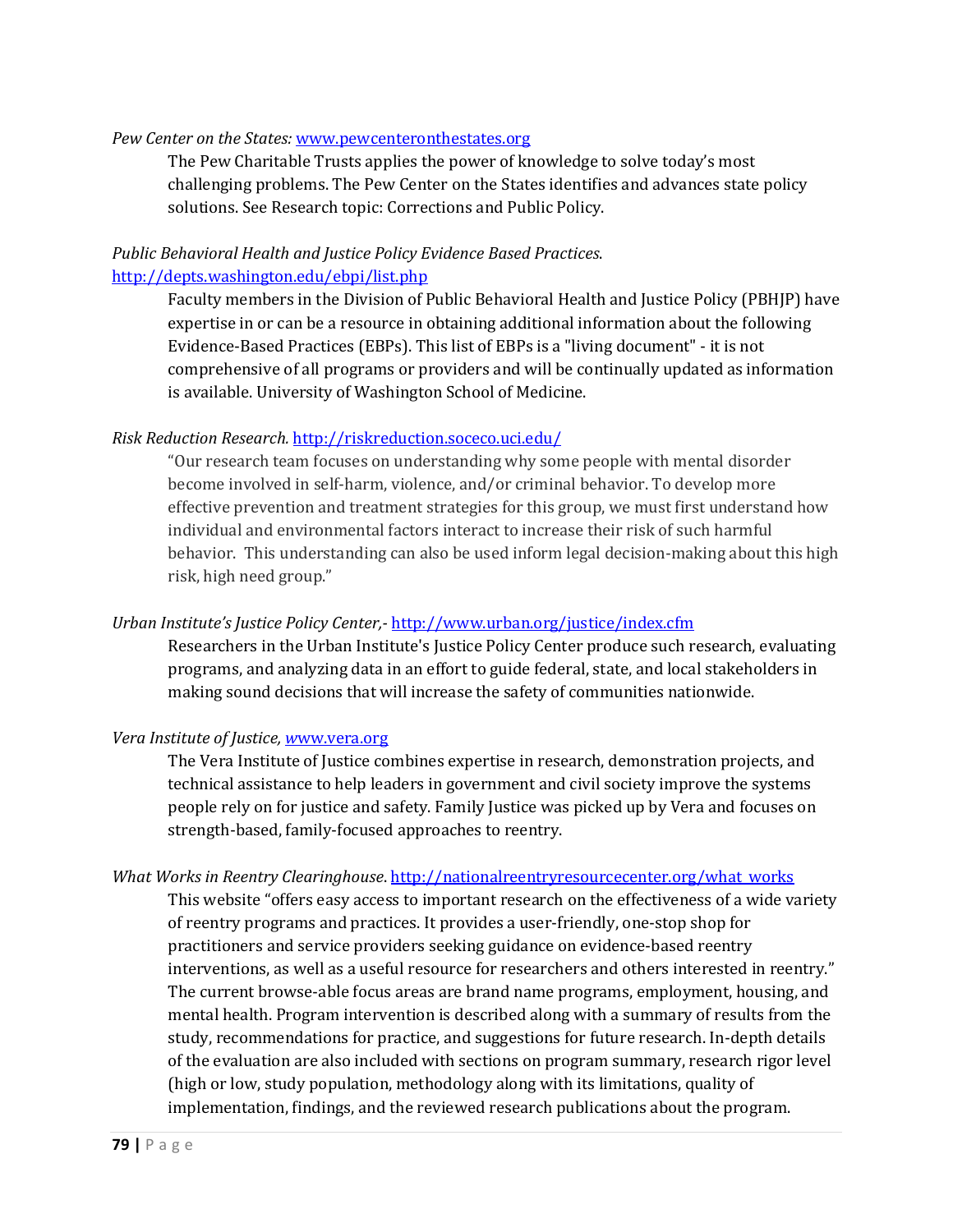<http://nicic.gov/Library/026378>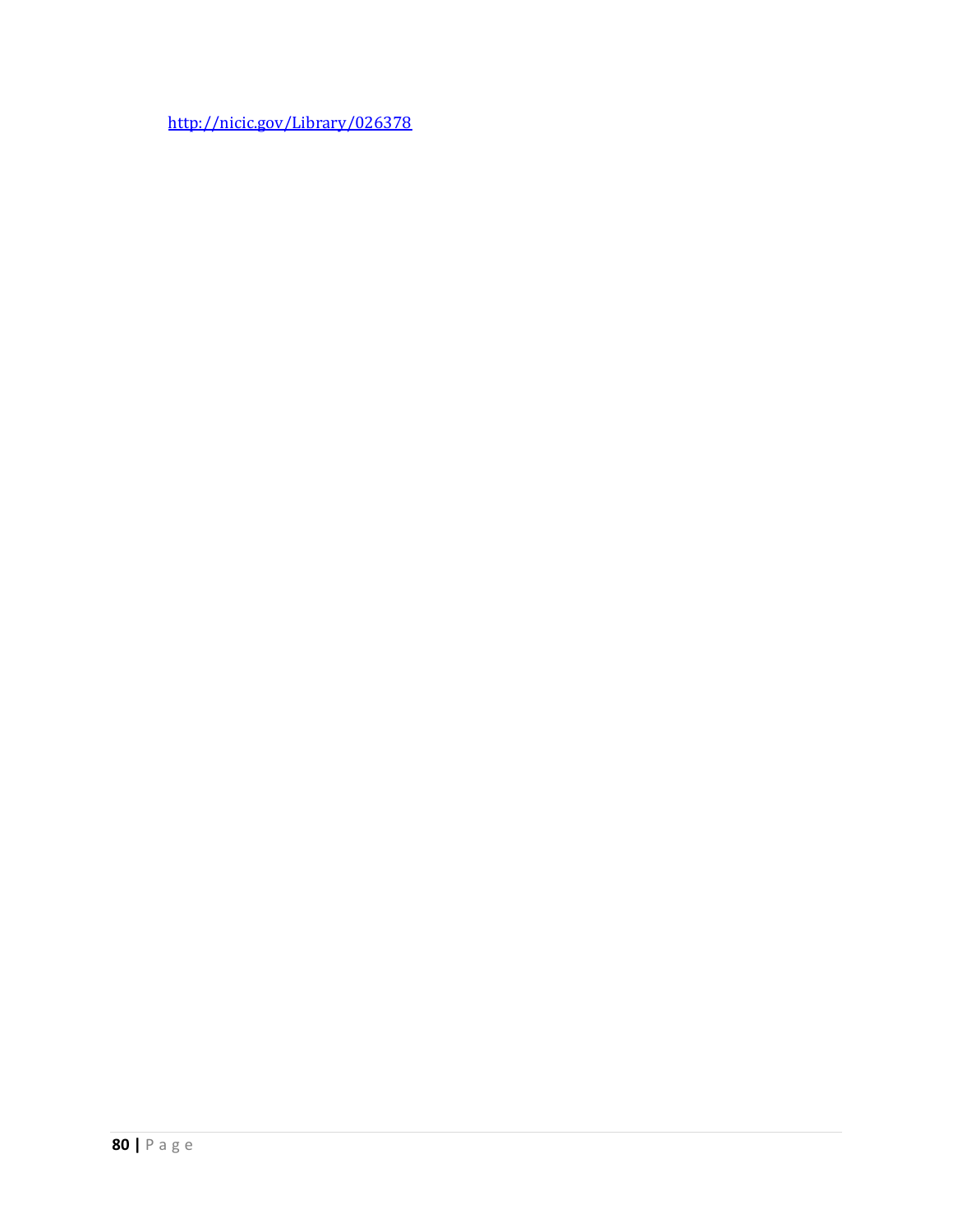# **Agency Reports**

*Racine County Pretrial Risk Assessment.* Milwaukee, WI: Zimmerman Consulting; Justice 2000, 2011. Information regarding the Racine Pretrial Risk Assessment process is provided. Documents contained in this collection include 'Racine County Pretrial Risk Assessment Report: January 1, 2009 ' December 31, 2009'; 'Racine County Pretrial Risk Assessment Instrument'; and 'Racine County Pretrial Services Risk Assessment Project: Status Report ' Questions and Answers.'

[http://www.racineco.com/crepository/sheriff/20100405\\_001.pdf](http://www.racineco.com/crepository/sheriff/20100405_001.pdf)

Skilling, Nancy, and Debra Nonemaker. *DOCCR Validation of Two Domestic Violence Risk Instruments: Domestic Violence Screening Instrument (DVSI) & Spousal Abuse Risk Assessment (SARA).* Minneapolis, MN: Hennepin County Department of Community Corrections and Rehabilitation Office of Planning, Policy and Evaluation, 2010.

The predictive validity of the Domestic Violence Screening Instrument (DVSI) and the Spousal Abuse Risk Assessment (SARA) Guide being used to assess misdemeanor domestic violence offenders is determined. "The results of this study provide strong evidence of validity of the SARA and the DVSI in predicting risk to reoffend in general and risk for domestic violence related offenses specifically. This is true for subpopulations of first time domestic offenders, repeat domestic offenders, males and females" (p. 10). [http://www.co.hennepin.mn.us/files/HennepinUS/Community%20Corrections%20and%2](http://www.co.hennepin.mn.us/files/HennepinUS/Community%20Corrections%20and%20Rehabilitation/Reports/Validation%20Study%20of%20Two%20Domestic%20Violence%20Risk%20Instruments.pdf) [0Rehabilitation/Reports/Validation%20Study%20of%20Two%20Domestic%20Violence%](http://www.co.hennepin.mn.us/files/HennepinUS/Community%20Corrections%20and%20Rehabilitation/Reports/Validation%20Study%20of%20Two%20Domestic%20Violence%20Risk%20Instruments.pdf) [20Risk%20Instruments.pdf](http://www.co.hennepin.mn.us/files/HennepinUS/Community%20Corrections%20and%20Rehabilitation/Reports/Validation%20Study%20of%20Two%20Domestic%20Violence%20Risk%20Instruments.pdf)

State of Colorado, Judicial Branch/Probation Services. *Research in Briefs:* 2006-2013. The demands on probation and the courts are immense and the need for information on effective programming is critical. Districts often do not have the time to sift through research and consider how they might utilize the information and adjust practices to become more effective. In an effort to make this information more widely available and useful, "Research in Briefs" are being developed. These documents are intended to summarize potentially helpful information related to effective practices and suggest possible and practical application of the information. [http://www.courts.state.co.us/Administration/Custom.cfm?Unit=eval&Page\\_ID=180](http://www.courts.state.co.us/Administration/Custom.cfm?Unit=eval&Page_ID=180)

Vermont Center for Justice Research. *Evidence-Based Initiatives to Reduce Recidivism: A Study Commissioned by Act No. 41.*

This report was commissioned by the Vermont Legislature pursuant to Act 41 during the 2011-2012 Legislative Session. The study involved two parts: (1) a literature review of "innovative programs and initiatives, including local programs and prison-based initiatives, best practices, and contemporary research regarding assessments of programmatic alternatives and pilot projects relating to reducing recidivism in the criminal justice system;" (Act 41, Section 10); and (2) a survey of Vermont criminal justice service providers to identify innovative programs and assess the level of evidenced-based programming in the state. Although this report is not an exhaustive analysis of evidence-based initiatives which reduce recidivism, it does suggest an effective strategy for the future collection and